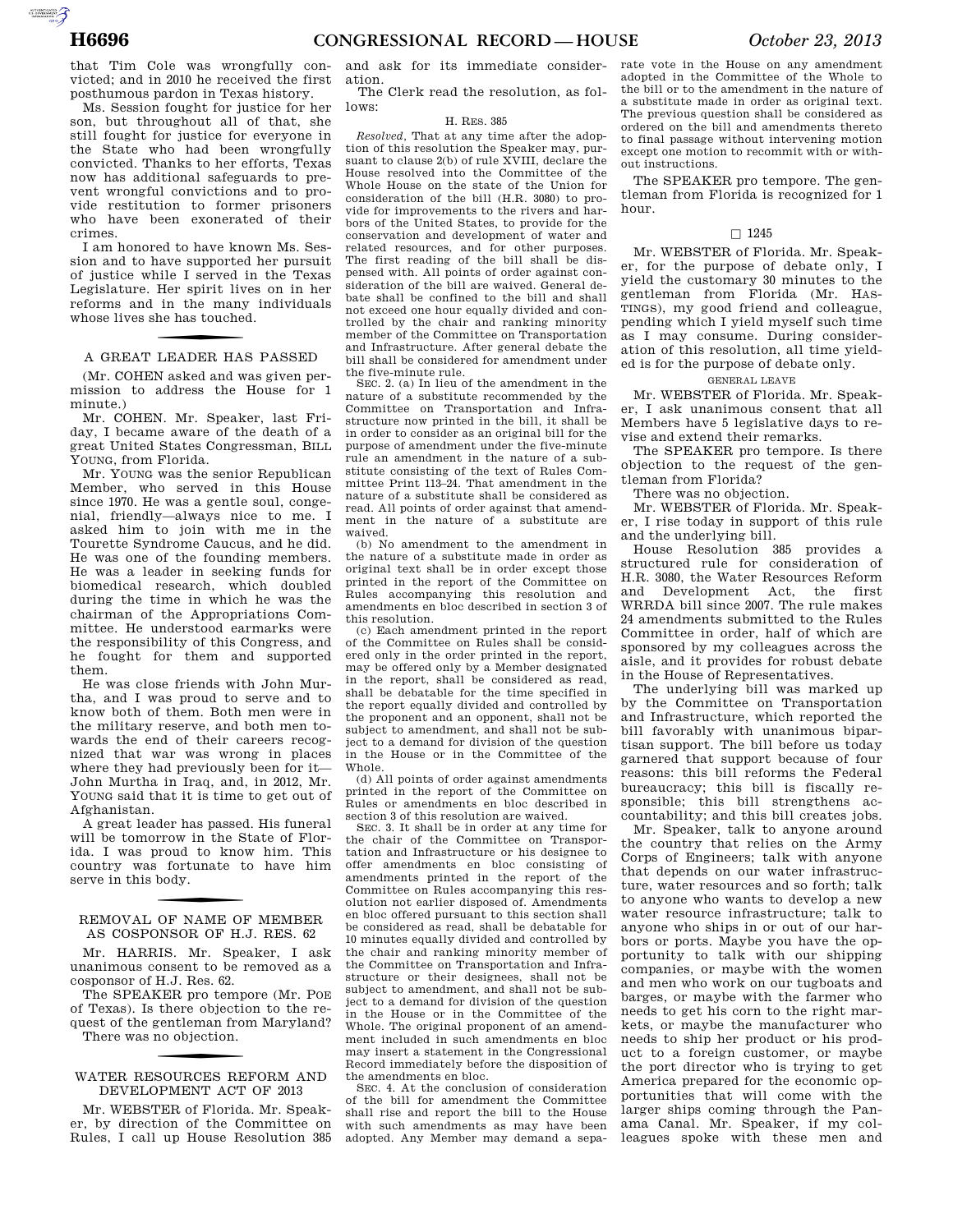women, they would hear the same refrain: our bureaucracy delays American investment; our bureaucracy costs American jobs; and our bureaucracy helps America's foreign competitors.

The approval process of our critical water infrastructure takes years too long, and sometimes well over a decade. One project that my friend from Florida is familiar with is a project in Port Everglades, which has been studied for nearly two decades. Some bureaucrats have spent their entire career studying this one project. The study of the project of Port Everglades is a prime example of Washington bureaucracy crushing America's jobs and America's future.

This bill before us today does away with these delays: it sets hard deadlines on the time and cost of the studies; it consolidates or eliminates duplicative studies; it requires concurrent project review by multiple agencies; and it puts our projects on a path to construction.

Mr. Speaker, this bill reforms Federal bureaucracy, but it also is fiscally responsible. We all know that our Nation spends too much, our Nation oftentimes spends money haphazardly without a plan and without restraint. This bill does not.

Chairman SHUSTER is committed to restraining spending and is committed to managing American taxpayer dollars wisely. This bill is proof of that. This bill restrains spending. I commend Chairman SHUSTER and Ranking Member RAHALL for actually making the tough choices necessary to get our budget in order.

Mr. Speaker, when was the last time an infrastructure bill was brought to the House floor and it cut more than it spent? The bill before us today does just that: it deauthorizes \$12 billion of old, inactive projects; it pays for the new projects by canceling old projects; and it sunsets the construction of new projects in order to prevent future backlogs. Mr. Speaker, this bill reforms Federal bureaucracy, is fiscally responsible, and it strengthens accountability.

Many of our constituents, when they hear us talk about infrastructure, remember the days of pork barrel spending. Many of our colleagues might remember the 1939 movie about a newly appointed Senator who goes to Washington running head-on into a political machine built on earmarks and pork barrel spending. ''Mr. Smith Goes to Washington'' is a dramatic rendering of how most infrastructure bills were put together in the past. In fact, the bill that was debated in the movie was a water resource bill, and the filibuster was over an earmark in that bill. This bill ends that earmark process.

The bill before us today strengthens accountability for the American people. Gone are the days of inserting earmarks at the last minute. Gone are the days of creating new pet projects. Gone are the days of wasting taxpayer money on pork barrel spending. Mr.

Speaker, this bill contains no earmarks.

It also establishes a new, transparent process for future bills that will ensure that taxpayer dollars are spent on necessary projects. It will prioritize our spending and provide strong Congressional oversight. This bill reforms Federal bureaucracy, is fiscally responsible, strengthens accountability, and creates jobs.

The key to creating American jobs is expanding our economy. American producers must be able to get their products to the world market. This push to sell to the world is a high-stakes competition that America must win. Our farmers are being pressured by our neighbors in South America. Our manufacturers are being pressured by both European and Asian countries. Our energy producers are being pressured by many foreign countries in all corners of the globe. Investing in our infrastructure will boost trade, increase American competitiveness, and position our country for economic growth. These advancements will put America to work.

While construction workers will immediately be put to work on these projects, every single American job that depends on our transportation infrastructure will benefit from this bill. Our economy will grow, our producers will compete with the world, and American jobs will be created.

Mr. Speaker, it is easy to see why this bill garnered unanimous bipartisan support from the members of the committee and why it deserves to be passed here. This bill reforms Federal bureaucracy; this bill is fiscally responsible; this bill strengthens accountability; and this bill creates jobs.

For these reasons, Mr. Speaker, I rise in support of the rule and the underlying bill. Chairman SHUSTER, Ranking Member RAHALL, and the Committee on Transportation and Infrastructure have provided us with a unanimously supported bipartisan bill that will move our Nation forward.

I encourage my colleagues to vote ''yes'' on this rule and ''yes'' on the underlying bill.

I reserve the balance of my time.

Mr. HASTINGS of Florida. Mr. Speaker, I thank the gentleman from Florida for yielding me the customary 30 minutes, and I yield myself such time as I may consume.

Mr. Speaker, I rise today and agree with everything that my good friend and colleague from Florida said—everything that he said—with the exception of the fact that I am opposed to the rule. While I may support the underlying legislation, the rule blocks over 70 amendments, many of which were germane to the bill. This kind of rule is not conducive to an open process.

The bill, though far from perfect, is long overdue. There is a lot of go-nowhere, do-nothing talk about creating jobs here on the Hill, but this bill, like the highway bill and the farm bill, will actually create jobs.

The bill also reinforces a point that I have been making for some time, and that is: repairing our Nation's aging infrastructure, including our water infrastructure, is the best jobs program out there. The resulting economic benefits will ripple from our ports to Main Street America as badly needed jobs across a wide range of industries. For example, every dollar spent on Everglades restoration, like the ones authorized here, is returned fourfold by stimulating related industries like tourism, construction, and retail.

Despite these undeniable benefits, it has been 7 years since the last WRRDA bill. That is 7 years of productivity lost. But if you think 7 years is a long time, try waiting 17 years, as my colleague Mr. WEBSTER pointed out. That is how long Port Everglades has been waiting for a Chief's Report from the Army Corps to deepen its channels in anticipation of the new Panama Canal standards. At long last, the report is due shortly, yet this bill fails to authorize the pending project. While much of the blame for the delay falls outside of this Chamber, Congress can and should do right by the port.

Mr. Speaker, the port has already waited its turn. With the new Panama Canal expansion becoming operational in 2015, any further delay for such a vital piece of our Nation's infrastructure will be too late.

I do understand that tough choices have to be made. The way I see it, the Army Corps' lengthy review process is in part to blame for the backlog of projects. Though this bill contains some partisan measures addressing this issue, the Corps has already begun testing its own way of increasing the speed of review.

One of these successful tests was the pilot program for the Central Everglades Planning Project, yet that project is not included in this bill either, despite the Chief's report for CEPP being anticipated within a few months. This new approach, when coupled with a more frequent WRRDA bill, could help eliminate the massive backlog of projects that has forced Congress to make these tough decisions.

When we look what CEPP actually does, the urgency for authorization is even more obvious. CEPP will help end the discharges of polluted water from Lake Okeechobee that have been devastating Florida communities for years. The water is choked green with algae and killing wildlife, tourism, fishing, and oyster industries, particularly in the Indian River area of our State.

The people of Florida can't wait for another WRRDA bill to roll around. The streamlined successful pilot program is infinitely more preferable than the streamlining of environmental review contained in this bill.

My friends across the aisle seem oddly opposed sometimes to having fresh water and clean air, attacking NEPA and environmental regulations at every opportunity, including otherwise inappropriate vehicles like this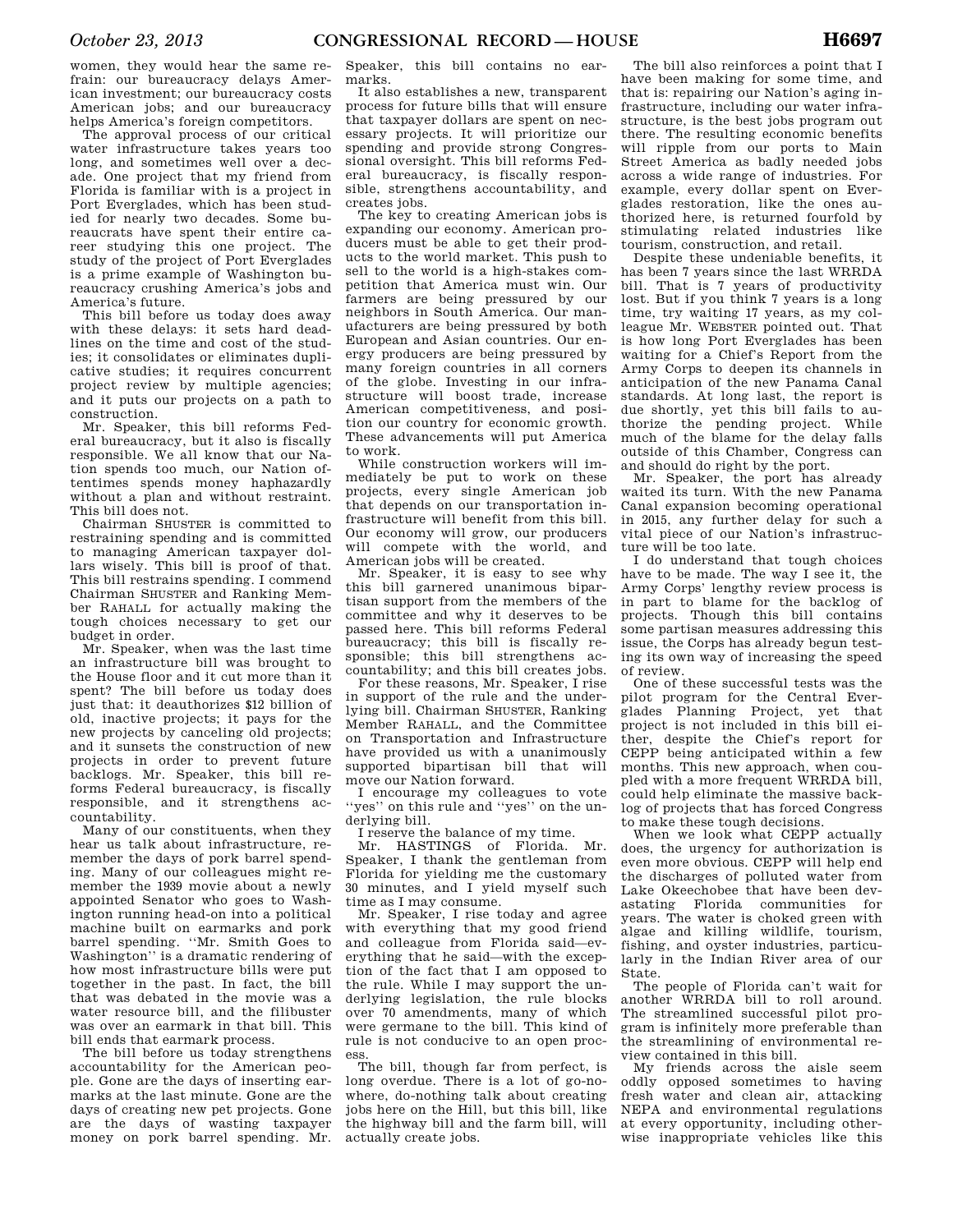bill. But I understand that no one is happy all the time.

I do have grave reservations about some of the policies in the bill and hope that we can work them out through the legislative process. There is no need for Congress to make the waters rougher than they already are. Let's continue to do our work constituents sent us here to do.

I reserve the balance of my time.

Mr. WEBSTER of Florida. Mr. Speaker, at this time I yield 2 minutes to the gentleman from Texas (Mr. WEBER).

Mr. WEBER of Texas. Mr. Speaker, nearly one-third of our economy depends on international trade, and 99 percent of that trade passes through our Nation's ports. Since transportation accounts for as much as 10 percent of the cost of the products we buy, it is so very critically important that our ports and waterways run efficiently and are properly maintained.

I am proud to be a cosponsor of the Water Resources Reform and Development Act, which is a part of the critical role laid out to Congress by our Founding Fathers in regulating interstate commerce. With this bill we can reform the Army Corps of Engineers' management of important infrastructure projects and reduce their project backlog in order to create the conditions for a much stronger American economy. Mr. Speaker, this bill does that, and that is why I am proud to support it.

Mr. HASTINGS of Florida. Mr. Speaker, I yield 2 minutes to the distinguished gentleman from Massachusetts (Mr. MCGOVERN), my good friend.

Mr. MCGOVERN. Mr. Speaker, I thank my colleague from Florida for yielding me the time.

Mr. Speaker, let me first of all begin by opposing the rule. This House is becoming much too closed. I would remind my Republican colleagues of the promises they made when they took over this place. They promised a more open and more transparent House of Representatives. What we have seen is closed and restricted rules time and time and time again. There is no reason why this can't be an open rule. So I would urge my colleagues on both sides of the aisle to vote against the rule.

Secondly, with regard to the underlying bill, it is my intention to support the underlying bill, but I do have serious reservations. The proponents of this bill talk about the streamlining provisions that are in this bill that somehow streamline the environmental review process and that somehow the environmental review process causes delays.

I would remind my colleagues that the facts are clear that delays are caused by funding that doesn't correspond to the demand. The last WRRDA bill authorized over \$23 billion in new projects, and since that time appropriations have been at \$1.5 billion per year. The Ryan budget, which my Republican colleagues seem to love so

much, will cut that by another third. Add to that sequestration and all the other budget cuts that my colleagues are proposing here, it is lack of money, not environmental reviews, that is causing the delays.

Further, environmental reviews are really the only way voters have any say about the Federal projects in their community.

# $\Box$  1300

We need a WRRDA bill, but we don't need to sacrifice the environmental review process or a process that allows our constituents to have a say on how projects proceed. I hope when this bill moves to conference committee with the Senate, we can fix some of these, I think, egregious problems with the bill with regard to the environmental review process.

We do need a WRRDA bill, and we also need a transportation bill. I would hope my colleagues on the other side could convince the Tea Party members to allow that to come to the floor because we have an aging infrastructure, not only in terms of water projects but in terms of highways, roads, and bridges. I could go on and on and on.

If we get this right, we can create some jobs. I urge my colleagues to oppose the rule, and support the underlying bill.

Mr. WEBSTER of Florida. Mr. Speaker, I yield 1 minute to the gentleman from Georgia (Mr. COLLINS).

Mr. COLLINS of Georgia. Mr. Speaker, I rise to support the rule and the underlying bill, H.R. 3080.

This bill provides commonsense reforms to the construction of water infrastructure projects, which will help facilitate commerce and get this country back to work, and it does so without earmarks. It also addresses our regulatory framework amidst commonsense solutions that we can use.

Article I of the Constitution clearly spells out that the Federal Government has a role in regulating commerce, and when we talk about building ports and dams, these are the types of projects that the Federal Government can and should undertake, which will allow the private sector to thrive, as well as encouraging private sector participation.

I want to thank the chairman and the committee for their work on this bill, which also advances the cause of the Savannah Harbor expansion project, which is one of the many projects that can move forward under this bill. The Savannah Harbor deepening will allow the State of Georgia to begin construction on this much-needed project. When it is completed, consumers and businesses all across the country will benefit from the imports and exports that flow through Savannah.

The bill also provides residents across the country with a framework that advances long-term economic growth opportunities by expanding and improving our sources of water supply.

Mr. HASTINGS of Florida. Mr. Speaker, I am very pleased at this time to yield 2 minutes to the gentleman from Michigan (Mr. DINGELL), the dean of the House of Representatives.

(Mr. DINGELL asked and was given permission to revise and extend his remarks)

Mr. DINGELL. Mr. Speaker, I am proud to say thanks to my good friend from Florida for yielding me this time.

I urge that the rule be rejected. There is no reason why we can't have an opportunity to amend this legislation to address some of its failures. As the author of the National Environmental Policy Act of 1969, I was proud to usher in a new era of environmental and wildlife conservation. Moreover, NEPA passed the House with overwhelming bipartisan support, by a vote of 372–15. A similar vote took place in the Senate. During the debate on NEPA, I noted:

Mankind is playing an extremely dangerous game with his environment. We have not yet learned that we must consider the natural environment as a whole and to assess its quality continuously if we really wish to make strides in improving, preserving, and protecting it.

NEPA has a very simple promise: look before leaping. The law ensures that Federal agencies weigh the environmental consequences of development projects before they are undertaken. This bill puts its finger in the eye of that particular approach. I worry that the provisions included in the bill before us today will lead us down a path going back to those days of impunity and disregard for the wellbeing and concerns of the public, where actions were taken without any full appreciation or understanding of the environmental impact of that.

That was the reason NEPA was passed, so that we would know what we were doing, and so that we would have a fair opportunity for people to participate in the judgments by having these decisions made in an open and a transparent fashion. Now perhaps changes are needed, and perhaps an update, if you will. We cannot say that this legislation does that. However, before we make changes, we need to have some comprehensive hearings in the committee of jurisdiction. I note that the committee that brings this legislation to the floor is not necessarily the committee of jurisdiction.

This is a proposal which is disregarding one of the things which was said by President Nixon when he signed it. He said that this was going to stop the decay of the environment. We are renewing that decay.

Mr. WEBSTER of Florida. Mr. Speaker, at this time I yield 3 minutes to the gentleman from Texas (Mr. POE).

Mr. POE of Texas. Mr. Speaker, I would like to thank the chairman for the inclusion of the provisions in the bill to help expedite environmental reviews and for the language that was requested by myself and Congressman FARENTHOLD which would help increase private investment in our Nation's ports and expedite the completion of large critical projects.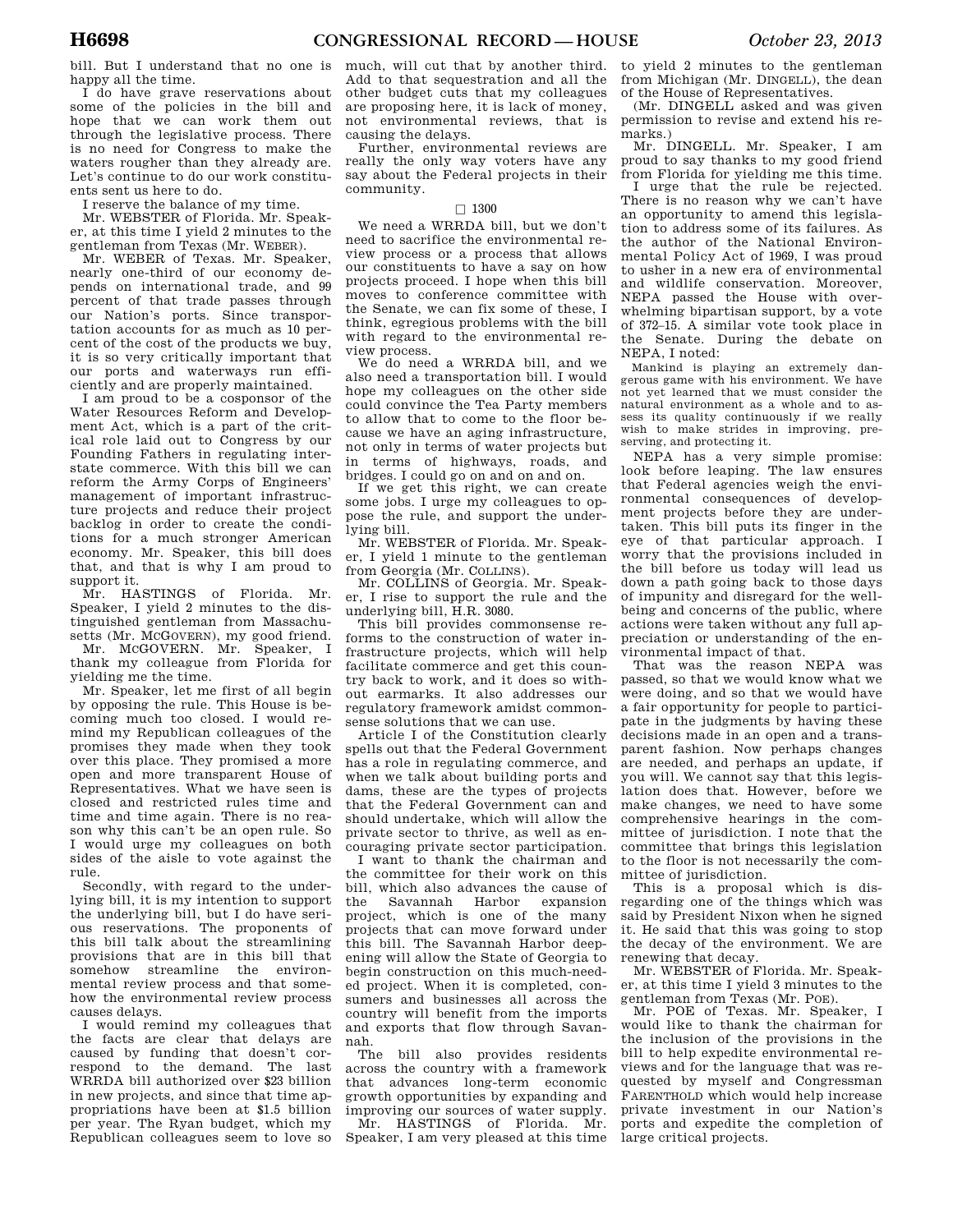One important project that is authorized in this bill is the deepening of the Sabine-Neches Waterway. I have been working on the authorization of this project since I was elected in 2004. My predecessors, Nick Lampson and Jack Brooks, worked on this project. Mr. WEBER, who now represents this area, has been working on this project. In fact, the original Chief's Report for the Sabine-Neches Waterway was authorized to begin in 1997, 16 years ago. That was three Presidents ago. It was in the last century.

Since that time, all four of my kids have finished high school, graduated from college, gotten married, and have given me 10 grandkids. The United States has fought two major wars. Sixteen years to do an authorization on a Federal project—something is wrong with this picture, Mr. Speaker.

This project was supposed to cost \$300 million. Today, if it is authorized, it will be \$1.1 billion. That is a 287 percent increase, and we still haven't moved any dirt. There is something wrong with this picture, Mr. Speaker.

That is why this WRRDA bill is so important. It makes critical structural improvements to the way the Corps of Engineers does business so we can end these absurd delays. It shouldn't take 20 years to complete a project, and I'm talking about authorization just to approve a project, like the Sabine-Neches Waterway.

The Sabine-Neches Waterway is critical to America's energy and national security. It was first authorized at 40 feet. This WRRDA bill will make the depth 48 feet, permitting deeper draft vessels to come through. Right now, tankers that come up the Sabine-Neches Waterway can't be full because they drag bottom. They have to offload part of their fuel before they come up the waterway. That is why this is important to the United States.

It is also vital to the United States military. The Sabine-Neches Waterway, actually is the home of the largest commercial military out-load port in America, and it is the second-largest military port in the world. The channel is home to two designated military strategic seaports: Beaumont and Port Arthur, Texas.

Additionally, 20 to 30 percent of the Nation's commercial jet fuel and a significant majority and classified amount of our military's jet fuel is produced on the Sabine-Neches Waterway.

This is the energy corridor of the United States. Refineries line this entire waterway. Delays by the Corps of Engineers have cost millions of dollars, all because they cannot make up their mind to approve the project.

Mr. Speaker, pick a horse and ride it. Either approve the project or deny the project, but make up your mind. These delays are absurd.

And that's just the way it is.

Mr. HASTINGS of Florida. Mr. Speaker, at this time I am pleased to yield for a unanimous consent request to the gentlewoman from California (Ms. LORETTA SANCHEZ).

(Ms. LORETTA SANCHEZ of California asked and was given permission to revise and extend her remarks.)

Ms. LORETTA SANCHEZ of California. I thank the gentleman from Florida.

Mr. Speaker, while not a perfect bill, I will be voting for it.

Mr. Speaker, I rise today in support of H.R. 3080, the Water Resources Reform and Development Act, better known as WRRDA.

As a member of the California Delegation, I am particularly supportive of reauthorizing WRRDA, which is such a critical bill for our state.

Although this bill was intended to be reauthorized every two years, it has been six years since the last Water Resources Development Act (WRRDA) was signed into law.

After examining the provisions included in this legislation, I am encouraged by provisions like Section 124 which helps our state by requiring a comprehensive review of the Corps of Engineers' policy guidelines on vegetation management for levees.

I am hopeful that this provision will help eliminate some of the challenges that local governments and flood control agencies face because of current vegetation removal policy.

Additionally, provisions like the one outlined in Section 130 mandate that a report be issued on the practices, priorities, and authorized purposes at Corps of Engineers reservoirs in arid regions and their effect on water supply during times of drought.

This is a good start to begin addressing the need and ability for local water agencies to be able to store more water in their dams for water replenishment.

Although we do not have the ideal reauthorization bill of WRRDA in front of us, I believe this to be a good start to once again focus on the importance of water supply and management.

Mr. HASTINGS of Florida. Mr. Speaker, I am pleased to yield 2 minutes to the gentlewoman from California (Ms. MATSUI), my good friend and a former member of the Rules Committee.

Ms. MATSUI. Mr. Speaker, I thank the gentleman from Florida for yielding me time.

Mr. Speaker, I rise in strong support of the bipartisan WRRDA bill. I want to commend Chairman SHUSTER and Ranking Member RAHALL, along with Chairman Gibbs and Ranking Member BISHOP. I would also like to thank Senator BOXER for leading the Senate in passing its WRRDA bill earlier this year.

Mr. Speaker, my district of Sacramento is the most at-risk metropolitan area for major flooding, as it lies at the confluence of two great rivers: the American and the Sacramento. We have a lot at risk. We waited too long for this bill, and we need Congress to act.

Since the last WRRDA in 2007, a number of key flood protection investments have been carefully studied by the Army Corps of Engineers. One such project that has been thoroughly studied by the Corps of Engineers and holds a Chief's Report is the Natomas Levee Improvement Project. Levee defi-

ciencies were found in the area in 2008, and it was remapped by FEMA in 2008. The Corps of Engineers put the level of protection at 1 in 33 years, a third of the national standard. Since then, costly flood insurance has become mandatory.

The area to be protected by the project is home to over 100,000 people, two interstate highways, and an international airport. It is heavily urbanized, and home to dozens of schools and hundreds of small businesses. If a levee broke, the damage would be similar to that experienced in New Orleans.

To fully underscore the importance of this project, my constituents have voluntarily voted twice to pay their local share. Despite the significant local investment, work remains uncompleted. The project needs congressional authorization.

Mr. Speaker, we must pass this bill. We must establish a conference committee with the Senate, and we must work to ensure WRRDA becomes law this year. It is too important for our Nation, and I look forward to working in a bipartisan way to ensure that.

Mr. WEBSTER of Florida. Mr. Speaker, at this time I yield 2 minutes to the gentleman from Michigan (Mr. BENISHEK).

Mr. BENISHEK. Mr. Speaker, I thank the gentleman.

I rise today in support of H.R. 3080, as well as a bipartisan amendment that we will have on the floor later today. This bill works to address our Nation's competitiveness and increasing economic growth by maintaining our infrastructure in a sensible manner.

Our amendment that we will offer today will work to address the challenges that invasive species present to our country today. As the cochair of the Invasive Species Caucus and the only Member who has the privilege to represent three of the five Great Lakes, I am honored to speak on the floor today about the threat that these species bring to our natural environment. They also represent a huge economic cost to each of our districts. It costs over \$100 million a year in the Great Lakes alone to have these invasive species fought and controlled.

Mr. Speaker, our amendment is simple. It does not authorize any new funds or create new programs. Simply put, it helps address the invasive species issue by requiring the GAO to complete a comprehensive report on Federal spending for the operations and cost of invasive species. Why is this important? A report that takes into account all species nationwide will allow Congress to identify both gaps and duplicative efforts in the future. By beginning with a comprehensive report, we can effectively target areas for improvement in the future.

Mr. Speaker, I urge your support and all Members' support for this bill and our amendment.

Mr. HASTINGS of Florida. Mr. Speaker, would you be kind enough to tell us the time remaining for both sides.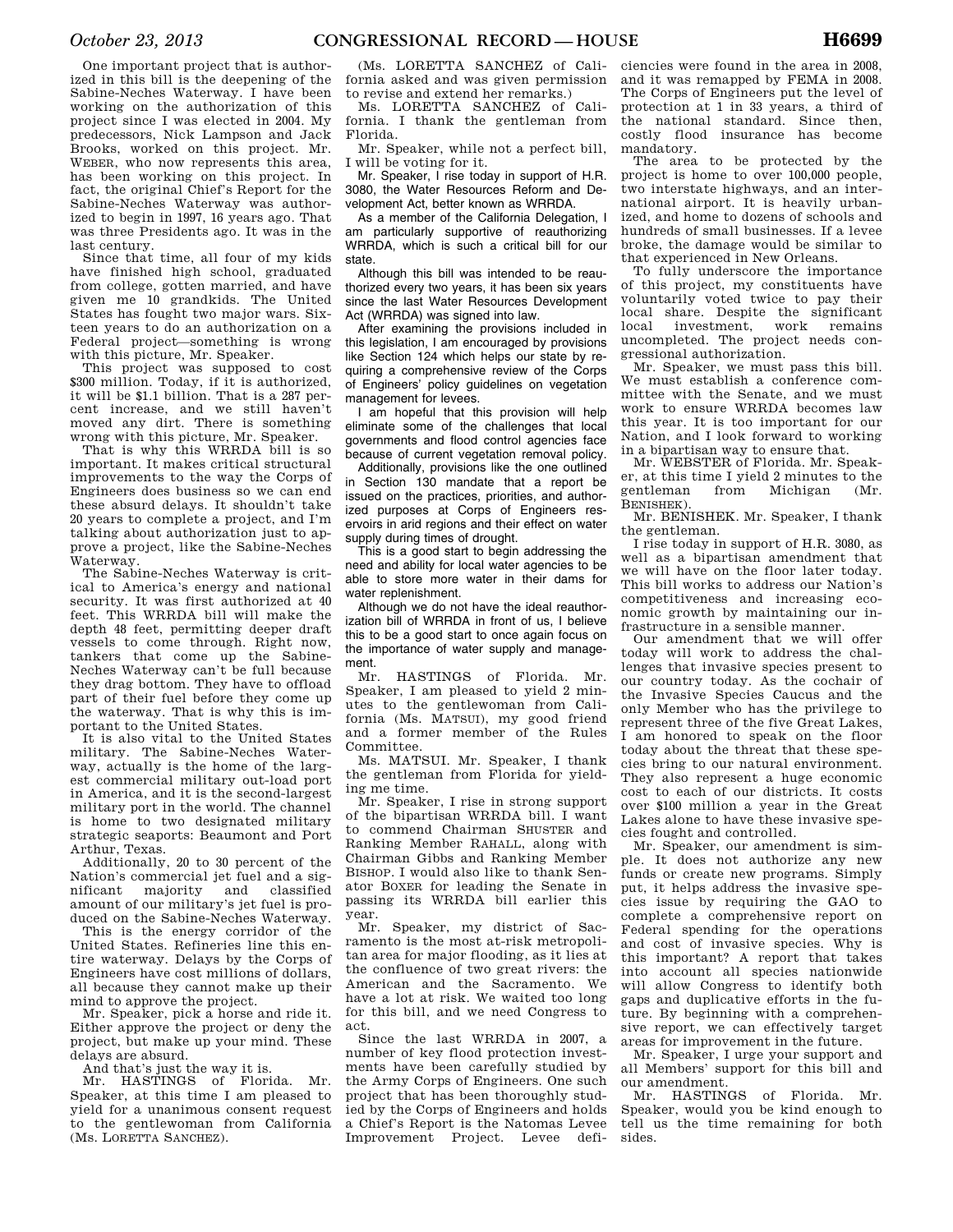The SPEAKER pro tempore. The gentleman from Florida (Mr. HASTINGS) has 191⁄2 minutes remaining. The gentleman from Florida (Mr. WEBSTER) has 161⁄2 minutes remaining.

Mr. HASTINGS of Florida. Mr. Speaker, I am very pleased to yield 1 minute to the distinguished gentlewoman from California (Ms. HAHN) who is the cochair of the PORTS Caucus, of which I am a proud member.

Ms. HAHN. Mr. Speaker, I rise in support of the underlying bill, and as my colleague said, as a founder and cochair, along with my friend, TED POE, of the Congressional PORTS Caucus, I am happy that today the House has this opportunity to pass a water resources bill that will provide longneeded investment to our Nation's ports and create jobs. Our ports and waterways have been waiting for over 6 years for a new water bill. It is time to end their wait.

One of the things I came to Congress to do was to fight for the full use of the Harbor Maintenance Trust Fund and to ensure that we address the expanded use needs of ports like the Port of Los Angeles and the Port of Long Beach that see so much commerce but so little of this harbor maintenance funding.

Do I wish that we would have been able to be more aggressive in this bill? Of course—but the bill we have before us is a huge step in the right direction. Congress, I think, is finally recognizing that our ports aren't just gateways; they are engines of growth, of prosperity, and of jobs. Passing this legislation would be a big victory for our ports, a strong signal that this House recognizes the critical importance of our ports to our economic health.

I am going to be voting for this bill, and I encourage my colleagues to do the same.

# $\Box$  1315

Mr. WEBSTER of Florida. Mr. Speaker, I yield 4 minutes to my good friend from Georgia (Mr. WOODALL).

Mr. WOODALL. Mr. Speaker, I thank my friend on the Rules Committee for yielding.

This is a big bill for Georgia. It is a big bill for all of America. Mr. Speaker, it is so often that we hear about conflict in this body. We all know that jobs are important to absolutely everyone's constituency; and when we all know that 99 percent of our imports and exports travel through our ports, it is easy to come together and get excited about doing things that matter.

We have got the Panama Canal opening for newer and wider and bigger ships, but my own home port in Savannah is not ready, through no fault of our own. We began that process back in the 1990s to begin to expand the Port of Savannah, and it has taken 15 years to get through that permitting process. This bill says: Who benefits from that? Whose constituency is it that benefits from jobs being slowed or delayed for 15 years? No one's does. So we are able to come together and say let's do it; let's

do it right, but let's do it in an efficient manner.

Three years is what we have given, 36 months, to study each and every aspect in the permitting process, and to do those things concurrently. Today, Mr. Speaker, as you know, you have to do one study first and then a second one and then a third one and then a fourth one, and you can't start the next one until the first one is finished. Today we say, if we know we have six studies to do, let's do them simultaneously. Let's go ahead and get all the work done. We all benefit from that, Mr. Speaker.

The reforms in this bill go into those projects that are authorized, Mr. Speaker, that represent spending on our books that we know we are not going to do. We say that if we have any new projects we are interested in doing, let's take those old projects off that are no longer a priority for America. Let's set our priorities. We know we have to spend money in this government, but we ought to spend it on the best projects, not the least of these; and this bill recognizes, in a budgetneutral way, a way to authorize those projects that are most important to us while we are moving those that are the least.

Mr. Speaker, I live in a county that relies on a Corps of Engineers' lake. Working with the Corps of Engineers in partnership is critical to my community for our drinking water, for our recreation, for our economy. The Corps has been a good partner, but the Corps is often hamstrung by the laws that this Congress has put in place and by the implementation of those laws by administrations, both Republican and Democrat.

Mr. Speaker, this bill reclaims to this House, for both sides of the aisle, the authority to direct the projects of the Corps of Engineers. We direct these not through earmarks, Mr. Speaker, but by recognizing that constitutional responsibility that we have to our constituents back home to decide where those dollars are spent, how those projects are prioritized. Rather than punting on that issue, this bill reserves those powers rightfully to this House and to this Congress.

Mr. Speaker, this bill is not everything that I would like for it to be. Candidly, in 3 years of serving in this Congress, I have yet to see a bill that is everything that I would like for it to be. What I know is that this bill is a step in the right direction, a step that we can take and a step that we must take.

I thank my friend from Florida for his leadership on the issue, for his leadership on the Rules Committee, and for yielding me the time today.

Mr. HASTINGS of Florida. Mr. Speaker, I yield 1 minute to the distinguished gentleman from California (Mr. LOWENTHAL), my friend.

Mr. LOWENTHAL. I thank the gentleman from Florida.

Mr. Speaker, we are a country of interdependent States that share prosperity, challenges, and resources, united with a goal of a healthy economy supported by quality infrastructure.

At times, though, inequities in the collection and distribution of Federal resources create such an imbalance that one region is put at a distinct disadvantage. This is the case for California, which collects nearly one-third of the Nation's harbor maintenance taxes but receives less than 7 percent of the expenditures for port projects.

Mrs. NAPOLITANO's amendment, had it been allowed to come to this floor, would have brought a measure of equity to this stark imbalance. I believe this was a missed opportunity for our Nation's ports.

Mr. WEBSTER of Florida. Mr. Speaker, I yield 3 minutes to Mr. SOUTHERLAND, my fellow Floridian and good friend.

Mr. SOUTHERLAND. Mr. Speaker, I thank the gentleman from Florida for yielding to me today.

Today I rise in support of this rule for the Water Resources Reform and Development Act, and I agree with my colleague on the other side of the aisle, the gentlewoman from California (Ms. HAHN). She understands how important this bill is, as do I.

Make no mistake, this is a jobs bill. We are going to be able to take advantage of economic opportunities because of this piece of legislation. I am proud to serve as a member of the Transportation Committee. That this bill passed unanimously out of committee is something that I think needs to be noted.

This legislation enhances the Army Corps of Engineers' ability to develop and support America's port and waterway infrastructure, and it does so with full spending offsets and zero earmarks. That is the kind of commonsense reform I believe the American people expect and deserve.

This bill places hard caps on the time and cost of studies, eliminates duplications and delays, places a 3-year cap on those studies and caps in dollar amounts of \$3 million. It expands the role of public-private partnerships in water infrastructure and makes significant changes to the Harbor Maintenance Trust Fund so that monies that are collected for harbor maintenance are more fully utilized for their design purpose. I know it is a novel idea that those monies collected for the Harbor Maintenance Trust Fund would be there, and this bill addresses that.

Perhaps most importantly to the people of my district, this bill begins a critically important conversation that began at the committee level on the impact of the decreased water flows down the ACF River system and into the Apalachicola Bay. The Apalachicola Bay is a natural treasure, producing 90 percent of Florida's oyster harvest and 10 percent of the Nation's oyster harvest. The oystermen, small businesses, and hardworking families who depend on this bay have seen their livelihoods put at risk.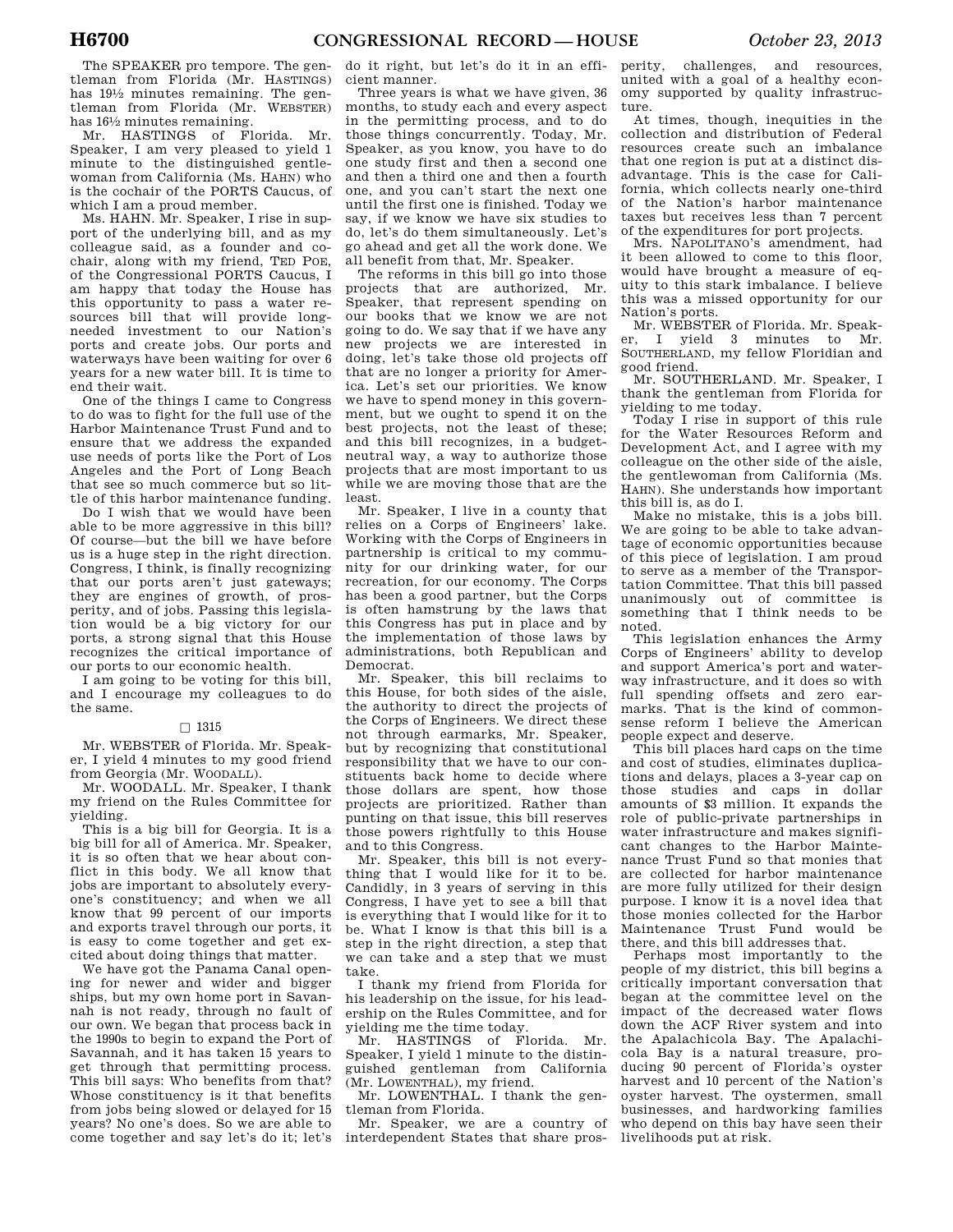I am pleased that Chairman SHUSTER and the ranking member have worked in good faith to begin this dialogue with me. For these reasons, I urge my colleagues to support this rule, as well as the underlying bill, which provides critical support to Florida's 15 deepwater ports and allows us to be fully prepared for the economic opportunities as a result of the Panama Canal expansion.

Mr. WEBSTER of Florida. Mr. Speaker, can you tell me how much time I have remaining?

The SPEAKER pro tempore. The gentleman from Florida (Mr. WEBSTER) has  $11\frac{1}{2}$  minutes remaining.

Mr. HASTINGS of Florida. Mr. Speaker, I am very pleased to yield 1 minute to the distinguished gentleman from North Carolina (Mr. MCINTYRE),

my good friend and fellow Helsinki Commission member.<br>Mr MCINTYRE Mr

Mr. MCINTYRE. Mr. Speaker, I thank Mr. HASTINGS for this time.

As the cochairman of the Congressional Waterways Caucus, I do support many of the provisions of this bill, but I am concerned that it has no language to reauthorize expiring coastal protection projects.

Our beaches are the economic engines and environmental treasures that protect our coasts from storms and create jobs for our community. In fact, when you talk about return on tax dollars, the beaches can't be beat. For every \$1 spent by the Federal Government on beach renourishment, \$320 is returned in revenue. I know of no other Federal program that gives that kind of return.

When we think about the inclusion of coastal renourishment projects, there are over 50 that will be expiring if this is not addressed. We have found at Carolina and Kure Beach in North Carolina, and as many of our colleagues all over the Nation have found, a few thousand dollars on the frontside saves millions of dollars on the backside after a vicious storm like Sandy, Katrina, Fran, or Hugo. The list goes on.

It is imperative that the WRRDA language contain the reauthorization of these projects that are already in progress; otherwise, we lose these investments, and that is not a good use of taxpayer money. These are investments that ultimately create jobs and save money.

# EXPIRING COASTAL NOURISHMENT PROJECTS

| Member | State | Project | <b>End Year</b> |
|--------|-------|---------|-----------------|
|        |       |         | 2014            |
|        |       |         | 2019            |
|        |       |         | 2020            |
|        |       |         | 2020            |
|        |       |         | 2021            |
|        |       |         | 2023            |
|        |       |         | 2025            |
|        |       |         | 2025            |
|        |       |         | 2027            |
|        |       |         | 2028            |
|        |       |         | 2030            |
|        |       |         | 2038            |
|        |       |         | 2038            |
|        |       |         | 2038            |
| Vacant |       |         | 2041            |
|        |       |         | 2041            |
|        |       |         | 2041            |
|        |       |         | 2042            |
|        |       |         | 2043            |
|        |       |         | 2043            |
|        |       |         | 2043            |
|        |       |         | 2043            |
|        |       |         | 2043            |
|        |       |         | 2043            |
|        |       |         | 2044            |
|        |       |         | 2045            |
|        |       |         | 2045            |
|        |       |         | 2045            |
|        |       |         |                 |
|        |       |         | 2045            |
|        |       |         | 2045            |
|        |       |         | 2046            |
|        |       |         | 2046            |
|        |       |         | 2047            |
|        |       |         | 2047            |
|        |       |         | 2047            |
|        |       |         | 2047            |
|        |       |         | 2048            |
|        |       |         | 2048            |
|        |       |         | 2050            |
|        |       |         | 2050            |
|        |       |         | 2050            |

Mr. WEBSTER of Florida. Mr. Speaker, I yield 2 minutes to the gentleman from Florida (Mr. YOHO).

Mr. YOHO. Mr. Speaker, I thank my colleague, Mr. WEBSTER from Florida.

I rise today in support of H.R. 3080, the Water Resources Reform and Development Act of 2013. WRRDA is commonsense legislation that permits the Army Corps of Engineers to eliminate costly and duplicative projects, caps the time and costs of studies, consolidates and accelerates environmental analyses, and stimulates the U.S. economy through increased competitiveness in the global market and through job reaction.

In my home State of Florida, our 15 ports have contributed over \$96 billion to the State's economy and, perhaps most importantly, employs hundreds of thousands of individuals. Within my district, we have two inland ports in particular, Ocala and Lake City, which are uniquely positioned to import and export products quickly to Florida, the southeast, and to America's heartland. Encouraging infrastructure projects such as these spur job creation. In today's economy, we cannot afford to neglect these opportunities.

We have, today, the opportunity to demonstrate that Congress can work towards the best interest of our country. So I urge my colleagues in the House to take swift action in voting to approve WRRDA and get our country back on the path to save infrastructure, global competitiveness, economic stability, and job creation.

Mr. HASTINGS of Florida. Mr. Speaker, I am very pleased to yield 1 minute to the distinguished gentlewoman from Connecticut (Ms. ESTY).

Ms. ESTY. Mr. Speaker, I thank the gentleman for the time.

I rise in support of the Water Resources Reform and Development Act because it is essential for our economy and it addresses flood control and water management issues important to my district.

Waterways and ports support more than 27,000 jobs in Connecticut, but Congress hasn't passed a WRRDA bill since 2007. We can't wait another 6 years to ensure that our inland waterways and seaports remain the greatest in the world.

I do have concerns about provisions meant to streamline environmental reviews, but this bill is the result of bipartisan cooperation, something all too rare in Washington these days; and as a cosponsor, I am proud to say that this bill reflects the bipartisan action that my constituents expect from Congress. That is why I am so grateful to my friend from Pennsylvania, Chairman SHUSTER, as well as Ranking Member RAHALL and Representative BISHOP for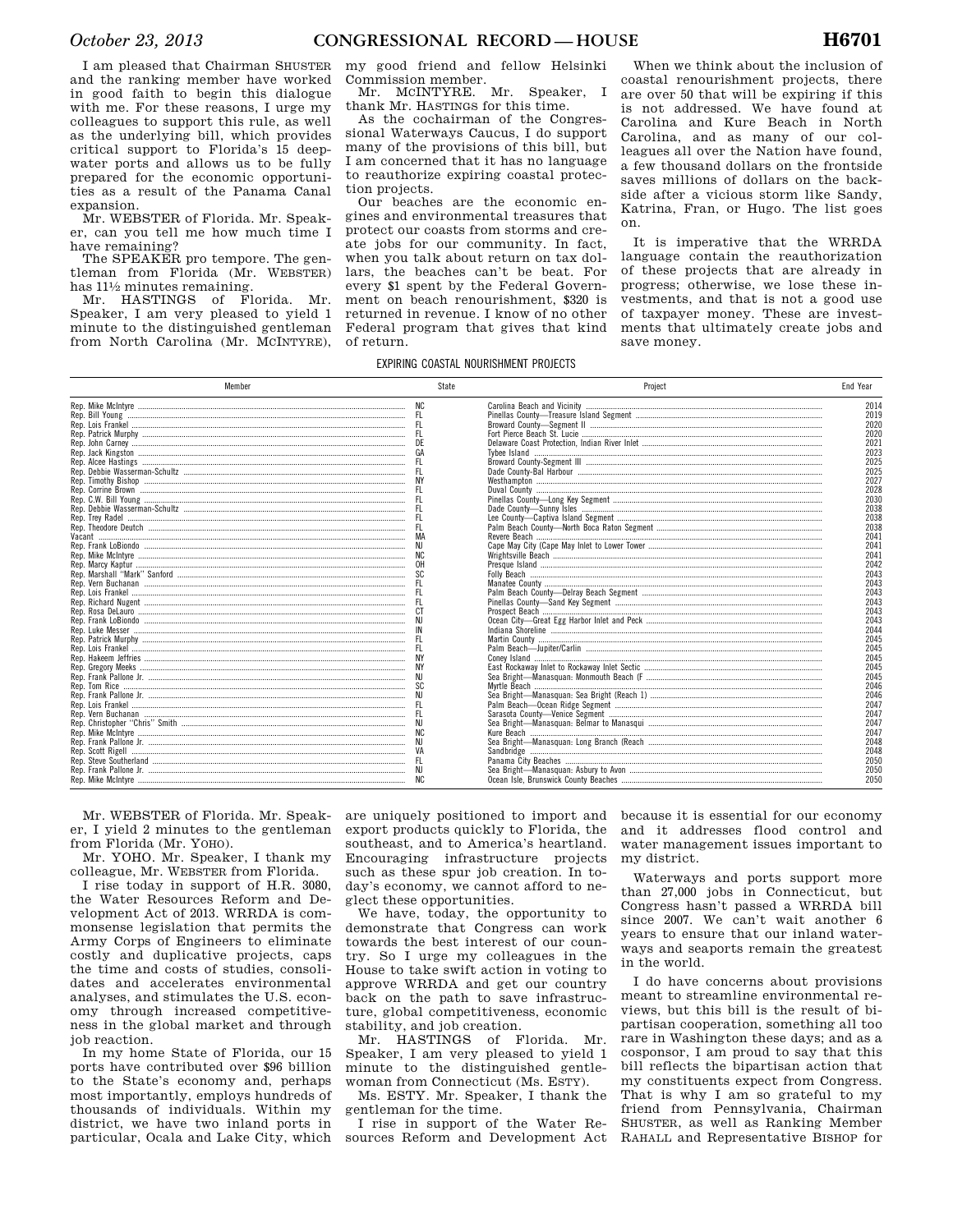their responsible bipartisan leadership on this effort.

If you are concerned about the economy, public safety, or the lack of funding for our water infrastructure, pass WRRDA today.

I rise in support of H.R. 3080, the Water Resources Reform and Development Act, because it is essential for our economy, and it addresses flood control and water management issues that are important to my district.

This past May, I led officials from the Army Corps of Engineers' New England Office on a tour of my district.

We met with constituents in Torrington, CT, where the city is bound by old restrictions on levee vegetation that are both costly AND harmful to the environment. This bill is a good first step to provide them relief.

We met with city leaders in Meriden, CT, about a downtown flood control project that is vital for economic development.

They need a partner in Washington, as do communities across America, and that means they need Congress to pass water resources legislation on a regular basis.

Waterways and ports support more than 27,000 jobs in Connecticut, but Congress hasn't passed a WRDA bill since 2007.

We can't wait another 6 years to ensure our inland waterways and seaports remain the greatest commercial water transportation system in the world.

As a cosponsor of this legislation, I'm also proud to say this bill reflects the kind of bipartisan cooperation my constituents expect from Congress.

This is not a perfect bill.

I am particularly concerned about provisions meant to streamline environmental reviews.

But this bill is the result of bipartisan negotiations, something that is all too rare in Washington these days. Despite our disagreements, we have worked together to advance our national interest.

That is why I am so thankful for my friend from Pennsylvania, Chairman SHUSTER, as well as Ranking Member RAHALL and Representative BISHOP, for their responsible bipartisan leadership.

If you are concerned about the economy, public safety, or environmentally friendly reforms for Corps policy: pass this bill today, so that we can turn our focus to the critical lack of funding for our water infrastructure.

Mr. WEBSTER of Florida. Mr. Speaker, I would like to clarify one thing, and that is the chairman and the ranking member did everything they could to stay within the guidelines and the jurisdiction of the Transportation and Infrastructure Committee, and they did that. They did not vary in any way over into the Clean Water Act or anything else. So nothing in this bill is changing any of the standards; all it is doing is allowing parallel tracks. That is it. So the project mentioned by Mr. WOODALL, which is 15 years, and the project in Mr. HASTINGS' area, which is 17 years, would only be done sooner, not by circumventing any environmental requirement, but through the parallel tracks.

I now yield 2 minutes to my good friend from Georgia (Mr. KINGSTON).

Mr. KINGSTON. Mr. Speaker, I thank the gentleman for yielding.

Mr. Speaker, in 1733, when General Oglethorpe sailed up the Savannah River, I have been told the river was 12 feet deep. We have been playing in the mud down there ever since. Today, it is 42 feet deep, but 42 feet isn't enough for the large Panamax ships that will soon start coming through the expanded Panama Canal. If we are to stay competitive, we have to deepen the river.

There are 352,000 jobs in Georgia related to import/export and the Port of Savannah. In fact, the cost-benefit analysis of this investment is a dollar spent gives us a \$5.50 return. In these tough economic times, that is why this legislation is so important.

# $\Box$  1330

Furthermore, it is basically a reauthorization necessitated by bureaucratic delays. The original authority to deepen the Savannah River was in 1999. It took 13 years and \$41 million worth of study to finally get four Federal agencies to approve it. During that period of time, China built a port, from start to finish, which is bigger than the Port of Savannah.

Mr. Speaker, if we are to be competitive as a Nation, we have to do better than this. Today's legislation accelerates the approval process by alleviating unnecessary government delays.

This legislation is common sense; it is pro-jobs and pro-America; and I urge its passage.

Mr. HASTINGS of Florida. Mr. Speaker, at this time I am privileged to yield 1 minute to the distinguished gentleman from Washington (Mr. HECK).

Mr. HECK of Washington. Mr. Speaker, I rise in support of the Water Resources Reform and Development Act, and I rise in support for a very good reason. This bill helps create jobs, good jobs, family-wage jobs. And it is not just jobs in construction from the infrastructure projects. It is jobs throughout the shipping and transportation sectors.

I happen to represent a district that contains a number of ports, including the Port of Olympia and parts of the Port of Tacoma. And activities at the Port of Tacoma alone are related to 113,000 jobs in Washington State; but there are more jobs to be found there, and around the country, if we act now.

Mr. Speaker, I believe a healthy economy requires a healthy environment, and I hope that the final bill that is reported out of the conference committee does not get caught in the false premise of having to choose just one.

However, I think this bill is a good, bipartisan start, and I urge its passage.

Mr. WEBSTER of Florida. Mr. Speaker, I have no more presenters and I am prepared to close. Therefore, I reserve the balance of my time.

Mr. HASTINGS of Florida. Mr. Speaker, I yield 1 minute to the distinguished gentleman from Illinois (Mr. SCHNEIDER).

Mr. SCHNEIDER. Mr. Speaker, this reauthorization is long overdue. There is no better way to put people back to work and stimulate our economy than to invest in our Nation's infrastructure.

In my home, the 10th District of Illinois, there are \$235 million in projects that are waiting to get under way. The multiplier effect that these projects will have in our communities cannot be overstated.

This bill makes a number of reforms that will benefit the communities in Illinois that I represent. It will, for the first time, recognize the Great Lakes Navigation System as the single system that it is. It will ensure that a portion of the Harbor Maintenance Trust Fund is dedicated to small harbors like the one I represent in Waukegan.

This bill is not perfect. I certainly have objections to some of the environmental streamlining provisions. That said, this bill is a great example of the progress that can be made when both sides come to the table and find common ground.

I believe there is still more to be done to safeguard our environment in the underlying bill, and I look forward to working with the chairman and ranking member as this bill moves through the conference to ensure that adequate environmental protections are maintained in the final measure.

I thank the gentleman and look forward to passing this bill.

Mr. HASTINGS of Florida. Mr. Speaker, I am very pleased at this time to yield 1 minute to the distinguished gentlewoman from Maryland (Ms. EDWARDS).

Ms. EDWARDS. Mr. Speaker, I rise today generally in support of the reauthorization of the Water Resources Reform and Development Act, but I do want to express a couple of concerns that I have.

One is this discussion about reforms that I think really put in jeopardy what it is that we are trying to do, both in terms of developing our water resources and also protecting our environment.

I am concerned about the streamlining under the National Environmental Policy Act, NEPA. It doesn't slow down projects. In fact, it ensures that the general public, State and local government officials, and industry have a seat at the table when Federal agencies make decisions that impact our communities.

Indeed, I am offering an amendment, along with my colleagues, Mr. BLU-MENAUER and Mr. DEFAZIO, that would restore our confidence in the system to make sure that we are really protecting our environment.

My other concern, Mr. Speaker, is an amendment that is going to be offered, the Young and Petri amendment, that would, in fact, go back to the private sector for services instead of leaving that to the decision of the Army Corps of Engineers.

I look forward to further working on these issues.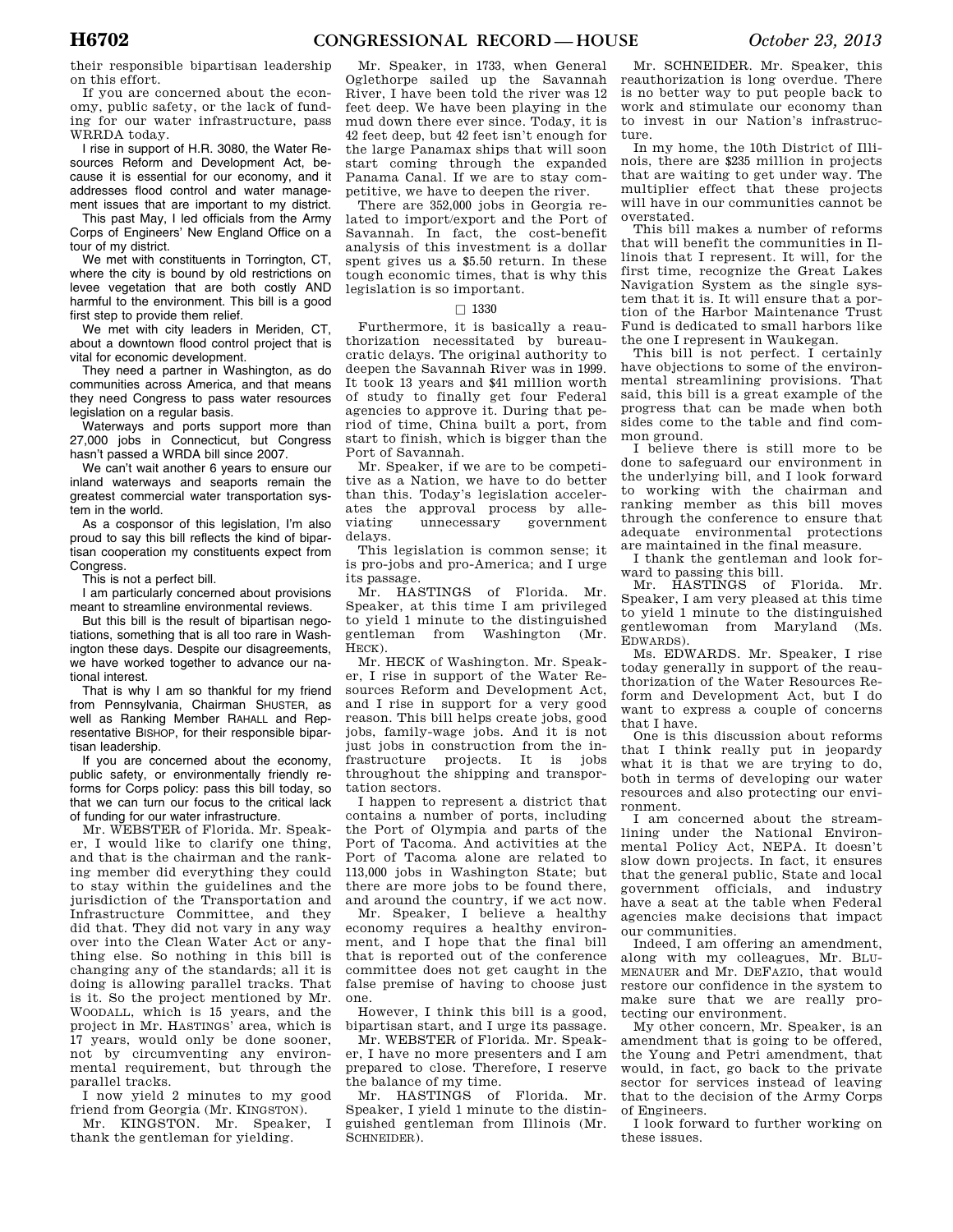Mr. HASTINGS of Florida. Mr. Speaker, at this time I yield 1 minute to the distinguished gentleman from Pennsylvania (Mr. CARTWRIGHT).

Mr. CARTWRIGHT. Mr. Speaker, I am encouraged that we have today before us a bipartisan bill that will help improve our Nation's waterways and infrastructure and create jobs.

However, I do agree that this bill is imperfect, and I am dismayed that this bill includes provisions that will undermine our environmental protections and reduce the ability for public input. In that regard, I wish to associate myself with the remarks of Mr. DINGELL.

What is left out is an environmental review process that avoids pitfalls and saves taxpayers money by allowing the Army Corps of Engineers to understand where problems may exist with their proposals.

The bill also misses an opportunity to encourage the Corps to use natural infrastructure in its flood control projects. In order to better address future extreme weather, safeguard our neighborhoods, and improve wildlife habitat, nonstructural alternatives to Corps projects should be considered as viable options.

Project delays are overwhelmingly due to funding issues or changes to the project, not environmental review. I urge my colleagues to fix these shortcomings in the conference committee process.

Mr. HASTINGS of Florida. Mr. Speaker, I am pleased to yield 1 minute to the gentleman from Minnesota (Mr. ELLISON).

Mr. ELLISON. Mr. Speaker, I want to thank the gentleman from Florida for yielding time.

Environmental review isn't a problem; it is a good thing. Including citizens in projects and how they affect our communities and their voices is important. Protecting water quality in natural areas that drive local economies is important. Saving tax dollars is important.

And yet, unfortunately, in the minds of some, environmental review is a problem that needs to be streamlined. I don't call these environmental review streamlines something good. I say that they are just weakening a good process that allows people to be involved and participate.

I think weakening the National Environmental Protection Act is shortsighted, misguided; and I oppose those particular provisions.

While there are merits in this bill, there also are problems, and weakening environmental review is chief among them. I am very disappointed those provisions are included in this bill.

Mr. WEBSTER of Florida. Mr. Speaker, I yield myself such time as I may consume.

I would just like to point out, again, no environmental law has been changed, none. Nothing has been weakened. Nothing has been shortchanged. Nothing has been slowed down.

The only thing that has happened is those studies, instead of being done in a linear path, one after another, are done simultaneously. It doesn't weaken anything. It doesn't undo anything. What it does do is speed up the process, which is very, very needed.

Mr. Speaker, I reserve the balance of my time.

Mr. HASTINGS of Florida. Mr. Speaker, at this time I am pleased to yield 1 minute to the distinguished gentleman from New Jersey (Mr. HOLT).

Mr. HOLT. Mr. Speaker, I thank my friend from Florida.

Despite some merits in the WRRDA bills that the Republicans have proposed, they fail to address the number one reason why Corps of Engineers projects are delayed, a serious lack of Federal funding. The bill before us perpetuates a myth that the problem is environmental review of engineering projects and not inadequate funding.

In my congressional District, the Green Brook project has been funded at \$11 million per year. If this funding level continues, it will take more than 30 years to complete the project, which will eventually protect several floodprone communities frequently at risk from extreme weather, and save lives. Until then, the Green Brook residents remain under threat.

Now, every water resource project has effects on the environment and should have good environmental review. Streamlining environmental review will not save money or expedite construction. Limiting the national environmental review limits public participation, prevents identification of potentially costly problems, projectstopping problems.

Environmental review is not something to be tolerated. It is something to be welcomed.

Mr. HASTINGS of Florida. Mr. Speaker, at this time I am very pleased to yield 1 minute to the gentleman from Minnesota (Mr. NOLAN).

Mr. NOLAN. Mr. Speaker, Members of the House, distinguished Member from Florida, I rise in support of the Water Resources Reform and Development Act. I am a proud cosponsor of this legislation. It is a good example of bipartisanship and cooperation and common sense, as opposed to some of the politics that have dominated this Chamber.

As a member of the Subcommittee on Water Resources, I was pleased to have had a part in several bipartisan provisions beneficial to the economy, to the environment, and to conservation.

We are creating jobs and stimulating the business economy with this legislation. We are putting a stop to raids on the Harbor Maintenance Trust Fund. We are expanding the definition of invasive species, now limited to plant life, to include animal life species like zebra mussels and Asian carp, and we are closing the lock and dam at St. Anthony Falls to prevent the spread of Asian carp through the precious lakes and rivers of northern Minnesota.

Mr. Speaker, by passing this bill, the Congress demonstrates that we are

still capable of achieving reasonable, bipartisan solutions that solve problems and get things done here in this country.

Mr. HASTINGS of Florida. Mr. Speaker, at this time I am pleased to yield 2 minutes to the gentlewoman from Florida (Ms. BROWN) to discuss our proposal if we defeat the previous question.

Ms. BROWN of Florida. Mr. Speaker, first of all, I want to thank my colleague from Florida for yielding time to me.

My amendment is very simple. It authorizes the Corps projects to receive a final Chief's Report up to 1 year following the enactment of the bill.

Let's be clear: under the present arbitrary deadline, critical Corps of Engineer projects throughout the United States will have to wait for years. This is the second Corps project that we have done in 14 years.

Now, my colleague from Florida keeps saying that there is no change. There is a change in this project, in that, in this particular bill, this is the first time that members did not have up to 2 years to get their Chief's Report in.

The Chief's Report is long, it takes time, it is economically and environmentally justified, and it has to indicate it is a benefit to the entire country.

Now, let me say one thing about this amendment. It does not change anything in the current bill. It pays the same way other projects are paid for. It is what we have always done.

Authorizing these additional projects would generate billions of dollars in economic activity, create hundreds and thousands of well-paying jobs.

Mr. Speaker, I yield to the gentleman from Florida (Mr. MURPHY).

Mr. MURPHY of Florida. I thank the gentlewoman for the yielding.

I rise once again, Mr. Speaker, to discuss an environmental catastrophe taking place in my district. While I strongly support the underlying bill, without the amendment, it would force my constituents and residents from Florida to wait at least another 2 years for projects critical for our environment and our economy.

The Central Everglades Planning Project, critical to the deteriorating health of the waterways in my district, is nearly ready to go.

The SPEAKER pro tempore. The time of the gentlewoman has expired.

Mr. HASTINGS of Florida. I yield the distinguished gentlewoman an additional 1 minute.

Ms. BROWN of Florida. Mr. Speaker, I yield to the gentleman from Florida (Mr. MURPHY).

Mr. MURPHY of Florida. The project will safely move more water south of Lake Okeechobee, instead of forcing polluted fresh water into brackish rivers to the east and west, causing immeasurable damage to our environment and our local economy.

I urge my colleagues to oppose the previous question and support the commonsense, bipartisan Brown-Frankel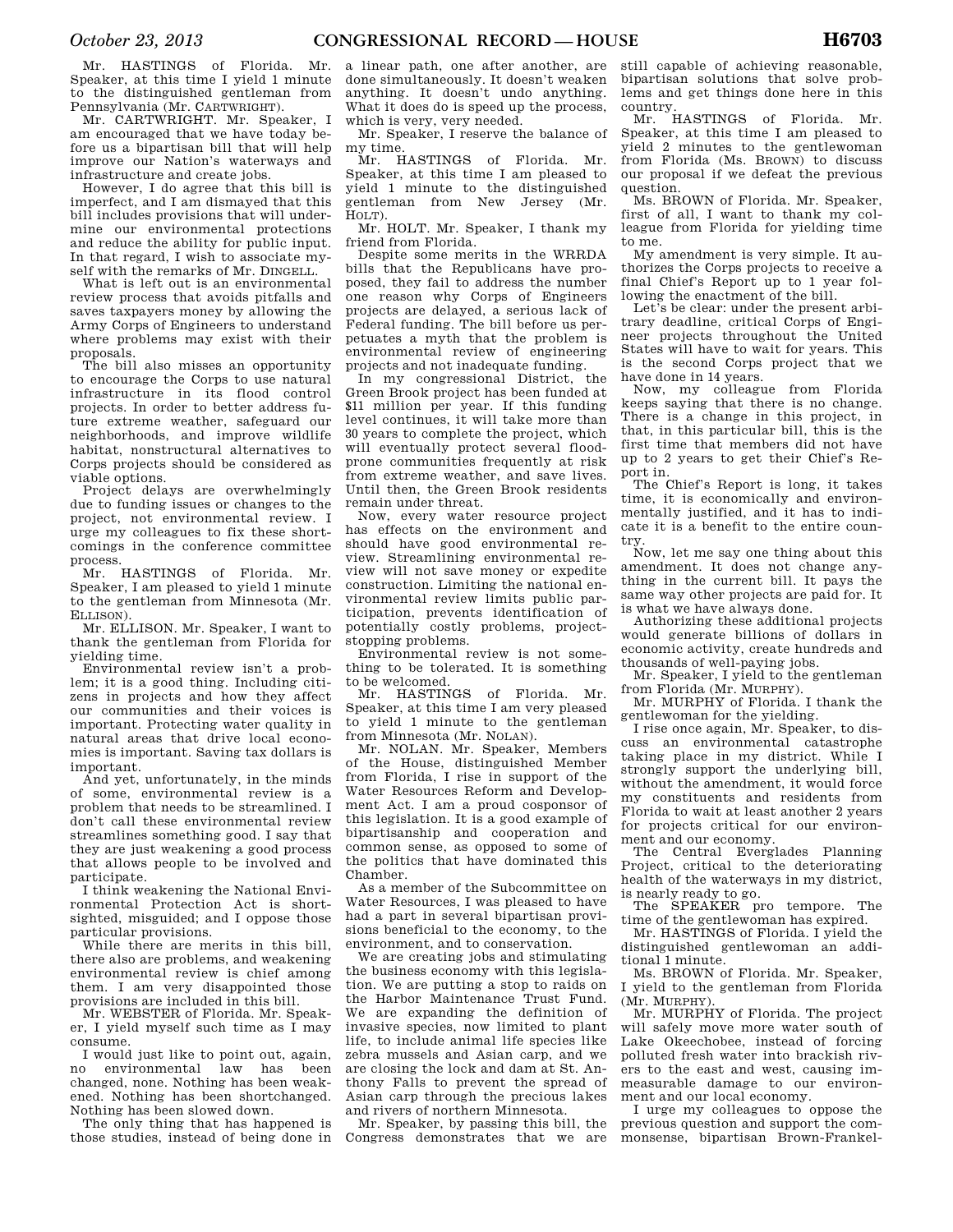Crenshaw-Posey amendment that would allow the Army Corps to complete its work on authorizing several important projects that are in the final stages of approval.

# $\Box$  1345

I spoke on the floor earlier today about the importance of acting now on initiatives that will help address the environmental crisis occurring in our area. Today we have that chance. My constituents and our waterways cannot wait.

Defeat the previous question and support the Brown amendment.

Ms. BROWN of Florida. If we defeat the previous question, we can bring up this amendment right now.

Mr. HASTINGS of Florida. Mr. Speaker, at this time, I am pleased to yield 1 minute to the distinguished gentlewoman from Texas (Ms. JACKSON LEE).

Ms. JACKSON LEE. I thank the distinguished gentleman from Florida, the manager, for yielding the time. He knows how important this whole bill is to the Texas gulf region.

Mr. Speaker, let me say that there are many things we would like to fix in this bill, but I know that there are many Texans who are waiting for this bill to pass; and I was delighted to work with the Texas delegation to strengthen the bill by encouraging non-Federal entities to invest in their harbor maintenance and step in when the Army Corps of Engineers cannot. I am also delighted that we have addressed the question of dredging, and we should do it even better.

I thank the Rules Committee for consenting to my amendment that deals with consultation, with stakeholders and water districts, local city, county government. I know my local governments are waiting to have the Army Corps of Engineers actually listen to them as well as Historically Black Colleges and minority institutions.

I am also looking forward to making sure that the \$20 billion in projects in the DeFazio amendment is included and not rejected.

And finally, I hope that we can work together, Mr. Speaker, on ensuring minority- and women-owned businesses and the billions of dollars that are used by the Army Corps of Engineers are actually getting the opportunity to work. I ask my colleagues to recognize the importance of this legislation.

Mr. Speaker, I thank the Chairman and the Ranking Member for bringing this important legislation to the House floor. Smart investments in water infrastructure are critical to the Nation's economic well-being. Water infrastructure is vital to my home State of Texas.

For example, waterways and ports support 207,970 Texas jobs. Additionally, it generates \$34 billion dollars in economic activity to the Texas economy. As the Representative of the 18th Congressional District, which is adjacent to the Port of Houston, I understand how critically important it is to make smart investments to create jobs and keep our economy growing.

Texas's commercial deepwater ports connect 152,000 miles of rail, 460,000 miles of pipelines, and 45,000 miles of interstate highways. In addition, the State of Texas has 11 deepwater ports, but hurricane damage and age threaten their ability to handle the next generation of post-Panama vessels.

Mr. Speaker, over half of Texas port facilities require maintenance to fully accommodate the next generation of maritime shipping vessels. Without these investments, Texas and the Nation will be at a competitive disadvantage in the global economy. That is why I support H.R. 3080.

I also want to thank the Rules Committee for making in order my amendment. This amendment provides that in making recommendations pursuant to Section 118 of the Act, the Secretary shall consult with key stakeholders, including State, county, and city governments, and, where applicable, State and local water districts, and in the case of recommendations concerning projects that substantially affect underrepresented communities the Secretary shall also consult with historically Black colleges and universities, Tribal Colleges and Universities, and other minorityserving institutions.

Mr. Speaker, as you are aware, it is an essential tool in our desire to improve the lives of low income and minority communities as well as the environment at large.

I am sure we will never forget the critical impact from Hurricane Sandy that crippled the Northeast area from Massachusetts to North Carolina. And not long before Hurricane Sandy, as we were working to learn how to prevent another Hurricane Katrina that crippled the great City of New Orleans. Our nation was still healing from Hurricane Ike and Hurricane Rita which crippled Houston, Texas.

As my colleagues are aware, a healthy environment sustains a productive and healthy community which fosters personal and economic growth. This highlights the importance of not only giving greater attention to our underserved communities but also how we can help our citizens by educating them on the areas in which they live. That is why my amendment requires the Secretary of the Army to consult with key stakeholders, including State, county, and city governments, and, where applicable, State and local water districts, and in the case of recommendations concerning projects that substantially affect underrepresented communities.

I regret that the Rules Committee did not make in order my amendment that directs the Secretary of the Army to encourage the participation of minority- and women-owned businesses in such projects and requires the GAO to submit a report to Congress within 2 years on the participation of minority- and womenowned businesses in such projects.

I recognize the value of a diverse supplier base and its impact on the community and population at large. Therefore, I will continue to work directly with the Secretary of the Army to establish an opportunity for Minority and Women Owned Businesses to participate on specific projects and to ensure that the United States Army Corp of Engineers continues to creatively seek new supplier sources, particularly among minority and women owned businesses, to fulfill the business opportunities at a number of Ports throughout our great nation.

Lastly, I appreciate the Committee making in order an amendment cosponsored with Congressman DEFAZIO of Oregon that conditions the application of Section 103 of the bill

on a reduction in the backlog of Corps of Engineers projects to less than \$20 billion in construction costs. This amendment highlights the fact that it is a lack of funding not the environmental review process that has led to a backlog of authorized projects that are not being constructed. We have spent enough energy arguing over the budget and the National Environmental Policy (NEPA) streamlining, but not enough time in making the hard decisions and investments that are going to create economic growth and create jobs.

Mr. Speaker, H.R. 3080 is not a perfect bill. But no compromise legislation ever is. But this bill is a good start and merits my support.

Mr. HASTINGS of Florida. I yield myself the balance of my time.

Mr. Speaker, this bill used to be known as the Water Resources Development Act. Now it is called the Water Resources Reform and Development Act. While it is with many of these new reforms that I take issue, I look forward to working with my friends on the other side of the aisle to make sure that we are here in 2 years to again update our water resources and infrastructure, hopefully a bill with less illadvised reforms.

Mr. Speaker, if the previous question is defeated, I am going to offer an amendment to allow for the inclusion of the bipartisan Brown amendment, which would authorize projects that receive a final Chief of Engineers' Report up to 1 year following the enactment of this bill.

Mr. Speaker, I ask unanimous consent to insert the text of the amendment in the RECORD along with extraneous material immediately prior to the vote on the previous question.

The SPEAKER pro tempore. Is there objection to the request of the gentleman from Florida?

There was no objection.

Mr. HASTINGS of Florida. Mr. Speaker, I urge my colleagues to vote ''no'' and defeat the previous question. I urge a ''no'' vote on the rule, and I yield back the balance of my time.

Mr. WEBSTER of Florida. Mr. Speaker, this rule provides for ample and open debate and makes in order amendments from both sides of the aisle. Further, it advances a bill that was reported out of the committee with unanimous bipartisan support.

This bill is good for American workers, is good for American producers, and is good for American shippers. As my friend from Florida (Mr. HASTINGS) knows, this bill is also good for the State of Florida.

Florida has 18 public seaports. These seaports are critical components to our economy. They are responsible for supporting more than half a million Florida jobs and for generating \$66 billion in total economic value. The activity of these seaports contributed \$1.7 billion to Florida's State and local budgets. Furthermore, this bill advances key ecosystem restoration projects in the Florida Everglades and supports the economic development that the Everglades provides in our State.

I thank Chairman SHUSTER for working with me and other Florida Members to ensure that the State is well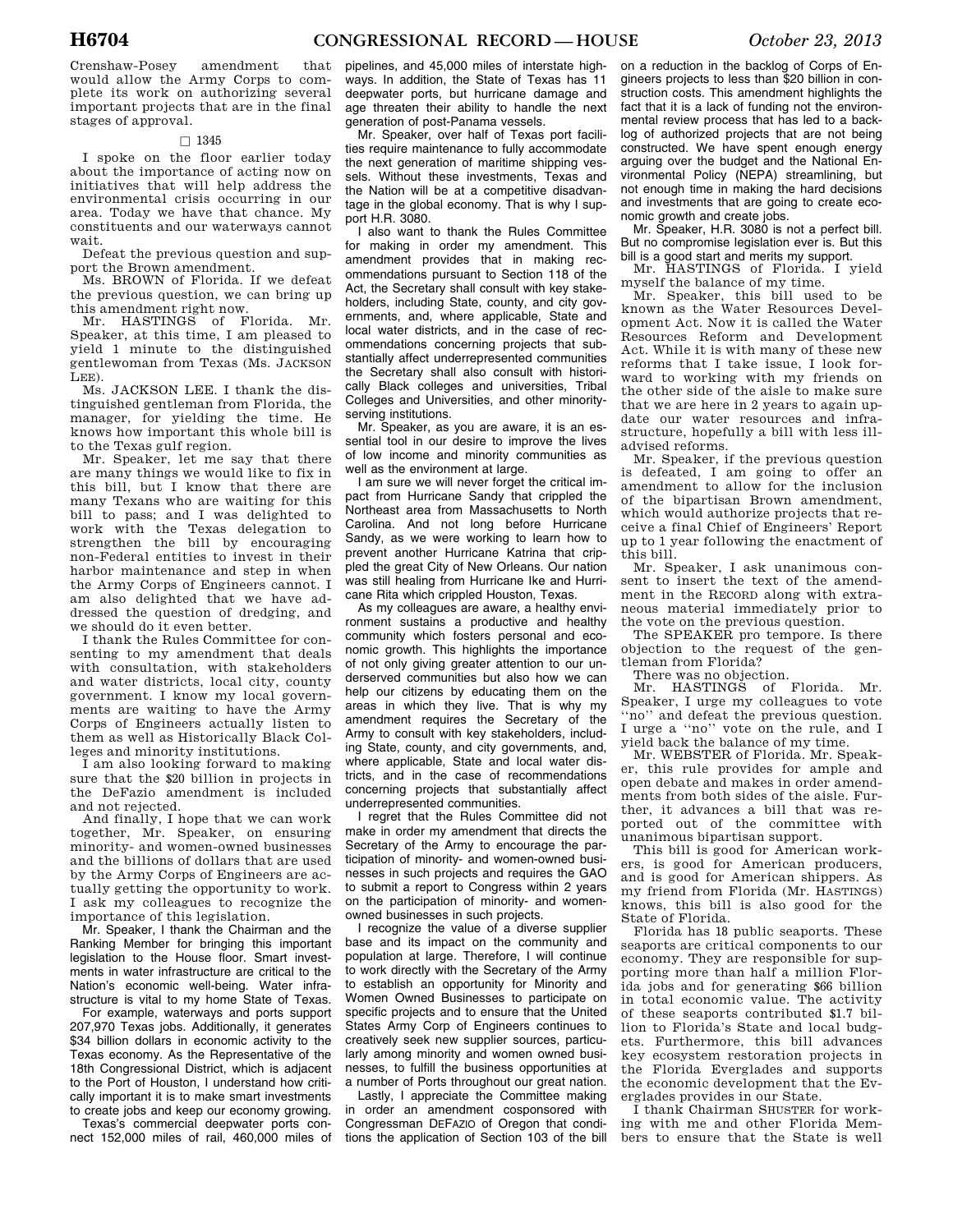positioned to move forward. Chairman SHUSTER and Ranking Member RAHALL and my colleagues on the Committee on Transportation and Infrastructure have given us a bipartisan product that reforms the Federal bureaucracy, is fiscally responsible, strengthens accountability, and creates jobs.

Mr. Speaker, this is a good bill. I say to my colleagues in the House, if you support reforming the Federal bureaucracy, if you are looking to manage our spending, if you are looking to increase transparency while investing in our infrastructure, and if you are looking to create American jobs, support this bill. Vote for the rule. Vote for the bill. Move the country forward.

The material previously referred to by Mr. HASTINGS of Florida is as follows:

AN AMENDMENT TO H. RES. 385 OFFERED BY MR. HASTINGS OF FLORIDA

At the end of the resolution, add the following:

SEC. 5. Notwithstanding any other provision of this resolution, the amendment printed in section 6 shall be in order as though printed as the last amendment in the report of the Committee on Rules accompanying this resolution if offered by Representative BROWN of Florida or a designee. That amendment shall be debatable for 10 minutes equally divided and controlled by the proponent and an opponent.

SEC. 6. The amendment referred to in section 5 is as follows:

AMENDMENT TO THE RULES COMMITTEE PRINT FOR H.R. 3080 OFFERED BY MS. BROWN OF FLORIDA

Page 162, before line 1, insert the following: **SEC. 402. CONDITIONAL AUTHORIZATIONS.** 

(a) IN GENERAL.—Any project for water resources development, conservation, or other purposes for which a favorable final report of the Chief of Engineers is completed during the 1-year period beginning on the date of enactment of this Act is authorized to be carried out by the Secretary substantially in accordance with the plan, and subject to the conditions, described in the final report of the Chief.

(b) OFFSET.—Not later than 1 year after the date of enactment of this Act, the Secretary shall revise the report submitted under section 301 to identify further projects and separable elements that in the aggregate have an estimated Federal cost to complete (as of the date of the report) that is equal to the total cost of all projects authorized under subsection (a).

Page 139, line 4, insert ''or any revision of the report,'' after ''this subsection,''.

THE VOTE ON THE PREVIOUS QUESTION: WHAT IT REALLY MEANS

This vote, the vote on whether to order the previous question on a special rule, is not merely a procedural vote. A vote against ordering the previous question is a vote against the Republican majority agenda and a vote to allow the Democratic minority to offer an alternative plan. It is a vote about what the House should be debating.

Mr. Clarence Cannon's Precedents of the House of Representatives (VI, 308–311), describes the vote on the previous question on the rule as ''a motion to direct or control the consideration of the subject before the House being made by the Member in charge.'' To defeat the previous question is to give the opposition a chance to decide the subject before the House. Cannon cites the Speaker's ruling of January 13, 1920, to the effect that ''the refusal of the House to sustain the demand for the previous question passes the control of the resolution to the opposition'' in order to offer an amendment. On March 15, 1909, a member of the majority party offered a rule resolution. The House defeated the previous question and a member of the opposition rose to a parliamentary inquiry, asking who was entitled to recognition. Speaker Joseph G. Cannon (R–Illinois) said: ''The previous question having been refused, the gentleman from New York, Mr. Fitzgerald, who had asked the gentleman to yield to him for an amendment, is entitled to the first recognition.''

The Republican majority may say ''the vote on the previous question is simply a vote on whether to proceed to an immediate vote on adopting the resolution . . . [and] has no substantive legislative or policy implications whatsoever.'' But that is not what they have always said. Listen to the Republican Leadership Manual on the Legislative Process in the United States House of Representatives, (6th edition, page 135). Here's how the Republicans describe the previous question vote in their own manual: ''Although it is generally not possible to amend the rule because the majority Member controlling the time will not yield for the purpose of offering an amendment, the same result may be achieved by voting down the previous question on the rule . . . When the motion for the previous question is defeated, control of the time passes to the Member who led the opposition to ordering the previous question. That Member, because he then controls the time, may offer an amendment to the rule, or yield for the purpose of amendment.''

In Deschler's Procedure in the U.S. House of Representatives, the subchapter titled ''Amending Special Rules'' states: ''a refusal to order the previous question on such a rule [a special rule reported from the Committee on Rules] opens the resolution to amendment and further debate.'' (Chapter 21, section 21.2) Section 21.3 continues: ''Upon rejection of the motion for the previous question on a resolution reported from the Committee on Rules, control shifts to the Member leading the opposition to the previous question, who may offer a proper amendment or motion and who controls the time for debate thereon.''

Clearly, the vote on the previous question on a rule does have substantive policy implications. It is one of the only available tools for those who oppose the Republican majority's agenda and allows those with alternative views the opportunity to offer an alternative plan.

Mr. WEBSTER of Florida. I yield back the balance of my time, and I move the previous question on the resolution.

The SPEAKER pro tempore. The question is on ordering the previous question.

The question was taken; and the Speaker pro tempore announced that the ayes appeared to have it.

Mr. HASTINGS of Florida. Mr. Speaker, on that I demand the yeas and nays.

The yeas and nays were ordered.

The SPEAKER pro tempore. Pursuant to clause 9 of rule XX, the Chair will reduce to 5 minutes the minimum time for any electronic vote on the question of adoption.

The vote was taken by electronic device, and there were—yeas 225, nays 194, not voting 11, as follows:

Amash Amodei Bachmann Bachus Barletta Barr Barton Benishek Bentivolio Bilirakis Bishop (UT) Black Blackburn Boustany Brady (TX) Bridenstine Brooks (AL) Brooks (IN) Broun (GA) Buchanan Bucshon Burgess Calvert Camp Cantor Capito Carter Cassidy Chabot Chaffetz Coble Coffman Cole Collins (GA) Collins (NY) Conaway Cook Costa Cotton Cramer Crawford Crenshaw Culberson Daines Davis, Rodney Denham Dent DeSantis DesJarlais Diaz-Balart Duffy Duncan (SC) Duncan (TN) Ellmers Farenthold Fitzpatrick Fleischmann Fleming Flores Forbes Fortenberry Foxx Franks (AZ) Frelinghuysen Gardner Garrett Gerlach Gibbs Gibson Gingrey (GA) Gohmert Goodlatte Gosar Gowdy Granger Graves (GA)

Andrews Barber Barrow (GA) Bass Beatty Becerra Bera (CA) Bishop (GA) Bishop (NY) Blumenauer Bonamici Brady (PA) Braley (IA) Brown (FL) Brownley (CA) Bustos Butterfield

Capps

[Roll No. 554] YEAS—225

Graves (MO) Griffin (AR) Griffith (VA) Grimm Guthrie Hall Hanna Harper Harris Hartzler Hastings (WA) Heck (NV) Hensarling Holding Hudson Huelskamp Huizenga (MI) Hultgren Hunter Hurt Issa Jenkins Johnson (OH) Johnson, Sam Jones Jordan Joyce Kelly (PA) King (IA) King (NY) Kingston Kinzinger (IL) Kline Labrador LaMalfa Lamborn Lance Lankford Latham Latta LoBiondo Long Lucas Luetkemeyer Lummis Marchant Marino Massie McCarthy (CA) McCaul McClintock McHenry McKeon McKinley McMorris Rodgers Meadows Meehan Messer Mica Miller (FL) Miller (MI) Miller, Gary Mullin Mulvaney Murphy (PA) Neugebauer Noem Nunes Nunnelee Olson Owens Paulsen Pearce Perry Petri

Pittenger Pitts Poe (TX) Pompeo Price (GA) Radel Reed Reichert Renacci Ribble Rice (SC) Rigell Roby Roe (TN) Rogers (AL) Rogers (KY) Rogers (MI) Rohrabacher Rokita Rooney Ros-Lehtinen Roskam Ross Rothfus Royce Runyan Ryan (WI) Salmon Sanford Scalise Schock Schweikert Scott, Austin Sensenbrenner Sessions Shimkus Shuster Simpson Smith (MO) Smith (NE) Smith (NJ) Smith (TX) Southerland Stewart Stivers Stockman Stutzman Terry Thompson (PA) Thornberry Tiberi Tipton Turner Upton Valadao Wagner Walberg Walden Walorski Weber (TX) Webster (FL) Wenstrup Westmoreland Whitfield Williams Wilson (SC) Wittman Wolf Womack Woodall Yoder Yoho Young (AK) Young (IN)

Crowley Cuellar Cummings Davis (CA) DeFazio DeGette Delaney DeLauro DelBene Deutch Dingell Doggett Doyle Edwards Ellison Engel Enyart Eshoo

NAYS—194

Capuano **C**árdenas Carney Carson (IN) Cartwright Castor (FL) Castro (TX) Chu Cicilline Clarke Clay Cleaver Clyburn Cohen Connolly Conyers Cooper Courtney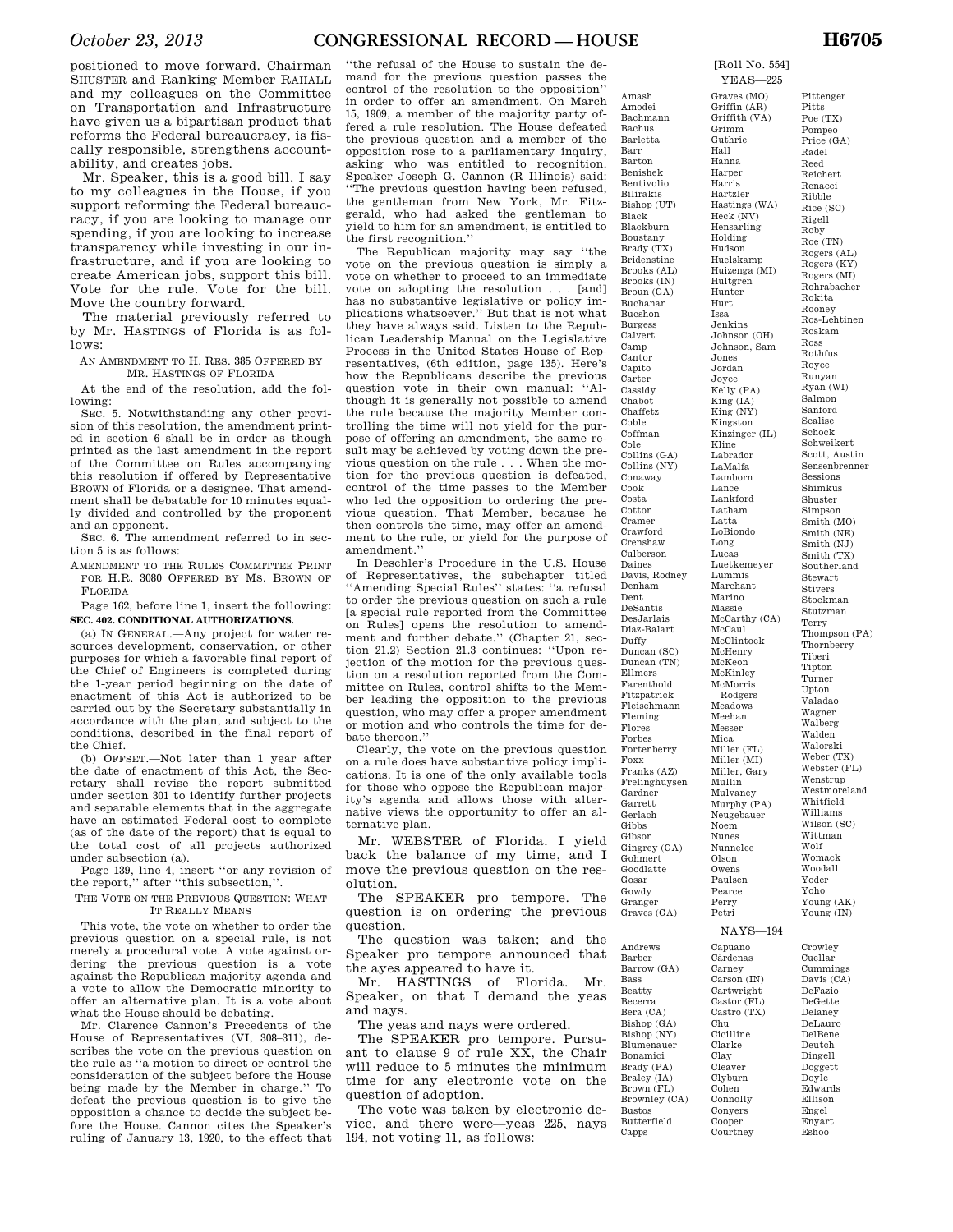#### Esty Farr Fattah Foster Frankel (FL) Fudge Gabbard Gallego Garamendi Garcia Grayson Green, Al Green, Gene Grijalva Gutiérrez Hahn Hanabusa Hastings (FL) Heck (WA) Higgins Himes Hinojosa Holt Honda Horsford Hoyer Huffman Israel Jackson Lee Jeffries Johnson (GA) Johnson, E. B. Kaptur Keating Kelly (IL) Kennedy Kildee Kilmer Kind Kirkpatrick Kuster Langevin

Larsen (WA) Larson (CT) Lee (CA) Levin Lewis Lipinski Loebsack

Lowenthal Lowey Lujan Grisham (NM) Luján, Ben Ray (NM) Lynch Maffei Maloney, Carolyn Maloney, Sean Matheson Matsui McCollum McDermott McGovern McIntyre McNerney Meeks Meng Michaud Miller, George Moore Moran Murphy (FL) Nadler Napolitano Neal Negrete McLeod Nolan O'Rourke Pallone Pascrell Pastor (AZ) Payne Pelosi Perlmutter Peters (CA) Peters (MI) Peterson Pingree (ME) Pocan Polis Posey Price (NC) **Quigley** Rahall Rangel

Lofgren

### Richmond Ruiz Ruppersberger Ryan (OH) Sánchez, Linda T. Sanchez, Loretta Sarbanes Schakowsky Schiff Schneider Schrader Schwartz Scott (VA) Scott, David Serrano Sewell (AL) Shea-Porter Sherman Sinema Sires Slaughter Smith (WA) Speier Swalwell (CA) Takano Thompson (CA) Thompson (MS) Tierney Titus Tonko Tsongas Van Hollen Vargas Veasey Vela Velázquez Visclosky Walz Wasserman Schultz Waters Watt Waxman Welch Wilson (FL) Yarmuth

# NOT VOTING—11

| Duckworth<br>Nugent |  | Rush |
|---------------------|--|------|
|---------------------|--|------|

# $\Box$  1415

Mr. NOLAN, Mrs. NAPOLITANO, and Mr. BARBER changed their vote from ''yea'' to ''nay.''

Ms. GRANGER changed her vote from ''nay'' to ''yea.''

So the previous question was ordered. The result of the vote was announced as above recorded.

The SPEAKER pro tempore. The question is on the resolution.

The question was taken; and the Speaker pro tempore announced that the ayes appeared to have it.

# RECORDED VOTE

Mr. HASTINGS of Florida. Mr. Speaker, I demand a recorded vote.

A recorded vote was ordered. The SPEAKER pro tempore. This is a 5-minute vote.

The vote was taken by electronic device, and there were—ayes 271, noes 147, not voting 12, as follows:

| [Roll No. 555] |
|----------------|
| $AYES - 271$   |

| Amash         |
|---------------|
| Amodei        |
| Bachmann      |
| Bachus        |
| Barber        |
| Barletta      |
| Barr          |
| <b>Barton</b> |
| Benishek      |
| Bentivolio    |

| Bera (CA)   | Brooks (AL)    |
|-------------|----------------|
| Bilirakis   | Brooks (IN)    |
| Bishop (NY) | Broun (GA)     |
| Bishop (UT) | Brownley (CA)  |
| Black       | Buchanan       |
| Blackburn   | <b>Bucshon</b> |
| Boustany    | <b>Burgess</b> |
| Brady (TX)  | <b>Bustos</b>  |
| Braley (IA) | Calvert        |
| Bridenstine | Camp           |

Cantor Capito Carter Cassidy Chabot Chaffetz Coble Coffman Cohen Cole Collins (GA) Collins (NY) Conaway Cook Costa Cotton Courtney Cramer Crawford Crenshaw Culberson Daines Davis, Rodney DeFazio Denham Dent DeSantis DesJarlais Diaz-Balart Duffy Duncan (SC) Duncan (TN) Edwards Ellison Ellmers Enyart Farenthold Fitzpatrick Fleischmann Fleming Flores Forbes Fortenberry Foxx Frankel (FL) Franks (AZ) Frelinghuysen Gabbard Gallego Garamendi Garcia Gardner Garrett Gerlach Gibbs Gibson Gohmert Goodlatte Gosar Gowdy Granger Graves (GA) Graves (MO) Green, Al Green, Gene Griffin (AR) Grimm Guthrie Hahn Hall Hanna Harper Harris

Horsford Hudson Huelskamp Huizenga (MI) Hultgren Hunter Hurt Issa Jenkins Johnson (OH) Johnson, E. B. Johnson, Sam Jones Jordan Joyce Kelly (PA) King (NY) Kingston Kinzinger (IL) Kirkpatrick Kline Kuster Labrador LaMalfa Lamborn Lance Lankford Latham Latta Lipinski LoBiondo Long Lucas Luetkemeyer Lummis Maloney, Sean Marchant Marino Massie Matsui McCarthy (CA) McCaul McClintock McHenry McIntyre McKeon McKinley McMorris Rodgers Meadows Meehan Messer Mica Michaud Miller (FL) Miller (MI) Miller, Gary Mullin Mulvaney Murphy (FL) Murphy (PA) Nadler Neugebauer Noem Nolan Nunes Nunnelee

Price (GA) Radel

Gingrey (GA) Griffith (VA) Hartzler Hastings (WA) Heck (NV) Hensarling

Himes Holding

Andrews Barrow (GA) Bass Beatty Becerra Bishop (GA) Blumenauer Bonamici Brady (PA) Brown (FL) Butterfield Capps Capuano **C**árdenas Carney Carson (IN)

Olson Owens Paulsen Pearce Perlmutter Perry Peters (CA) Peters (MI) Petri Pittenger Pitts Poe (TX) Pompeo Posey

# NOES—147

DeGette Delaney DeLauro DelBene Deutch Dingell **Doggett** Doyle Engel Eshoo Esty Farr Fattah Foster Fudge Grayson

| Cartwright<br>Castor (FL)<br>Castro (TX)<br>Chu<br>Cicilline<br>Clarke<br>Clav<br>Cleaver<br>Clyburn<br>Connolly<br>Conyers<br>Cooper |  |
|---------------------------------------------------------------------------------------------------------------------------------------|--|
|                                                                                                                                       |  |
| Crowley                                                                                                                               |  |
| Cuellar                                                                                                                               |  |
| Cummings<br>Davis (CA)                                                                                                                |  |

Rahall Reed Reichert Renacci Ribble Rice (SC) Richmond Rigell Roby Roe (TN) Rogers (AL) Rogers (KY) Rogers (MI) Rohrabacher Rokita Rooney Ros-Lehtinen Roskam Ross Rothfus Royce Runyan Ryan (WI) Salmon Sanford Scalise Schneider Schock Schrader Schweikert Scott (VA) Scott, Austin Sensenbrenner Sessions Shimkus Shuster Simpson Sinema Sires Smith (MO) Smith (NE)  $Smith(NJ)$ Smith (TX) Southerland Stewart Stivers Stockman Stutzman Terry Thompson (CA) Thompson (PA) Thornberry Tiberi Tipton Turner Upton Valadao Vela Wagner Walberg Walden Walorski Weber (TX) Webster (FL) Welch Wenstrup Westmoreland Whitfield Williams Wilson (SC) Wittman Wolf Womack Woodall Yoder Yoho Young (AK) Young (IN)

Grijalva Gutiérrez Hanabusa Hastings (FL) Heck (WA) Higgins Hinojosa Holt Honda Hoyer Huffman Israel Jackson Lee **Jeffries** Johnson (GA) Kaptur Keating Kelly (IL) Kennedy Kildee Kilmer Kind King (IA) Langevin Larsen (WA) Larson (CT) Lee (CA) Levin Lewis Loebsack Lofgren Lowenthal Lowey Lujan Grisham  $(NM)$ Aderholt

# **H6706 CONGRESSIONAL RECORD — HOUSE** *October 23, 2013*  Sánchez, Linda

Carolyn Matheson McCollum McDermott McGovern McNerney Napolitano Negrete McLeod Pastor (AZ) Pingree (ME) Price (NC) Ruppersberger Ryan (OH) T. Sanchez, Loretta Sarbanes Schakowsky Schiff Schwartz Scott, David Serrano Sewell (AL) Shea-Porter Sherman Slaughter Smith (WA) Speier Swalwell (CA) Takano Thompson (MS) Tierney Titus Tonko Tsongas Van Hollen Vargas Veasey Velázquez Visclosky Walz Wasserman Schultz Waters Watt Waxman Wilson (FL) Yarmuth

# NOT VOTING—12

Luján, Ben Ray (NM) Lynch Maffei Maloney,

Meeks Meng Moore Moran

Neal

Payne Pelosi Peterson

Pocan Polis

**Quigley** Rangel Ruiz

Fincher

O'Rourke Pallone Pascrell

Campbell Davis, Danny Duckworth

Herrera Beutler McCarthy (NY) Miller, George  $\Box$  1423

Nugent Palazzo Roybal-Allard Rush

So the resolution was agreed to. The result of the vote was announced as above recorded.

A motion to reconsider was laid on the table.

# PERSONAL EXPLANATION

Mr. ADERHOLT. Mr. Speaker, on rollcall No. 554: On ordering the previous question providing for consideration of H.R. 3080, the Water Resources Reform and Development Act of 2013. Had I been present, I would have voted ''yes.''

On rollcall No. 555: On agreeing to the resolution—providing for consideration of H.R. 3080, the Water Resources Reform and Development Act of 2013. Had I been present, I would have voted ''yes.''

# GENERAL LEAVE

Mr. SHUSTER. Mr. Speaker, I ask unanimous consent that all Members have 5 legislative days to revise and extend their remarks and include extraneous material on H.R. 3080.

The SPEAKER pro tempore (Mr. WOMACK). Is there objection to the request of the gentleman from Pennsylvania?

There was no objection.

The SPEAKER pro tempore. Pursuant to House Resolution 385 and rule XVIII, the Chair declares the House in the Committee of the Whole House on the state of the Union for the consideration of the bill, H.R. 3080.

The Chair appoints the gentleman from Nebraska (Mr. FORTENBERRY) to preside over the Committee of the Whole.

# $\Box$  1426

IN THE COMMITTEE OF THE WHOLE

Accordingly, the House resolved itself into the Committee of the Whole House on the state of the Union for the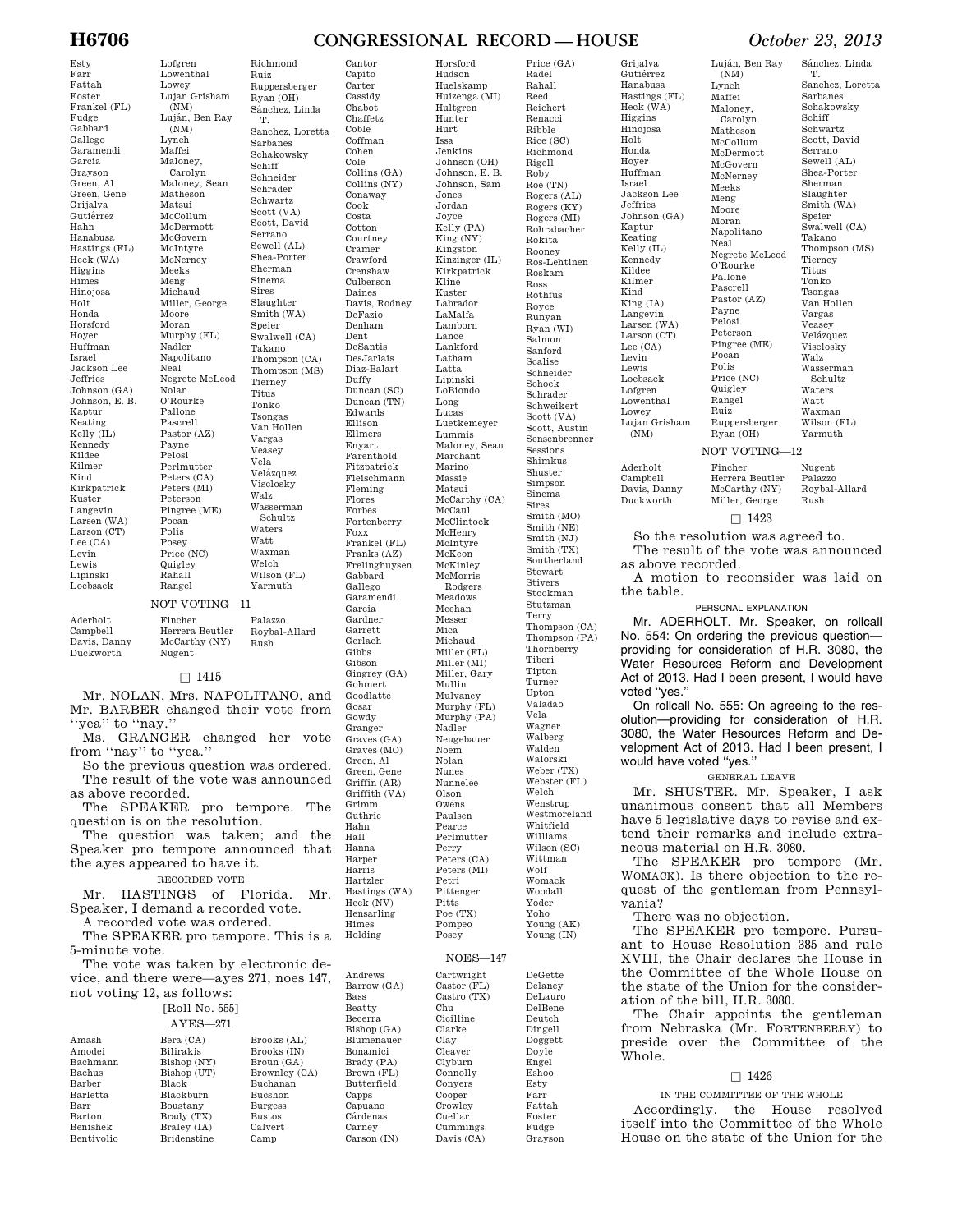consideration of the bill (H.R. 3080) to provide for improvements to the rivers and harbors of the United States, to provide for the conservation and development of water and related resources, and for other purposes, with Mr. FOR-TENBERRY in the chair.

The Clerk read the title of the bill.

The CHAIR. Pursuant to the rule, the bill is considered read the first time.

The gentleman from Pennsylvania (Mr. SHUSTER) and the gentleman from West Virginia (Mr. RAHALL) each will control 30 minutes.

The Chair recognizes the gentleman from Pennsylvania.

Mr. SHUSTER. Mr. Chairman, I yield myself such time as I may consume.

I will submit for the RECORD an exchange of letters between the Committee on Budget, the Committee on Natural Resources, and the Committee on Ways and Means.

Mr. Chairman, I am proud today that we are considering one of my highest priorities as the chairman of the Transportation and Infrastructure Committee—H.R. 3080, the Water Resources Reform and Development Act of 2013, or WRRDA.

WRRDA is the most policy- and reform-focused legislation of its kind in the last two decades. The new name reflects the landmark reforms. We have added an ''R,'' for Water Resources Reform and Development Act, because of the number of reforms that we have in here. It is the most fiscally responsible WRRDA in history, and there are no earmarks. It does not cede our constitutional congressional authority to the executive branch. We made sure that we maintained that. We have worked together in a bipartisan way on this bill since day one, developing this bill with input from Members and stakeholders through listening sessions, roundtables and hearings.

I want to thank my partners and original cosponsors, Ranking Member RAHALL, Water Subcommittee Chairman BOB GIBBS, and also Water Subcommittee Ranking Member TIM BISHOP, for their work on this piece of legislation.

I want to thank all of the members of the committee and all of the staff members for their hard work and desire to work together on this important infrastructure and reform legislation.

I am also proud that WRRDA has received more than 70 letters of support from stakeholders, a list of which I will submit for the RECORD.

This bill was passed out of committee on September 19 on a voice vote. It is about strengthening our infrastructure so that we can remain competitive.

# $\square$  1430

It is about economic growth. It is about trade. It is about jobs, not just the jobs that will be created when we are dredging ports and rebuilding locks and dams, but the jobs that will help our manufacturers when they manufacture their products and send them into the world markets, making sure they

get there in a competitive way. Also, making sure that those products coming into our ports and harbors are getting onto the shelves of our local stores, allowing the consumers to buy these products at a lower cost, allowing them to keep more of their hardearned dollars.

Congress has not enacted a WRRDA since 2007 and we can't afford to delay. Without improvement, our water transportation system becomes obsolete every day and we become less competitive. If we cannot compete, we lose jobs to those who can.

Our bill cuts red tape, reforms the bureaucracy, accelerates project delivery. It sets hard deadlines on the time and cost of studies. It also consolidates or eliminates unnecessary studies and requires concurrent reviews. And our bill streamlines environmental reviews. I want to repeat, it streamlines them; doesn't eliminate them, but streamlines them.

Our bill is also fiscally responsible. This WRRDA bill deauthorizes \$12 billion of old, inactive projects that were authorized prior to this current law and fully offsets new authorizations. In addition, it sunsets new authorizations to prevent future backlogs at the Corps of Engineers.

This WRRDA has no earmarks. Our bill establishes a new, transparent process for future bills to review and prioritize water resources development activities, with strong constitutional oversight and without handing over our constitutional authority to the executive branch. I want to repeat that. I think it is very important that this body, that Congress, holds on to its constitutional authority and not give it over to the executive branch, as we have done for decades.

We have been recognized by leading outside watchdog groups for having a bill with no earmarks and for keeping congressional oversight without ceding that authority to the Corps. I am extremely proud of the accomplishments, and we should all be.

WRRDA breaks down barriers that hold back the development of our water resources infrastructure. It maximizes the ability of non-Federal interests to contribute their own funds to move studies and projects forward. It also expands the ability of non-Federal interests to contribute funds to expedite the evaluation and processing of permits, and it establishes a public-private partnership program in water infrastructure. With the leadership of RODNEY DAVIS, that is in this WRRDA legislation.

This bill improves our ability to compete by authorizing needed investments in America's ports. As I mentioned, this is a jobs bill, not just construction jobs to improve our ports, but to help our manufacturers and to help Americans be able to keep more of their hard-earned dollars.

Our bill supports our underserved and emerging ports to also help them become more competitive. It reforms and

preserves the Harbor Maintenance Trust Fund and the Inland Waterways Trust Fund to better ensure those fees collected from users for these systems are utilized for their intended purposes.

These are all important and necessary reforms, but at its heart WRRDA ensures that we don't lose sight of the importance of strong infrastructure and keeping us competitive in the world. Our bill supports our water transportation network to make sure that it provides the foundation for job growth and fosters a more robust economy.

I ask all Members of the House, Republicans and Democrats, to join me in supporting this bill.

I reserve the balance of my time.

HOUSE OF REPRESENTATIVES,

*Washington, DC, September 27, 2013.* 

Hon. BILL SHUSTER,

*Chairman, Committee on Transportation and Infrastructure, Rayburn House Office Building, Washington, DC.* 

DEAR CHAIRMAN SHUSTER, I am writing concerning H.R. 3080, the Water Resources Reform and Development Act of 2013 (WRRDA), which was marked-up by the Committee on Transportation and Infrastructure on September 19, 2013.

In order to expedite House consideration of H.R. 3080, the Committee on the Budget will forgo action on the bill. This is being done with the understanding that it does not in any way prejudice the Committee with respect to the appointment of conferees or its jurisdictional prerogatives on this or similar legislation.

I would appreciate your response to this letter, confirming this understanding with respect to H.R. 3080, and would ask that a copy of our exchange of letters on this matter be included in the Congressional Record during Floor consideration.

Sincerely,

PAUL RYAN, *Chairman.* 

HOUSE OF REPRESENTATIVES, *Washington, DC, September 30, 2013.* 

Hon. PAUL RYAN, *Chairman, Committee on the Budget, Cannon* 

*House Office Building, Washington, DC.*  DEAR MR. CHAIRMAN: Thank you for your letter regarding H.R. 3080, the Water Resources Reform and Development Act of 2013 (WRRDA), which was ordered to be reported. by the Committee on Transportation and Infrastructure on September 19, 2013. I appreciate your willingness to support expediting floor consideration of this legislation.

I acknowledge that by forgoing action on this legislation, the Committee on the Budget will not in any way be prejudiced with respect to the appointment of conferees or its jurisdictional prerogatives on this or similar legislation.

I appreciate your cooperation regarding this legislation and I will include our letters on H.R. 3080 in the Congressional Record during floor consideration of this bill. Sincerely,

BILL SHUSTER, *Chairman.* 

HOUSE OF REPRESENTATIVES, *Washington, DC, October 3, 2013.* 

Hon. BILL SHUSTER,

*Chairman, Committee on Transportation and Infrastructure, Rayburn HOB, Washington,*   $\overline{DC}$ 

DEAR MR. CHAIRMAN: Thank you for the opportunity to review the relevant provisions of the text of H.R. 3080, the Water Resources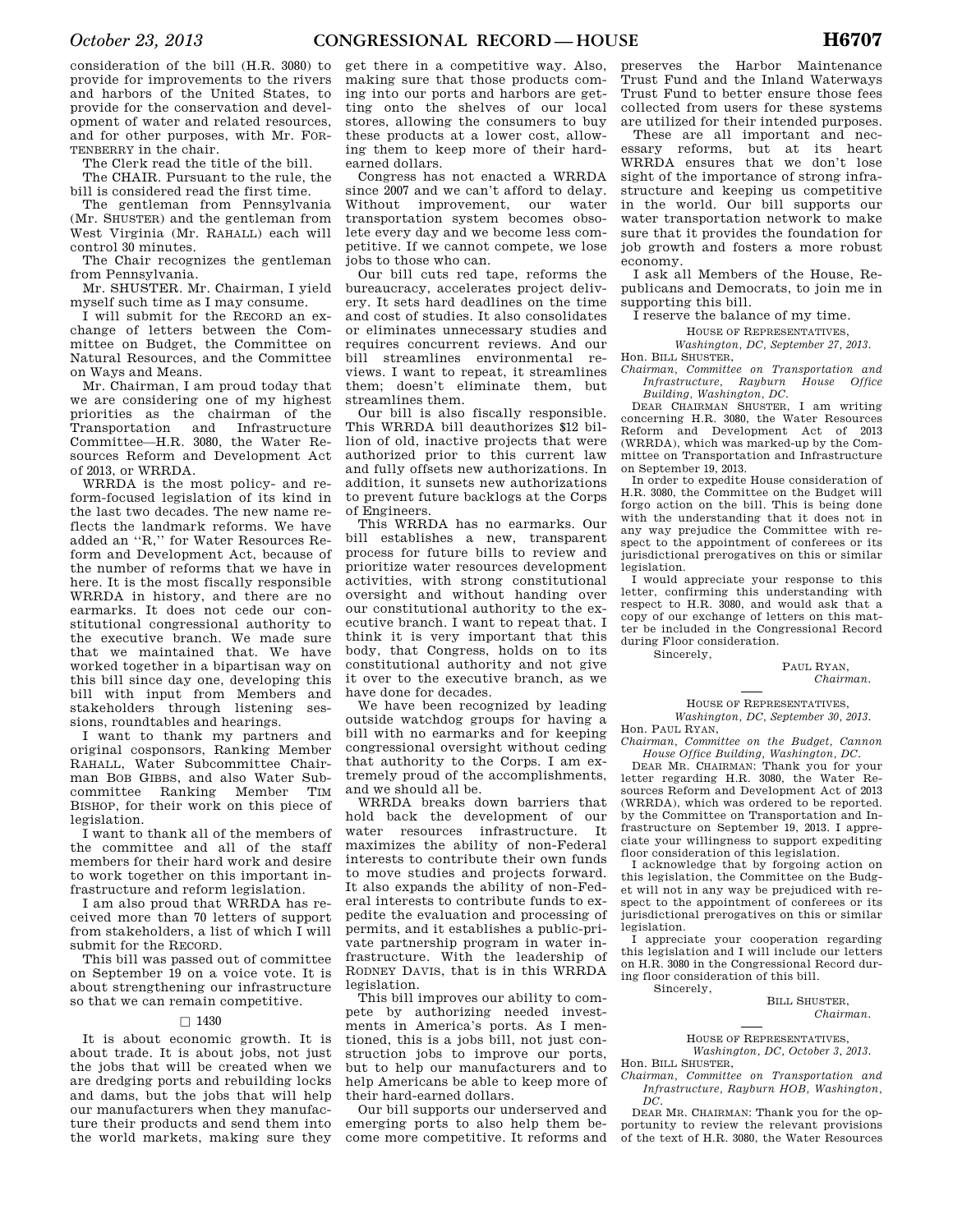Reform and Development Act of 2013. As you are aware, the bill was primarily referred to the Committee on Transportation and Infrastructure, while the Committee on Natural Resources received an additional referral.

I recognize and appreciate your desire to bring this legislation before the House in an expeditious manner, and, accordingly, I agree to discharge H.R. 3080 from further consideration by the Committee on Natural Resources. I do so with the understanding that by discharging the bill, the Committee on Natural Resources does not waive any future jurisdictional claim on this or similar matters. Further, the Committee on Natural Resources reserves the right to seek the appointment of conferees, if it should become necessary.

I ask that you insert a copy of our exchange of letters into the bill report filed by the Committee on Transportation and Infrastructure, as well as in the Congressional Record during consideration of this measure on the House floor.

Thank you for your courtesy in this matter and I look forward to continued cooperation between our respective committees.

Sincerely,

### DOC HASTINGS, *Chairman.*

# HOUSE OF REPRESENTATIVES, *Washington, DC, October 4, 2013.*

Hon. DOC HASTINGS, *Chairman, Committee on Natural Resources,* 

*Longworth House Office Building, Washington, DC.*  DEAR MR. CHAIRMAN: Thank you for your

letter regarding H.R. 3080, the Water Resources Reform and Development Act of 2013 (WRRDA), which was ordered to be reported by the Committee on Transportation and Infrastructure on September 19, 2013. 1 appreciate your willingness to support expediting the consideration of this legislation on the House floor.

I acknowledge that by discharging the bill, the Committee on Natural Resources does not waive any future jurisdictional claim on this or similar matters. In addition, I recognize that the Committee on Natural Resources reserves the right to seek the appointment of conferees.

I appreciate your cooperation regarding this legislation and I will include our letters on H.R. 3080 in the bill report filed by the Committee on Transportation and Infrastructure, as well as in the Congressional Record during consideration of this measure on the House floor.

Sincerely,

# BILL SHUSTER, *Chairman.*

HOUSE OF REPRESENTATIVES, *Washington, DC, October 17, 2013.*  Hon. BILL SHUSTER,

*Chairman, Committee on Transportation and Infrastructure Rayburn House Office Building, Washington, DC.* 

DEAR CHAIRMAN SHUSTER, I am writing concerning H.R. 3080, the ''Water Resources Reform and Development Act of 2013,'' which may be scheduled for floor consideration as early as next week.

As you know, the Committee on Ways and Means has jurisdiction over the Internal Revenue Code 1986. Section 201 of this bill amends the Internal Revenue Code by modifying the Harbor Maintenance Trust Fund expenditure authority. However, in order to expedite this legislation for floor consideration, the Committee will forgo action on this bill. This is being done with the understanding that it does not in any way prejudice the Committee with respect to the appointment of conferees or its jurisdictional prerogatives on this or similar legislation.

I would appreciate your response to this letter, confirming this understanding with respect to H.R. 3080, and would ask that a copy of our exchange of letters on this matter be included in the Congressional Record during floor consideration.

Sincerely,

DAVE CAMP, *Chairman.* 

# HOUSE OF REPRESENTATIVES, *Washington, DC, October 18, 2013.*

Hon. DAVE CAMP,

*Chairman, Committee On Ways and Means, Longworth House Office Building, Washington, DC.* 

DEAR MR. CHAIRMAN: Thank you for your letter regarding H.R. 3080, the Water Resources Reform and Development Act of 2013 (WRRDA), which was ordered to be reported by the Committee on Transportation and Infrastructure on September 19, 2013. I appreciate your willingness to support expediting the consideration of this legislation on the House floor.

I acknowledge that by forgoing action on this bill, the Committee on Ways and Means will not in any way be prejudiced with respect to the appointment of conferees or its jurisdictional prerogatives on this or similar legislation.

I appreciate your cooperation regarding this legislation and I will include our letters on H.R. 3080 in the bill report filed by the Committee on Transportation and Infrastructure, as well as in the Congressional Record during consideration of this measure on the House floor. Sincerely,

BILL SHUSTER, *Chairman.* 

# LETTERS OF SUPPORT FOR WRRDA H.R. 3080

American Association of Port Authorities; American Association of Port Authorities; American Coal Ash Association; American Concrete Pavement Association; American Concrete Pipe Association; American Concrete Pumping Association; American Concrete Pressure Pipe Association; American Concrete Pressure Pipe Association; American Council of Engineering Companies; American Council of Engineering Companies; American Farm Bureau Federation; American Iron and Steel Institute; American Road and Transportation Builders Association.

American Society of Civil Engineers; American Society of Civil Engineers; American Society of Concrete Contractors; American Soybean Association; American Waterways Operators; America's Infrastructure Alliance; Associated Equipment Distributors; Associated Equipment Distributors; Association of Equipment Manufacturers; Associated General Contractors of America.

Build Up Greater Cleveland; California State Assembly; CH2M Hill; City of Sacramento; City of West Sacramento; Concrete Reinforcing Steel Institute; County of Santa Barbara; The Everglades Foundation; The Everglades Trust; The Fertilizer Institute; Friends of the North Natomas Library; Georgia Ports Authority; Geosynthetic Materials Association; Greater Cleveland Partnership; Great Lakes Commission; Great Lakes Maritime Task Force; Great Lakes Metro Chambers Coalition.

Interlocking Concrete Pavement Institute; International Union of Operating Engineers; International Union of Operating Engineers; International Union of Painters and Allied Trades; Laborers International Union of North America; Lake Carriers' Association; Mason Contractors Association of America; NACE International—The Corrosion Society; National Asphalt Pavement Association; National Association of Counties; National As-

sociation of Flood and Stormwater Management Agencies; National Association of Home Builders; National Association of Manufacturers; National Association of Manufacturers—Key Vote; National Association of Waterfront Employers.

National Conference of State Legislatures; National Concrete Masonry Association; National Construction Alliance II; National Precast Concrete Association; National Ready Mixed Concrete Association; National Ready Mixed Concrete Association; National Slag Association; National Society of Professional Engineers; National Stone, Sand, and Gravel Association; National Utility Contractors Association; National Waterways Conference, Inc.; North America's Building Trades Unions; Pennsylvania Farm Bureau; Portland Cement Association; Portland Cement Association.

Port of Corpus Christi; Port of Pittsburgh Commission; Precast/Prestressed Concrete Institute; RAMP—Harbor Maintenance Trust Fund Fairness Coalition; Reclamation District No. 17; Sacramento Area Flood Control Agency; Sacramento Regional Builders Exchange; Slag Cement Association; Sutter Butte Flood Control Agency; Texas Transportation Commission; Transportation Construction Coalition; Transportation Trades Department; AFL–CIO Trenton Corporation; United Brotherhood of Carpenters and Joiners of America; U.S. Chamber of Commerce; U.S. Chamber of Commerce—Key Vote; U.S. Chamber of Commerce—Multi-Industry Letter; Water Resources Coalition; Water Resources Coalition; Waterways Association of Pittsburgh; Waterways Council, Inc.

Mr. RAHALL. I yield myself such time as I may consume.

(Mr. RAHALL asked and was given permission to revise and extend his remarks.)

Mr. RAHALL. Mr. Chairman, I am pleased to rise today in support of H.R. 1380, the Water Resources Reform and Development Act of 2013. I commend Chairman SHUSTER, the subcommittee chairman, Mr. GIBBS, and our ranking member, Mr. BISHOP, for the superb bipartisan way in which this legislation and the whole process has been handled.

This legislation does provide important direction to the Army Corps of Engineers to meet its mission objectives and reform their planning and construction processes while also investing in our water transportation infrastructure and creating jobs.

It has been 6 long years since we have passed Corps of Engineers water resources legislation. While Congress has had its back turned on our water infrastructure, Mother Nature has not been complacent. Since passage of the last WRRDA in 2007, the Nation has been challenged with floods, hurricanes, and droughts. Our aging locks, dams, and ports have too often been neglected. This bill before us today stops the ''finger in the dike'' solutions to our water infrastructure challenges and instead invests in these corridors of commerce.

It should be pointed out that H.R. 3080 is not your traditional type of WRRDA. It does not contain Memberdirected projects, the traditional earmarks, but at least the bill does take a step forward in reclaiming our constitutional authority.

It is clear that in today's challenging fiscal times we have to find innovative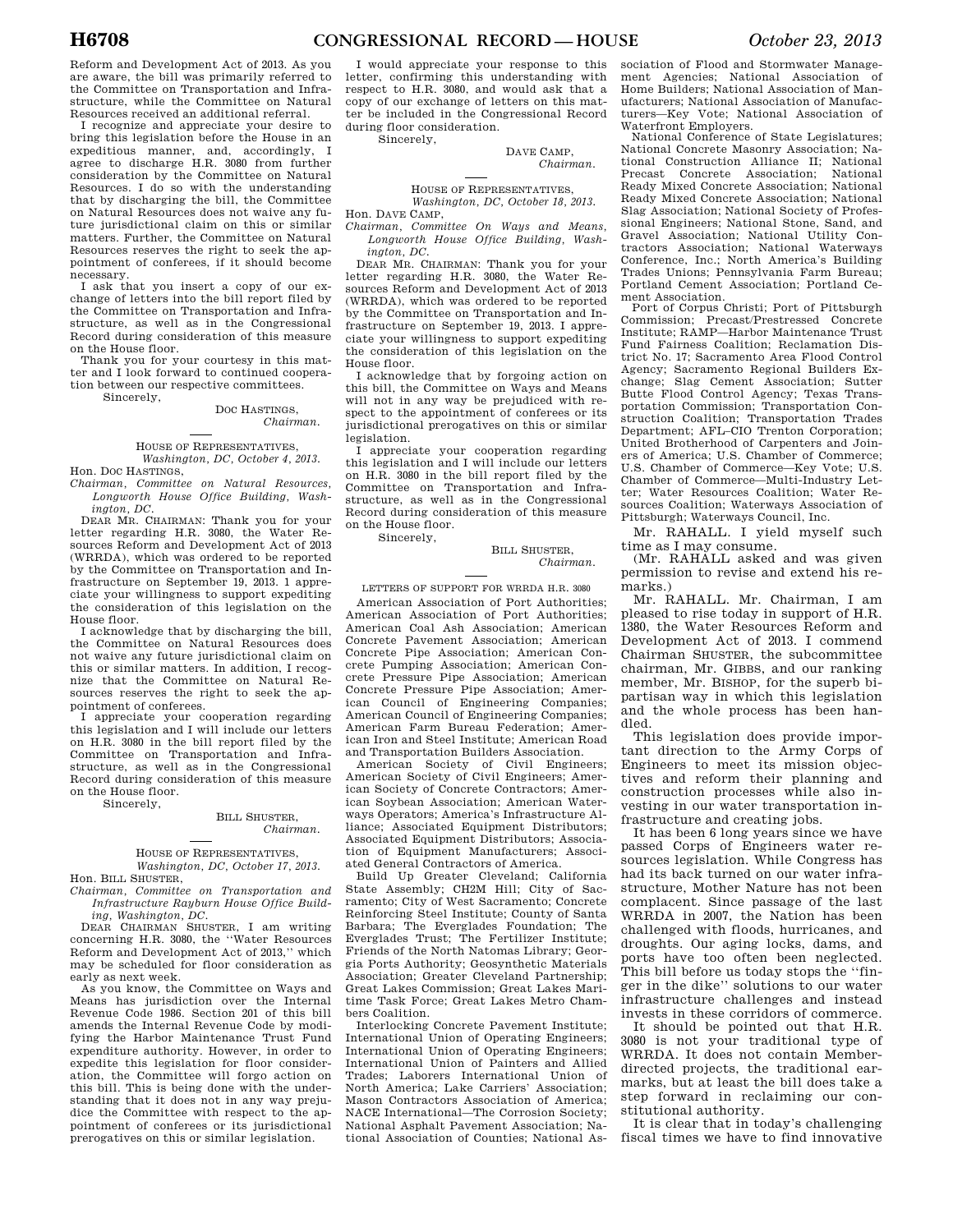ways to get water projects funded and completed. The pending measure identifies the role of non-Federal sponsors in supporting and moving projects ahead. It provides a process to address the \$60 billion construction backlog that is with a ''B,'' billion—and addresses initial reform to the Harbor Maintenance Trust Fund program.

At its core, though, as the chairman has stated, this is a jobs bill. The investments contained in H.R. 3080 mean jobs in our maritime economy, as larger containerships will be able to call at our deepened ports to offload their cargo while filling their decks with American exports. It creates jobs moving commodities from farms, coal mines, and steel mills more efficiently down the inland waterways that crisscross our Nation. These investments also help protect our flood-prone complainants so that homes and businesses remain safe when the rivers unexpectedly rise.

I would like to thank, again, all members of the Transportation and Infrastructure Committee on both sides of the aisle: Chairman SHUSTER, Subcommittee Chairman GIBBS, and especially our ranking member on our side of the aisle, Representative TIM BISHOP, who has worked very hard on this legislation and knows its intricacies very well. Their hard work and dedication has developed a collaborative and bipartisan bill of which we all can be proud. I hope it is a model for future pieces of legislation. It certainly should be a model for this entire Congress.

I urge my colleagues to support the pending measure.

Without maintaining our waterways and harbors the Nation's ability to meet the global challenges for trade and commerce will be severely restricted. The only way to protect our citizens and avoid falling behind global trade competition is to invest in our water resources and infrastructure by passing H.R. 3080 today.

As I mentioned, this is not the bill that I would have written. But I would add that this is not the exact bill that Chairman SHUSTER would have written either had he acted alone. He chose instead to bring before the House a bill that received unanimous support in our Committee. As a result, many of the provisions in H.R. 3080 are likely to eventually feel the weight of law instead of serving as just another exercise in rhetoric on the House floor.

Mr. SHUSTER. Mr. Chairman, at this time, I yield 4 minutes to the gentleman from Ohio (Mr. GIBBS), chairman of the Subcommittee on Water Resources, someone who has great responsibility in crafting this legislation.

Mr. GIBBS. Mr. Chairman, now is the time for the Congress to reengage in the development of the Nation's water resources and play a bigger role in prioritizing projects and activities carried out by the Army Corps of Engineers.

Congress cannot abdicate its constitutional responsibility in deter-

mining what projects should go forward and should reassert its constitutional authority.

H.R. 3080, the Water Resources Reform and Development Act of 2013, is one of the most policy- and reform-focused pieces of legislation related to the U.S. Army Corps of Engineers.

H.R. 3080 is a bipartisan bill that was developed by working across the aisle to achieve a common goal of investing in America's future.

H.R. 3080 contains no earmarks, cuts Federal red tape, streamlines the project delivery process, and strengthens our water transportation networks to promote competitiveness, prosperity, and economic growth.

H.R. 3080 is a jobs bill. \$1.4 trillion worth of goods associated with 30 million jobs in international trade are impacted. Thousands of jobs are created and supported by the construction and maintenance of our waterways and locks and dams.

This bill is fiscally responsible by more than fully offsetting new project authorizations with deauthorizations of old, inactive projects.

This bill establishes a path forward for enacting a WRRDA bill every 2 years without conceding any congressional authority to the executive branch.

This committee held numerous listening sessions, public roundtables, and official hearings in developing the legislation. We have heard from the public, industry, stakeholders, and from our colleagues in Congress while developing this legislation and have incorporated their ideas into H.R. 3080.

Just because a study is costly, complex, and long does not necessarily mean it is a better project. In fact, a large, costly project with so many addons that never gets funded is a benefit to no one.

In what used to take the Army Corps 3 to 5 years to do a study has now become the norm for the Corps to take 10, 12, or even 15 years to produce a study. It is no wonder it is taking so much time, since the Corps has to review, in detail, many different alternatives.

In one case, a Chief's Report was sent to the Congress last year. The study for the project was authorized in 1999. The original purpose of the project was for navigation improvements. But when the Chief's Report was delivered to the Congress last year, the total project cost was \$650 million, but only \$250 million was for the actual construction of the navigation improvements. The rest of the project costs, almost \$400 million, are attributed to environmental enhancements, not just environmental mitigation.

In another case, the Corps of Engineers delivered to Congress a Chief's Report for which there is no non-Federal cost-share partner. That study took 7 years to develop, but since there is no non-Federal sponsor, why should Congress authorize the project? The funding spent on that study could have been spent more wisely on projects

where there are non-Federal sponsors and local support.

Too often, we allow Federal agencies, including the Army Corps of Engineers, to literally study these projects to death. H.R. 3080 accelerates the Corps of Engineers study delivery process by limiting studies to 3 years and \$3 million. In addition, we accelerate the study delivery process by requiring concurrent reviews at the district-, division-, and headquarters-level personnel.

Ultimately, the Federal taxpayer is on the hook for these studies and for the length of time it takes to carry them out. The Corps reviews far too many alternatives and then sends to Congress a project request that far exceeds, in scope and costs, what was initially intended.

Too often, non-Federal interests and their contributions are forced to sit on the sidelines while our international competitors race past us. H.R. 3080 empowers non-Federal interests and ensures projects will be completed faster and cheaper with local support.

Too often, resources from the Harbor Maintenance Trust Fund are diverted to other activities unrelated to keeping the U.S. ports competitive in a global marketplace. H.R. 3080 creates the incentive to spend the funds for their intended purpose in a manner that all ports agree upon.

One of the most important elements of this legislation is that it ensures the legislative branch engages in the Water Resources Development Act process at least once every Congress.

The CHAIR. The time of the gentleman has expired.

Mr. SHUSTER. I yield an additional 15 seconds to the gentleman.

Mr. GIBBS. I appreciate Messrs. SHU-STER, RAHALL, and BISHOP's bipartisan support. By working together, we can accomplish solid goals to get this done. I urge the reforms pass.

I want to thank my subcommittee staff—Geoff Bowman, John Anderson, Jon Pallow—and my personal staff— Corry Marshall and Joe Price—for their efforts.

Mr. RAHALL. Mr. Chairman, I am very proud and happy to yield 2 minutes to the gentleman from New York (Mr. BISHOP), our superb, super-superb ranking member.

Mr. BISHOP of New York. Mr. Chairman, I thank the gentleman for yielding.

Mr. Chairman, I rise in support of the Water Resources Reform and Development Act of 2013. This critical, bipartisan legislation allows Congress to renew its commitment to our Nation's water infrastructure for the first time since 2007.

I would like to take this opportunity to thank Chairman SHUSTER and Chairman GIBBS for the open and inclusive process with which the committee drafted WRRDA. I would also like to express my gratitude to the chairman and to Ranking Member RAHALL for their leadership in returning the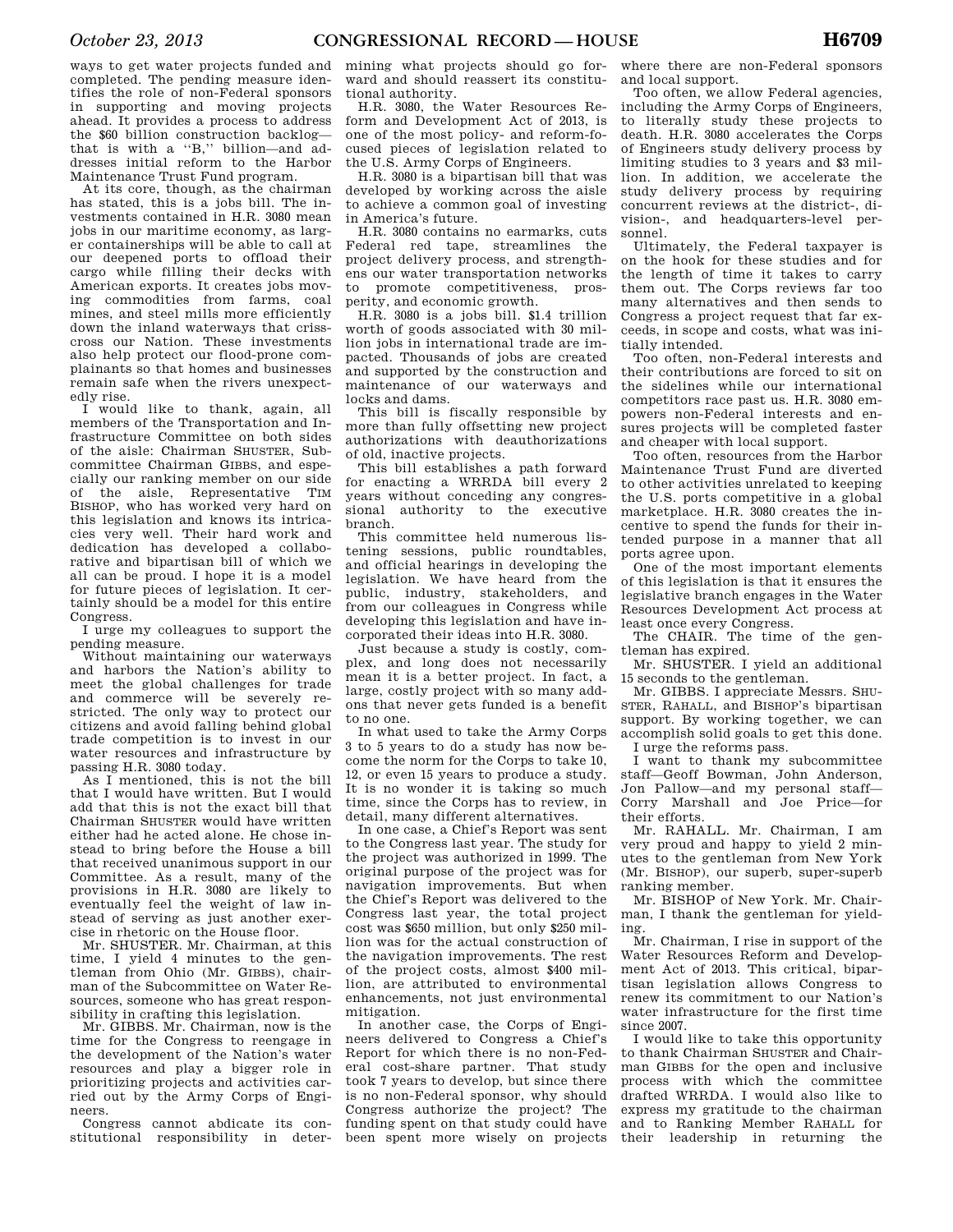Transportation and Infrastructure Committee to its long-standing traditions of bipartisanship and collaboration.

H.R. 3080 is not a perfect bill. It is not the bill that either side of the aisle would have drafted on its own. However, it represents a bipartisan effort based on valuable input from Members and stakeholders, constructive negotiation, and mutual respect. This ought to serve as a model for how this Congress conducts the American people's business.

This bill is about many things, but most importantly, it is about job creation, not just good construction jobs that will come with the authorization of Chief's Reports contained in the bill, but also the jobs that rely on a robust network of large and small ports and inland waterways to move goods throughout the United States.

H.R. 3080 also provides some relief from the challenges facing the Harbor Maintenance Trust Fund by setting targets so that a greater amount of fund proceeds are used for their intended purposes—harbor maintenance. The bill also provides for the maintenance of our Nation's small ports.

However, we Members must be vigilant that the changes proposed in this bill do not further erode the ability of the Corps to carry out construction projects, such as those necessary to meet the post-Panamax vessels that will come once the Panama Canal expansion is complete.

Mr. Chairman, I am pleased at the progress we have made together on improving water infrastructure in the United States.

I urge my colleagues to support H.R. 3080.

Mr. SHUSTER. Mr. Chairman, can I inquire as to how much time is remaining on both sides?

The CHAIR. The gentleman from Pennsylvania has 203⁄4 minutes remaining, and the gentleman from West Virginia has 25 minutes remaining.

Mr. SHUSTER. Mr. Chairman, it is now my pleasure to yield 2 minutes to the gentleman from Tennessee (Mr. DUNCAN), vice chairman of the full Committee on Transportation and Infrastructure, and also the chair of the 21st Century Freight Transportation.

Mr. DUNCAN of Tennessee. Mr. Chairman, I first want to say that I rise in strong support of this bipartisan jobs and infrastructure legislation, and I would like to commend Chairman SHUSTER and Chairman GIBBS and Ranking Members RAHALL and BISHOP for working together to bring this very important bill to the floor today.

This is one of the most fiscally responsible infrastructure bills that this Congress has ever seen. I think it is fair to say that in my 25 years of service in this body that I have one of the most fiscally conservative voting records possible, so I am proud to support this type of legislation.

# $\Box$  1445

Every day tons of goods are transported across our waterways. Without

basic infrastructure in place, much of these goods would be transported on our already overly congested highways. According to the National Waterways Foundation, a 15-barge tow can transport the same amount of goods as 1,050 tractor-trailer trucks. Moving goods on the water is also the most fuel efficient and environmentally sound method of transportation.

In addition, this legislation streamlines project delivery, potentially saving the Federal Government and our taxpayers billions of dollars.

While I would never support a project that is harmful to the environment, I do not think we should drag these projects out for years and years and spend megamillions of dollars on studies and drive up these costs to ridiculous levels. This legislation sets hard timelines and caps costs for studies that have to be completed for infrastructure projects.

Because H.R. 3080 removes so much red tape and bureaucracy, it helps us complete these projects in a timely and cost-effective manner. This bill, as I said, is a fiscally responsible one. Not only does it not contain any earmarks, as has been mentioned, it deauthorizes \$12 billion worth of inactive projects that are no longer needed or feasible, which offsets all of the new authorizations made in this legislation.

This bill also authorizes the important flood control projects that we need to prevent natural disasters. We saw what can happen when Katrina hit New Orleans a few years ago. That disaster caused an estimated \$150 billion in damage, according to USA Today. We need to make smart investments today so we are not foolishly spending billions of dollars after a disaster strikes.

I urge my colleagues to support this very conservative and reasonable legislation.

Mr. RAHALL. Mr. Chairman, I am proud to yield 1 minute to the gentleman from New York (Mr. NADLER), the ranking member on our freight panel.

Mr. NADLER. Mr. Chairman, this bill is far from perfect, but it is a good step forward. I have concerns about the environmental streamlining sections. There are commonsense things we could do to advance projects more efficiently, but limiting public input is not one of them. The best way to expedite projects is to ensure there is agreement among stakeholders and to identify potential problems early, which is one of the main benefits of the NEPA process. The real obstacle is lack of adequate funding.

I am pleased the bill increases the amount that can be spent out of the Harbor Maintenance Trust Fund and expands the eligibility for use of these funds.

The bill also requires the Corps to make specific project recommendations as part of the study funded in the Sandy supplemental appropriations bill on reducing the risk of flood and storm

damage along the North Atlantic coast. This is an important provision, but we should do much more.

We are still not doing enough to prepare for climate change, rising sea levels, and extreme weather events. Whether or not you believe these events are linked to global warming, the fact is that extreme weather events are happening more often, and we would be fools not to respond to that fact. It has been 7 years since Congress last passed a WRDA bill. We are long overdue in reauthorizing these critical infrastructure projects.

This bill is a bipartisan compromise, and I will support it with the hope that we can improve it as it moves through the process.

Mr. SHUSTER. Mr. Chairman, it is my pleasure to yield 1 minute to the gentleman from North Carolina (Mr. MEADOWS).

Mr. MEADOWS. Mr. Chairman, today I rise in support of H.R. 3080. This legislation is the only fiscally responsible and reform-focused water resources and development bill to ever be considered by this House. This bill, as the chairman has pointed out, contains no earmarks, places us on a path of a more limited role for the Federal Government in water infrastructure development, and lays the groundwork for private sector and State level oversight.

H.R. 3080 promotes public-private partnerships and expands the ability of the private sector to contribute necessary funds to expedite and move projects forward. It also places a strict time limit on the amount of time and money that the Federal Government is allowed to spend on feasibility studies. It took the Federal Government 10 years to complete a study on how to fix Jacksonville's Mile Point navigation problem and allow for greater cargo movement. That project is slated to create 3,500 jobs.

The Port Everglades channel dredging study took 17 years and cost upwards of \$10 million to complete. Project study delays like these are unacceptable, and have far-reaching negative economic consequences.

Mr. RAHALL. Mr. Chairman, I am pleased to yield 1 minute to the gentlewoman from Texas (Ms. EDDIE BERNICE JOHNSON).

(Ms. EDDIE BERNICE JOHNSON of Texas asked and was given permission to revise and extend her remarks.)

Ms. EDDIE BERNICE JOHNSON of Texas. Mr. Chairman, I rise in support of H.R. 3080 and want to express my appreciation to the committee leadership, both the chairmen and ranking members of both the full committee and the subcommittee. As the senior Texan on the Transportation and Infrastructure Committee, I applaud the chairmen and ranking members for their leadership in advancing this legislation to this point.

While I ultimately support the passage of this bill, I am concerned about the streamlining provisions of this bill. If properly funded, necessary projects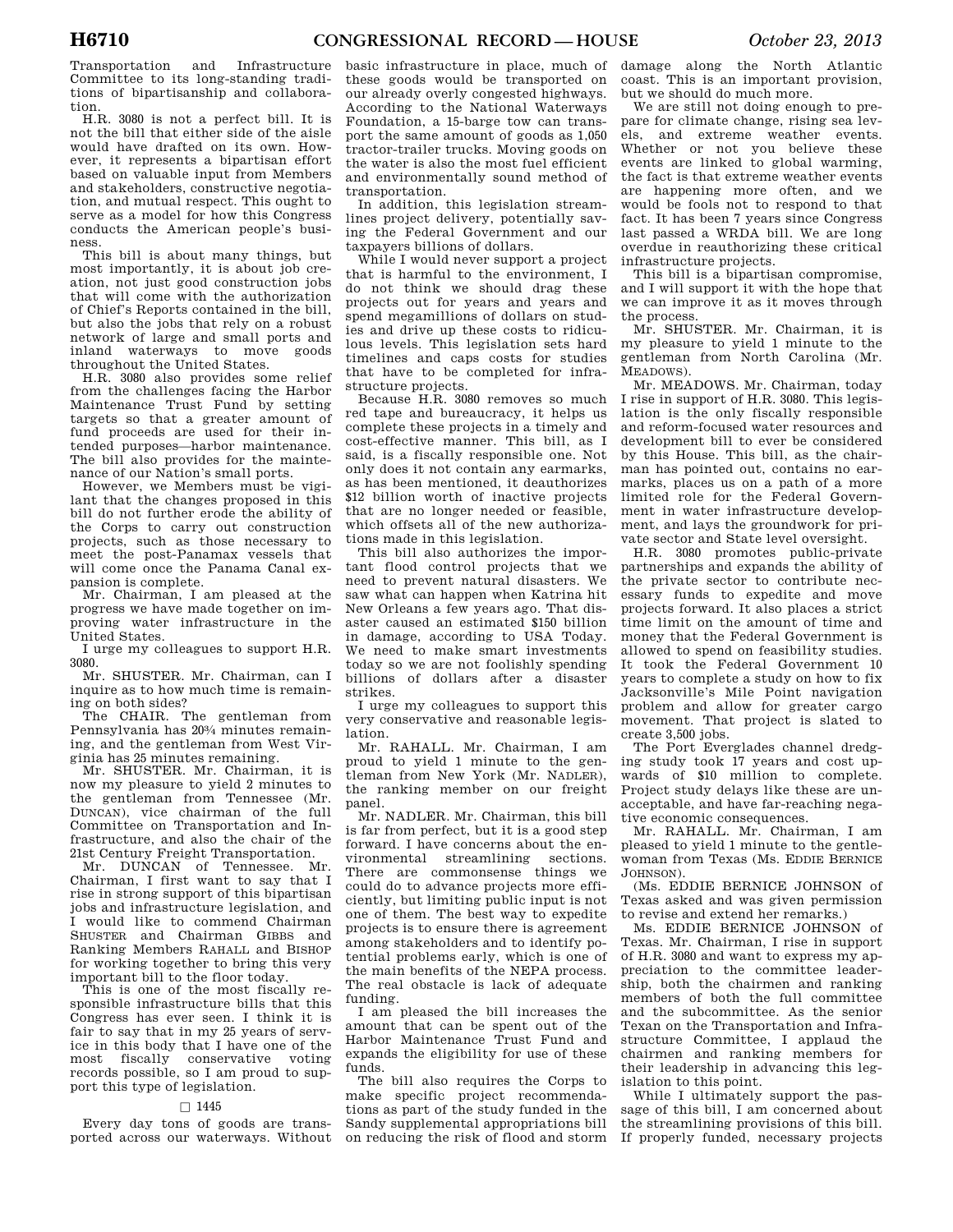can be completed with appropriate environmental considerations and public participation. I am discouraged that the environmental protections are being weakened under this guise.

Within this bill, I supported language to increase commercial navigation capabilities for the Texas ports and waterways. With the expansion of the Panama Canal, these improvements would allow for an increased role in global trade and interstate commerce.

Mr. Chair, I rise in support of H.R. 3080, the Water Resources Reform and Development Act (WRRDA) of 2013. As the Senior Texan on the Transportation and Infrastructure Committee and cosponsor of this legislation, I am glad to once again be addressing water resources legislation on the House Floor. Such legislation has not been passed by this esteemed Body since 2007, when I served as Chairwoman of the Water Resources and Environment Subcommittee that helped craft and usher the Water Resources Development Act (WRDA) of 2007 into law over a presidential veto. With this background, I understand the challenge of composing and advancing such legislation to this point. I applaud the leadership demonstrated by the Chairman and Ranking Members of both the Full Transportation and Infrastructure Committee and the Water Resources and Environment Subcommittee for bringing this bill to the Floor today.

While I ultimately support the passage of this legislation, I am concerned about the weakening of environmental protections and the ability of the public to participate in that process as a result of the streamlining provisions of this bill. The Army Corps of Engineers project construction backlog and astronomical figure it carries demonstrates that project efficiency must be improved. I understand the desire to expedite Army Corps of Engineers study and project completions, yet do not believe that the environmental safeguards such as the National Environmental Policy Act are the cause of those delays. If properly funded, necessary projects can be completed with appropriate environmental considerations. I am discouraged that environmental protections are being weakened under this guise.

As Co-Chair of the Texas Maritime Caucus, I have supported language in this bill to increase commercial navigation capabilities for Texas' ports and waterways. I am excited about Texas' ports and the role that they play in cultivating the Texas economy, the National economy, and the global economy. With expansive coastlines, established intermodal infrastructure, and strategically beneficial location, maritime commerce has a bright future in Texas. Moreover, the American economy has a brighter future because of Texas' transportation investments and capabilities.

I am glad to have worked in a bipartisan fashion to include language in this legislation for an assessment of the Gulf Intracoastal Waterway. This assessment will be a valuable tool for the State of Texas to determine its current and future operation and maintenance needs for navigation improvements to the Gulf Intracoastal Waterway, allowing it to be utilized more efficiently and productively in maritime commerce.

Further, I supported the inclusion of projects at the Sabine-Neches Waterway, Texas and at Freeport Harbor, Texas—both of which are

authorized in this legislation. The Sabine-Neches Waterway project will contribute to the economic effectiveness of commercial navigation in a system of navigation channels in the Sabine-Neches estuary of Texas and Louisiana. The Freeport Harbor project provides for a deep-draft waterway from the Gulf of Mexico to the City of Freeport through the original mouth of the Brazos River. It will contribute to the economic efficiency of commercial navigation in the region and will significantly improve Freeport Harbor's ability to compete in international maritime commerce.

These projects will help bring nearly a billion dollars of Federal funds to Texas' ports and waterways. In turn, these improvements will be a boon for Texas' economy and the National economy. Further, with the expansion of the Panama Canal, these improvements will allow Texas' ports to play an increased role in the global economy. The increased economic benefit and movement of goods will be felt throughout Texas, including in my home district in Dallas, home to two Class One rail lines, an intermodal facility, numerous interstate highways, and a strong consumer marketplace.

It is my hope that the passage of this legislation will revive the biannual WRDA authorization schedule. Monitoring the streamlining provisions of this bill, as well as assessing the expenditures of the Harbor Maintenance Trust Fund will be ripe for reconsideration during the next Congress—as will many other issues. It is my belief that the overall objectives and purposes of water resources legislation are vital to America and should be considered on a biannual basis. The importance of this bill should not be lost in politics.

In closing, I want to once again thank the Chairman and Ranking Members of both the Full Transportation and Infrastructure Committee and the Water Resources and Environment Subcommittee for their leadership in advancing this legislation to the floor today.

Mr. SHUSTER. Mr. Chairman, it is now my pleasure to yield 1 minute to the gentlewoman from West Virginia (Mrs. CAPITO).

Mrs. CAPITO. Mr. Chairman, I would like to thank our committee chair, Mr. SHUSTER, and the ranking member, Mr. RAHALL, from my state of West Virginia. I rise in very strong support of the Water Resources Reform and Development Act, or WRRDA.

West Virginia is in the Ohio River Basin, where coal makes up 59 percent of the shipped tonnage. Waterways and ports support 9,900 local jobs and directly contribute \$1.6 billion to the West Virginia economy Domestic Virginia economy. Domestic power plants rely on our rivers to maintain a steady supply of coal, and our country's coal exports have nearly doubled in the last 4 years. Efficient and effective water transportation has never been more important to West Virginia's economy. Projects like the Marmet Lock and Dam in my district demonstrate the importance of these projects.

I am especially pleased that this WRRDA bill takes steps to preserve the Inland Waterways Trust Fund so we can reduce the \$8 billion backlog of construction projects on our rivers. This will create jobs and spur growth.

WRRDA's passage today will be a significant victory for West Virginia jobs, for American jobs, and I urge my colleagues to join me in voting for this bill.

Mr. RAHALL. Mr. Chairman, I yield 1 minute to the gentlewoman from California (Mrs. NAPOLITANO).

Mrs. NAPOLITANO. Mr. Chairman, I rise in strong support of H.R. 3080, and I thank the chairmen and the ranking members on both the committee and subcommittee. I especially thank the chairmen and ranking members for supporting provisions requested that will help the State of California.

Section 131 requires the Army Corps of Engineers to review and report on improving water supply options at Corps dams in arid regions such as California.

Section 135 allows the Corps to use Federal funds to prevent and manage aquatic invasive species on Corps projects, including quagga mussels, shore crab, and foreign algae, not only a major California problem but a problem for many rivers and dams. They are very costly. This section will allow the Corps to assist our local agencies in combating invasive species.

Section 125 requires the Corps to reissue regulations regarding levee vegetation and incorporate regional characteristics and levee performance.

Some of the water agencies are complaining that the Corps may be a little heavyhanded, not looking at good science when requiring removal of trees and bushes from our levees, and it would require the Corps to work with local agencies to solve the problem in a regionally appropriate and scientifically proven way.

Section 106 and 109 provide more flexibility for local agencies to sponsor Corps projects. That means accept funding.

Section 201 allows for expanded use of the Harbor Maintenance Trust Fund.

We are asking for an ''aye'' vote on this bill.

Mr. SHUSTER. Mr. Chairman, it is now my pleasure to yield 1 minute to the gentleman from South Carolina, Governor SANFORD.

Mr. SANFORD. I thank the chairman. I thank him and the other members of the committee for their work on this important bill, because it is certainly about cost. I mean, you can't do anything efficiently if you have got a 15-year permitting process.

It is certainly about competition. We are in a competition for jobs, capital, and way of life, and our ability to get product in and out depends on a vital and healthy infrastructure system. Ports like Charleston ultimately are not State ports, not regional ports, but ultimately national ports given how important, for instance, port depth will be.

But I think ultimately there is a much bigger consideration, which is a constitutional question on the balance of power. To me, what this bill fundamentally is about is reclaiming some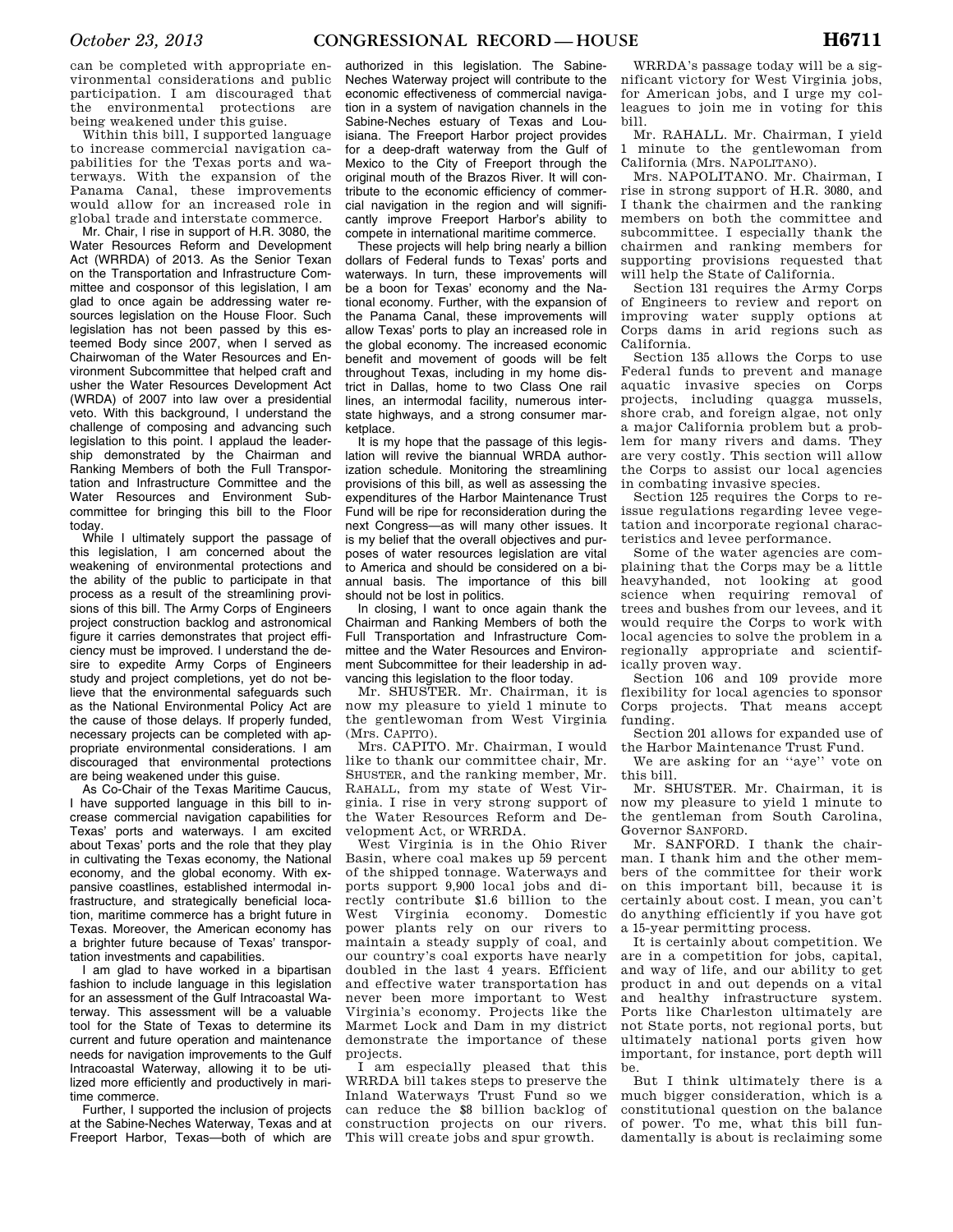authority that has been ceded to the executive branch that is fundamental to the overall balance of power that is so important to conservatives across this Congress, or across this Nation. Ultimately, that consideration, I think, employs even far greater weight than the cost of infrastructure and components that are important as well.

Mr. RAHALL. Mr. Chairman, I yield 1 minute to the gentleman from Illinois (Mr. LIPINSKI), a valued member of our Committee on Transportation and Infrastructure.

Mr. LIPINSKI. Mr. Chairman, I thank the gentleman from West Virginia for yielding.

I rise today in strong support and as a cosponsor of WRRDA. This bill shows that the T&I Committee is working together, finding areas of agreement, building consensus, and, yes, compromising in order to get things done for the American people. I thank Chairman SHUSTER and Ranking Member RAHALL for demonstrating how Congress should operate in constructing a bill that rebuilds America and creates jobs.

Earlier this year, Congressman WHIT-FIELD and I issued H.R. 1149 to fix our inland waterways, and WRRDA incorporates a number of WAVE 4 provisions, including project delivery process reforms, project prioritization, development of a 20-year capital investment plan, and Olmsted project reform.

In addition, this bill contains important provisions to stop the movement of Asian carp to the Great Lakes, and I urge support of Representative MCCOLLUM's amendment that I am cosponsoring which would strengthen these provisions.

With that, I urge my colleagues to support this bill.

I'd like to begin by commending Chairmen SHUSTER and GIBBS and Ranking Members RAHALL and BISHOP for their efforts on H.R. 3080, the Water Resources Reform and Development Act of 2013 (WRRDA). As a member of the Committee on Transportation and Infrastructure, and as a co-sponsor, I rise in support of this bi-partisan legislation.

It's important to recognize that in the current political climate, the Committee on Transportation and Infrastructure is working together to find areas of agreement, build consensus, and yes, compromise in order to get things done on behalf of the American people.

This is exactly what they sent us here to do; it's what they expect this Congress to do.

Today's Big Four agreement exemplifies this commitment to working together. And it is indicative of Chairman SHUSTER'S and Ranking Member RAHALL'S leadership style on the Committee. I'm hopeful that we will continue to work in a bi-partisan manner as we turn to the rail and highways & transit reauthorizations in the future.

I'd like to thank the Big Four for working with me to include several important provisions in this legislation, including language to deauthorize Dime Pier in Chicago, IL and deauthorize Lucas-Berg Pit in Worth, IL.

Dime Pier, which is located just south of Navy Pier in Chicago, is almost 100 years old and is no longer used for the purposes of

navigation. WRRDA would formally deauthorize the pier, effectively allowing the City to redevelop that area of the lakefront.

Lucas-Berg Pit is a former gravel pit, located in my district, acquired by the Metropolitan Water Reclamation District of Greater Chicago and designated by the Army Corps in the 1970s as a site for the placement of dredged materials from the Cal-Sag Channel. For a variety of reasons, including its proximity to the community, the site simply isn't suitable for the placement of these materials. WRRDA recognizes this reality and deauthorizes the use of the site.

I'm also pleased that WRRDA contains a number of provisions included in H.R. 1149, the Waterways Are Vital for the Economy, Energy, Efficiency, and Environment Act of 2013 (WAVE4), which Mr. WHITFIELD and I introduced earlier this year.

In particular, Title II of WRRDA includes project delivery process reforms, project prioritization, the development of a 20-year Corps capital investment plan with the Inland Waterways Users Board, and a modification to the cost sharing requirement on the Olmsted Lock and Dam project—items all addressed by WAVE4.

The Olmsted Lock and Dam cost sharing modification provision, Section 216 of the bill, is especially important. Unfortunately, Olmsted is significantly over budget and behind schedule, currently consuming most of the revenue out of the Inland Waterway Trust Fund. This has prevented virtually any other major project in the system from moving forward. Section 216 of the bill increases the federal share of the project, thus allowing more revenue in the Trust Fund to flow to other projects while Olmsted moves to completion.

I would also like to thank Ms. MCCOLLUM for offering an amendment—which I am cosponsoring—to prevent the spread of Asian carp. The Great Lakes provide an estimated 7 billion dollars of fishing activity to the region each year, activity that would be damaged by the spread of Asian carp. We must take immediate action to preserve the Great Lakes environment and all of the economic activity—from fishing and recreation to shipping and transportation—that helps make the Midwest economy strong. Under this amendment, federal agencies would partner with state and local governments to provide expertise and advice on best practices for eliminating Asian carp through activities like contract fishing and pesticide application.

While this bill is critically important, like all legislation it is not perfect. For example, one important provision currently not included in the legislation is the increased revenue necessary for the Inland Waterway Trust Fund. Given the legitimate needs and the condition of the network, industry is supportive of a user-fee increase. My legislation, WAVE 4, proposes a 6 cents-per-gallon increase, and I am hopeful Congress can address this issue in the coming months.

I would like to close by again thanking Chairmen SHUSTER and GIBBS and Ranking Members RAHALL and BISHOP for their hard work on WRRDA this year. This bill is based on compromise and collaboration, and accordingly I urge my colleagues to support it.

Mr. SHUSTER. Mr. Chairman, it is now my pleasure to yield 1 minute to the gentleman from Kentucky (Mr. WHITFIELD).

Mr. WHITFIELD. Mr. Chairman, I also want to thank Chairman SHUSTER and Chairman GIBBS and Mr. RAHALL and Mr. BISHOP for bringing this important legislation to the floor, and I also want to thank their staff.

This innovative legislation is vitally important to the economic well-being of our country because we have to have a strong inland waterway system in order to be competitive in the global marketplace.

Setting a priority for inland waterway projects, reforming the U.S. Army Corps of Engineers' project delivery methods, and freeing up money in the Inland Waterway Trust Fund for these projects is vitally important, and that is what this legislation does.

I also want to thank the committee for including some of the WAVE 4 language used to improve the inland waterway system. That bill was introduced in the House and in the Senate. Some of the provisions are in here.

I also want to thank the committee for including language supporting our Nation's small ports and harbors; also for their commitment to repair the aging levees that shield many of our local communities from devastating floods, hurricanes, and other disasters. I also want to thank the committee for making sure that our freedom to fish is protected.

Mr. RAHALL. Mr. Chairman, I am happy to yield 1 minute to the distinguished gentleman from California (Mr. GARAMENDI).

Mr. GARAMENDI. Mr. Chairman, this bill is extremely important, and I urge support of the bill.

There is much in it to like; there are a few things that I think we ought to tweak as we move along. The levee vegetation issue is addressed. It should be modified slightly. There will be an effort to do that later.

The crediting issue is still out and about. It should be modified. It is extremely important to allow projects to move forward with local money, so I urge some modification in that.

Ports are absolutely critically important. There is great progress made in this and the Harbor Maintenance Trust Fund being used for its intended purpose. I commend all involved in that.

The Chief's Report issue has been significantly improved. I want to thank the chairman and others for bringing back to this Congress the power that the Constitution gives it. The Chief's Report issue is there. I would recommend that we modify it slightly to give a little bit more leeway on when and where a Chief's Report is.

All in all, it is a great bill. Congratulations, and thanks to all who were involved in writing it.

Mr. SHUSTER. Mr. Chairman, it is my pleasure to yield 11⁄2 minutes to the gentleman from Tennessee (Mr. FLEISCHMANN).

# $\Box$  1500

Mr. FLEISCHMANN. Mr. Chairman, I rise in strong support of this water resources bill, and I commend the chairman of the full committee, the ranking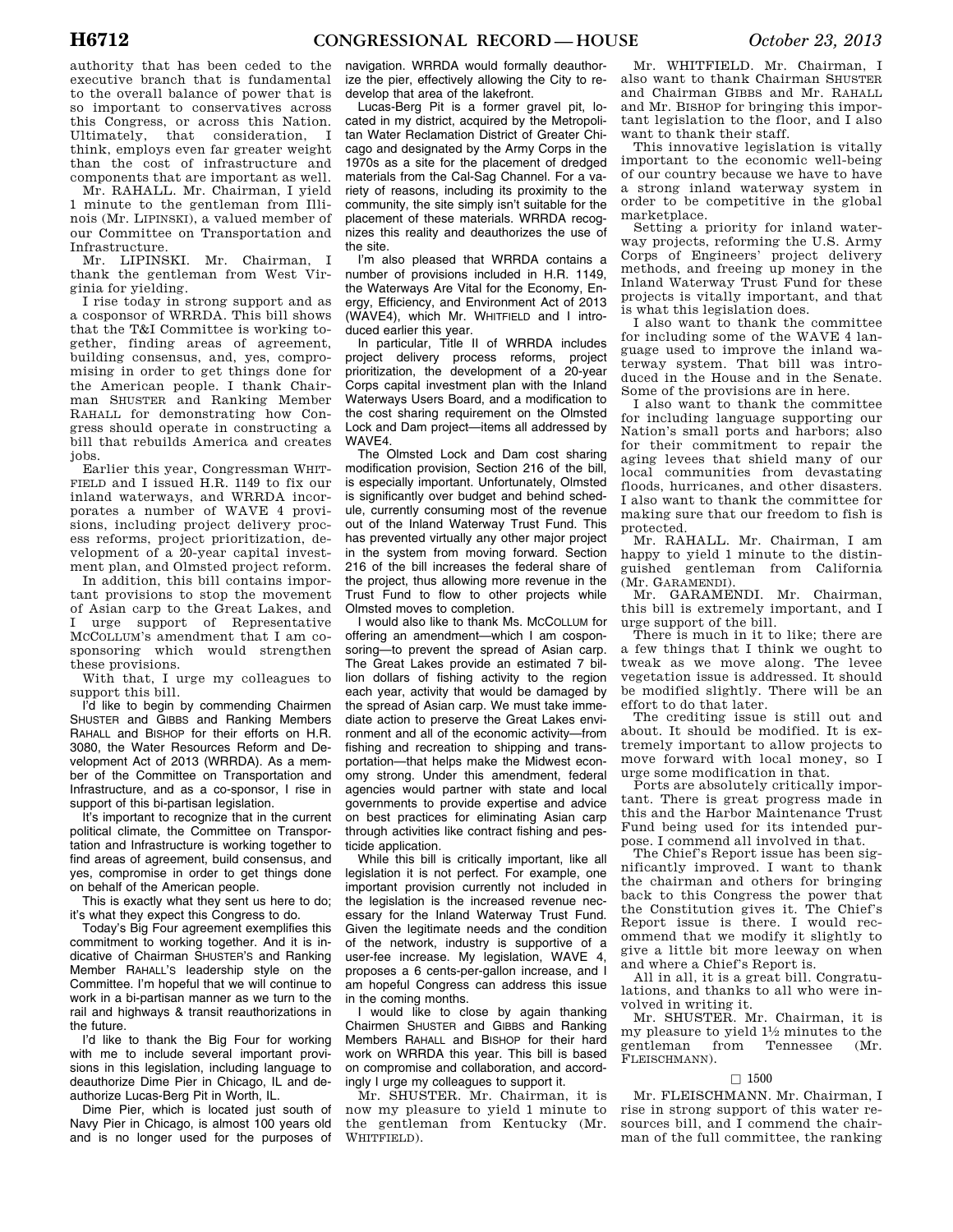member, and the entire Transportation Committee for this bill.

Ladies and gentlemen, this is a bill that is a step in the right direction. I represent Chattanooga, Tennessee. We have all heard of the Chattanooga Choo Choo, but there is another place called the Chickamauga Lock in Chattanooga. This bill basically does something that I have been working on so hard since I have been in Congress. It is a step in the right direction to finally work towards funding the Chickamauga Lock.

What it does, basically, is it reforms the Inland Waterways Trust Fund. This is a trust fund right now that is fundamentally broken. Why? Because what it does is it sends all of the money to one particular lock project and starves out all of the other lock projects in the system, including Chickamauga. This bill is a great step in the right direction because it basically works to fund it. In addition to that, it is a good bill because it restores, unlike the Senate bill, the power to the Congress, in determining the funding of these locks.

Let me end by saying this. Our waterways transportation fund is critically important to this Nation, not as Democrats and Republicans, but as Americans. I know in my home city of Chattanooga, this lock, which is stopped in construction, needs to have construction started again. These are American jobs. These are American exports. These are American goods. This is a bill that is a step in the right direction for a great America.

Mr. RAHALL. Mr. Chairman, I am very happy to yield 1 minute to the gentlewoman from Florida (Ms. FRANKEL), who has worked very hard on this legislation and does a superb job of representing her ports in southern Florida.

Ms. FRANKEL of Florida. Mr. Chairman, I stand in support of this bill, and I want to thank the chairman and ranking members of the Transportation and Infrastructure Committee for extraordinary leadership in bringing this bipartisan and very important bill to the floor.

Transportation moves our economy, and our waterways play a vital role. This bill is about jobs for America, and as a Floridian, I am pleased to support this legislation that promotes our ports and protects our most precious wetlands, the Everglades.

Today's proposal will allow Florida's east coast ports in Miami, Fort Lauderdale, and Jacksonville to advance in preparation for the widening of the Panama Canal. Accommodation of larger and heavier loaded post-Panamax freight ships is expected to create tens of thousands of jobs with a multibillion-dollar impact to Florida's economy.

Today's bill also authorizes important projects that help restore Florida's most important watershed, the Everglades, with a four-to-one return on every dollar spent.

The CHAIR. The time of the gentlewoman has expired.

Mr. RAHALL. I yield the gentlewoman an additional 1 minute.

Ms. FRANKEL of Florida. This restoration means improving water quality for millions of people, protecting our natural habitat, increasing property values, expanding recreational opportunities, and boosting tourism for Florida. As this bill progresses, I hope we can work together to extend the period of authorization, as in years past.

Mr. Chairman, this is a very good bipartisan bill. It is good for Florida, and it is good for our country. I urge its support.

Mr. SHUSTER. Mr. Chairman, may I inquire as to how much time I have remaining?

The CHAIR. The gentleman from Pennsylvania has 131⁄4 minutes remaining.

Mr. SHUSTER. Mr. Chairman, I yield 1 minute to the gentleman from Texas (Mr. WILLIAMS).

Mr. WILLIAMS. Mr. Chairman, I rise today in support of H.R. 3080, the Water Resources Reform and Development Act of 2013.

Among many other vital water projects in Texas, this bill authorizes funding for the deepening of the Sabine-Neches, where 100 million tons of cargo transit annually. The Sabine-Neches Waterway is a major economic contributor to both Texas and America, providing \$106 billion in revenue for our Nation's economy.

America's aging infrastructure is a threat to a healthy national economy. Thirteen million jobs rely on water infrastructure, and it is up to Congress to ensure that America's ports, waterways, and water systems remain the very best in the world.

I applaud Chairman SHUSTER and Ranking Member RAHALL for their diligence, and also my colleagues on the Transportation and Infrastructure Committee for their tremendous work.

I strongly urge all of my colleagues to vote ''yes'' on this bill.

Mr. RAHALL. Mr. Chairman, I am very happy to yield 3 minutes to the<br>gentlewoman from Florida (Ms. gentlewoman WASSERMAN SCHULTZ) and thank her for her tremendous input and help on this legislation as we developed the bill.

Ms. WASSERMAN SCHULTZ. Mr. Chairman, I rise in support of the 2013 Water Resources Reform and Development Act.

Our Nation's infrastructure is critical to a thriving economy. In Florida alone, civil works projects improve navigation at our many ports, assist with flood control, restore the Everglades ecosystem, and help protect our pristine beaches, which are central to our \$65-billion-a-year tourism industry. Yet Congress has, unfortunately, passed only one WRRDA bill in the last 13 years, so this legislation is certainly long overdue and much needed. I am grateful for the committee's leadership in championing this effort.

WRDA 2000 launched the visionary Comprehensive Everglades Restoration Plan, or CERP. This 30-year Federal-State partnership is the largest environmental restoration project in our Nation's history. After much delay, projects are now underway. This bill authorizes four additional much-needed components.

One of those is the Broward Water Preserve, located in my congressional district. This project will help capture, store, and distribute surface water runoff from the Everglades and assist with flood protection and groundwater recharge.

I am also pleased the manager's amendment will allow non-Federal sponsors to prefund projects prior to authorization, and I appreciate Chairman SHUSTER and Ranking Member RAHALL's flexibility that this amendment affords my community. This will assist Port Everglades, a major economic engine in south Florida.

Port Everglades generates nearly \$26 billion a year in economic activity, but needs to be deepened from 42 feet to 48 feet to allow it to be competitive in attracting deeper draft cargo ships in the post-Panama Canal expansion market.

The Army Corps, after considerable urging from the Florida delegation, is close to completing a long-delayed dredge study to make this happen. Despite years of intense efforts, the final study is not yet ready for authorization by this bill.

Again, I want to thank Chairman SHUSTER and Ranking Member RAHALL for their commitment to returning to a more regular WRRDA process. We simply cannot wait another 6 or 7 years to authorize the next step of public infrastructure projects. We need to start the next WRRDA bill in a timely fashion.

In Florida alone, there are four critical projects almost ready for authorization, including Port Everglades, two other Florida ports projects, and the Central Everglades Planning Project. All four of these initiatives are critical to our State and should not have to wait many years to receive authorization simply because of either Congress' or the Army Corps' delay.

I urge my colleagues to support this important bill that will focus on our ability to create jobs and make sure we can move our economy forward.

Mr. SHUSTER. Mr. Chairman, I am very pleased to yield 1 minute to the gentleman from Kentucky (Mr. MASSIE).

Mr. MASSIE. Mr. Chairman, today I rise in support of H.R. 3080, the Water Resources Reform and Development Act of 2013.

I am proud to cosponsor this bill. Kentucky's Fourth District is home to 276 miles of the Ohio River and three locks and dams. As such, we are willing hosts to millions of tons of interstate commerce.

Pursuant to our Constitution, there is a Federal role in transportation and infrastructure. Transportation is one of the few things that Congress actually should spend money on. In fact,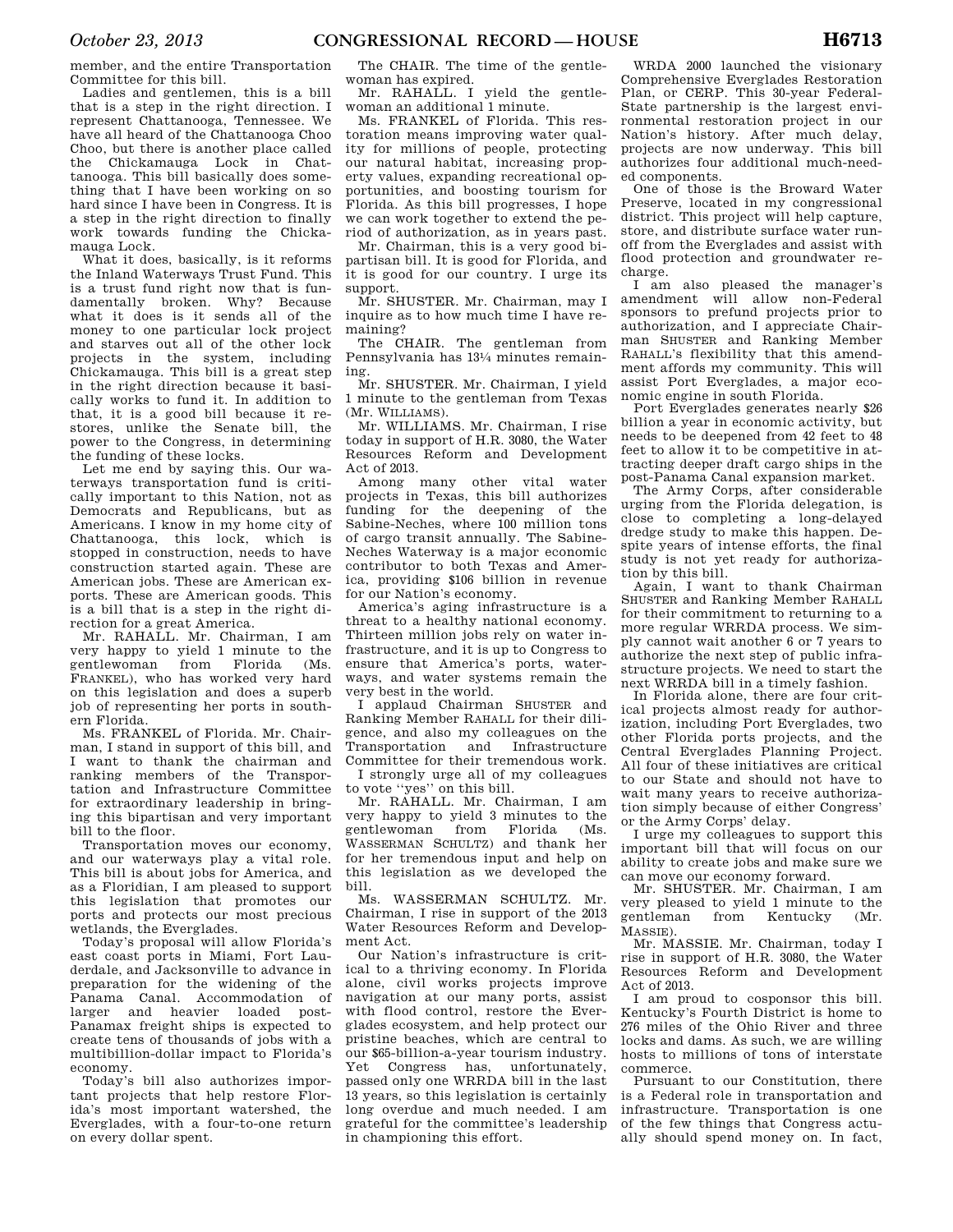the constitutionality of this issue was settled two centuries ago during our Nation's infancy, in 1824, with the landmark Supreme Court decision ruling in Gibbons v. Ogden. A congressional precedent for maintaining national infrastructure was established with the Rivers and Harbors Act of that same year. As long as our country has been in existence, transportation has been a priority, especially waterborne transportation.

I urge my colleagues to join me in support of this important bill.

Mr. RAHALL. Mr. Chairman, I yield 2 minutes to the gentleman from Pennsylvania, Mr. CHAKA FATTAH, a very powerful member of the House Appropriations Committee.

(Mr. FATTAH asked and was given permission to revise and extend his remarks.)

Mr. FATTAH. Mr. Chairman, I rise in support of this bill, and I want to first thank Chairman SHUSTER, Ranking Member RAHALL, and TIM BISHOP for their hard work. The committee has developed a product that is worthy of House support, and I rise in support of it.

We are almost at the 80th anniversary of the Mississippi River Control Council. We have seen a lot of progress in my part of the country in terms of waterways. I like the work that the committee has done on the Harbor Maintenance Fund.

I serve on the Energy and Water Appropriations Committee, as the ranking member has indicated. The Army Corps has taken some hits on this matter. Really, it is the responsibility of Congress to put us in a position to move forward. Some of the delays that have been occasioned by the environmental assessment have been much too long, and I think that the committee's efforts to shorten that is good. I have some concerns about limitations on dollars, but I know that, as this bill goes forward, it will be perfected even more.

So I rise in support, and I hope that many Members of the House will find it within their purview to support this important legislation.

Mr. SHUSTER. Mr. Chairman, it is now my honor to yield 30 seconds to the majority leader of the House, Mr. CANTOR.

Mr. CANTOR. Mr. Chairman, I thank the chairman from Pennsylvania for his leadership in bringing this bill to the floor as I rise in support of the Water Resources Reform and Development Act of 2013.

Mr. Chair, our economy remains weak, and many working families are struggling. Many are having a hard time paying their bills, and others are struggling to find work. The American people deserve an efficient, effective, and accountable government that is focused on finding bipartisan solutions that will reignite our economy so those who are looking for a job are able to find one. The legislation before us today will provide a big step in that direction.

This is a fiscally responsible bill that will create jobs and ensure that America remains competitive in the global economy. It will encourage investing in our national water transportation networks, while cutting red tape and streamlining the infrastructure project delivery process.

Our waterways and ports support over \$1.4 trillion worth of goods each year, and over the next few decades our trade volume is expected to grow exponentially. Every State in this country and millions of hardworking American families depend on the many parts of our waterway infrastructure to be strong economic arteries.

Other countries around the world have been investing in their commercial infrastructure to improve their standing in the global marketplace and so that they can gain a competitive edge. As a result, improving and strengthening our ports and inland waterways is not just an economic desire, it is an economic necessity.

This bill authorizes the Army Corps of Engineers to develop, maintain, and build important development projects, streamlines redundant environmental reviews, and establishes a transparent process for future activities with strong congressional oversight—and it does so without any earmarks. This is a commonsense bill that should garner bipartisan support because it will help revitalize our waterways, our ports, and our economy. The American people are counting on their elected leaders to restore trust in our government and faith in our economy, and this bill is an important part of achieving that goal.

Again, I would like to thank the gentleman from Pennsylvania, Chairman SHUSTER, and the rest of the members on the Committee on Transportation and Infrastructure on both sides of the aisle for their hard work on this issue, and I urge my colleagues in the House to support this legislation.

Mr. RAHALL. Mr. Chairman, I am very happy to yield 2 minutes to the gentleman from Maryland (Mr. HOYER), the distinguished majority whip.

Mr. HOYER. Mr. Chairman, this is how Congress ought to work with one another, all 435 of us. I don't mean that 435 are going to vote for the bill, but we have worked together on this bill.

And I want to congratulate the chairman, Mr. SHUSTER, whose father would be proud of him and would have acted in the same way, working together to make things happen for America in a bipartisan way. So I congratulate Mr. SHUSTER, Congressman brother SHUSTER.

I also want to congratulate NICK JOE RAHALL from West Virginia, who has been such an expert on the areas of building America and growing our economy.

# $\Box$  1515

I want to thank also Dr. TIM BISHOP, TIM BISHOP from Long Island, who has worked so hard on this particular piece of legislation.

As I have said many times, Mr. Chairman, from this floor, Congress has a responsibility to take bipartisan action to boost our economic competitiveness in a way that will create jobs. This bill has the potential and, in my opinion, will do exactly that.

While the bill is not perfect—none of them are—by investing in our Nation's infrastructure, including ports and waterways, as this bill does, we can lay the groundwork for a more efficient delivery system for American-made products to reach markets in our country and overseas.

Promoting and increasing U.S. exports is a core component of the House Democrats and, I might say, a bipartisan Make It in America plan for jobs and competitiveness.

I hope Democrats and Republicans can work together in a bipartisan way, as Chairman SHUSTER and Ranking Member RAHALL have done with this bill, to move additional pieces of Make It in America legislation to the floor so we can further promote exports, pursue a national manufacturing strategy, encourage the return of innovation and jobs from overseas, and secure a skilled workforce for the 21st century.

Mr. Chairman, I will support this bill today for what it does to create jobs and improve our waterborne transportation; but I hope that, as the House and Senate develop a final bill, the conferees will look closely at the environmental review provisions to make certain that we can strike an appropriate balance between expediting projects, while understanding their impact on the environment.

The CHAIR. The time of the gentleman has expired.

Mr. RAHALL. I yield the gentleman an additional 1 minute.

Mr. HOYER. I urge my colleagues on the other side of the aisle to work with us to make sure that our efforts to provide certainty account for the size and complexity of some WRRDA projects.

If we can continue to act in a bipartisan way, as I know Mr. SHUSTER and Mr. RAHALL will do, we can send a message that Congress is ready to move forward and help more of our people make it in America.

I hope we can tap into the spirit of cooperation by scheduling consideration of a comprehensive immigration reform legislation which, like this bill, has support from both sides of the aisle, from business, from labor, from religions groups, and from leading nonprofits. That is a challenge I think that we can meet this year.

Again, I want to congratulate the gentleman from Pennsylvania (Mr. SHUSTER), who has worked hard in a focused and bipartisan way to bring this day to fruition, and I congratulate him.

I thank Mr. RAHALL, my good friend, who has worked so diligently over so many years to make sure that people can make it in America, and that America invests in itself.

Mr. SHUSTER. Mr. Chairman, I thank the whip for his kind words.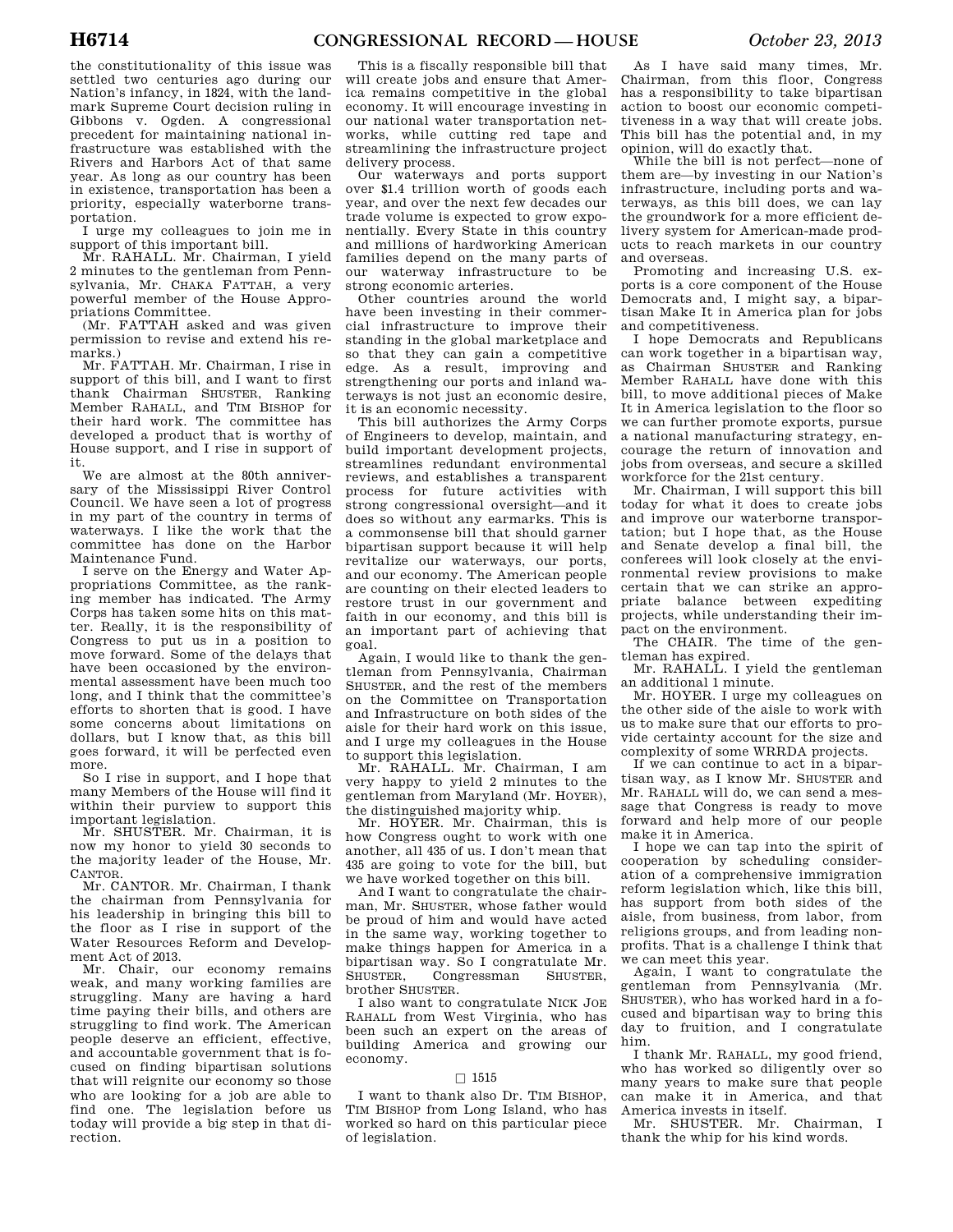I yield 1 minute to the gentleman from New York (Mr. HANNA).

Mr. HANNA. I thank the chairman for yielding me time.

Mr. Chairman, I rise in support of the Water Resources Reform and Development Act.

I am privileged to represent Rome, New York, where nearly 2 centuries ago, our Nation embarked on its first major transportation project, the Erie Canal.

This bill before us creates jobs by updating and reauthorizing water infrastructure projects. It reforms the outdated process that allows projects to be approved by the Army Corps of Engineers.

This legislation cuts \$12 billion from a backlog of outdated projects. It is fiscally responsible and doesn't include a single earmark, a much-needed departure from past water resources development bills.

By passing WRRDA, we facilitate trade, keep products moving across America, and create jobs in our communities. Congress has an opportunity before it today to help America do what it does best: compete. We should seize it.

Mr. RAHALL. Mr. Chairman, I reserve the balance of my time.

Mr. SHUSTER. Mr. Chairman, I yield 1 minute to the gentleman from Indiana (Mr. BUCSHON), a member of the committee.

Mr. BUCSHON. Mr. Chairman, I rise today in strong support of this WRRDA bill. The bill provides the much-needed oversight of the Army Corps of Engineers, streamlines the environmental review process, and consolidates duplicative analyses of projects that have delayed important infrastructure improvements, sometimes for as long as 15 years. These types of delays have cost our economy billions of dollars and have put the United States at a competitive disadvantage.

I am also pleased that this bill will provide additional funding for smaller ports, like in Mount Vernon, Indiana. The Mount Vernon Port has several businesses headquartered on its property and is vitally important to the economy of southwest Indiana. A functioning water transportation system is critical for their success now and in the future.

I would like to thank Chairman SHU-STER, Ranking Member RAHALL, Subcommittee Chairman Gibbs, and Subcommittee Ranking Member BISHOP for working together on this important piece of legislation that makes government work better for our taxpayers.

I urge my colleagues to support this bill.

Mr. RAHALL. Mr. Chairman, I continue to reserve the balance of my time.

Mr. SHUSTER. Mr. Chairman, I yield 1 minute to the gentleman from Texas (Mr. FARENTHOLD).

Mr. FARENTHOLD. Thank you very much, Chairman SHUSTER.

I rise today as well in support of this bill because it is a jobs bill, and it is not just a jobs bill because the government spends money to create jobs. It is a jobs bill because it builds infrastructure that we need in this country to remain competitive and get our goods to market throughout the world.

Having grown up in Corpus Christi, Texas, served by the Port of Corpus Christi, a deepwater port on the Intracoastal Waterway, I know the needs and how important it is to have ports and waterways that are here to serve our Nation.

That is one of the reasons I am working with my colleague from across the aisle, EDDIE BERNICE JOHNSON, and a variety of other Texas Members to support the Texas Port Conference to raise awareness of how critical ports and waterways are to the jobs throughout this Nation.

I urge my colleagues to get behind this jobs bill to get America back to work.

Mr. RAHALL. Mr. Chairman, I continue to reserve the balance of my time.

Mr. SHUSTER. Mr. Chairman, it is my pleasure to yield 1 minute to the gentleman from Illinois (Mr. RODNEY DAVIS).

Mr. RODNEY DAVIS of Illinois. Mr. Chairman, I would like to offer my thanks to Chairman SHUSTER and also to Subcommittee Chairman BOB GIBBS. They have done a wonderful job with this bill. It is a bipartisan bill.

I rise today as a cosponsor and a proud supporter of WRRDA. I like to actually call it WRRDA, since we have got the extra R. Reform matters; and in this bill it shows that we can move things forward and we can make a difference.

But I have got to tell you, Mr. Chairman, it is good to be back here governing this week and focusing on commonsense policies like this one here today.

Why is WRRDA critical?

Because our waterways provide a cost-effective, fuel-efficient way to move our goods, and we must maintain and support U.S. infrastructure.

I come from a district that borders the Mississippi and is blessed with productive farmland; 81 percent of our U.S. ag exports are waterborne, and with trade expected to double by 2021, we must rebuild our capacity.

With a \$60 billion water project backlog, I believe this program provides a solution to move projects forward; and, again, I am proud to support and cosponsor this bill. I look forward to helping this committee advance this important legislation through this process and have this bill signed into law by the President.

Mr. RAHALL. Mr. Chairman, may I have the time remaining on both sides, please.

The CHAIR. The gentleman from West Virginia has 111⁄2 minutes remaining, and the gentleman from Pennsylvania has 63⁄4 minutes remaining.

Mr. RAHALL. I continue to reserve the balance of my time.

Mr. SHUSTER. Mr. Chairman, I yield 1 minute to the gentleman from Louisiana (Mr. SCALISE) for the purpose of a colloquy.

Mr. SCALISE. Mr. Chairman, I thank the chairman of the committee, the gentleman from Pennsylvania, for his leadership in bringing the WRRDA bill to the floor.

I wanted to talk specifically about the Morganza to the Gulf project. I know the gentleman from Pennsylvania has been down to Terrebonne and Lafourche Parish and seen this project that is so vital, not only for hurricane protection, but also for protecting the infrastructure that produces 30 percent of our Nation's oil and gas, a lot of the energy infrastructure for our country.

I know the process that has been set up in this bill allows for Chief's Reports, once they move forward, to then go to the committee for hearing. The Chief's Report for this project wasn't completed until after the last hearing that your committee had.

I just wanted to engage in a colloquy with the gentleman from Pennsylvania to see if there was going to be another committee hearing in the near future to take up new projects that have gotten Chief's Reports since that time, and to see if Morganza to the Gulf would be one of the projects that we could have on that list.

Mr. SHUSTER. I would like to engage in a colloquy, but first, I yield 1 minute to the gentleman from Louisiana (Mr. CASSIDY) for the purpose of a colloquy.

Mr. CASSIDY. Mr. Chairman, I would first like to stress that the Morganza to the Gulf project is of immense importance to Louisiana's coastal restoration and protection efforts. It protects both fragile wetlands from hurricane surge and also is environmentally sound.

The Corps estimates it will prevent an estimated \$1 billion in flood-related damages annually and protect over 53,000 structures. The Corps supports this project. Their own analysis indicates it will provide over \$300 million in annual economic benefit.

It has been under study for the last two decades, was previously authorized in 2000 and 2007; and as Mr. SCALISE notes, recently a completed Chief's Report was filed which stated the project is economically justified, environmentally sound and acceptable, and of sound engineering.

That said, there is this problem with the late filing of the Chief's Report. We do need this project authorized, and I ask that the legislation be passed and that it go to conference, where Mr. SCALISE, Mr. VITTER, and I can all work with the chairman on this.

I ask the gentleman from Pennsylvania to please hold these hearings and to review all projects that have received a Chief's Report.

Mr. SHUSTER. I reserve my answer until I yield 30 seconds to the gentleman from Massachusetts (Mr. CAPU-ANO) for a colloquy.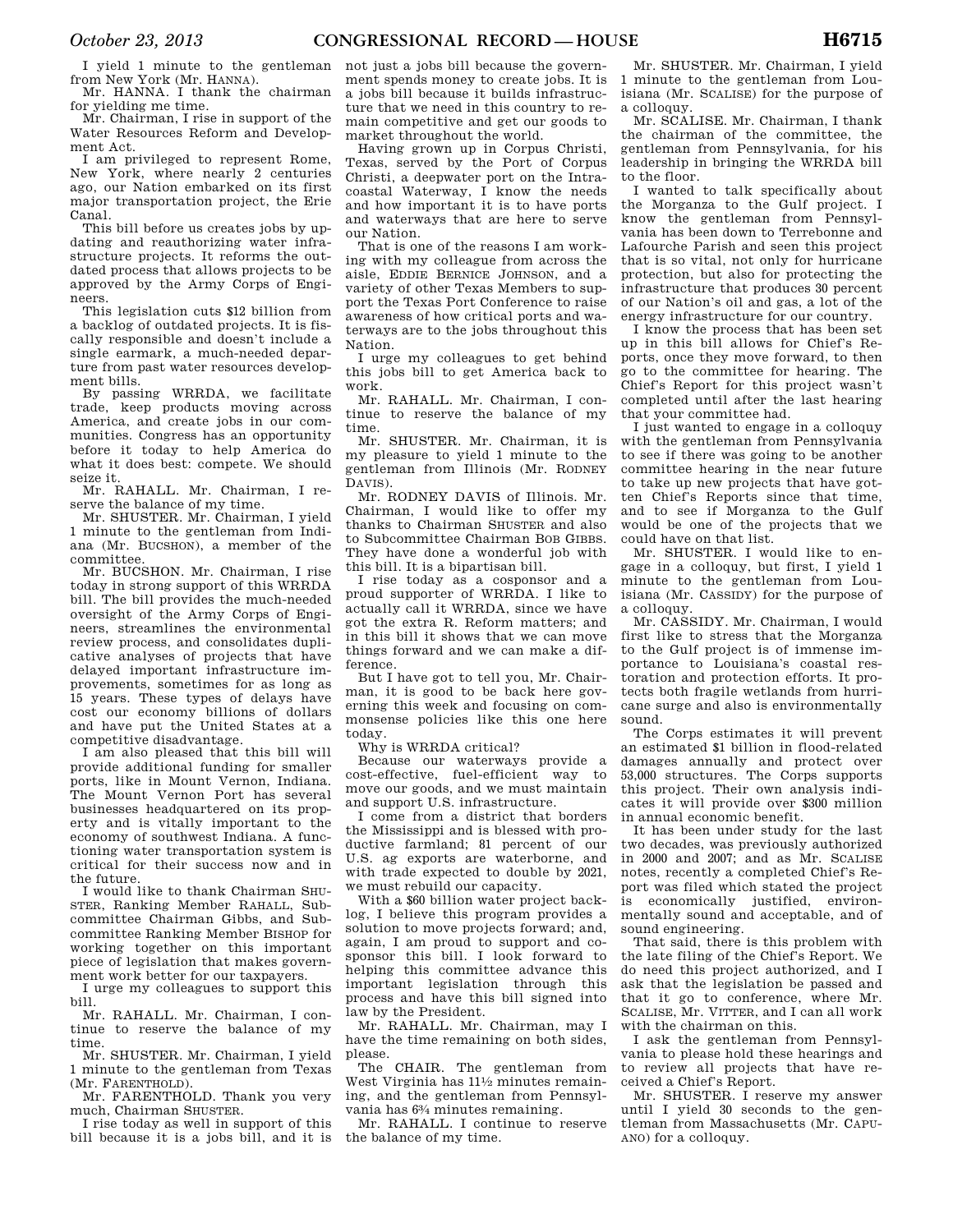The CHAIR. The gentlemen from Louisiana's time has expired.

The gentleman from Massachusetts is recognized for 30 seconds.

Mr. CAPUANO. Thank you, Mr. Chairman.

It is the exact situation for Boston. We have our Chief's Report. It was 2 weeks past the deadline, and I know that we have already spoken. I know that you are more than willing to help us do what we need to do, and I appreciate that. I am just here to say thank you.

Mr. SHUSTER. I appreciate the gentleman from Massachusetts.

I yield 30 seconds to the gentleman from California (Mr. DENHAM) for the purpose of a colloquy.

Mr. DENHAM. Mr. Chairman, like everybody else here today, let me thank you for you leadership, not only on this bill, but on the overall Transportation and Infrastructure Committee. It is truly bipartisan.

Secondly, I want to talk about the flood-control project impacting residents of my district that I have been working on for more than a decade.

The Chief's Report is in: Orestimba Creek and San Joaquin River Basin near the city of Newman, located in my district. The Army Corps has officially endorsed the authorization of a plan for flood-risk management by constructing a levee along the city of Newman's northwestern perimeter known as the Chevron Levee.

This project is a local partnership with the city of Newman and the County of Stanislaus and was initiated over a decade ago.

The CHAIR. The time of the gentleman has expired.

Mr. SHUSTER. I yield the gentleman an additional 15 seconds.

Mr. DENHAM. Without construction of this levee, the people of Newman and the surrounding area will be at continual risk of flooding resulting from the overflow of Orestimba Creek. In association with the construction of the levee, the city of Newman will develop and implement an advance warning system.

Mr. Chairman, included in this legislation we are considering today are several Chief's Reports that were received in time for the committee to review. I ask that your commitment to working with me to ensure the Chief's Report on Orestimba can be reviewed in this process.

Mr. SHUSTER. I thank the gentleman, and all of my colleagues. At this point I would like to respond to them, and I yield myself such time as I may consume.

One of the key principles in developing WRRDA was increasing transparency, accountability and congressional oversight without ceding constitutional congressional responsibility to the executive branch.

WRRDA authorizes 23 vital water resources projects that have completed the technical review by the Corps of Engineers and have been recommended by the Corps of Engineers.

The committee held a full committee hearing to review all the pending Chief's Reports on June 5, 2013. My position has been clear. In order to maintain our constitutional congressional authority, Congress must review the Chief's Reports and specifically authorize them. We cannot hand over our authority to the administration and the Corps of Engineers to self-authorize.

Chief's Reports have been finalized on the three reports that the gentleman has questioned and will be reviewed and considered by the committee as we continue to work through WRRDA.

To provide strong congressional oversight, I commit to holding a hearing at the appropriate time in the process so that the very important issues are fully considered and have the opportunity to be addressed.

With that, I thank the gentlemen for engaging in colloquy, and I reserve the balance of my time.

# $\Box$  1530

Mr. RAHALL. Mr. Chairman, I am very happy to yield 2 minutes to the gentleman from Oregon (Mr. DEFAZIO), a very valuable member of our Transportation and Infrastructure Committee who has had tremendous input on this legislation.

Mr. DEFAZIO. I thank the gentleman from West Virginia (Mr. RAHALL), the ranking member, and I thank my colleague from Pennsylvania (Mr. SHU-STER), the chairman, as well as the subcommittee chair and ranking member.

This is a recognition of the extraordinary importance of Federal investment in the infrastructure of the United States of America to engage in both domestic and international commerce. Sometimes that seems to be lacking around here. We seem to lump everything the Federal Government does into one big pot, and if you have got something you don't like, it kind of all gets associated together.

This is a program that will be paid for out of the Harbor Maintenance Trust Fund. Yes, there is a trust fund sort of, kind of. It has got \$7 billion of theoretical balance in it. Unfortunately, our friends on the Appropriations Committee have seen fit to spend that \$7 billion on other things because it is not a real trust fund.

This legislation will begin to move us back toward utilizing those dedicated tax dollars in a dedicated way to maintaining the port and maritime infrastructure of the United States of America. I mean, here we are today, the Corps of Engineers has stopped dredging all small ports. I will tell you what; that is kind of a disaster in my State, and it is a disaster all around the country.

I have one port where they have to take the boats out of the water onto a dock, and they are having trouble even now getting into that port at high tide to get the boats up onto the dock. I have other channel entrances that are shoaling and becoming dangerous. We

are going to lose lives because the Corps doesn't have the money to do the work. We have jetties that are failing. If we fix them now, \$10 million, \$15 million; if they go totally a failure, \$50 million. Now, what sense does that make? But we are the United States of America. We can't afford to do the \$10 to \$15 million now. We have dams and locks that are failing. Are we going to wait until they fail or are we going to do the repairs now?

This bill begins to move us in the direction of doing the repairs that are needed to better move commerce, people, and goods in this country. It is long, long overdue. And this bill has a 10 percent set-aside which will be dedicated to the small ports.

The CHAIR. The time of the gentleman has expired.

Mr. RAHALL. I yield the gentleman an additional 1 minute.

Mr. DEFAZIO. This year, I had to get my State to partner with the Federal Government so the Federal Government would bring the four dredges with the Corps crews down to dredge my small ports, paid for by the State of Oregon. My State doesn't have a lot of money, but we partnered and we did that. There are innovative solutions that will work, too. But long term, we need the full investment. We need the Harbor Maintenance Trust Fund dollars to be spent on needed harbor maintenance.

As I mentioned earlier, I have a jetty at Coos Bay that is failing. We could fix it now for less or a lot more later. We have a jetty on the Columbia River that is failing. We can fix it now for less or a lot more later. That is repeated all around the country.

And I am glad to see today the bipartisan work here and the agreement on the critical infrastructure role that only the Federal Government can play using funds raised federally on imports into the United States of America, a tariff that is placed on those that is dedicated to these functions. It is a paid-for program. We need it now.

I congratulate Members for their good work.

Mr. SHUSTER. Mr. Chairman, may I inquire as to how much time I have remaining?

The Acting CHAIR (Mr. HOLDING). The gentleman from Pennsylvania has 21⁄2 minutes remaining.

Mr. SHUSTER. I yield 30 seconds to the gentleman from Oklahoma (Mr. LANKFORD), the distinguished Policy Committee chairman.

Mr. LANKFORD. Mr. Chairman, i would like to bring up my support for this bill but also to be able to talk about the limited funds that the Corps of Engineers have. They have very limited funds because the United States of America obviously has limited funds, what we actually receive from the taxpayers.

There is a study within this bill itself that is being proposed that looks at the low-priority projects and the things that are not within the core mission of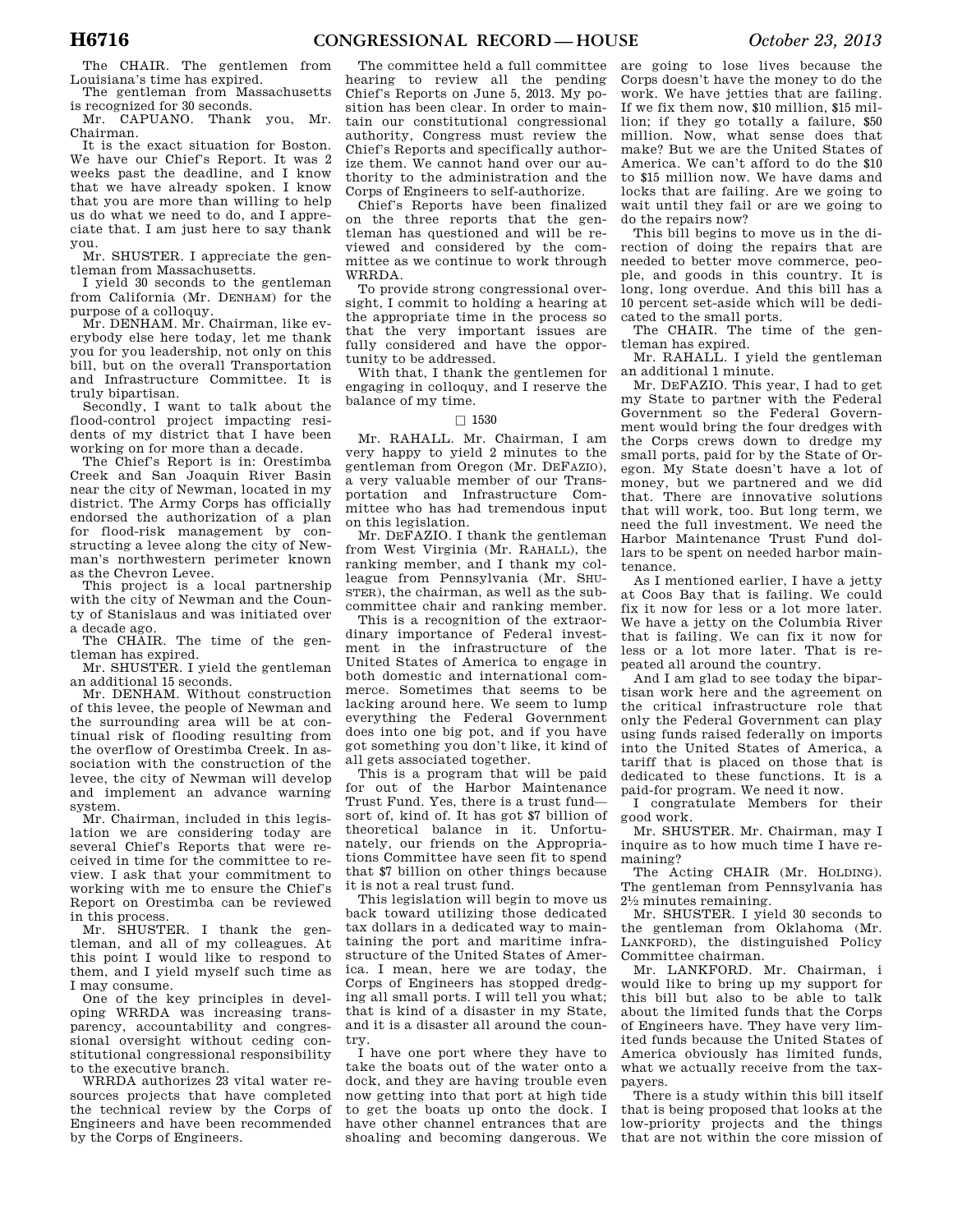the Corps of Engineers. That study doesn't need to be a study to nowhere. It does need to be a study to look at the low-priority inventory and then just go in a drawer and say, Gosh, we have low-priority inventory that we can't afford to maintain that sits closed and a local municipality can't open it. So we need to be able to establish the next step on that.

Mr. SHUSTER. Mr. Chairman, I yield myself 15 seconds to respond to the gentleman.

I appreciate the gentleman's leadership on it. I agree with him. We need to move forward to get these properties off the Corps' books, so we will continue to work with the gentleman to make sure we expedite this and make sure the Corps is eliminating things that are not important to their mission.

I reserve the balance of my time.

Mr. RAHALL. Mr. Chairman, I am happy to yield 2 minutes to another gentleman from Oregon (Mr. BLU-MENAUER). This particular gentleman is a member of the powerful House Ways and Means Committee and has been a leader on that committee in discussions about financing this Nation's infrastructure, whether it be water port infrastructure or highway infrastructure, and I commend him for that leadership.

Mr. BLUMENAUER. I appreciate the gentleman's courtesy.

Mr. Chairman, I feel like I am just a member of the T&I Alumni Association. I deeply cherish the time that I spent on the committee, on the Water Resources Subcommittee, and I appreciate the hard work that the committee has moving forward, trying to find some areas of agreement in a sometimes fractured House and focus on the big picture: What is going to put America in the best position going forward?

I am going to have an amendment coming forward talking a little bit about some of the backlog and some of the NEPA efforts, but one of the fundamental problems we have now is that we are not providing the resources to move the projects forward. There is a backlog of \$60 billion, and there are opportunities here to add to it. The point we want to focus on is being able to deal meaningfully with it so we don't have projects that go stale, that are outmoded, that are past their shelf life.

Another thing that I hope to be able to work with the committee on in the future deals with the principles and guidelines for the Corps that were established in 1983. This was a project of mine for years on the committee. We finally updated them, but they have been stalled by some hold, I think, through the appropriations process that have stymied them, so they are not going forward.

These principles and guidelines, if they were adopted in 1983, were clearly in the process in the mid-seventies. We have learned a lot over the course of almost 40 years; and I am hopeful that

we can focus on the big picture, get the resources that are necessary to do the job right and then be able to have the flexibility to make sure that the Corps has up-to-date tools to do its jobs better.

I look forward to further debate. I appreciate the gentleman's courtesy and the hard work that the committee has done.

Mr. SHUSTER. Mr. Chairman, I yield 30 seconds to the gentleman from New Mexico (Mr. PEARCE).

Mr. PEARCE. Mr. Chair, I am here to support H.R. 3080 and to compliment the ranking member and the chairman for the work they have done on this valuable bill. I support it because it creates jobs and deauthorizes \$12 billion in backlogged projects that are outdated and do not have construction funds obligated.

I do want to point out that there are some issues with the text of the bill that my constituents have brought to my attention. For example, one dam in the Second District of New Mexico is awaiting approval from the D.C. Corps of Engineers office but likely will not get approval until January, with a projected contract awarded in March 2014. I have been assured by the chairman and committee staff that the deauthorization language will not target projects like this one, projects that are in a study, design, or reevaluation phase.

I thank the chairman of the Transportation Committee for his efforts to pass this vital infrastructure bill and for ensuring that the cuts are targeted toward wasteful and unnecessary projects, not those that impact public safety and our economic well-being.

Mr. SHUSTER. I thank the gentleman from New Mexico and am committed to work with him.

Mr. RAHALL. Mr. Chairman, I yield 2 minutes to the gentlelady from Nevada (Ms. TITUS), a very valued member of our committee.

Ms. TITUS. I thank the gentleman.

I would like to thank the chairman and the ranking member of this important committee for their work on this bill, and I would also like to thank my colleague from California (Mr. THOMP-SON) for his leadership as part of this bill in addressing the enormous challenges that invasive species present to our country's waters.

In southern Nevada—you think of that as a desert, but there is a lot of water there—the spread of the quagga mussels is a growing threat to Lake Mead, which contributes nearly \$1 billion to the local economy and supplies 90 percent of southern Nevada's water supply. The spread of quagga mussels in this critical reservoir has led to expensive countermeasures by the Bureau of Reclamation, which is spending nearly \$1 million a year to prevent quaggas from infiltrating the Boulder Dam intakes. The Southern Nevada Water Authority was also forced to redesign the water intake 3 project, which is currently underway, to pre-

vent quagga mussels from growing there as well. If unchecked, the mussels can clog the intakes to prevent water from reaching the residents and the visitors to southern Nevada. Likewise, Lake Tahoe, which borders Nevada and California, is on the edge of waterways where quagga mussels have been found and are taking hold. Should quagga mussels establish colonies in Lake Tahoe, the annual impact would be over \$22 million a year.

The amendment that is part of this bill would direct the GAO to examine the current efforts to address the spread of invasives and to help develop a long-term strategy. So I would urge my colleagues to not only support the bill, but also the amendment.

Mr. Chairman, as a Member of the House Transportation and Infrastructure Committee, I want to thank Chairmen SHUSTER and GIBBS, and Ranking Members RAHALL and BISHOP for their hard work on this legislation. I also want to thank them for accepting the Nolan Amendment during Committee Markup that expands the use of the Noxious Weed program to cover aquatic invasives providing an additional tool to address the growing threat of invasive species to our environment and our economy. I want to thank my colleague from California, Mr. THOMPSON, for his leadership on this issue, and I urge my colleagues to support our Amendment.

The amendment itself is simple, but the underlying issue it addresses is complicated and critical because aquatic invasives impact communities across the country, including Las Vegas. In Southern Nevada we are facing enormous challenges with the spread of Quagga Mussels into our local waters, in particular, Lake Mead. Lake Mead is a crown jewel of the National Park Service system welcoming 8 million visitors every year, and contributing up to \$1 billion dollars to the local and regional economy.

In addition to the recreational opportunities from boating and fishing, Lake Mead is also essential to the vitality of Las Vegas and Southern Nevada, providing 90% of our water. The spread of Quagga mussels in this critical reservoir has led to expensive countermeasures by the Bureau of Reclamation, which is spending nearly \$1 million a year to prevent Quaggas from infiltrating the Boulder Dam intakes. In addition to countermeasures to prevent mussel infestation in Las Vegas' water intakes number 1 and 2 in Lake Mead. the Southern Nevada Water Authority has had to change the design of the water intake 3 project, currently underway, to prevent Quagga colonies from growing there as well. If unchecked, the mussels can clog the intakes, preventing water from reaching residents and visitors in Southern Nevada.

In addition to impacts in Southern Nevada, I am concerned about the mussels spreading to other parts of our country. Lake Tahoe, which borders Nevada and California, is on the edge of the waterways where Quagga mussels have taken hold. According to a 2009 Army Corps analysis, should Quaggas establish colonies in Lake Tahoe, the annual economic impact would be \$22 million dollars.

These are issues we cannot afford to ignore.

Our amendment directs the GAO to examine the current state of efforts to address the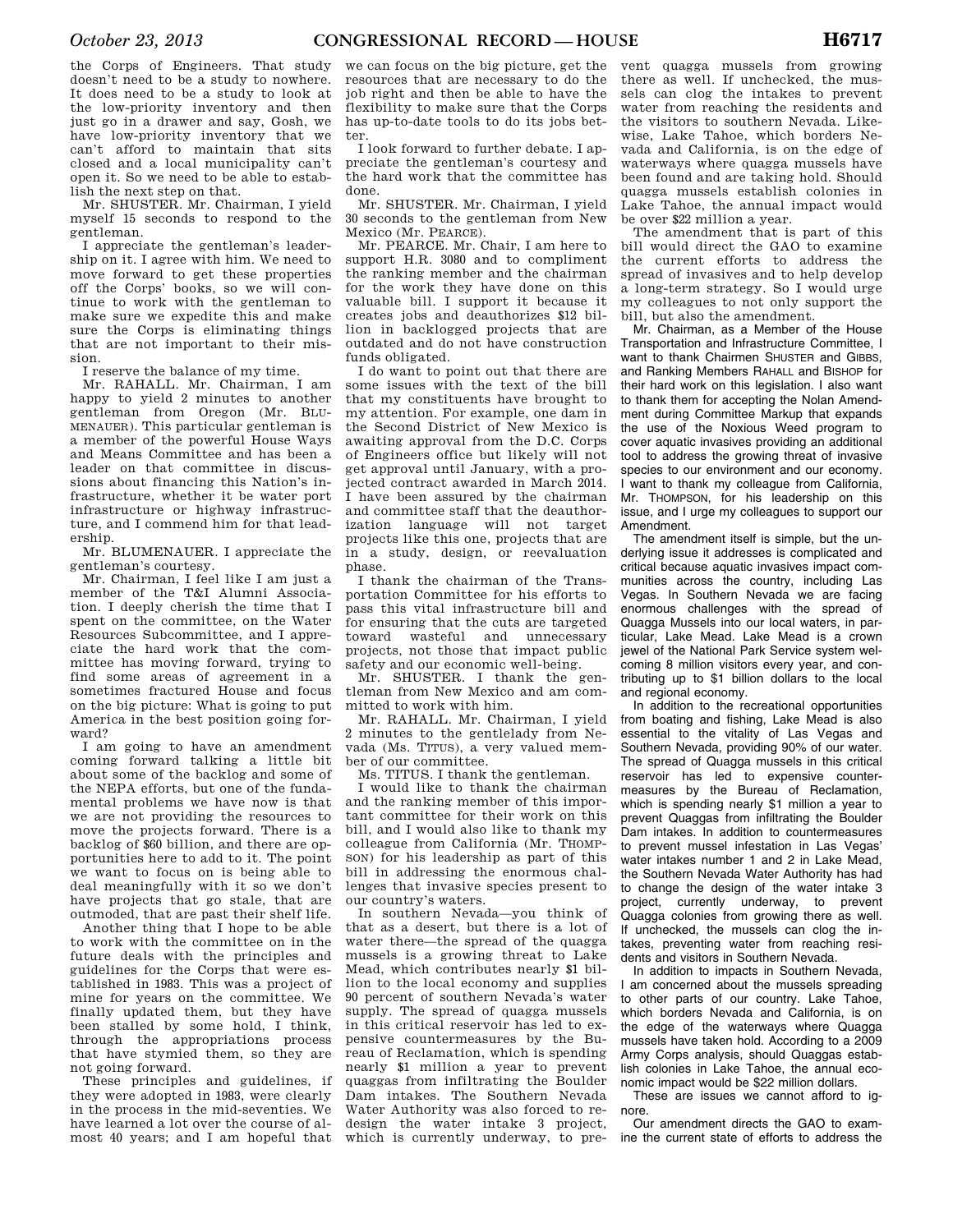spread of invasives, and to develop a longterm strategy to address this growing concern. Again I urge my colleagues to support our amendment.

Mr. RAHALL. Mr. Chairman, I ask unanimous consent to yield Chairman SHUSTER an additional 2 minutes of my time for him to control.

The Acting CHAIR. Is there objection to the request of the gentleman from West Virginia?

There was no objection.

Mr. RAHALL. Mr. Chairman, as we conclude this debate, I want to once again commend Chairman SHUSTER, Subcommittee Chairman Gibbs, and our ranking member, Mr. BISHOP of New York, for the tremendous effort that has been made to bring this legislation where it is today.

It started out with Chairman SHU-STER's leadership early on in this Congress at the Member level. It spread to the staff level, and it has continued every day. It has been a transparent process and a process in which we have been in communication with one another. And as I said in the very beginning, I hope this will be a signal of how this committee will bring future pieces of legislation to the floor, and I just hope that it will be a signal to the entire Congress how we should be working closer together in a bipartisan fashion.

This legislation has a wide array of supporters. I have a list here of some five pages of labor, industry, and business supporters that have written members of our committee in strong support of the pending legislation. They include: the American Coal Ash Association, the American Farm Bureau Federation, the National Association of Manufacturers, the National Association of Home Builders, the U.S. Chamber of Commerce. Friends from labor, including carpenters, transportation trades, AFL–CIO, Laborers' International, and many other labor organizations have come together in support of this legislation.

And as I summarize and conclude my comments, I want to quote the president of the Transportation Trades Department of the AFL–CIO, Mr. Ed Wytkind. He wrote members of our committee:

Real investment in harbor maintenance is vital to the health of an industry that supports 500,000 jobs, plays a critical role in expanding U.S. exports, and is the gateway to international trade and humanitarian aid. H.R. 3080 will help improve our maritime infrastructure and keep pace with our international competitors, and will also create thousands of good-paying construction and maritime jobs during what remains a slow economic recovery. I urge you to vote in favor of this important legislation.

I will conclude by again thanking Chairman SHUSTER for his superb leadership and join with all my colleagues in urging passage of this vital piece of legislation.

I yield back the balance of my time. Mr. SHUSTER. Mr. Chairman, may I inquire how much time I have remaining?

The Acting CHAIR. The gentleman from Pennsylvania has 31⁄4 minutes remaining.

Mr. SHUSTER. I thank the Chair, and I yield myself the remaining time.

I also thank members from the other side of the aisle, Mr. RAHALL, Mr. BISHOP of New York, and their staff for all their hard work and for working together to produce a bipartisan bill, a bill that is full of policy, full of reform, a bill that is fiscally responsible and, I must say, is the most fiscally responsible WRRDA in the history of WRRDA. There are no earmarks, but we made sure that we did not cede any of our constitutional congressional authority to the executive branch, which I believe is very important for this body and for the Congress.

As I have said, we have worked together in a bipartisan fashion in talking to the stakeholders at roundtables and in hearings and coming up with a piece of legislation, and I am very proud we have it on the floor today.

Again, our thanks to Ranking Member RAHALL, Ranking Member BISHOP, and the entire staff on the minority for working with us so closely.

Also, I would like to thank our staff for the long hours that they have put in, and my counterpart, Subcommittee Chairman GIBBS, for his efforts and his staff member Joe Price who worked so hard and also John Anderson, Geoff Bowman, Jonathan Pawlow, and Tracy Zea from the Water Resources Subcommittee.

And in the front office, starting with the leadership of Chris Bertram, the staff director, and a special thanks to the deputy staff director and my longtime staff member Steve Martinko for ramrodding this through the committee—I appreciate his support—Beth Spivey, Matt Sturges, Jim Tymon, Jennifer Hall, Clare Doherty, Jim Billimoria, Justin Harclerode, Michael Marinaccio, Caryn Moore, Denny Wirtz, and Keith Hall. All of these folks put in so many hours to make sure that we have on the floor here today a very good product, one that I am proud to stand behind, and I urge all of my colleagues on both sides of the aisle to vote in favor of H.R. 3080.

With that, I yield back the balance of my time.

Mr. LYNCH. Mr. Chair, I rise in support of H.R. 3080, the Water Resources Reform and Development Act of 2013, and to commend committee Chairman SHUSTER and ranking member RAHALL, as well as subcommittee chairman GIBBS and ranking member TIM BISHOP, for their efforts in crafting and bringing to the floor this very important water infrastructure bill.

Mr. Chair, according to the American Association of Port Authorities, U.S. seaports move 99.4% of the country's overseas cargo by volume. Every one of the 50 states relies on seaports for imports and exports, totaling some \$3.8 billion worth of goods moving through U.S. seaports each day. And our ports support the employment of more than 13 million Americans.

As the Representative from the 8th Congressional District of Massachusetts, I represent the Port of Boston. In fact, my District Office is actually located on a pier within the industrial port.

Observing the day to day operations of the Port, and also being a Member of the Congressional Ports Caucus, I know firsthand that ports and waterways are vital to our economic prosperity.

For instance, the Port of Boston generates \$2.4 billion in economic benefits annually and 34,000 jobs are connected to port activities. With the expected 2015 completion of the Panama Canal expansion project, those numbers should only increase as larger container ships utilize our ports on both coasts.

Mr. Chair, the Boston Harbor Navigation Improvement Project, recently recommended and approved by the U.S. Army Corps of Engineers, will allow the Port of Boston to keep pace with what lies ahead and with our global competitors.

I look forward to working with the authors of this bill to move this important project forward.

Mr. Chair, we all have a stake in the success of our ports and waterways and need to more frequently address our critical water infrastructure and flood control projects. That is why I also applaud the authors for including in the bill a Sense of Congress that we consider a water resources bill no less than every two years.

Getting this bill to the floor required making difficult choices. I Want to again thank its authors for their efforts.

Mr. GEORGE MILLER of California. Mr. Chair, I rise today in support of H.R. 3080, the Water Resources Reform and Development Act, a bipartisan bill that is an important step toward creating good jobs here at home and growing our economy while improving our waterways infrastructure and addressing significant risks to public safety.

The House WRRDA bill makes crucial investments in ports and waterways and is an important vehicle to improve our nation's flood protection systems. Maintaining and investing in these resources is essential to economic prosperity and public safety both because there are a substantial number of jobs linked to waterways and ports and because flood damage poses a serious risk to the livelihoods and economies of communities across the country.

Although I am voting in favor of this bill and believe that passage of it is critical, I am deeply concerned by misguided environmental streamlining provisions in the bill that ultimately will weaken the National Environmental Protection Act. Although the major reason for the Army Corps of Engineers' project delay is a backlog in projects and a lack of funding for those projects, the troublesome provisions in this bill instead purport to address that issue by unwisely undermining the effectiveness of NEPA reviews through unreasonable time restrictions and limitations on the quality of information available to both reviewing agencies and the public. In addition, the bill undermines the integrity of several other foundational environmental laws, including the Clean Water Act, the Endangered Species Act, and the Fish and Wildlife Coordination Act. Ultimately, these provisions will weaken environmental protections and undermine other elements in the bill that are designed to improve efficiency. It is critical that concerns over these provisions be addressed in the conference committee on this bill so that we can ensure final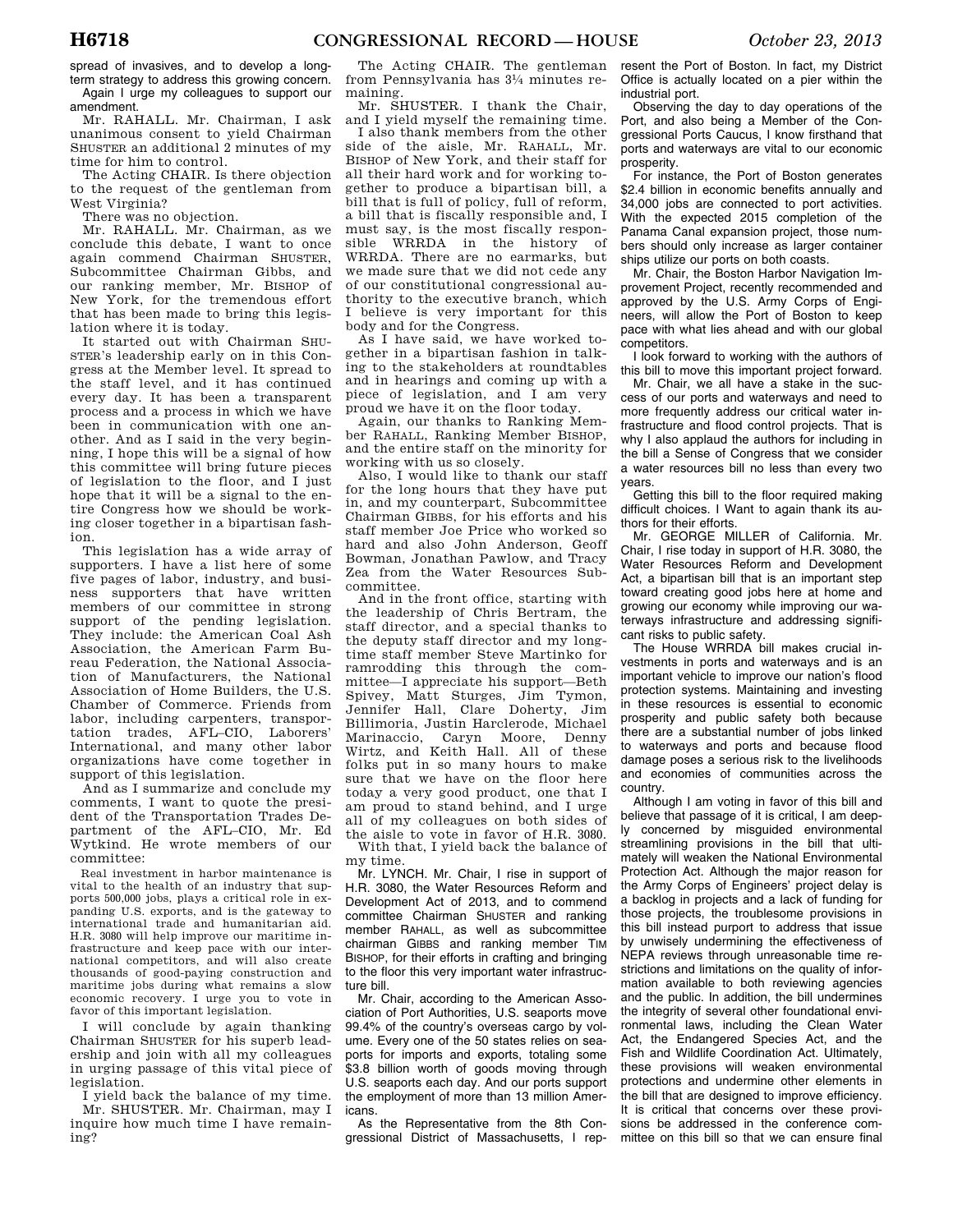passage of a bill that create jobs, improves our waterways infrastructures, and protects the environment.

Once again, I urge support for WRRDA and look forward to working with my colleagues to improve the bill further to secure final passage of a bill that helps create jobs across the country in an environmentally responsible way.

Mr. GENE GREEN of Texas. Mr. Chair, I strongly support the Water Resources, Reform, and Development Act. WRDA is an important bill for my area. We have critical flood control projects and our Port of Houston, which is the largest port for foreign tonnage in the country, is an economic engine for the entire region.

I prefer the Senate language in some ways, especially the funding for dredging at our ports. But, the bill in front of us represents the hard work of both sides of the T&I committee and I appreciate the leadership that they have shown on this issue and I look forward to supporting it.

I am pleased that Chairman Shuster and Ranking Member Rahall included language in the managers amendment that my colleagues and I from the Houston area requested regarding assumption of maintenance. This language is important because we want to incentivize entities like Ports to take on some of the responsibilities for deepening and widening channels and other projects, but we have to make sure that the federal government lives up to their responsibility to assume the maintenance. I want to make sure that the language that was included is the best way to accomplish this and I look forward to working with the Army Corps of Engineers, the Port of Houston, and our committee leadership to make any necessary changes and I am pleased that they are working with us toward achieving our policy intent.

I support this bill and encourage my colleagues to do the same.

Mr. CONYERS. Mr. Chair, I rise today in support of H.R. 3080, the ''Water Resources Reform and Development Act of 2013,'' better known as ''WRRDA.'' This legislation is long overdue, and although it is a good down-payment, this body needs to take far more drastic steps to repair and replace our nation's aging and increasingly uncompetitive water infrastructure—which will require more than \$1 trillion in investment over the next couple of decades.

Americans across the country will benefit commercially and economically from the improvements to infrastructure and the jobs provided by those projects. The competitive benefits and the economic jolt provided by WRRDA is an important investment in our future. It means that manufacturers can ship more cheaply and more quickly, and can more easily return jobs to our shores than if they had to struggle to bring their goods to the market. It also means that well-trained and hard-working men and women will go back to work, which will provide needed inertia to an economy that has been heavily battered by the last few weeks of brinksmanship.

I will be supporting this bill because I believe that our current infrastructure backlog is desperately in need of legislative action. However, I have a number of misgivings about this bill, which I hope my colleagues will address during a conference between the chambers. Though my concerns are many, I can sum them up simply: H.R. 3080 does not do

enough to eliminate the infrastructure deficit or to ensure that we do so in the most responsible way.

One problem I have is that H.R. 3080 makes across the board cuts to previously authorized projects—\$12 billion out of a roughly \$60 billion backlog. This ''Sequester'' style cut is a bad legislative approach. The solution to a problem often requires a more deft touch than simply lopping off whatever portion seems right. Americans are already fed up with this sort of austerity from the across the board cuts that went into effect at the beginning of 2013, which has wreaked havoc upon important programs and on the American economy. I urge my colleagues to make their decisions based on a more thorough review of the merits of individual projects, instead of just demanding \$12 billion in cuts and turning the scissors over to the Army Corps of Engineers.

Another problem I have lies with the ''streamlining approach'' found in this legislation which does little to actually eliminate the delays that keep important projects in limbo. I am especially concerned about the portions of H.R. 3080 which dramatically alter the environmental safeguards built into existing law. One of those changes, which would cut the time that communities have to review final agency approval of water infrastructure projects from six years to 150 days—a cut of nearly 95 percent—could undermine the rights of citizens to hold their government accountable for the impact that projects may have on their community. However, even after the environmental review process is completed, these projects still face potentially endless delays because of how the appropriations process leads to grossly inadequate funding levels. That is why I support and I urge my colleagues to support the DeFazio Amendment, which will require the tremendous backlog of projects to be reduced before the environmental safeguards are touched.

I urge my colleagues to support H.R. 3080, because although its flaws are many, it will put the shovel in the ground to dig us out of the ditch we are in. Americans are passing trillions in debt—in the form of outdated roads and water resources—on to the next generation. This may not be everything we need, but it is a good start.

Ms. JACKSON LEE. Mr. Chair, a water resources bill in 2013 is critical to the success of America, and crucial to our economic growth and job creation. The last water resources bill was signed into law six years ago, making this one long overdue. I would like to thank Mr. SHUSTER and Ranking Member RAHALL for their leadership in moving this legislation forward.

American international trade accounts for more than one quarter of our Gross Domestic Product. More than 99 percent of our overseas trade moves through America's seaports. Cargo moving through our seaports is responsible for more than 13 million American jobs and generates in excess of \$200 billion annually in federal, state, and local tax revenues. We need to keep America's economic recovery moving forward by ensuring that when American workers make products, we can efficiently move them through our ports to overseas markets.

To that end, I hope my colleagues across the aisle will support the WRRDA bill so that our navigation channels and ports are operating at their optimal levels. Of all U.S. over-

seas exports, 99.4 percent are waterborne and go through ports.

For America to remain on top the global economy, we need to be competitive internationally so that global consumers increasingly purchase American-made goods.

This bill takes an important first step in addressing an issue of key concern to not only the Port of Houston and Galveston in Texas, but to all of our nations' ports, the collection and use of the federal Harbor Maintenance Tax. The WRRDA bill also includes numerous reforms to help meet the maritime transportation needs of our nation today and in the future.

America's public ports and their private sector partners plan to invest more than \$46 billion in seaport infrastructure in the next five years. It is important that we pass this historic legislation by investing in America's transportation infrastructure. Maintaining America's link to the global marketplace by creating and maintaining modern and efficient seaport and waterway infrastructure will provide significant benefits to our nation's economic vitality, job growth, and international competitiveness, as well as create sizable tax revenues from cargo and trade activities.

Ports serve as America's gateway to the global economy. The nation's economic prosperity rests on the ability of containerized and bulk cargo arriving unimpeded at U.S. ports to support the "just in time" delivery system that underpins the manufacturing and retail sectors.

According to the Government Accountability Office (GAO), ports, waterways, and vessels are part of an economic engine handling more than \$700 billion in merchandise annually, according to the Department of Homeland Security (DHS), and an attack on this system could have a widespread impact on global shipping, international trade, and the global economy. The Port of Houston houses approximately 100 steamship lines offering services that link Houston with 1,053 ports in 203 countries. It is also home to a \$15 billion petrochemical complex, the largest in the nation and second largest worldwide.

As a result, it is an ideal port for examining security practices in the maritime environment. At the Port of Houston, and other ports across the country, balancing security concerns with the need to facilitate the free flow of people and commerce remains an ongoing challenge for both the public and private sectors.

Mr. Chair, I would like to thank Chairman SHUSTER, Ranking Member RAHALL, Chairman GIBBS and Ranking Member BISHOP in working with the Texas Delegation on behalf of our constituents to strengthen the bill by encouraging non-federal entities to invest in their harbor maintenance and step in when the Army Corps of Engineers cannot.

This legislative provision particularly benefits ports like the Port of Houston which have invested substantial amounts of their own funds to complete critical infrastructure in order to provide for safe navigation of larger vessels, and to assure its terminals remain competitive in the world market. This success complements my efforts to secure necessary funding for harbor dredging in the FY' 2014 Energy and Water Appropriations Act.

Furthermore, I would like to thank the Committee leadership for supporting the Jackson Lee Amendment #9 on the roster and including the amendment En Bloc. This amendment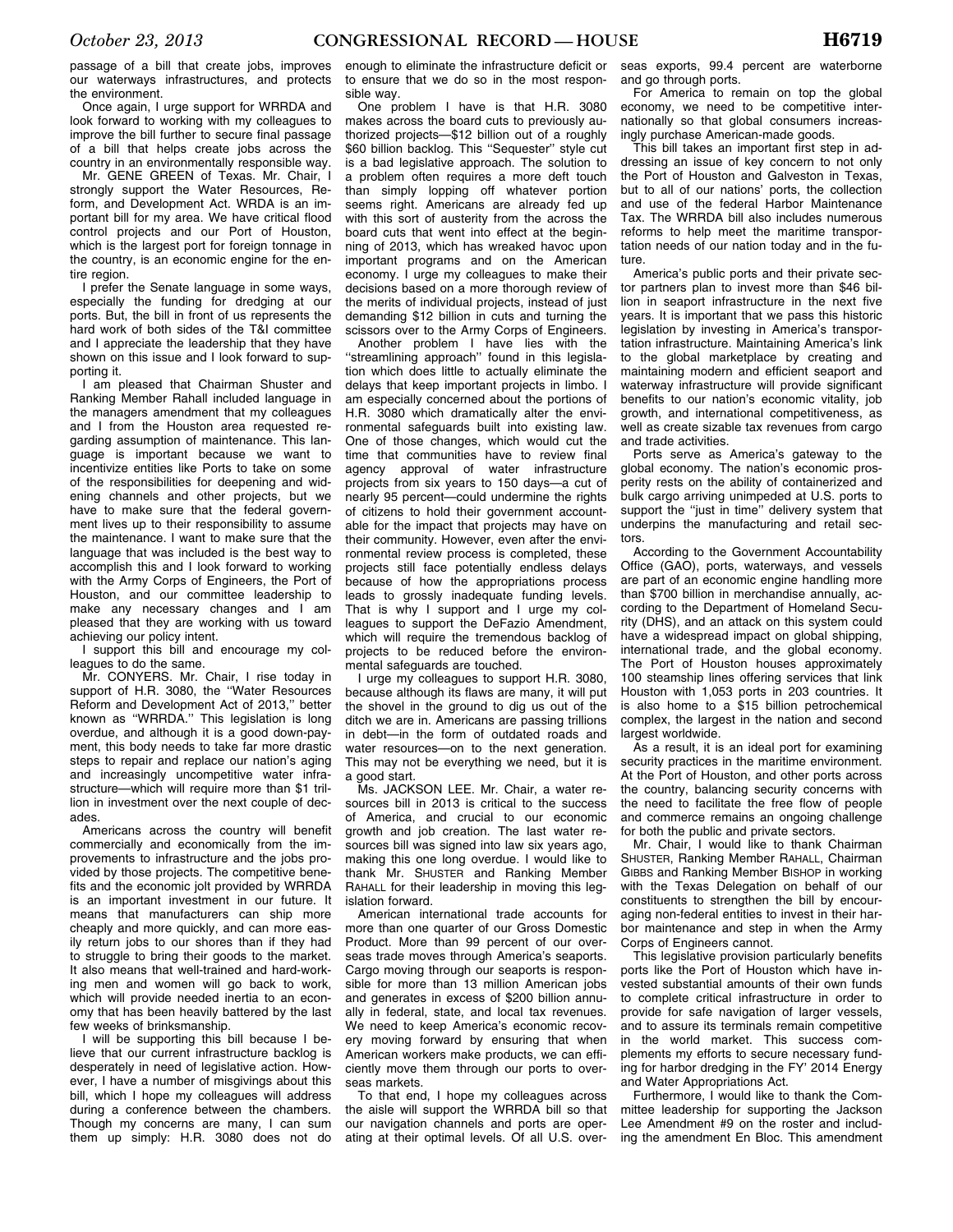provides that in making recommendations pursuant to Section 118 of the Act, the Secretary shall consult with key stakeholders, including State, county, and city governments, and, where applicable, State and local water districts, and in the case of recommendations concerning projects that substantially affect underrepresented communities the Secretary shall also consult with historically Black colleges and universities, Tribal Colleges and Universities, and other minority-serving institutions.

Mr. Chair, as you are aware, it is an essential tool in our desire to improve the lives of low income and minority communities as well as the environment at large.

I am sure we will never forget the critical impact from Hurricane Sandy that crippled the Northeast area from Massachusetts to North Carolina. And not long before Hurricane Sandy, as we were working to learn how to prevent another Hurricane Katrina that crippled the great City of New Orleans. Our nation was still healing from Hurricane Ike and Hurricane Rita which crippled Houston, Texas.

Thereby highlighting the importance of not only giving greater attention to our underserved communities but also how we can help our citizens by educating them on the areas in which they live. As my colleagues are aware, a healthy environment sustains a productive and healthy community which fosters personal and economic growth.

Consulting with key stakeholders, including State, county, and city governments, and, where applicable, State and local water districts, and in the case of recommendations concerning projects that substantially affect underrepresented communities the Secretary shall also consult with historically Black colleges and universities, Tribal Colleges and Universities, and other minority-serving institutions is imperative to protecting sustainability and growth of the community and environment.

The coordination with the aforementioned groups is vital to ensuring that economically disadvantaged and minority groups are not placed at a disadvantage when it comes to the environment and the continued preservation of their communities as we look to environmental and socioeconomic resources located within the project area and the general locations of the alternatives under consideration. Further, any issues of concern regarding the potential environmental or socioeconomic impacts of the project, including any issues that may substantially delay or prevent an agency from granting a permit or other approval that is needed for the project study.

Through education about the importance of environmental sustainability, we can promote a broader understanding of our rivers and harbors of the United States, and how citizens can improve their surroundings.

I want to also acknowledge and recognize Congressman DEFAZIO of Oregon for offering an amendment, in which I cosponsored that conditions the application of Section 103 of the bill on a reduction in the backlog of Corps of Engineers projects to less than \$20 billion in construction costs. This amendment highlights the fact that it is a lack of funding not the environmental review process that has led to a backlog of authorized projects that are not being constructed. We have spent enough energy arguing over the budget and the National Environmental Policy (NEPA) streamlining, but

not enough time in making the hard decisions and investments that are going to create economic growth and create jobs. I urge Congress to support Rep. DeFazio's amendment #2.

Mr. Chair, I believe the WRRDA bill would have been stronger with the inclusion of an amendment I offered to the Rules Committee that directs the Secretary of the Army to encourage the participation of minority- and women-owned businesses in such projects and requires the GAO to submit a report to Congress within 2 years on the participation of minority- and women-owned businesses in such projects.

I recognize the value of a diverse supplier base and its impact on the community and population at large. Therefore, I will work directly with the Secretary of the Army to establish an opportunity for Minority and Women Owned Businesses to work directly with the United States Army and the United States Corp of Engineers on specific projects that will ensure that the United States Army and the United States Corp of Engineers continues to creatively seek new supplier sources to fulfill the business opportunities at a number of Ports throughout our great nation and that minority and women owned businesses are given the opportunity to compete for these specific project business opportunities.

In closing, it is important to note that since the establishment of our Nation, our inland waterways and seaports have linked America directly to the global economy. This remains true today. Goods from all over the world reach our store shelves after arriving here through our ports, and products grown and made in the U.S.A. get to market overseas using our water transportation network.

The importance of the U.S. Army Corps of Engineers mission to maintain our port and waterways infrastructure will only increase with time. Expansion of the Panama Canal is expected to be completed in 2014, allowing more and larger ships to call on America's ports. Our trade volume is expected to double within a decade, and to double again by 2030. We have to be ready for this expected growth in order to remain globally competitive.

The economic benefits of the Corps' mission are not limited to navigation and commerce. Levees, dams, reservoirs, and other measures within the Corps' mission scope provide flood protection for homes and businesses, protecting property and life.

Mr. Chair, I urge my colleagues to support H.R. 3080.

Mr. VAN HOLLEN. Mr. Chair, I rise in support of passage of the Water Resources Reform and Development Act today, although I have serious concerns with the changes to public and environmental review made in the bill.

This long-overdue authorization of Army Corps projects is critical to continue infrastructure maintenance and construction and environmental restoration in our nation's waterways. In my home state of Maryland, the Corps' work is essential for the operations of the Port of Baltimore, which supports thousands of jobs. Additionally, its environmental protection and oyster recovery work bolsters our efforts to restore the Chesapeake Bay.

However, I am deeply concerned that the bill goes too far in its attempts to expedite project review. While we all support prompt analysis of federal projects, the NEPA process

is critical to ensuring that proposed projects are cost-effective, environmentally sound, and in the best interest of the surrounding communities. Corps projects in particular are often large and complex, with impacts across waterways and ecosystems. We must provide adequate time for public and agency review and comment to avoid lasting environmental damage and costly litigation.

While I will vote today to move this bill forward, I look forward to working with my colleagues in the conference process to preserve a robust review and oversight process for all proposed projects.

Mr. LANGEVIN. Mr. Chair, maintaining and investing in our national water infrastructure is an important responsibility of Congress. Critical to our coastal and inland communities alike, these resources keep our national transportation networks running and our economy growing. The Water Resources Development Act protects our neighborhoods from floods, provides for environmental restoration and protection, and helps keep commerce moving, all while ensuring community engagement, access, and transparency in project decision making. Regrettably, the bill before us erodes many of the safeguards designed to protect the very lives and communities impacted by these projects. Despite the enormous benefits of passing a water resources bill into law, we should not do so at the cost of decades-old protections for our states, cities and towns. If we weaken the laws that require us to evaluate the full range of options for projects and alternatives, we may undermine the success of future projects, endangering their fiscal soundness and environmental stewardship.

In Rhode Island, the Army Corps of Engineers has worked diligently to protect our coastlines, stem shoreline erosion, institute flood protections and improve inland navigation. Over the past 50 years, most of the navigation work on Rhode Island's waterways has been constructed by the Army Corps. Since the passage of the National Environmental Policy Act (NEPA), these projects rightfully went through rigorous review and solicited comments from affected communities, businesses and governments.

For more than four decades laws like NEPA have contributed to cleaner water, cleaner air, and a safer and healthier environment. Their authors recognized that healthy communities beget healthy economies, passing these bills into law with strong bipartisan support. In fact, Congress has been a greater hindrance to the advancement of Army Corps projects than environmental review. While the last WRDA bill passed by Congress in 2007 authorized the construction of projects costing more than \$22 billion, Congress appropriated just \$1.5 billion for the Corps' construction budget last year.

The NEPA process informs federal decisions and provides a critical check to communities on federal planning. In many cases, NEPA offers the only opportunity for the public to have a say in federal actions that may have profound impacts on their health, safety, livelihood, and wellbeing. It has saved money, time, vital resources, historical sites, endangered species, and public lands, while ensuring public disclosure and engagement.

I hope my colleagues will join me in working to prevent any degradation of the NEPA process going forward. Without such action, we are set on a path to undermine public input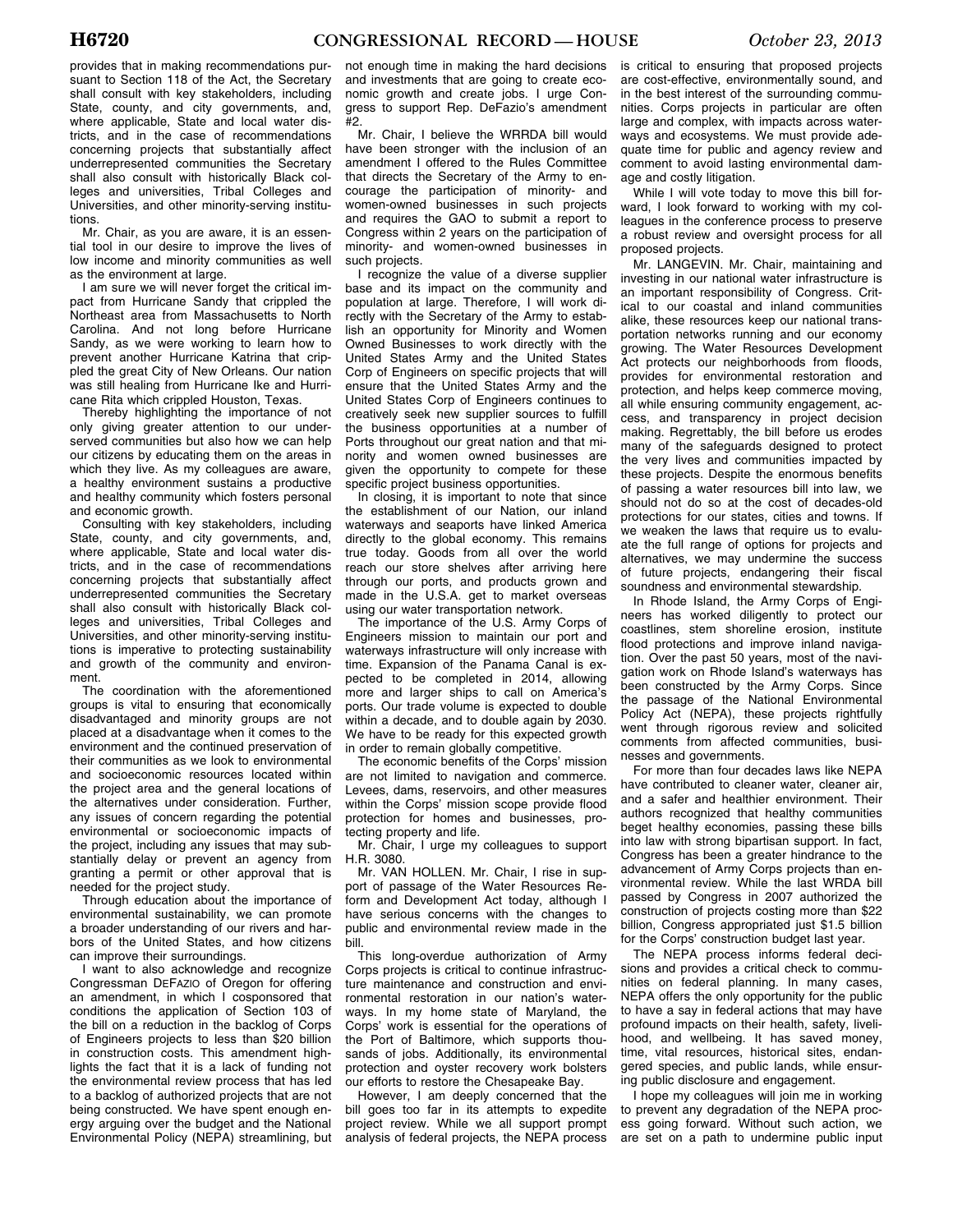**CORRECTION** 

into the federal decision-making process, increase taxpayer costs, and harm the environment.

Mr. BOUSTANY. Mr. Chair, I rise today to express my frustration. For many of us, the 2007 WRDA bill included the authorization for critical projects in our districts. Since the passage of that bill, the Army Corps of Engineers have begun interpreting the language and technical errors came to light.

Last night, through the Rules process, I attempted to right 2 exact wrongs by making technical corrections to the specific language in the 2007 WRDA bill with 2 precise amendments at no additional cost to the American taxpayer.

One of my amendments would have made a necessary technical change to the language of the Southwest Coastal Louisiana Feasibility Study to include the entire city of Delcambre, LA. As the study perimeters are currently written, they include only areas within 3 particular Parishes. However, there is one community, the city of Delcambre, LA that is divided by the Vermilion Parish line with half of the city and its structures in Vermilion, thus covered by the study, and the other half in Iberia Parish, not covered in the study. As the Corps began to move forward with study implementation, they made the decision to essentially cut the community, and structures, in half. This is not a sensible approach to ensuring a community's protection from hurricane destruction.

The second amendment would make a technical change to the Acadiana Gulf of Mexico Access Channel (AGMAC) an existing project, in order to reduce costs and improve the beneficial use of dredge material.

AGMAC was designed to allow for more efficient marine access from the Port of Iberia and other Acadiana Ports to the Gulf of Mexico by enlarging the existing channel to a project depth of twenty feet. Congress authorized the AGMAC project in the 2007 WRDA bill.

My amendment would propose removing the entire phrase related to Incidental Storm Surge Protection from the 2007 WRDA description of the project. The original authorization amount of the project in 2007 was \$131 million, the current cost of the project is \$310 million. The main reason for the radical difference in cost estimates, is the Incidental Storm Surge Protection language that was inserted at the request of one specific group. My amendment would remove this specific provision, with the understanding from the Corps of Engineers in New Orleans, that this change would allow the Corps to maintain the authorized spending level for this project, and most importantly, permit this suspended project to move forward.

Unfortunately due to an improper overreach back in 2007, a critical project has been on hold. This amendment would stimulate job creation, and the Acadiana economy by more than \$50 million a year, has been delayed and now is the time to get it back on track.

Millions of federal and state dollars have already been invested in performing feasibility studies to ensure that the AGMAC project was worthy of authorization. With the change proposed in my amendment, we can ensure that these dollars are not wasted, but instead that this critical project is completed.

It is important to note that CBO found both of these amendments to be budget neutral. The amendment maintains the authorized spending level for both projects found in the WRDA 2007. There is NO additional cost to the American taxpayers. Instead these changes would a.) ensure that an entire town, not just half, is better prepared when the next hurricane hits the Gulf Coast, and b.) restore consistency when determining the use of dredge material from a navigation project.

Mr. Chair, I understand why we have a rules process. I understand why we no longer have earmarks. However it is inefficient and irresponsible to stop an amendment that makes a NECESSARY, technical, budget neutral language change. I look forward to working with the Chairman to devise a simple and time efficient strategy forward to fix these problems.

The Corps will continue to interpret legislative language the way it sees fit. If it is to the detriment of our constituents, is it expected that I will shrug that off and not fight that mistake? That's not what the people of South Louisiana elected me to do here in Washington.

Mr. GINGREY of Georgia. Mr. Chair, I rise in support of H.R. 3080—the Water Resources Reform and Development Act of 2013. I would like to commend Chairman SHUSTER for his continued willingness to work with all Members to ensure that this bill is a truly bipartisan product.

For the first time since 2007, this House will have the opportunity to debate legislation that authorizes our critical water infrastructure. I believe that this bill represents the proper reform that will implement deadlines, increase transparency at the U.S. Army Corps of Engineers, and take offline \$12 billion in projects that have been inactive for a number of years.

Mr. Chair, while these overall reforms are beneficial, there are two specific aspects of this bil that are important to the State of Georgia—as well as the entire Southeast region. First and foremost, this legislation authorizes the Savannah Harbor Expansion Project (SHEP) to deepen the port from 42 feet to 47 feet. For a number of years, this important regional project has been delayed by a statutory oversight in a previous WRDA bill. However, H.R. 3080 will finally provide the State of Georgia the ability to commit the \$201 million of the state share that has already been set aside.

SHEP benefits both the State of Georgia and the country as a whole. It has been estimated that for every dollar invested in deepening the port, \$5.50 would be generated for the country while providing savings of \$174 million on shipping annually. Furthermore, the Army Corps' own General Re-evaluation stated that SHEP will create 11,554 jobs, over \$551 million in labor income, and a gross regional value of over \$794 million. With the upcoming expansion of the Panama Canal, SHEP will only help maintain a competitive edge for deep water ports in the Southeast.

Mr. Chair, there is another aspect of WRRDA for which I commend the Transportation & Infrastructure Committee for its work. Unfortunately, in the version of WRDA passed by the Senate in May of this year, there were attempts made by our colleagues in the other body to undermine the longstanding issue among Georgia, Alabama, and Florida regarding water usage in both the Apalachicola-ChattahoocheeFlint (ACF) Basin and the Alabama-Coosa-Tallapoosa (ACT) Basin. This WRRDA bill is no place to interfere with ongo-

ing negotiations, and I believe that this legislation's silence on this issue is the correct approach.

For these important reasons, I support H.R. 3080.

# $\Box$  1545

The Acting CHAIR. All time for general debate has expired.

Pursuant to the rule, the bill shall be considered for amendment under the 5 minute rule. In lieu of the amendment in the nature of a substitute recommended by the Committee on Transportation and Infrastructure printed in the bill, it shall be in order to consider as an original bill for the purpose of amendment under the 5-minute rule an amendment in the nature of a substitute consisting of the text of Rules Committee Print 113–24. That amendment in the nature of a substitute shall be considered read.

The text of the amendment in the nature of a substitute is as follows:

## *H.R. 3080*

*Be it enacted by the Senate and House of Representatives of the United States of America in Congress assembled,* 

*SECTION 1. SHORT TITLE; TABLE OF CONTENTS.* 

- *(a) SHORT TITLE.—This Act may be cited as the ''Water Resources Reform and Development Act of 2013''.*
- *(b) TABLE OF CONTENTS.—The table of contents for this Act is as follows:*
- *Sec. 1. Short title; table of contents.*
- *Sec. 2. Definition of Secretary.*

# *TITLE I—PROGRAM REFORMS AND STREAMLINING*

- *Sec. 101. Vertical integration and acceleration of studies.*
- *Sec. 102. Expediting the evaluation and processing of permits.*
- *Sec. 103. Environmental streamlining.*
- *Sec. 104. Consolidation of studies.*
- *Sec. 105. Removal of duplicative analyses.*
- *Sec. 106. Expediting approval of modifications and alterations of projects by non-Federal interests.*
- *Sec. 107. Construction of projects by non-Federal interests.*
- *Sec. 108. Contributions by non-Federal interests.*
- *Sec. 109. Contributions by non-Federal interests for management of Corps of Engi-*
- *neers inland navigation facilities. Sec. 110. Additional contributions by non-Fed-*
- *eral interests. Sec. 111. Clarification of impacts to other Federal facilities.*
- *Sec. 112. Clarification of previously authorized work.*
- *Sec. 113. Tribal partnership program.*
- *Sec. 114. Technical corrections.*
- *Sec. 115. Water infrastructure public-private partnership pilot program.*
- *Sec. 116. Annual report to Congress.*
- *Sec. 117. Actions to be taken in conjunction with the President's annual budget submission to Congress.*
- *Sec. 118. Hurricane and storm damage reduction study.*
- *Sec. 119. Non-Federal plans to provide additional flood risk reduction.*
- *Sec. 120. Review of emergency response authorities.*
- *Sec. 121. Emergency communication of risk.*
- *Sec. 122. Improvements to the National Dam Safety Program Act.*
- *Sec. 123. Restricted areas at Corps of Engineers dams.*
- *Sec. 124. Levee safety.*
- *Sec. 125. Vegetation on levees.*
- *Sec. 126. Reduction of Federal costs.*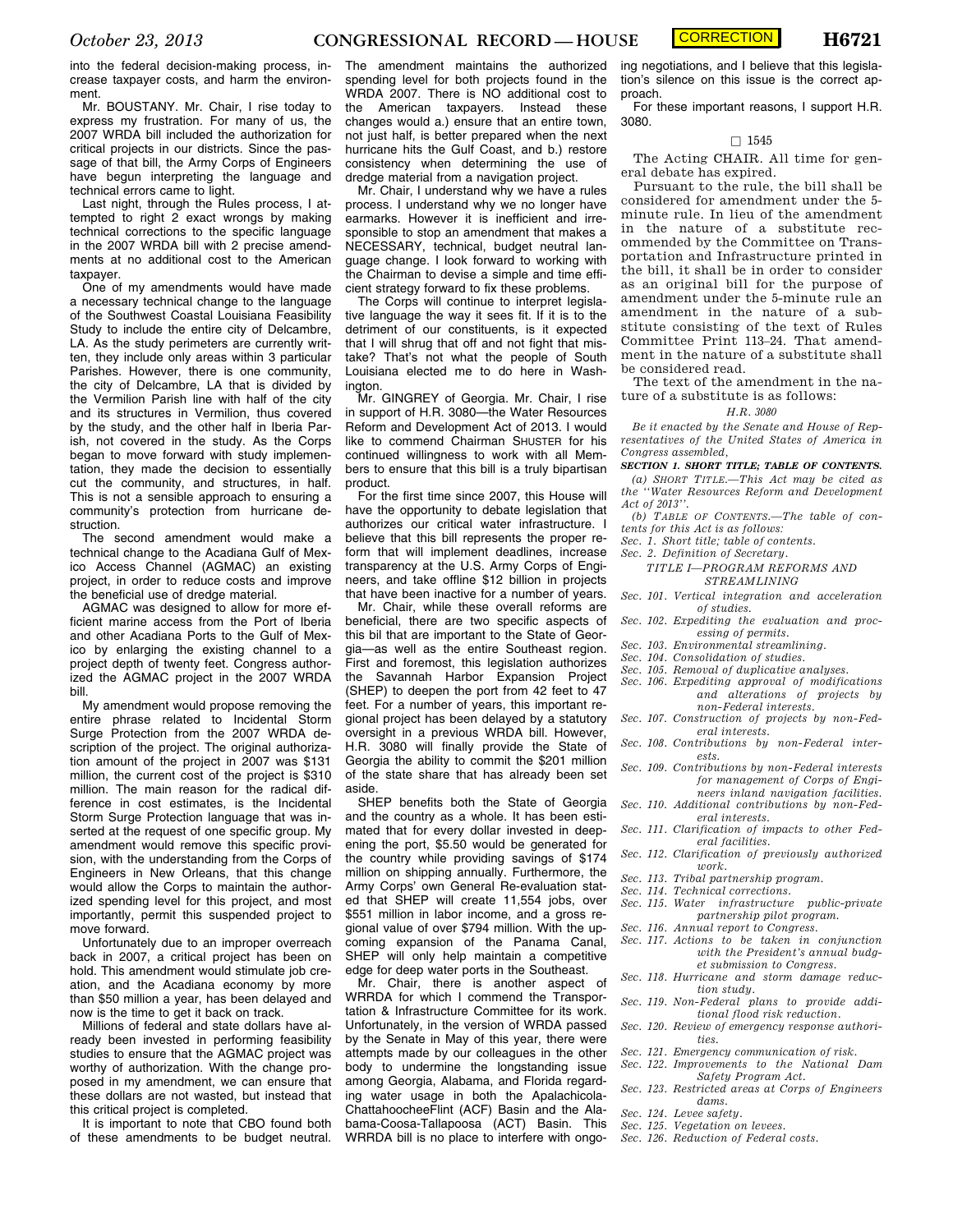- *Sec. 127. Advanced modeling technologies. Sec. 128. Enhanced use of electronic commerce*
- *in Federal procurement.*
- *Sec. 129. Corrosion prevention.*
- *Sec. 130. Resilient construction and use of inno-*
- *vative materials. Sec. 131. Assessment of water supply in arid regions.*
- *Sec. 132. River basin commissions.*
- *Sec. 133. Sense of Congress regarding water resources development bills.*
- *Sec. 134. Donald G. Waldon Lock and Dam.*
- *Sec. 135. Aquatic invasive species.*
- *Sec. 136. Recreational access.*
- *Sec. 137. Territories of the United States.*
- *Sec. 138. Sense of Congress regarding interstate water agreements and compacts.*
- *TITLE II—NAVIGATION IMPROVEMENTS Subtitle A—Ports*

- *Sec. 201. Expanded use of Harbor Maintenance Trust Fund.*
- *Sec. 202. Assessment and prioritization of operation and maintenance.*
- *Sec. 203. Preserving United States harbors. Sec. 204. Consolidation of deep draft navigation expertise.*
- *Sec. 205. Disposal sites.*
- *Subtitle B—Inland Waterways*
- *Sec. 211. Definitions.*
- *Sec. 212. Project delivery process reforms.*
- *Sec. 213. Efficiency of revenue collection.*
- *Sec. 214. Inland waterways revenue studies.*
- *Sec. 215. Inland waterways stakeholder round-*
- *table. Sec. 216. Preserving the Inland Waterway Trust Fund.*
- *Sec. 217. Public comment on lock operations.*
- *Sec. 218. Assessment of operation and maintenance needs of the Atlantic Intracoastal Waterway and the Gulf Intracoastal Waterway.*
- *Sec. 219. Upper Mississippi River protection.*
- *Sec. 220. Corps of Engineers lock and dam energy development.*

# *TITLE III—DEAUTHORIZATIONS AND BACKLOG PREVENTION*

- *Sec. 301. Deauthorization of inactive projects.*
- *Sec. 302. Review of Corps of Engineers assets.*
- *Sec. 303. Backlog prevention.*
- *Sec. 304. Deauthorizations.*
- *Sec. 305. Land conveyances.*

# *TITLE IV—WATER RESOURCES INFRASTRUCTURE*

*Sec. 401. Authorization of final feasibility studies.* 

*Sec. 402. Project modifications.* 

### *SEC. 2. DEFINITION OF SECRETARY.*

*In this Act, the term ''Secretary'' means the Secretary of the Army.* 

# *TITLE I—PROGRAM REFORMS AND STREAMLINING*

### *SEC. 101. VERTICAL INTEGRATION AND ACCEL-ERATION OF STUDIES.*

*(a) IN GENERAL.—To the extent practicable, a feasibility study initiated by the Secretary, after the date of enactment of this Act, under section 905(a) of the Water Resources Development Act of 1986 (33 U.S.C. 2282(a)) shall—* 

*(1) result in the completion of a final feasibility report not later than 3 years after the date of initiation;* 

*(2) have a maximum Federal cost of \$3,000,000; and* 

*(3) ensure that personnel from the district, division, and headquarters levels of the Corps of Engineers concurrently conduct the review required under that section.* 

*(b) EXCEPTION.—If the Secretary determines that a feasibility study described in subsection (a) will not be conducted in accordance with subsection (a), the Secretary, not later than 30 days after the date of making the determination, shall—* 

*(1) prepare an updated feasibility study schedule and cost estimate;* 

*(2) notify the non-Federal feasibility cost sharing partner that the feasibility study has been delayed; and* 

*(3) provide written notice to the Committee on Transportation and Infrastructure of the House of Representatives and the Committee on Environment and Public Works of the Senate as to the reasons the requirements of subsection (a) are not attainable.* 

*(c) TERMINATION OF AUTHORIZATION.—A feasibility study for which the Secretary has issued a determination under subsection (b) is not authorized after the last day of the 1-year period beginning on the date of the determination if the Secretary has not completed the study on or before such last day.* 

*(d) REPORT.—Not later than 4 years after the date of enactment of this Act, the Secretary shall submit to the Committee on Transportation and Infrastructure of the House of Representatives and the Committee on Environment and Public Works of the Senate a report that describes—* 

*(1) the status of the implementation of this section, including a description of each feasibility study subject to the requirements of this section;* 

*(2) the amount of time taken to complete each such feasibility study; and* 

*(3) any recommendations for additional authority necessary to support efforts to expedite the feasibility study process, including an analysis of whether the limitation established by subsection (a)(2) needs to be adjusted to address the impacts of inflation.* 

*(e) REVIEWS.—Not later than 90 days after the date of the initiation of a study described in subsection (a) for a project, the Secretary shall—* 

*(1) take all steps necessary to initiate the federally mandated reviews that the Secretary is required to complete as part of the study, including environmental reviews;* 

*(2) convene a meeting of all Federal, tribal, and State agencies identified under section 2045(d) of the Water Resources Development Act of 2007 (33 U.S.C. 2348(d)), as amended by this Act, and that may be required by law to conduct or issue a review, analysis, or opinion on or to make a determination concerning a permit or license for the study;* 

*(3) provide the agencies referred to in paragraph (2) with all relevant information related to the scope and potential impacts of the project, including environmental impacts; and* 

*(4) take all steps necessary to provide information that will enable required reviews and analyses related to the project to be conducted by other agencies in a thorough and timely manner.* 

# *SEC. 102. EXPEDITING THE EVALUATION AND PROCESSING OF PERMITS.*

*Section 214 of the Water Resources Development Act of 2000 (33 U.S.C. 2201 note) is amended—* 

*(1) in subsection (a)—* 

*(A) by inserting ''or public-utility company (as defined in section 1262 of the Public Utility Holding Company Act of 2005 (42 U.S.C. 16451))'' after ''non-Federal public entity'';* 

*(B) by inserting ''or company'' after ''that entity''; and* 

*(C) by adding at the end the following: ''To the maximum extent practicable, the Secretary shall ensure that expediting the evaluation of a permit through the use of funds accepted and expended under this section does not adversely affect the timeline for evaluation (in the Corps district in which the project or activity is located) of permits under the jurisdiction of the Department of the Army of other entities that have not contributed funds under this section.''; and* 

*(2) by striking subsection (e).* 

*SEC. 103. ENVIRONMENTAL STREAMLINING. (a) DECLARATION OF POLICY.—* 

*(1) IN GENERAL.—Congress declares that—* 

*(A) the benefits of water resources projects are important to the Nation's economy and environment;* 

*(B) it is in the national interest to expedite the delivery of water resources projects;* 

*(C) it is in the national interest for Federal and State agencies, local governments, Indian tribes, and other entities involved in water resources projects—* 

*(i) to accelerate study completion and project delivery and to reduce costs; and* 

*(ii) to ensure that the planning, design, engineering, construction, and funding of water resources projects is done in an efficient and effective manner, promoting accountability for public investments and encouraging greater local and private sector involvement in project financing and delivery while addressing public safety and protecting the environment; and* 

*(D) delay in the delivery of water resources studies and projects—* 

*(i) increases project costs, flood risks, and local and Federal expenditures for emergency management and recovery;* 

*(ii) harms the economy of the United States; and* 

*(iii) impedes the shipment of goods for the conduct of commerce.* 

*(2) POLICY.—Given the declarations set forth in paragraph (1), it is the policy of the United States that—* 

*(A) recommendations to Congress regarding such projects should be accelerated by coordinated and efficient environmental reviews and cooperative efforts to quickly resolve disputes during the development of water resources projects;* 

*(B) the Secretary shall have the lead role among Federal agencies in facilitating the environmental review process for water resources projects;* 

*(C) each Federal agency shall cooperate with the Secretary to expedite the environmental review process for water resources projects;* 

*(D) programmatic approaches shall be used if applicable to reduce the need for project-byproject reviews and decisions by Federal agencies;* 

*(E) the Secretary shall identify opportunities for non-Federal sponsors to assume responsibilities of the Secretary if such responsibilities can be assumed in a manner that protects public health and safety, the environment, and public participation; and* 

*(F) the Assistant Secretary of the Army for Civil Works shall identify and promote the deployment of innovations aimed at reducing the time and money required to deliver water resources projects while protecting the environment.* 

*(b) STREAMLINED PROJECT DELIVERY.—* 

*(1) IN GENERAL.—Section 2045 of the Water Resources Development Act of 2007 (33 U.S.C. 2348) is amended to read as follows:* 

# *''SEC. 2045. STREAMLINED PROJECT DELIVERY.*

*''(a) DEFINITIONS.—In this section, the following definitions apply:* 

*''(1) ENVIRONMENTAL IMPACT STATEMENT.— The term 'environmental impact statement' means the detailed statement of environmental impacts required to be prepared pursuant to the National Environmental Policy Act of 1969 (42 U.S.C. 4321 et seq.).* 

*''(2) ENVIRONMENTAL REVIEW PROCESS.—* 

*''(A) IN GENERAL.—The term 'environmental review process' means the process of preparing an environmental impact statement, environmental assessment, categorical exclusion, or other document under the National Environmental Policy Act of 1969 (42 U.S.C. 4321 et seq.) for a project study.* 

*''(B) INCLUSIONS.—The term 'environmental review process' includes the process for and completion of any environmental permit, approval, review, or study required for a project study under any Federal law other than the National Environmental Policy Act of 1969 (42 U.S.C. 4321 et seq.).*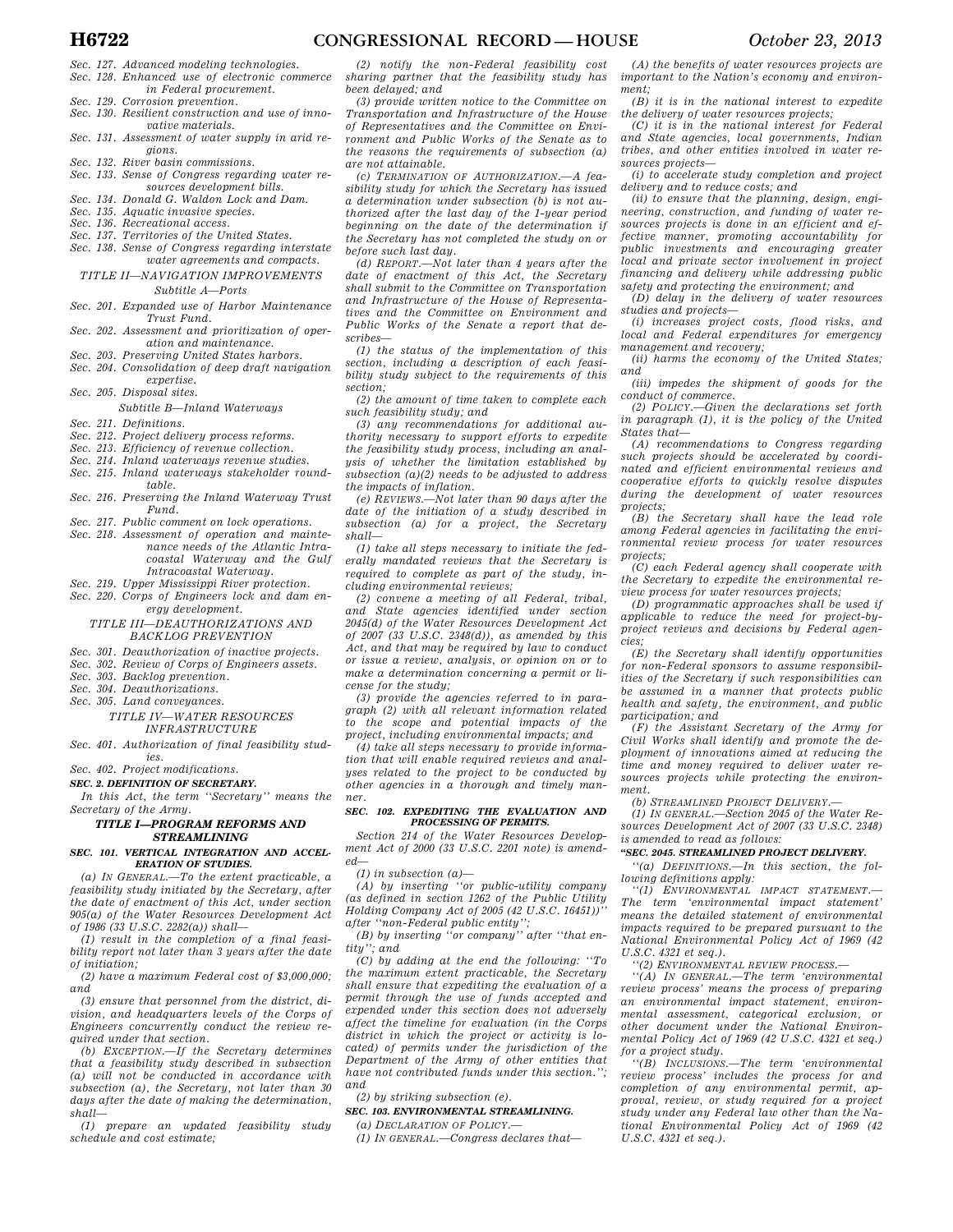*''(3) FEDERAL JURISDICTIONAL AGENCY.—The term 'Federal jurisdictional agency' means a Federal agency with jurisdiction over a review, analysis, opinion, statement, permit, license, or other approval or decision required for a project study under applicable Federal laws, including regulations.* 

*''(4) PROJECT.—The term 'project' means a Corps of Engineers water resources project.* 

*''(5) PROJECT SPONSOR.—The term 'project sponsor' means the non-Federal interest as defined in section 221(b) of the Flood Control Act of 1970 (42 U.S.C. 1962d–5b).* 

*''(6) PROJECT STUDY.—The term 'project study' means a feasibility study for a project carried out pursuant to section 905 of the Water Resources Development Act of 1986 (33 U.S.C. 2282).* 

*''(b) APPLICABILITY.—The procedures in this section are applicable to all project studies initiated after the date of enactment of the Water Resources Reform and Development Act of 2013 and for which an environmental impact statement is prepared under the National Environmental Policy Act of 1969 (42 U.S.C. 4321 et seq.) and may be applied, to the extent determined appropriate by the Secretary, to other project studies initiated after such date of enactment and for which an environmental review process document is prepared under such Act.* 

*''(c) LEAD AGENCIES.—* 

*''(1) FEDERAL LEAD AGENCY.—The Corps of Engineers shall be the Federal lead agency in the environmental review process for a project study.* 

*''(2) NON-FEDERAL PROJECT SPONSOR AS JOINT LEAD AGENCY.—At the discretion of the Secretary and subject to the requirements of the National Environmental Policy Act of 1969 (42 U.S.C. 4321 et seq.), a non-Federal project sponsor that is an agency defined in subsection (a)—* 

*''(A) may serve as a joint lead agency with the Corps of Engineers for purposes of preparing any environmental review process document under the National Environmental Policy Act of 1969 (42 U.S.C. 4321 et seq.); and* 

*''(B) may assist in the preparation of any such environmental review process document required under the National Environmental Policy Act of 1969 if the Secretary provides guidance in the preparation process, participates in preparing the document, independently evaluates that document, and approves and adopts the document before the Secretary takes any subsequent action or makes any approval based on that document.* 

*''(3) ADOPTION AND USE OF DOCUMENTS.—Any environmental review process document prepared in accordance with this subsection shall be adopted and used by any Federal agency in making any approval of a project subject to this section as the document required to be completed under the National Environmental Policy Act of 1969 (42 U.S.C. 4321 et seq.) to the same extent that the Federal agency may adopt or use a document prepared by another Federal agency under the National Environmental Policy Act of 1969 (42 U.S.C. 4321 et seq.).* 

*''(4) ROLES AND RESPONSIBILITY OF FEDERAL LEAD AGENCY.—With respect to the environmental review process for any project, the Federal lead agency shall have authority and responsibility—* 

*''(A) to take such actions as are necessary and proper, within the authority of the Federal lead agency, to facilitate the expeditious resolution of the environmental review process for the project study; and* 

*''(B) to prepare or ensure that any required environmental impact statement or other document for a project study required to be completed under the National Environmental Policy Act of 1969 (42 U.S.C. 4321 et seq.) is completed in accordance with this section and applicable Federal law.* 

*''(d) PARTICIPATING AND COOPERATING AGEN-CIES.—* 

*''(1) IDENTIFICATION.—The Federal lead agency shall identify, as early as practicable in the*  *environmental review process for a project study, any Federal or State agency, local government, or Indian tribe that may—* 

*''(A) have jurisdiction over the project;* 

*''(B) be required by law to conduct or issue a review, analysis, opinion, or statement for the project study; or* 

*''(C) be required to make a determination on issuing a permit, license, or other approval or decision for the project study.* 

*''(2) INVITATION.—* 

*''(A) IN GENERAL.—The Federal lead agency shall invite any such agency identified under paragraph (1) to become a participating or cooperating agency in the environmental review process for the project study.* 

*''(B) DEADLINE.—An invitation to participate issued under subparagraph (A) shall establish a deadline by which a response to the invitation shall be submitted, which may be extended by the Federal lead agency for good cause.* 

 $'$ (3) FEDERAL COOPERATING AGENCY. *Federal agency that is invited by the Federal lead agency to participate in the environmental review process for a project study shall be designated as a cooperating agency by the Federal lead agency unless the invited agency informs the Federal lead agency, in writing, by the deadline specified in the invitation that the invited agency—* 

*''(A) has no jurisdiction or authority with respect to the project;* 

*''(B) has no expertise or information relevant to the project study; and* 

*''(C) does not intend to submit comments on the project study.* 

*''(4) EFFECT OF DESIGNATION.—* 

*''(A) REQUIREMENT.—A participating or cooperating agency shall comply with the requirements of this section and any schedule established under this section.* 

*''(B) IMPLICATION.—Designation under this subsection shall not imply that the participating or cooperating agency—* 

*''(i) supports a proposed project; or* 

*''(ii) has any jurisdiction over, or special expertise with respect to evaluation of, the project. ''(5) CONCURRENT REVIEWS.—Each participating or cooperating agency shall—* 

*''(A) carry out the obligations of that agency under other applicable law concurrently and in conjunction with the required environmental review process unless doing so would prevent such agency from conducting needed analysis or otherwise carrying out their obligations under those other laws; and* 

*''(B) formulate and implement administrative, policy, and procedural mechanisms to enable the agency to ensure completion of the environmental review process in a timely, coordinated, and environmentally responsible manner.* 

*''(e) PROGRAMMATIC COMPLIANCE.—* 

*''(1) IN GENERAL.—The Secretary shall issue guidance regarding the use of programmatic approaches to carry out the environmental review process that—* 

*''(A) eliminates repetitive discussions of the same issues;* 

*''(B) focuses on the actual issues ripe for analyses at each level of review;* 

*''(C) establishes a formal process for coordinating with participating and cooperating agencies, including the creation of a list of all data that is needed to carry out the environmental review process; and* 

*''(D) complies with—* 

*''(i) the National Environmental Policy Act of 1969 (42 U.S.C. 4321 et seq.); and* 

*''(ii) all other applicable laws.* 

*''(2) REQUIREMENTS.—In carrying out paragraph (1), the Secretary shall—* 

*''(A) as the first step in drafting guidance under that paragraph, consult with relevant Federal and State agencies, local governments, Indian tribes, and the public on the use and scope of the programmatic approaches;* 

*''(B) emphasize the importance of collaboration among relevant Federal agencies, State*  *agencies, local governments, and Indian tribes in undertaking programmatic reviews, especially with respect to reviews with a broad geographical scope;* 

*''(C) ensure that the programmatic reviews—* 

*''(i) promote transparency, including of the analyses and data used in the environmental review process, the treatment of any deferred issues raised by a Federal or State agency, local government, Indian tribe, or the public, and the temporal and special scales to be used to analyze those issues;* 

*''(ii) use accurate and timely information in the environmental review process, including—* 

*''(I) criteria for determining the general duration of the usefulness of the review; and* 

*''(II) the timeline for updating any out-ofdate review;* 

*''(iii) describe—* 

*''(I) the relationship between programmatic analysis and future tiered analysis; and* 

*''(II) the role of the public in the creation of future tiered analysis; and* 

*''(iv) are available to other relevant Federal and State agencies, local governments, Indian tribes, and the public;* 

*''(D) allow not less than 60 days of public notice and comment on any proposed guidance; and* 

*''(E) address any comments received under subparagraph (D).* 

*''(f) COORDINATED REVIEWS.—* 

*''(1) COORDINATION PLAN.— ''(A) ESTABLISHMENT.—The Federal lead* 

*agency, after consultation with each participating and cooperating agency and the non-Federal project sponsor or joint lead agency, as applicable, shall establish a plan for coordinating public and agency participation in and comment on the environmental review process for a project study.* 

*''(B) INCORPORATION.—In developing the plan established under subparagraph (A), the Federal lead agency shall take under consideration the scheduling requirements under section 101 of the Water Resources Reform and Development Act of 2013.* 

*''(2) SCHEDULE.—* 

*''(A) IN GENERAL.—The Federal lead agency, after consultation with each participating and cooperating agency and the non-Federal project sponsor or joint lead agency, as applicable, shall establish, as part of the coordination plan established in paragraph (1)(A), a schedule for completion of the environmental review process for the project study. In developing the schedule, the Federal lead agency shall take under consideration the scheduling requirements under section 101 of the Water Resources Reform and Development Act of 2013.* 

*''(B) FACTORS FOR CONSIDERATION.—In establishing the schedule, the Federal lead agency shall consider factors such as—* 

*''(i) the responsibilities of participating and cooperating agencies under applicable laws;* 

*''(ii) the resources available to the participating and cooperating agencies and the non-Federal project sponsor or joint lead agency, as applicable;* 

*''(iii) the overall size and complexity of the project;* 

*''(iv) the overall schedule for and cost of the project; and* 

*''(v) the sensitivity of the natural and historic resources that may be affected by the project.* 

*''(C) CONSISTENCY WITH OTHER TIME PERI-ODS.—A schedule under subparagraph (A) shall be consistent with any other relevant time periods established under Federal law.* 

*''(D) MODIFICATION.—The Federal lead agency may—* 

*''(i) lengthen a schedule established under subparagraph (A) for good cause; or* 

*''(ii) shorten a schedule only with the concurrence of the affected participating and cooperating agencies and the non-Federal project sponsor or joint lead agency, as applicable.* 

*''(E) DISSEMINATION.—A copy of a schedule established under subparagraph (A) shall be—*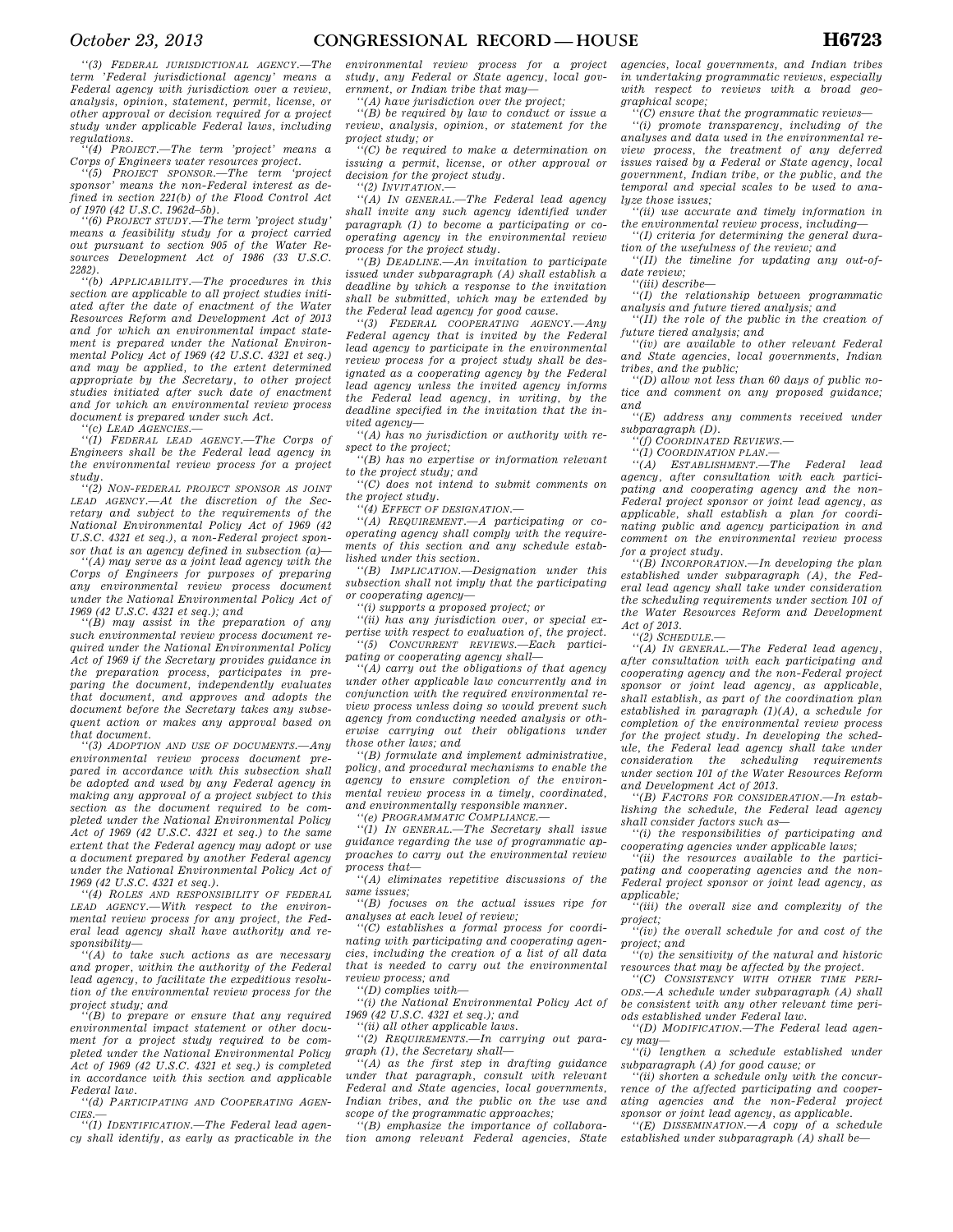*''(i) provided to each participating and cooperating agency and the non-Federal project sponsor or joint lead agency, as applicable; and ''(ii) made available to the public.* 

*''(3) COMMENT DEADLINES.—The Federal lead agency shall establish the following deadlines for comment during the environmental review process for a project study:* 

*''(A) DRAFT ENVIRONMENTAL IMPACT STATE-MENTS.—For comments by agencies and the public on a draft environmental impact statement, a period of not more than 60 days after such document is made publicly available, unless—* 

*''(i) a different deadline is established by agreement of the Federal lead agency, all participating and cooperating agencies, and the non-Federal project sponsor or joint lead agency, as applicable; or* 

*''(ii) the deadline is extended by the Federal lead agency for good cause.* 

*''(B) OTHER COMMENT PERIODS.—For all other comment periods established by the Federal lead agency for agency or public comments in the environmental review process, a period of not more than 30 days after the date on which the materials for which comment is requested are made available, unless—* 

*''(i) a different deadline is established by agreement of the Federal lead agency, all participating and cooperating agencies, and the non-Federal project sponsor or joint lead agency, as applicable; or* 

*''(ii) the deadline is extended by the Federal lead agency for good cause.* 

*''(4) DEADLINES FOR DECISIONS UNDER OTHER LAWS.—* 

*''(A) PRIOR APPROVAL DEADLINE.—If a participating or cooperating agency is required to make a determination regarding or otherwise approve or disapprove the project study prior to the record of decision or finding of no significant impact, such participating or cooperating agency shall make such determination or approval not later than 30 days after the Federal lead agency publishes notice of the availability of a final environmental impact statement or other final environmental document, or not later than such other date that is otherwise required by law, whichever occurs first.* 

*''(B) OTHER DEADLINES.—With regard to any determination or approval of a participating or cooperating agency that is not subject to subparagraph (A), each participating or cooperating agency shall make any required determination or otherwise approve or disapprove the project study not later than 90 days after the date that the Federal lead agency approves the record of decision or finding of no significant impact for the project study, or not later than such other date that is otherwise required by law, whichever occurs first.* 

*''(C) RECORD CLOSED.—In the event that any participating or cooperating agency fails to make a determination or approve or disapprove the project study within the applicable deadline described in subparagraph (A), the Federal lead agency may close the record and find the record sufficient for the project study as it relates to such agency determination or approval.* 

*''(g) ISSUE IDENTIFICATION AND RESOLUTION.—* 

*''(1) COOPERATION.—The Federal lead agency and participating and cooperating agencies shall work cooperatively in accordance with this section to identify and resolve issues that may delay completion of the environmental review process or result in the denial of any approval required for the project study under applicable laws.* 

*''(2) FEDERAL LEAD AGENCY RESPONSIBIL-ITIES.—* 

*''(A) IN GENERAL.—The Federal lead agency shall make information available to the participating and cooperating agencies as early as practicable in the environmental review process regarding the environmental and socioeconomic resources located within the project area and the general locations of the alternatives under consideration.* 

*''(B) DATA SOURCES.—Such information under subparagraph (A) may be based on existing data sources, including geographic information systems mapping.* 

*''(3) PARTICIPATING AND COOPERATING AGENCY RESPONSIBILITIES.—Based on information received from the Federal lead agency, participating and cooperating agencies shall identify, as early as practicable, any issues of concern regarding the potential environmental or socioeconomic impacts of the project, including any issues that may substantially delay or prevent an agency from granting a permit or other approval that is needed for the project study.* 

*''(4) ACCELERATED ISSUE RESOLUTION AND ELE-VATION.—* 

*''(A) IN GENERAL.—Upon the request of a participating or cooperating agency or non-Federal project sponsor, the Secretary shall convene an issue resolution meeting with the relevant participating and cooperating agencies and the non-Federal project sponsor or joint lead agency, as applicable, to resolve issues that may—* 

*''(i) delay completion of the environmental review process; or* 

*''(ii) result in denial of any approval required for the project study under applicable laws.* 

*''(B) MEETING DATE.—A meeting requested under this paragraph shall be held not later than 21 days after the date on which the Secretary receives the request for the meeting, unless the Secretary determines that there is good cause to extend that deadline.* 

*''(C) NOTIFICATION.—Upon receipt of a request for a meeting under this paragraph, the Secretary shall notify all relevant participating and cooperating agencies of the request, including the issue to be resolved and the date for the meeting.* 

*''(D) ELEVATION OF ISSUE RESOLUTION.—If a resolution cannot be achieved within 30 days after a meeting under this paragraph and a determination is made by the Secretary that all information necessary to resolve the issue has been obtained, the Secretary shall forward the dispute to the heads of the relevant agencies for resolution.* 

*''(E) CONVENTION BY SECRETARY.—The Secretary may convene an issue resolution meeting under this subsection at any time, at the discretion of the Secretary, regardless of whether a meeting is requested under subparagraph (A).* 

*''(h) STREAMLINED DOCUMENTATION AND DECI-SIONMAKING.—* 

*''(1) IN GENERAL.—The Federal lead agency in the environmental review process for a project study, in order to reduce paperwork and expedite decisionmaking, shall prepare a condensed final environmental impact statement under the National Environmental Policy Act of 1969 (42 U.S.C. 4321 et seq.).* 

*''(2) CONDENSED FORMAT.—A condensed final environmental impact statement for a project study in the environmental review process shall consist only of—* 

*''(A) an incorporation by reference of the draft environmental impact statement;* 

*''(B) any updates to specific pages or sections of the draft environmental impact statement as appropriate; and* 

*''(C) responses to comments on the draft environmental impact statement and copies of the comments.* 

*''(3) TIMING OF DECISION.—Notwithstanding any other provision of law, in conducting the environmental review process for a project study, the Federal lead agency shall combine a final environmental impact statement and a record of decision for the project study into a single document if—* 

*''(A) the alternative approved in the record of decision is either a preferred alternative identified in the draft environmental impact statement or is a modification of such preferred alternative developed in response to comments on the draft environmental impact statement; and* 

*''(B) the Federal lead agency has a written commitment from parties responsible for imple-*

*mentation of the measures applicable to the approved alternative that are identified in the final environmental impact statement that they will implement those measures.* 

*''(i) LIMITATIONS.—Nothing in this section shall preempt or interfere with—* 

*''(1) any practice of seeking, considering, or responding to public comment; or* 

*''(2) any power, jurisdiction, responsibility, or authority that a Federal or State agency, local government, Indian tribe, or non-Federal project sponsor has with respect to carrying out a project study or any other provision of law applicable to a project.* 

*''(j) TIMING OF CLAIMS.—* 

*''(1) IN GENERAL.—Notwithstanding any other provision of law, a claim arising under Federal law seeking judicial review of a permit, license, or other approval issued by a Federal agency for a project study shall be barred unless it is filed not later than 150 days after publication of a notice in the Federal Register announcing that the permit, license, or other approval is final pursuant to the law under which the agency action is taken, unless a shorter time is specified in the Federal law which allows judicial review. Nothing in this subsection shall create a right to judicial review or place any limit on filing a claim that a person has violated the terms of a permit, license, or other approval.* 

*''(2) NEW INFORMATION.—The Secretary shall consider new information received after the close of a comment period if the information satisfies the requirements for a supplemental environmental impact statement under title 40, Code of Federal Regulations. The preparation of a supplemental environmental impact statement or other environmental document when required by this section shall be considered a separate final agency action and the deadline for filing a claim for judicial review of such action shall be 150 days after the date of publication of a notice in the Federal Register announcing such action.* 

*''(k) CATEGORICAL EXCLUSIONS.—* 

*''(1) IN GENERAL.—Not later than 180 days after the date of enactment of this subsection, the Secretary shall—* 

*''(A) survey the use by the Corps of Engineers of categorical exclusions in projects;* 

*''(B) publish a review of the survey that includes a description of—* 

*''(i) the types of actions that were categorically excluded or may be the basis for developing a new categorical exclusion; and* 

*''(ii) any requests previously received by the Secretary for new categorical exclusions; and* 

*''(C) solicit requests from other Federal agencies and non-Federal project sponsors for new categorical exclusions.* 

*''(2) NEW CATEGORICAL EXCLUSIONS.—Not later than 1 year after the date of enactment of this subsection, if the Secretary identifies, based on the review under paragraph (1), a category of activities that merit establishing a categorical exclusion not in existence on the day before the date of enactment of this subsection, the Secretary shall publish a notice of proposed rulemaking to propose that new categorical exclusion, to the extent that the categorical exclusion meets the criteria for a categorical exclusion under section 1508.4 of title 40, Code of Federal Regulations (or successor regulation).* 

*''(l) IMPLEMENTATION GUIDANCE.—The Secretary shall prepare guidance documents that describe the processes that the Secretary will use to implement this section.''.* 

*(2) CLERICAL AMENDMENT.—The table of contents contained in section 1(b) of the Water Resources Development Act of 2007 is amended by striking the item relating to section 2045 and inserting the following:* 

*''Sec. 2045. Streamlined project delivery.''.* 

*(c) CATEGORICAL EXCLUSION IN EMER-GENCIES.—For the repair, reconstruction, or rehabilitation of a water resources project that is in operation or under construction when damaged by an event or incident that results in a declaration by the President of a major disaster*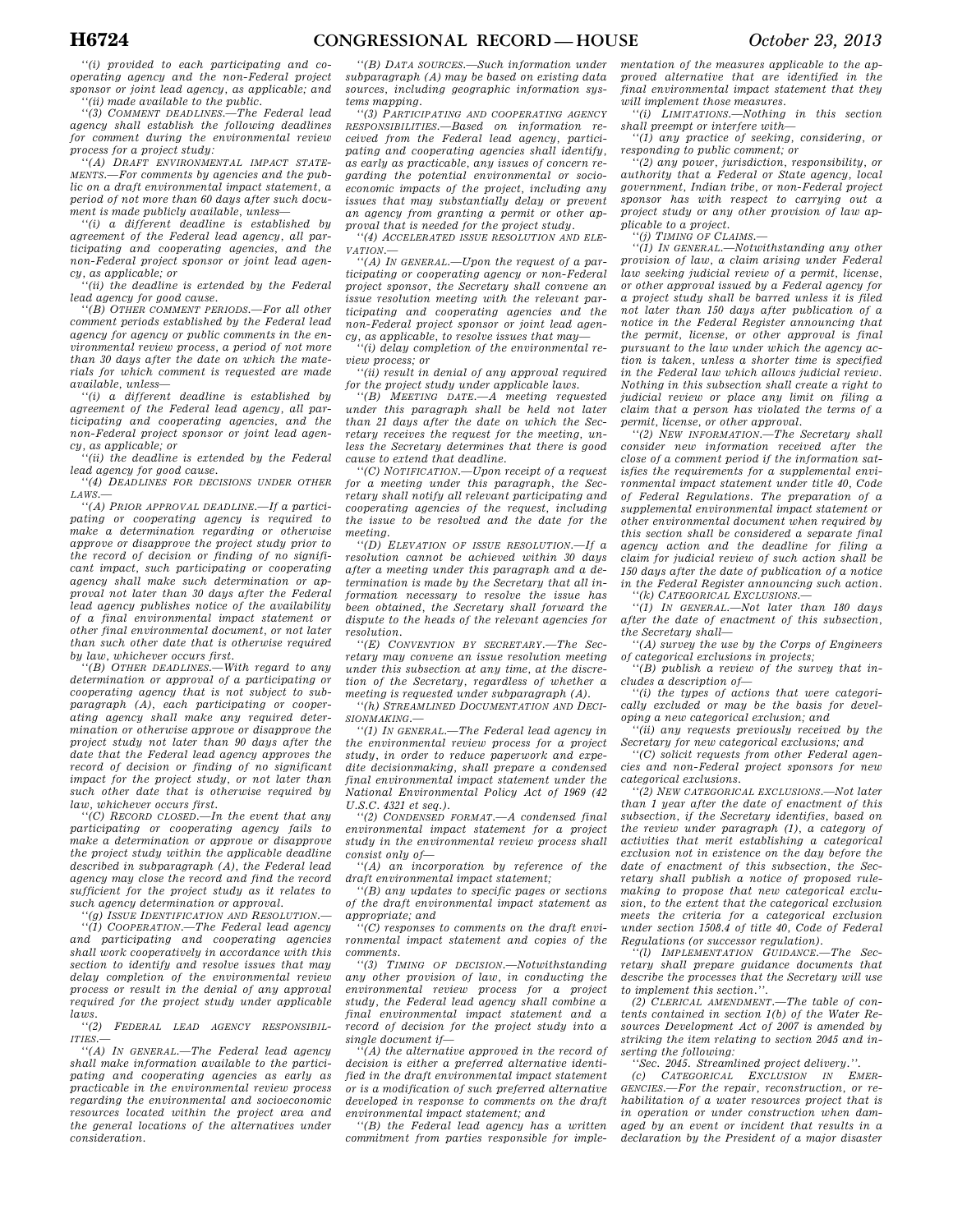*or emergency pursuant to the Robert T. Stafford Disaster Relief and Emergency Assistance Act (42 U.S.C. 5121 et seq.), the Secretary shall treat such repair, reconstruction, or rehabilitation activity as a class of action categorically excluded from the requirements relating to environmental assessments or environmental impact statements under section 1508.4 of title 40, Code of Federal Regulations, if such repair or reconstruction activity is in the same location with the same capacity, dimensions, and design as the original water resources project as before the declaration described in this section.* 

### *SEC. 104. CONSOLIDATION OF STUDIES.*

*(a) IN GENERAL.—* 

*(1) REPEAL.—Section 905(b) of the Water Resources Development Act of 1986 (33 U.S.C. 2282(b)) is repealed.* 

*(2) CONFORMING AMENDMENT.—Section 905(a)(1) of such Act (33 U.S.C. 2282(a)(1)) is amended by striking ''perform a reconnaissance study and''.* 

*(b) CONTENTS OF FEASIBILITY REPORTS.—Section 905(a)(2) of such Act (33 U.S.C. 2282(a)(2)) is amended by adding at the end the following: ''A feasibility report shall include a preliminary analysis of the Federal interest and the costs, benefits, and environmental impacts of the project.''.* 

*(c) APPLICABILITY.—The Secretary shall continue to carry out a study for which a reconnaissance level investigation has been initiated before the date of enactment of this Act as if this section, including the amendments made by this section, had not been enacted.* 

#### *SEC. 105. REMOVAL OF DUPLICATIVE ANALYSES.*

*Section 911 of the Water Resources Development Act of 1986 (33 U.S.C. 2288) is repealed.* 

# *SEC. 106. EXPEDITING APPROVAL OF MODIFICA-TIONS AND ALTERATIONS OF PROJECTS BY NON-FEDERAL INTER-ESTS.*

*(a) IN GENERAL.—Not later than 1 year after the date of enactment of this Act, the Secretary, after providing notice and an opportunity for comment, shall establish a process for the review of section 14 applications in a timely and consistent manner.* 

*(b) SECTION 14 APPLICATION DEFINED.—In this section, the term ''section 14 application'' means an application submitted by an applicant to the Secretary requesting permission for the temporary occupation or use of a public work, or the alteration or permanent occupation or use of a public work, under section 14 of the Act entitled ''An Act making appropriations for the construction, repair, and preservation of certain public works on rivers and harbors, and for other purposes'', approved March 3, 1899 (commonly known as the ''Rivers and Harbors Appropriation Act of 1899'') (33 U.S.C. 408).* 

*(c) BENCHMARK GOALS.—* 

*(1) ESTABLISHMENT OF BENCHMARK GOALS.—In carrying out subsection (a), the Secretary shall—* 

*(A) establish benchmark goals for determining the amount of time it should take the Secretary to determine whether a section 14 application is complete;* 

*(B) establish benchmark goals for determining the amount of time it should take the Secretary to approve or disapprove a section 14 application; and* 

*(C) to the extent practicable, use such benchmark goals to make a decision on section 14 applications in a timely and consistent manner. (2) BENCHMARK GOALS.—* 

*(A) BENCHMARK GOALS FOR DETERMINING WHETHER SECTION 14 APPLICATIONS ARE COM-PLETE.—To the extent practicable, the benchmark goals established under paragraph (1) shall provide that—* 

*(i) the Secretary reach a decision on whether a section 14 application is complete not later than 15 days after the date of receipt of the application; and* 

*(ii) if the Secretary determines that a section 14 application is not complete, the Secretary*  *promptly notify the applicant of the specific information that is missing or the analysis that is needed to complete the application.* 

*(B) BENCHMARK GOALS FOR REVIEWING COM-PLETED APPLICATIONS.—To the extent practicable, the benchmark goals established under paragraph (1) shall provide that—* 

*(i) the Secretary generally approve or disapprove a completed section 14 application not later than 45 days after the date of receipt of the completed application; and* 

*(ii) in a case in which the Secretary determines that additional time is needed to review a completed section 14 application due to the type, size, cost, complexity, or impacts of the actions proposed in the application, the Secretary approve or disapprove the application not later than 180 days after the date of receipt of the completed application.* 

*(3) NOTICE.—In any case in which the Secretary determines that it will take the Secretary more than 45 days to review a completed section 14 application, the Secretary shall—* 

*(A) provide written notification to the applicant; and* 

*(B) include in the written notice a best estimate of the Secretary as to the amount of time required for completion of the review.*<br>
(d) FAILURE TO ACHIEVE BENCHMARK

 $\overline{d}$  *FAILURE TO ACHIEVE GOALS.—In any case in which the Secretary fails make a decision on a section 14 application in accordance with the process established under this section, the Secretary shall provide written notice to the applicant, including a detailed description of—* 

*(1) why the Secretary failed to make a decision in accordance with such process;* 

*(2) the additional actions required before the Secretary will issue a decision; and* 

*(3) the amount of time the Secretary will require to issue a decision.* 

*(e) NOTIFICATION.—* 

*(1) SUBMISSION TO CONGRESS.—The Secretary shall provide a copy of any written notice provided under subsection (d) to the Committee on Transportation and Infrastructure of the House of Representatives and the Committee on Environment and Public Works of the Senate.* 

*(2) PUBLIC AVAILABILITY.—The Secretary shall maintain a publicly available database, includ-*

*ing on the Internet, on— (A) all section 14 applications received by the Secretary; and* 

*(B) the current status of such applications.* 

### *SEC. 107. CONSTRUCTION OF PROJECTS BY NON-FEDERAL INTERESTS.*

*(a) CONSTRUCTION OF WATER RESOURCES DE-VELOPMENT PROJECTS.—Section 211 of the Water Resources Development Act of 1996 (33 U.S.C. 701b–13) is amended—* 

*(1) in the section heading by striking ''***FLOOD CONTROL***'' and inserting ''***WATER** 

**RESOURCES DEVELOPMENT***''; and (2) by striking ''flood control'' each place it appears and inserting ''water resources development''.* 

*(b) COMPLETION OF STUDIES AND DESIGN AC-TIVITIES.—Section 211(c) of such Act (33 U.S.C. 701b–13(c)) is amended by striking ''date of the enactment of this Act'' and inserting ''date of enactment of the Water Resources Reform and* 

*Development Act of 2013''. (c) AUTHORITY TO CARRY OUT IMPROVE-MENTS.—Section 211(d)(1) of such Act (33 U.S.C. 701b–13(d)(1)) is amended—* 

*(1) by striking subparagraph (A)(i) and inserting the following:* 

*''(i) IN GENERAL.—A non-Federal interest may carry out construction for which studies and design documents are prepared under subsection (b) only if—* 

*''(I) the Secretary approves the project for construction; and* 

*''(II) the project is specifically authorized by Congress.''; and* 

*(2) by striking subparagraph (B) and inserting the following:* 

*''(B) STUDIES AND DESIGN ACTIVITIES UNDER SUBSECTION (c).—Any non-Federal interest that*  *has received from the Secretary under subsection (c) a favorable recommendation to carry out a water resources development project, or separable element thereof, based on the results of completed studies and design documents for the project or element may carry out the project or element if—* 

*''(i) a final environmental impact statement under the National Environmental Policy Act of 1969 (42 U.S.C. 4321 et seq.) has been filed for the project or element; and* 

*''(ii) the project is specifically authorized by Congress.''.* 

*(d) REIMBURSEMENT.—Section 211(e) of such Act (33 U.S.C. 701b–13(e)) is amended—* 

*(1) in paragraph (1)—* 

*(A) in subparagraph (B) by striking ''and'' at the end;* 

*(B) in subparagraph (C) by striking the period at the end and inserting ''; and''; and* 

*(C) by adding at the end the following: ''(D) if the project is specifically authorized by Congress.''; and* 

*(2) in paragraph (6)—* 

*(A) by striking subparagraph (B) and redesignating subparagraphs (C) and (D) as subparagraphs (B) and (C), respectively; and* 

*(B) in subparagraph (B) (as so redesignated)—* 

*(i) by striking ''At the request'' and inserting ''In accordance with section 221 of the Flood Control Act of 1970 (42 U.S.C. 1962d–5b), at the request''; and* 

*(ii) by inserting before the period at the end the following: '', or toward the non-Federal share of any other authorized water resources development study or project of such non-Federal interest''.* 

*(e) OTHER MATTERS.—Section 211 of such Act (33 U.S.C. 701b–13) is amended by adding at the end the following:* 

*''(h) OPERATION AND MAINTENANCE OF NAVI-GATION PROJECTS.—Whenever a non-Federal interest constructs improvements to a harbor or inland harbor, the Secretary shall be responsible for maintenance in accordance with section 101(b) of the Water Resources Development Act of 1986 (33 U.S.C. 2211(b)) if—* 

*''(1) the Secretary determines, before construction, that the improvements, or separable elements thereof, are economically justified and environmentally acceptable;* 

*''(2) the Secretary certifies that the project is constructed in accordance with applicable permits and the appropriate engineering and design standards;* 

*''(3) the Secretary does not find that the project, or separable element thereof, is no longer economically justified or environmentally acceptable; and* 

*''(4) the project is specifically authorized by Congress.* 

*''(i) IMPLEMENTATION.—All laws and regulations that would apply to the Secretary if the Secretary were carrying out a project shall apply to the non-Federal interest carrying out a project under this section.* 

*''(j) NOTIFICATION OF COMMITTEES.—The Secretary shall notify in writing the Committee on Transportation and Infrastructure of the House of Representatives and the Committee on Environment and Public Works of the Senate prior to initiation of negotiations with a non-Federal interest regarding the utilization of the authorities under this section.''.* 

*(f) REPEALS.—The following provisions are repealed:* 

*(1) Section 204 of the Water Resources Development Act of 1986 (33 U.S.C. 2232).* 

*(2) Section 206 of the Water Resources Development Act of 1992 (33 U.S.C. 426i–1) and the item relating to that section in the table of contents contained in section 1(b) of that Act.* 

*(3) Section 404 of the Water Resources Development Act of 1990 (33 U.S.C. 2232 note; 104 Stat. 4646) and the item relating to that section in the table of contents contained in section 1(b) of that Act.*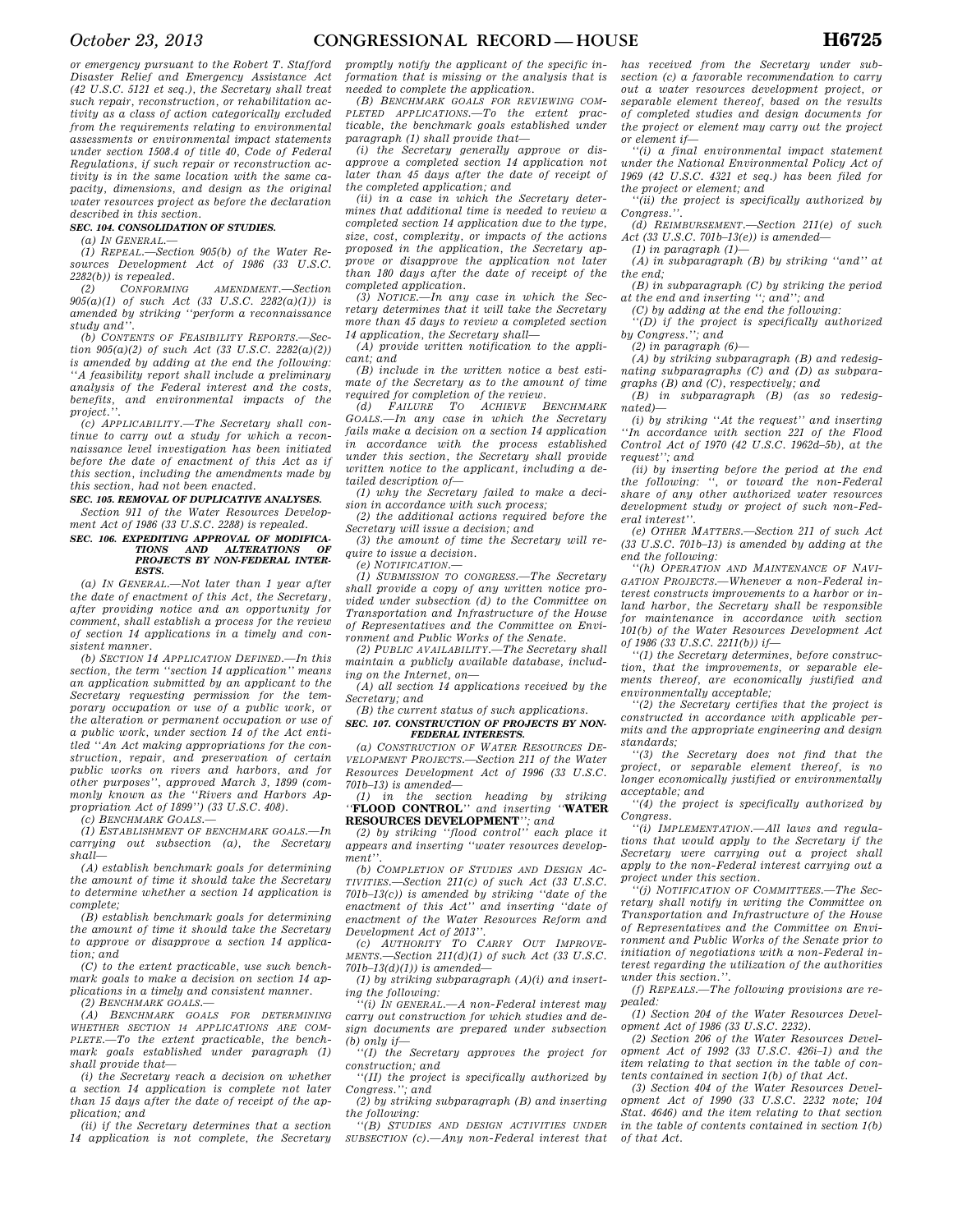# *SEC. 108. CONTRIBUTIONS BY NON-FEDERAL IN-TERESTS.*

*(a) IN GENERAL.—Section 5 of the Act entitled ''An Act authorizing the construction of certain public works on rivers and harbors for flood control, and for other purposes'', approved June 22, 1936 (33 U.S.C. 701h), is amended—* 

*(1) by striking ''from States and political sub-divisions thereof,'' and inserting ''from a non-Federal interest (as defined in section 221 of the Flood Control Act of 1970 (42 U.S.C. 1962d–5b))''; (2) by striking '', which includes planning and design'';* 

*(3) by inserting '', including a project for*   $\overline{n}$ *avigation on the inland waterways*," *''study or project'';* 

*(4) by striking ''by States and political subdivisions thereof,'' and inserting ''by a non-Federal interest'';* 

*(5) by striking '': Provided further, That the term 'States' means the several States, the District of Columbia, the commonwealths, territories, and possessions of the United States, and Federally recognized Indian tribes''; and* 

*(6) by inserting '': And provided further, That the term 'work' means the planning, design, or construction of an authorized water resources development study or project, or the repair, restoration, or replacement of an authorized water resources development project that has been damaged by an event or incident that results in a declaration by the President of a major disaster or emergency pursuant to the Robert T. Stafford Disaster Relief and Emergency Assistance Act (42 U.S.C. 5121 et seq.)'' after ''contributing interests''.* 

*(b) NOTIFICATION FOR CONTRIBUTED FUNDS.— Prior to the initiation of negotiations for accepting contributed funds under section 5 of the Act entitled ''An Act authorizing the construction of certain public works on rivers and harbors for flood control, and for other purposes'', approved June 22, 1936 (33 U.S.C. 701h), the Secretary shall provide written notice to the Committee on Transportation and Infrastructure and the Committee on Appropriations of the House of Representatives and the Committee on Environment and Public Works and the Committee on Appropriations of the Senate.* 

*(c) TECHNICAL AMENDMENTS.—The following provisions are repealed:* 

*(1) Section 111(b) of the Energy and Water Development and Related Agencies Appropriations Act, 2012 (125 Stat. 858).* 

*(2) Section 4 of the Act entitled ''An Act making appropriations for the construction, repair, and preservation of certain public works on rivers and harbors, and for other purposes'', approved March 4, 1915 (33 U.S.C. 560).* 

# *SEC. 109. CONTRIBUTIONS BY NON-FEDERAL IN-TERESTS FOR MANAGEMENT OF CORPS OF ENGINEERS INLAND NAVI-GATION FACILITIES.*

*(a) IN GENERAL.—Section 225 of the Water Resources Development Act of 1992 (33 U.S.C. 2328) is amended—* 

*(1) by striking the section designation and heading and inserting the following:* 

## *''SEC. 225. CONTRIBUTIONS BY NON-FEDERAL IN-TERESTS FOR MANAGEMENT CORPS OF ENGINEERS FACILITIES.'';*

*(2) in subsection (a) by striking ''managing recreation facilities'' and inserting ''operating, maintaining, and managing inland navigational facilities, recreational facilities,''; and* 

*(3) in subsection (b) by striking ''and manage*ment of recreation facilities" and inserting *maintenance, and management of inland navigation facilities, recreational facilities,''.* 

*(b) CLERICAL AMENDMENT.—The table of contents contained in section 1(b) of the Water Resources Development Act of 1992 is amended by striking the item relating to section 225 and inserting the following:* 

*''225. Contributions by non-Federal interests for management of Corps of Engineers facilities.''.* 

### *SEC. 110. ADDITIONAL CONTRIBUTIONS BY NON-FEDERAL INTERESTS.*

*Section 902 of the Water Resources Development Act of 1986 (33 U.S.C. 2280) is amended— (1) by striking ''In order to insure'' and inserting ''(a) IN GENERAL.—In order to insure''; and* 

*(2) by adding at the end the following:* 

*''(b) CONTRIBUTIONS BY NON-FEDERAL INTER-ESTS.—Notwithstanding subsection (a), in accordance with section 5 of the Act entitled 'An Act authorizing the construction of certain public works on rivers and harbors for flood control, and for other purposes', approved June 22, 1936 (33 U.S.C. 701h), the Secretary may accept funds from a non-Federal interest for any authorized water resources development project that has exceeded its maximum cost under subsection (a), and use such funds to carry out such project, if the use of such funds does not increase the Federal share of the cost of such project.''.* 

## *SEC. 111. CLARIFICATION OF IMPACTS TO OTHER FEDERAL FACILITIES.*

*In any case where the modification or construction of a water resources development project carried out by the Secretary adversely impacts other Federal facilities, the Secretary may accept from other Federal agencies such funds as may be necessary to address the adverse impact, including by removing, relocating, or reconstructing such facilities.* 

# *SEC. 112. CLARIFICATION OF PREVIOUSLY AU-THORIZED WORK.*

*(a) IN GENERAL.—The Secretary may carry out measures to improve fish species habitat within the boundaries and downstream of a water resources project constructed by the Secretary that includes a fish hatchery if the Secretary—* 

*(1) has been explicitly authorized to compensate for fish losses associated with the project; and* 

*(2) determines that the measures are—* 

*(A) feasible;* 

*(B) consistent with authorized project purposes and the fish hatchery; and* 

*(C) in the public interest.* 

*(b)* COST SHARING.

*(1) IN GENERAL.—Subject to paragraph (2), the non-Federal interest shall contribute 35 percent of the total cost of carrying out activities under this section, including the costs relating to the provision or acquisition of required land, easements, rights-of-way, dredged material disposal areas, and relocations.* 

*(2) OPERATION AND MAINTENANCE.—The non-Federal interest shall contribute 100 percent of the costs of operation, maintenance, replacement, repair, and rehabilitation of the measures carried out under this section.* 

# *SEC. 113. TRIBAL PARTNERSHIP PROGRAM.*

*(a) IN GENERAL.—Section 203 of the Water Re-*

*sources Development Act of 2000 (33 U.S.C. 2269)* 

*(1) in subsection (d)(1)(B)—* 

*is amended—* 

*(A) by striking ''The ability'' and inserting the following:* 

*''(i) IN GENERAL.—The ability''; and* 

*(B) by adding at the end the following:* 

*''(ii) DETERMINATION.—Not later than 180 days after the date of enactment of the Water Resources Reform and Development Act of 2013, the Secretary shall issue guidance on the procedures described in clause (i).''; and* 

*(2) by striking subsection (e) and inserting the following:* 

*''(e) RESTRICTIONS.—The Secretary is authorized to carry out activities under this section in fiscal years 2014 through 2023.''.* 

*(b) COOPERATIVE AGREEMENTS WITH INDIAN TRIBES.—The Secretary may enter into a cooperative agreement with an Indian tribe (or a designated representative of an Indian tribe) to carry out authorized activities of the Corps of* 

*Engineers to protect fish, wildlife, water quality, and cultural resources.* 

# *SEC. 114. TECHNICAL CORRECTIONS.*

*(a) LIMITATION; STATUTORY CONSTRUCTION.— Section 221(a)(4)(E) of the Flood Control Act of 1970 (42 U.S.C. 1962d–5b(a)(4)(E)) is amended by striking clause (ii) and inserting the following:* 

*''(ii) LIMITATION.—In any case in which a specific provision of law provides for a non-Federal interest to receive credit toward the non-Federal share of the cost of a study for, or construction or operation and maintenance of, a water resources project, the Secretary shall apply—* 

*''(I) the specific provision of law instead of this paragraph; or* 

*''(II) at the request of the non-Federal interest, the specific provision of law and such provisions of this paragraph as the non-Federal interest may request.* 

*''(iii) STATUTORY CONSTRUCTION.—Nothing in this subparagraph may be construed to affect the applicability of subparagraph (C).''.* 

*(b) WATER RESOURCES PROJECT DEFINED.— Section 221(b) of such Act (42 U.S.C. 1962d– 5b(b)) is amended—* 

*(1) by moving paragraphs (1) and (2) and the matter following paragraph (2) 2 ems to the right;* 

*(2) by redesignating paragraphs (1) and (2) as subparagraphs (A) and (B), respectively;* 

*(3) by striking ''(b) DEFINITION'' and all that follows through ''The term'' and inserting the following:* 

*''(b) DEFINITIONS.—* 

*''(1) NON-FEDERAL INTEREST.—The term''; and (4) by adding at the end the following:* 

*''(2) WATER RESOURCES PROJECT.—The term 'water resources project' includes projects studied, reviewed, designed, constructed, operated and maintained, or otherwise subject to Federal participation under the authority of the civil works program of the Secretary of the Army for the purposes of navigation, flood damage reduction, ecosystem restoration, hurricane and storm damage reduction, water supply, recreation, hydroelectric power, fish and wildlife conservation, water quality, environmental infrastructure, resource protection and development, and related purposes.''.* 

*(c) CORRECTION.—Section 221(c) of such Act (42 U.S.C. 1962d–5b(c)) is amended by striking ''enforcible'' and inserting ''enforceable''.* 

*(d) FEDERAL ALLOCATION.—Section 2008(a) of the Water Resources Development Act of 2007 (33 U.S.C. 2340(a)) is amended by adding at the end the following: ''This subsection shall apply without regard to whether the original partnership agreement was entered into before, on, or after the date of enactment of this subsection.''.* 

*(e) IN-KIND CREDIT.—Section 221(a)(4)(C) of the Flood Control Act of 1970 (42 U.S.C. 1962d– 5b(a)(4)(C)) is amended by striking ''In any case'' and all that follows through the period at the end and inserting the following:* 

*''(i) CONSTRUCTION.—* 

*''(I) IN GENERAL.—In any case in which the non-Federal interest is to receive credit under subparagraph (A) for the cost of construction carried out by the non-Federal interest before execution of a partnership agreement and that construction has not been carried out as of the date of enactment of this clause, the Secretary and the non-Federal interest shall enter into an agreement under which the non-Federal interest shall carry out such work and shall do so prior to the non-Federal interest initiating construction or issuing a written notice to proceed for the construction.* 

*''(II) ELIGIBILITY.—Construction that is carried out after the execution of an agreement under subclause (I) and any design activities that are required for that construction, even if the design activity is carried out prior to the execution of the agreement, shall be eligible for credit.* 

*''(ii) PLANNING.—*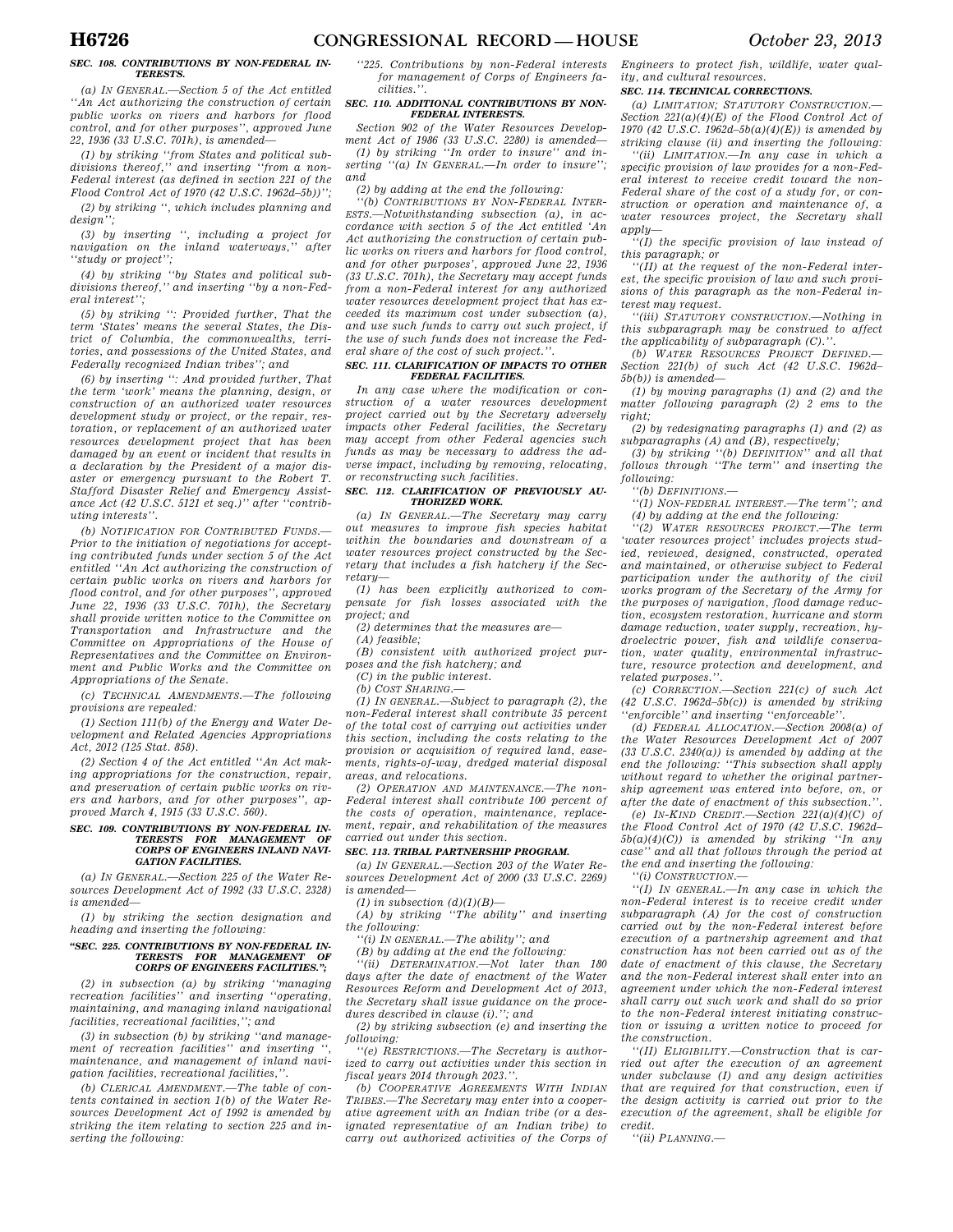*''(I) IN GENERAL.—In any case in which the non-Federal interest is to receive credit under subparagraph (A) for the cost of planning carried out by the non-Federal interest before execution of a feasibility cost sharing agreement, the Secretary and the non-Federal interest shall enter into an agreement under which the non-Federal interest shall carry out such planning and shall do so prior to the non-Federal interest* 

*initiating that planning. ''(II) ELIGIBILITY.—Planning that is carried out by the non-Federal interest after the execution of an agreement under subclause (I) shall be eligible for credit.''.* 

#### *SEC. 115. WATER INFRASTRUCTURE PUBLIC-PRI-VATE PARTNERSHIP PILOT PRO-GRAM.*

*(a) IN GENERAL.—The Secretary shall establish a pilot program to evaluate the cost effectiveness and project delivery efficiency of allowing non-Federal interests to carry out authorized water resources development projects for coastal harbor improvement, channel improvement, inland navigation, flood damage reduction, aquatic ecosystem restoration, and hurricane and storm damage reduction.* 

*(b) PURPOSES.—The purposes of the pilot program established under subsection (a) are—* 

*(1) to identify cost-saving project delivery alternatives that reduce the backlog of authorized Corps of Engineers projects; and (2) to evaluate the technical, financial, and* 

*organizational benefits of allowing a non-Federal interest to carry out and manage the design or construction (or both) of 1 or more of such projects.* 

*(c) SUBSEQUENT APPROPRIATIONS.—Any activity undertaken under this section is authorized only to the extent specifically provided for in subsequent appropriations Acts.* 

*(d) ADMINISTRATION.—In carrying out the pilot program established under subsection (a), the Secretary shall—* 

*(1) identify for inclusion in the program at least 15 projects that are authorized for construction for coastal harbor improvement, channel improvement, inland navigation, flood damage reduction, or hurricane and storm damage reduction;* 

*(2) notify in writing the Committee on Transportation and Infrastructure of the House of Representatives and the Committee on Environment and Public Works of the Senate of each* 

*project identified under paragraph (1); (3) in consultation with the non-Federal interest associated with each project identified under paragraph (1), develop a detailed project management plan for the project that outlines the scope, financing, budget, design, and construction resource requirements necessary for the non-Federal interest to execute the project, or a separable element of the project;* 

*(4) at the request of the non-Federal interest associated with each project identified under paragraph (1), enter into a project partnership agreement with the non-Federal interest under which the non-Federal interest is provided full project management control for the financing, design, or construction (or any combination thereof) of the project, or a separable element of the project, in accordance with plans approved by the Secretary;* 

*(5) following execution of a project partnership agreement under paragraph (4) and completion of all work under the agreement, issue payment, in accordance with subsection (g), to the relevant non-Federal interest for that work; and* 

*(6) regularly monitor and audit each project carried out under the program to ensure that all activities related to the project are carried out in compliance with plans approved by the Secretary and that construction costs are reasonable.* 

*(e) SELECTION CRITERIA.—In identifying projects under subsection (d)(1), the Secretary shall consider the extent to which the project—* 

*(1) is significant to the economy of the United States;* 

*(2) leverages Federal investment by encouraging non-Federal contributions to the project; (3) employs innovative project delivery and cost-saving methods;* 

*(4) received Federal funds in the past and experienced delays or missed scheduled deadlines; (5) has unobligated Corps of Engineers fund-*

*ing balances; and (6) has not received Federal funding for recapitalization and modernization since the project was authorized.* 

*(f) DETAILED PROJECT SCHEDULE.—Not later than 180 days after entering into a project partnership agreement under subsection (d)(4), a non-Federal interest, to the maximum extent practicable, shall submit to the Secretary a detailed project schedule for the relevant project, based on estimated funding levels, that specifies deadlines for each milestone with respect to the project.* 

*(g) PAYMENT.—Payment to the non-Federal interest for work completed pursuant to a project partnership agreement under subsection (d)(4) may be made from—* 

*(1) if applicable, the balance of the unobligated amounts appropriated for the project;* 

*(2) other amounts appropriated to the Corps of Engineers, except that the total amount transferred to the non-Federal interest may not exceed the estimate of the Federal share of the cost of construction, including any required design; and* 

*(3) revenue generated by the project.* 

*(h) TECHNICAL ASSISTANCE.—At the request of a non-Federal interest participating in the pilot program established under subsection (a), the Secretary may provide to the non-Federal interest, if the non-Federal interest contracts with and compensates the Secretary, technical assistance with respect to—* 

*(1) a study, engineering activity, or design activity related to a project carried out by the non-Federal interest under the program; and* 

*(2) obtaining permits necessary for such a project.* 

*(i) IDENTIFICATION OF IMPEDIMENTS.—* 

*(1) IN GENERAL.—The Secretary shall— (A) except as provided in paragraph (2), identify any procedural requirements under the authority of the Secretary that impede greater use of public-private partnerships and private investment in water resources development projects;* 

*(B) develop and implement, on a project-byproject basis, procedures and approaches that— (i) address such impediments; and* 

*(ii) protect the public interest and any public investment in water resources development projects that involve public-private partnerships or private investment in water resources development projects; and* 

*(C) not later than 1 year after the date of enactment of this section, issue rules to carry out the procedures and approaches developed under subparagraph (B).* 

*(2) RULE OF CONSTRUCTION.—Nothing in this section may be construed to allow the Secretary to waive any requirement under—* 

*(A) sections 3141 through 3148 and sections 3701 through 3708 of title 40, United States Code; (B) the National Environmental Policy Act of* 

*1969 (42 U.S.C. 4321 et seq.); or* 

*(C) any other provision of Federal law. (j) PUBLIC BENEFIT STUDIES.—* 

*(1) IN GENERAL.—Before entering into a project partnership agreement under subsection (d)(4), the Secretary shall conduct an assessment of whether, and provide justification in writing to the Committee on Transportation and Infrastructure of the House of Representatives and the Committee on Environment and Public Works of the Senate that, the proposed agreement provides better public and financial benefits than a similar transaction using public funding or financing.* 

*(2) REQUIREMENTS.—An assessment under paragraph (1) shall—* 

*(A) be completed in a period of not more than 90 days;* 

*(B) take into consideration any supporting materials and data submitted by the relevant non-Federal interest and other stakeholders; and* 

*(C) determine whether the proposed project partnership agreement is in the public interest by determining whether the agreement will provide public and financial benefits, including expedited project delivery and savings for taxpayers.* 

*(k) NON-FEDERAL FUNDING.—A project carried out under the pilot program established under subsection (a) may consist of the non-Federal interest financing the non-Federal share of the project.* 

*(l) APPLICABILITY OF FEDERAL LAW. provision of Federal law that would apply to the Secretary if the Secretary were carrying out a project shall apply to a non-Federal interest carrying out a project under this section.* 

*(m) COST SHARE.—Nothing in this section affects a cost-sharing requirement under Federal law that is applicable to a project carried out under the pilot program established under subsection (a).* 

*(n) REPORT.—Not later than 3 years after the date of enactment of this Act, the Secretary shall submit to the Committee on Transportation and Infrastructure of the House of Representatives and the Committee on Environment and Public Works of the Senate a report describing the results of the pilot program established under subsection (a), including any recommendations of the Secretary concerning whether the program or any component of the program should be implemented on a national basis.* 

*(o) NON-FEDERAL INTEREST DEFINED.—In this section, the term ''non-Federal interest'' includes non-Federal government entities and private entities.* 

# *SEC. 116. ANNUAL REPORT TO CONGRESS.*

*(a) IN GENERAL.—Not later than February 1 of each year, the Secretary shall develop and submit to the Committee on Transportation and Infrastructure of the House of Representatives and the Committee on Environment and Public Works of the Senate an annual report, to be entitled ''Report to Congress on Future Water Resources Development'', that identifies the following:* 

*(1) FEASIBILITY REPORTS.—Each feasibility report that meets the criteria established in subsection (c)(1)(A).* 

*(2) PROPOSED FEASIBILITY STUDIES.—Any proposed feasibility study submitted to the Secretary by a non-Federal interest pursuant to subsection (b) that meets the criteria established in subsection (c)(1)(A).* 

*(3) PROPOSED MODIFICATIONS.—Any proposed modification to an authorized water resources development project or feasibility study that meets the criteria established in subsection (c)(1)(A) that—* 

*(A) is submitted to the Secretary by a non-Federal interest pursuant to subsection (b); or* 

*(B) is identified by the Secretary for authorization.* 

*(b) REQUESTS FOR PROPOSALS.— (1) PUBLICATION.—Not later than May 1 of each year, the Secretary shall publish in the Federal Register a notice requesting proposals from non-Federal interests for proposed feasibility studies and proposed modifications to authorized water resources development projects and feasibility studies to be included in the annual report.* 

*(2) DEADLINE FOR REQUESTS.—The Secretary shall include in each notice required by this subsection a requirement that non-Federal interests submit to the Secretary any proposals described in paragraph (1) by not later than 120 days after the date of publication of the notice in the Federal Register in order for such proposals to be considered for inclusion in the annual report.* 

*(3) NOTIFICATION.—On the date of publication of each notice required by this subsection, the Secretary shall—*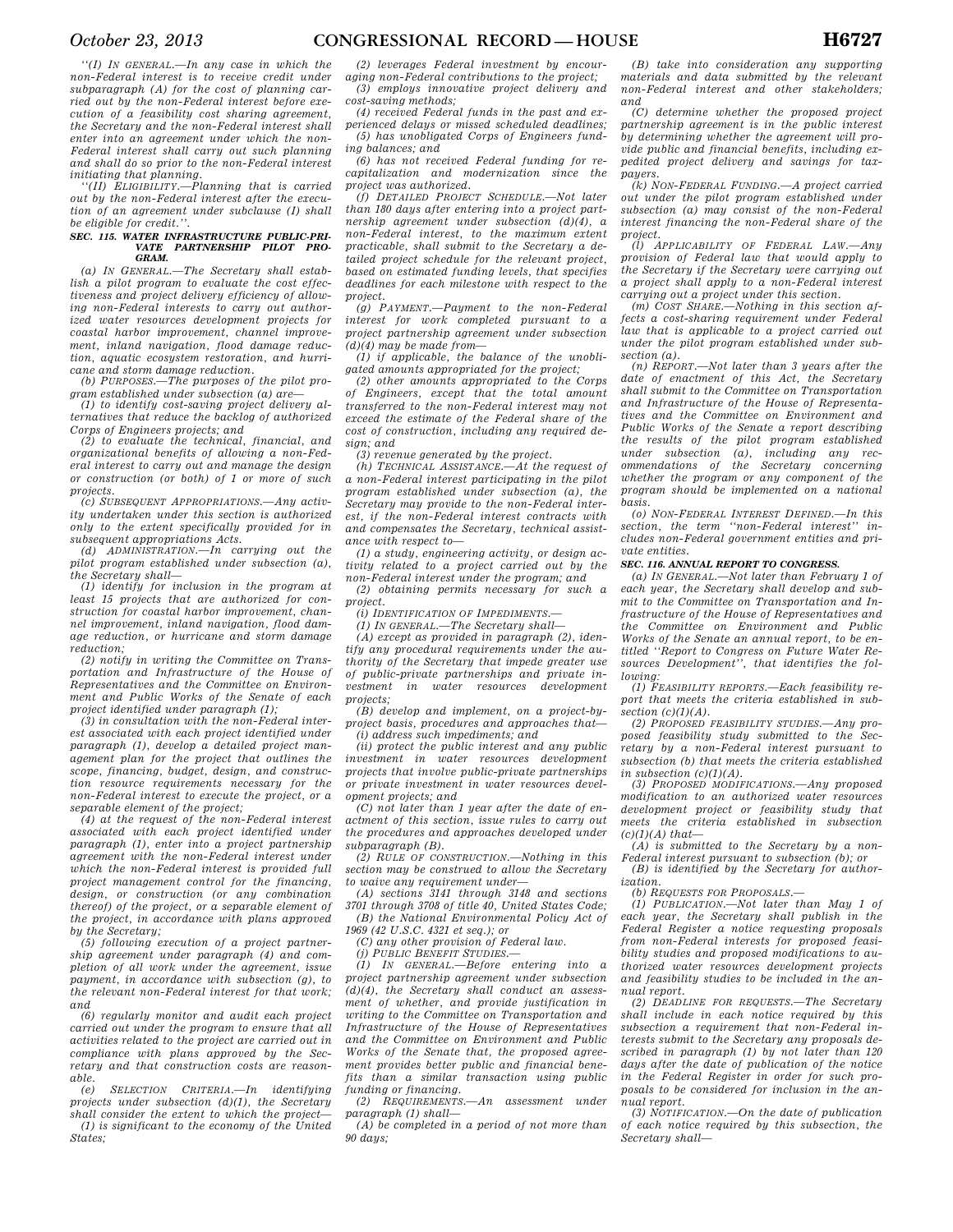*(A) make the notice publicly available, including on the Internet; and* 

*(B) provide written notification of such publication to the Committee on Transportation and Infrastructure of the House of Representatives and the Committee on Environment and Public Works of the Senate.* 

*(c) CONTENTS.—* 

*(1) FEASIBILITY REPORTS, PROPOSED FEASI-BILITY STUDIES, AND PROPOSED MODIFICA-TIONS.—* 

*(A) CRITERIA FOR INCLUSION IN REPORT.—The Secretary shall include in the annual report only those feasibility reports, proposed feasibility studies, and proposed modifications to authorized water resources development projects and feasibility studies that—* 

*(i) are related to the missions and authorities of the Corps of Engineers;* 

*(ii) require specific authorization by Congress in law or otherwise;* 

*(iii) are not authorized by Congress;* 

*(iv) have not been included in any previous annual report; and (v) if authorized, could be carried out by the* 

*Corps of Engineers.* 

*(B) DESCRIPTION OF BENEFITS.—For each proposed feasibility study and proposed modification to an authorized water resources development project or feasibility study included in the annual report, the Secretary shall describe the potential benefit of the proposed feasibility study or modification, including, to the extent applicable, whether the water resources development project that is the subject of the proposed feasibility study, or the proposed modification,*   $\n *will*$ 

*(i) reduce risks to human life or public safety or property;* 

*(ii) benefit the national economy;* 

*(iii) stimulate the creation of jobs;* 

*(iv) reduce the need for future disaster relief; (v) promote the development and delivery of domestic energy resources;* 

*(vi) improve the competitiveness of United States exports;* 

*(vii) improve water-related transportation for interstate or international commerce;* 

*(viii) restore or protect, or mitigate the impacts of a water resources development project on, the environment; or* 

*(ix) promote the use of cost-effective and sustainable solutions to water resources challenges.* 

*(2) TRANSPARENCY.—The Secretary shall include in the annual report, for each feasibility report, proposed feasibility study, and proposed modification to an authorized water resources development project or feasibility study included under paragraph (1)(A)—* 

*(A) the name of the associated non-Federal interest, including the name of any non-Federal interest that has contributed, or is expected to contribute, a non-Federal share of the cost of— (i) the feasibility report;* 

*(ii) the proposed feasibility study;* 

*(iii) the authorized feasibility study for which the modification is proposed; or* 

*(iv) construction of— (I) the water resources development project that is the subject of—* 

*(aa) the feasibility report;* 

*(bb) the proposed feasibility study; or* 

*(cc) the authorized feasibility study for which a modification is proposed; or* 

*(II) the proposed modification to an authorized water resources development project;* 

*(B) a letter or statement of support for the feasibility report, proposed feasibility study, or proposed modification to an authorized water resources development project or feasibility study from each associated non-Federal interest;* 

*(C) the purpose of the feasibility report, proposed feasibility study, or proposed modification to an authorized water resources development project or feasibility study;* 

*(D) an estimate of the Federal, non-Federal, and total costs of—* 

*(i) the proposed feasibility study, or proposed modification to an authorized feasibility study; and* 

*(ii) construction of—* 

*(I) the water resources development project that is the subject of—* 

*(aa) the feasibility report; or* 

*(bb) the authorized feasibility study for which a modification is proposed, with respect to the change in costs resulting from such modification; or* 

*(II) the proposed modification to an authorized water resources development project; and* 

*(E) an estimate, to the extent practicable, of the monetary and nonmonetary benefits of—* 

*(i) the water resources development project that is the subject of—* 

*(I) the feasibility report;* 

*(II) the proposed feasibility study; or* 

*(III) the authorized feasibility study for which a modification is proposed, with respect to the benefits of such modification; or* 

*(ii) the proposed modification to an authorized water resources development project.* 

*(3) CERTIFICATION.—The Secretary shall include in the annual report a certification stating that each feasibility report, proposed feasibility study, and proposed modification to an authorized water resources development project or feasibility study included in the annual report meets the criteria in paragraph (1)(A).* 

*(4) APPENDIX.—The Secretary shall include in the annual report an appendix listing the proposals submitted under subsection (b) that were not included in the annual report under paragraph (1)(A) and a description of why the Secretary determined that those proposals did not meet the criteria for inclusion under such paragraph.* 

*(d) SPECIAL RULE FOR INITIAL ANNUAL RE-PORT.—Notwithstanding any other deadlines required by this section, the Secretary shall—* 

*(1) not later than 30 days after the date of enactment of this Act, publish in the Federal Register a notice required by subsection (b)(1);* 

*(2) include in such notice a requirement that non-Federal interests submit to the Secretary any proposals described in subsection (b)(1) by not later than 90 days after the date of publication of such notice in the Federal Register in order for such proposals to be considered for inclusion in the first annual report developed by the Secretary under this section; and* 

*(3) not later than 180 days after the date of enactment of this Act, submit an annual report to the Committee on Transportation and Infrastructure of the House of Representatives and the Committee on Environment and Public Works of the Senate.* 

*(e) PUBLICATION.—Upon submission of the annual report to Congress, the Secretary shall make the annual report publicly available, including through publication on the Internet.* 

*(f) DEFINITIONS.—In this section, the following definitions apply:* 

*(1) ANNUAL REPORT.—The term ''annual report'' means the report required by subsection (a).* 

*(2) FEASIBILITY REPORT.—The term ''feasibility report'' means a final feasibility report developed under section 905 of the Water Resources Development Act of 1986 (33 U.S.C. 2282), and includes—* 

*(A) a report described in section 105(d)(2) of such Act (33 U.S.C. 2215(d)(2)); and* 

*(B) where applicable, any associated report of the Chief of Engineers.* 

*(3) FEASIBILITY STUDY.—The term ''feasibility study'' has the meaning given that term in section 105 of the Water Resources Development Act of 1986 (33 U.S.C. 2215).* 

*(4) NON-FEDERAL INTEREST.—The term ''non-Federal interest'' has the meaning given that term in section 221 of the Flood Control Act of 1970 (42 U.S.C. 1962d–5b).* 

#### *SEC. 117. ACTIONS TO BE TAKEN IN CONJUNC-TION WITH THE PRESIDENT'S AN-NUAL BUDGET SUBMISSION TO CON-GRESS.*

*(a) RECOMMENDATIONS FOR CORPS OF ENGI-NEERS CONSTRUCTION PROJECTS IN PRESIDENT'S BUDGET.—* 

*(1) IN GENERAL.—For each fiscal year, as part of the President's annual budget submission to Congress under section 1105(a) of title 31, United States Code, the President shall—* 

*(A) identify and recommend Corps of Engineers construction projects for which Congress should provide funding at the full level authorized for the project; and* 

*(B) provide an explanation of the process used by the President in making the recommendations.* 

*(2) COVERED PERIOD.—The President shall make recommendations under paragraph (1) for the fiscal year for which the budget submission is prepared and each of the succeeding 4 fiscal years.* 

*(3) BASIS FOR MAKING RECOMMENDATIONS.— The President shall base recommendations under paragraph (1) on the assumption that \$2,000,000,000 will be appropriated for Corps of Engineers construction projects for each fiscal year.* 

*(b) MISSOURI RIVER BASIN.—To assist in the prioritization of Federal activities carried out related to the project for mitigation of fish and wildlife losses, Missouri River Bank Stabilization and Navigation Project, Missouri, Kansas, Iowa, and Nebraska, authorized by section 601(a) of the Water Resources Development Act of 1986 (100 Stat. 4143), and in conjunction with the President's submission to Congress of a budget under section 1105(a) of title 31, United States Code, the Secretary shall submit to Congress a report that provides—* 

*(1) an inventory of all Federal actions taken and a prioritization of all Federal actions planned in furtherance of the project, including an inventory of lands owned, acquired, or directly controlled by the Federal Government, and lands enrolled in federally assisted conservation programs;* 

*(2) a description of the specific Federal actions proposed for the upcoming fiscal year in furtherance of the project;* 

*(3) an assessment of the progress made in furtherance of the project, including a description of how each of the actions identified under paragraph (1) have impacted such progress; and (4) an assessment of additional actions nec-*

### *essary to achieve the results of the project. SEC. 118. HURRICANE AND STORM DAMAGE RE-DUCTION STUDY.*

*As part of the study for flood and storm damage reduction related to natural disasters to be carried out by the Secretary under title II of division A of the Disaster Relief Appropriations Act, 2013, under the heading ''Department of the Army—Corps of Engineers—Civil—Investigations'' (127 Stat. 5), the Secretary shall make specific project recommendations. The Secretary may include those recommendations in the report entitled ''Report to Congress on Future Water Resources Development'', developed in accordance with this Act.* 

# *SEC. 119. NON-FEDERAL PLANS TO PROVIDE AD-DITIONAL FLOOD RISK REDUCTION.*

*(a) IN GENERAL.—If requested by a non-Federal interest, the Secretary shall carry out a locally preferred plan that provides a higher level of protection than a flood risk management project authorized under this Act if the Secretary determines that—* 

*(1) the plan is technically feasible and environmentally acceptable; and* 

*(2) the benefits of the plan exceed the costs of the plan.* 

*(b) NON-FEDERAL COSTS.—If the Secretary carries out a locally preferred plan under subsection (a), the cost attributable to the higher level of protection provided under the plan shall be paid by the non-Federal interest.* 

# *SEC. 120. REVIEW OF EMERGENCY RESPONSE AU-THORITIES.*

*(a) IN GENERAL.—The Secretary shall undertake a review of implementation of section 5 of the Act entitled ''An Act authorizing the construction of certain public works on rivers and*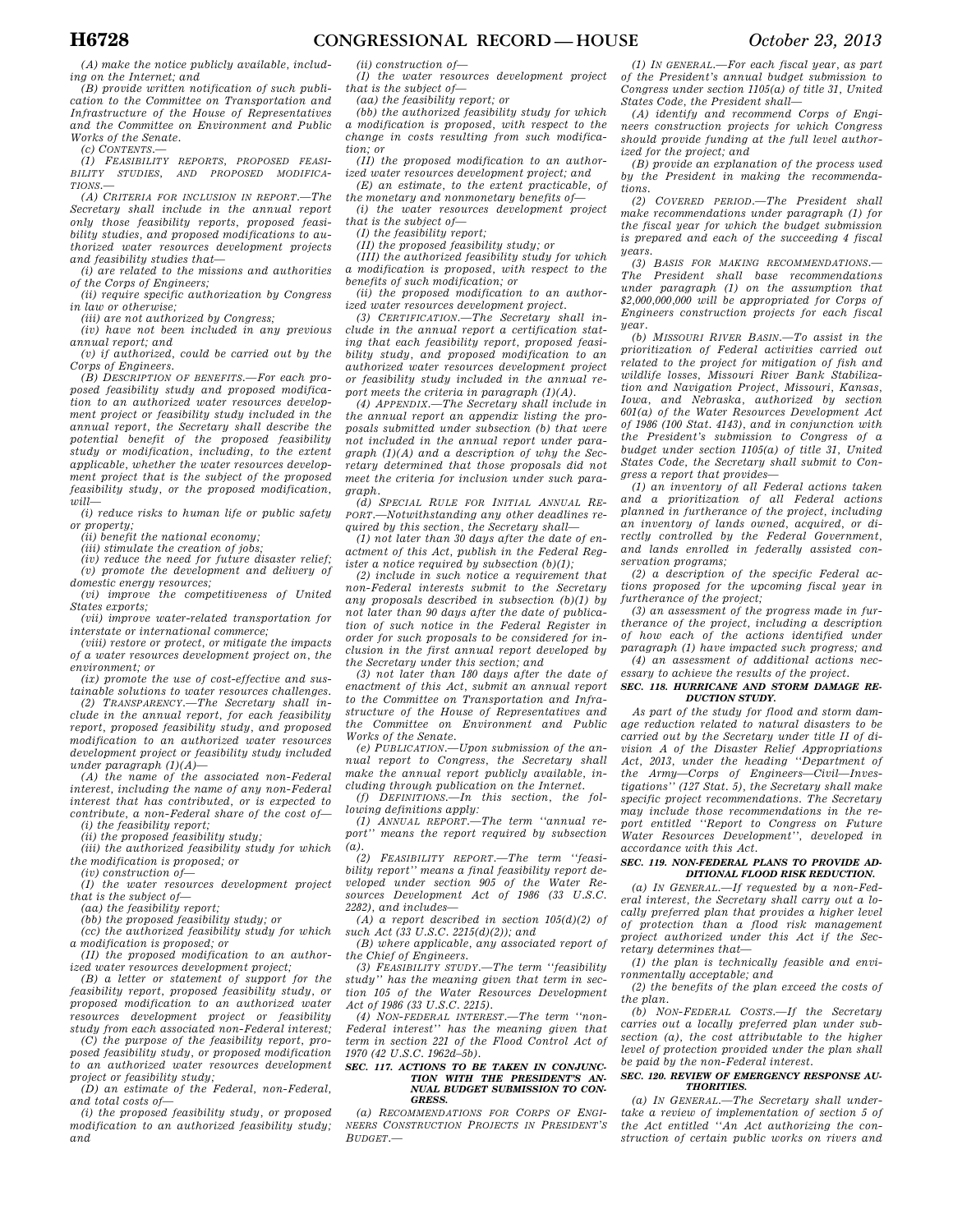*harbors for flood control, and for other purposes'', approved August 18, 1941 (33 U.S.C. 701n), to evaluate the alternatives available to the Secretary to ensure—* 

*(1) the safety of affected communities to future flooding and storm events;* 

*(2) the resiliency of water resources development projects to future flooding and storm events;* 

*(3) the long-term cost effectiveness of water resources development projects that provide flood control and hurricane and storm damage reduction benefits; and* 

*(4) the policy goals and objectives that have been outlined by the President as a response to recent extreme weather events, including Hurricane Sandy, that relate to preparing for future floods are met.* 

*(b) SCOPE OF REVIEW.—In carrying out the review, the Secretary shall—* 

*(1) review the historical precedents and implementation of section 5 of such Act, including those actions undertaken by the Secretary, over time, under that section—* 

*(A) to repair or restore a project; and* 

*(B) to increase the level of protection for a damaged project to address future conditions;* 

*(2) evaluate the difference between adopting, as an appropriate standard under section 5 of such Act, the repair or restoration of a project to pre-flood or pre-storm levels and the repair or restoration of a project to a design level of protection, including an assessment for each standard of—* 

*(A) the implications on populations at risk of flooding or damage;* 

*(B) the implications on probability of loss of life;* 

*(C) the implications on property values at risk of flooding or damage;* 

*(D) the implications on probability of increased property damage and associated costs;* 

*(E) the implications on local and regional economies; and* 

*(F) the estimated total cost and estimated cost savings;* 

*(3) incorporate the science on expected rates of sea-level rise and extreme weather events; and* 

*(4) incorporate the work completed by the Hurricane Sandy Rebuilding Task Force, established by Executive Order 13632 (December 7, 2012).* 

*(c) REPORT TO CONGRESS.—Not later than 1 year after the date of enactment of this section, the Secretary shall submit to the Committee on Transportation and Infrastructure of the House of Representatives and the Committee on Environment and Public Works of the Senate a report on the results of the review.* 

# *SEC. 121. EMERGENCY COMMUNICATION OF RISK.*

*(a) IN GENERAL.—In any river basin where the Secretary carries out flood risk management activities subject to an annual operating plan, the Secretary shall establish procedures for providing the public and affected governments, including Indian tribes, in the river basin with— (1) timely information regarding expected* 

*water levels; (2) advice regarding appropriate preparedness actions;* 

*(3) technical assistance; and (4) any other information or assistance deter-*

*mined appropriate by the Secretary.* 

*(b) PROCEDURES.—The Secretary shall utilize the procedures only when precipitation or runoff exceeds those calculations considered as the lowest risk to life and property contemplated by the annual operating plan.* 

*(c) DEFINITIONS.—In this section, the following definitions apply:* 

*(1) AFFECTED GOVERNMENT.—The term ''affected government'' means a State, local, or tribal government with jurisdiction over an area that will be affected by a flood.* 

*(2) ANNUAL OPERATING PLAN.—The term ''annual operating plan'' means a plan prepared by*  *the Secretary that describes potential water condition scenarios for a river basin for a year.* 

# *SEC. 122. IMPROVEMENTS TO THE NATIONAL DAM SAFETY PROGRAM ACT.*

*(a) ADMINISTRATOR.— (1) IN GENERAL.—The National Dam Safety Program Act (33 U.S.C. 467 et seq.) is amended by striking ''Director'' each place it appears and inserting ''Administrator''.* 

*(2) CONFORMING AMENDMENT.—Section 2(3) of such Act (33 U.S.C. 467(3)) is amended in the paragraph heading by striking ''DIRECTOR'' and inserting ''ADMINISTRATOR''.* 

*(b) INSPECTION OF DAMS.—Section 3(b)(1) of such Act (33 U.S.C. 467a(b)(1)) is amended by striking ''or maintenance'' and inserting ''maintenance, condition, or provision for emergency operations''.* 

*(c) NATIONAL DAM SAFETY PROGRAM.—* 

*(1) OBJECTIVES.—Section 8(c)(4) of such Act (33 U.S.C. 467f(c)(4)) is amended to read as follows:* 

*''(4) develop and implement a comprehensive dam safety hazard education and public awareness initiative to assist the public in mitigating against, preparing for, responding to, and recovering from dam incidents;''.* 

*(2) BOARD.—Section 8(f)(4) of such Act (33 U.S.C. 467f(f)(4)) is amended by inserting '', representatives from nongovernmental organizations,'' after ''State agencies''.* 

# *SEC. 123. RESTRICTED AREAS AT CORPS OF ENGI-NEERS DAMS.*

*Section 2 of the Freedom to Fish Act (Public Law 113–13; 127 Stat. 449) is amended—* 

*(1) in subsection (b)(1) by striking ''until the date that is 2 years after the date of enactment of this Act'';* 

*(2) in the heading of subsection (c) by inserting ''OR MODIFIED'' after ''NEW''; and* 

*(3) in subsection (c)—* 

*(A) in matter preceding paragraph (1) by inserting ''new or modified'' after ''establishes any''; and* 

*(B) in paragraph (3) by striking ''until the date that is 2 years after the date of enactment of this Act'' and inserting ''until the Secretary has complied with the provisions of this subsection''.* 

#### *SEC. 124. LEVEE SAFETY.*

*Section 22 of the Water Resources Development Act of 1974 (42 U.S.C. 1962d–16) is amended by redesignating subsection (e) as subsection (f) and inserting after subsection (d) the following: ''(e) LEVEE SAFETY.—* 

*''(1) IN GENERAL.—At the request of a State or political subdivision thereof, and in consultation with that State and appropriate non-Federal interests, the Secretary may provide technical assistance to a State to—* 

*''(A) encourage effective State or local programs intended to ensure levee safety to protect human life and property; ''(B) assist the State or political subdivision in* 

*establishing and carrying out a levee safety program; or* 

*''(C) improve an existing State or local levee safety program.* 

*''(2) PURPOSES.—The purposes of technical assistance provided under this subsection shall* 

*be— ''(A) to ensure that human lives and property that are protected by new and existing levees are safe;* 

*''(B) to encourage the use of appropriate engineering policies and procedures for levee site investigation, design, construction, operation and maintenance, and emergency preparedness;* 

*''(C) to encourage effective levee safety programs in a State;* 

*''(D) to develop and support public education and awareness projects to increase public acceptance and support of levee safety programs;* 

*''(E) to build public awareness of the residual risks associated with living in levee protected areas; and* 

*''(F) to develop technical assistance materials, seminars, and guidelines to improve the security of levees in the United States.* 

*''(3) FEDERAL GUIDELINES.—* 

*''(A) IN GENERAL.—In carrying out this subsection, the Secretary, in consultation with States and non-Federal interests, shall establish Federal guidelines relating to levee safety.* 

*''(B) INCORPORATION OF FEDERAL ACTIVI-TIES.—The guidelines established under subparagraph (A) shall encompass, to the maximum extent practicable, activities and practices carried out by appropriate Federal agencies.* 

*''(C) INCORPORATION OF STATE AND LOCAL AC-TIVITIES.—The guidelines established under subparagraph (A) shall encompass, to the maximum extent practicable—* 

*''(i) the activities and practices carried out by States, local governments, and the private sector to safely build, regulate, operate, and maintain levees; and* 

*''(ii) Federal activities that facilitate State efforts to develop and implement effective State programs for the safety of levees, including levee inspection, levee rehabilitation, locally developed flood plain management, and public edu-*

*cation and training programs. ''(D) REVIEW.—The Secretary shall allow States and non-Federal interests, including appropriate stakeholders, to review and comment on the guidelines established under subparagraph (A) before the guidelines are made final. ''(4) ASSISTANCE FOR STATE LEVEE SAFETY PRO-GRAMS.—* 

*''(A) ELIGIBILITY.—To be eligible for technical assistance under this subsection, a State shall—* 

*''(i) be in the process of establishing or have in effect a State levee safety program under which a State levee safety agency, in accordance with State law, carries out the guidelines established under paragraph (3); and* 

*''(ii) allocate sufficient funds in the budget of that State to carry out such State levee safety program.* 

*''(B) WORK PLANS.—The Secretary shall enter into an agreement with each State receiving technical assistance under this subsection to develop a work plan necessary for the State levee safety program of that State to reach a level of program performance that meets the guidelines established under paragraph (3).* 

*''(C) INSPECTION PROGRAMS.—The Secretary shall work with States receiving technical assistance under this subsection to develop State technical guidelines for levee inspection programs that—* 

*''(i) address hazard classifications and technically based frameworks for levee assessment; and* 

*''(ii) are incorporated into State levee safety programs.* 

*''(D) MAINTENANCE OF EFFORT.—Technical assistance may not be provided to a State under this subsection during a fiscal year unless the State enters into an agreement with the Secretary to ensure that the State will maintain during that fiscal year aggregate expenditures for programs to ensure levee safety that are at or above the average annual level of such expenditures for the State for the 2 fiscal years preceding that fiscal year.''.* 

#### *SEC. 125. VEGETATION ON LEVEES.*

*(a) REVIEW.—The Secretary of the Army, in accordance with subsection (c), shall undertake a comprehensive review of the Corps of Engineers policy guidelines on vegetation management for levees (in this section referred to as the ''guidelines''). The Secretary shall commence the review upon the date of enactment of this Act.* 

*(b) FACTORS.—* 

*(1) IN GENERAL.—In conducting the review, the Secretary shall examine the guidelines in view of—* 

*(A) the varied interests and responsibilities in managing flood risks, including the need to provide the greatest levee safety benefit with limited resources;* 

*(B) preserving, protecting, and enhancing natural resources, including the potential benefit that vegetation on levees can have in providing habitat for species of concern;*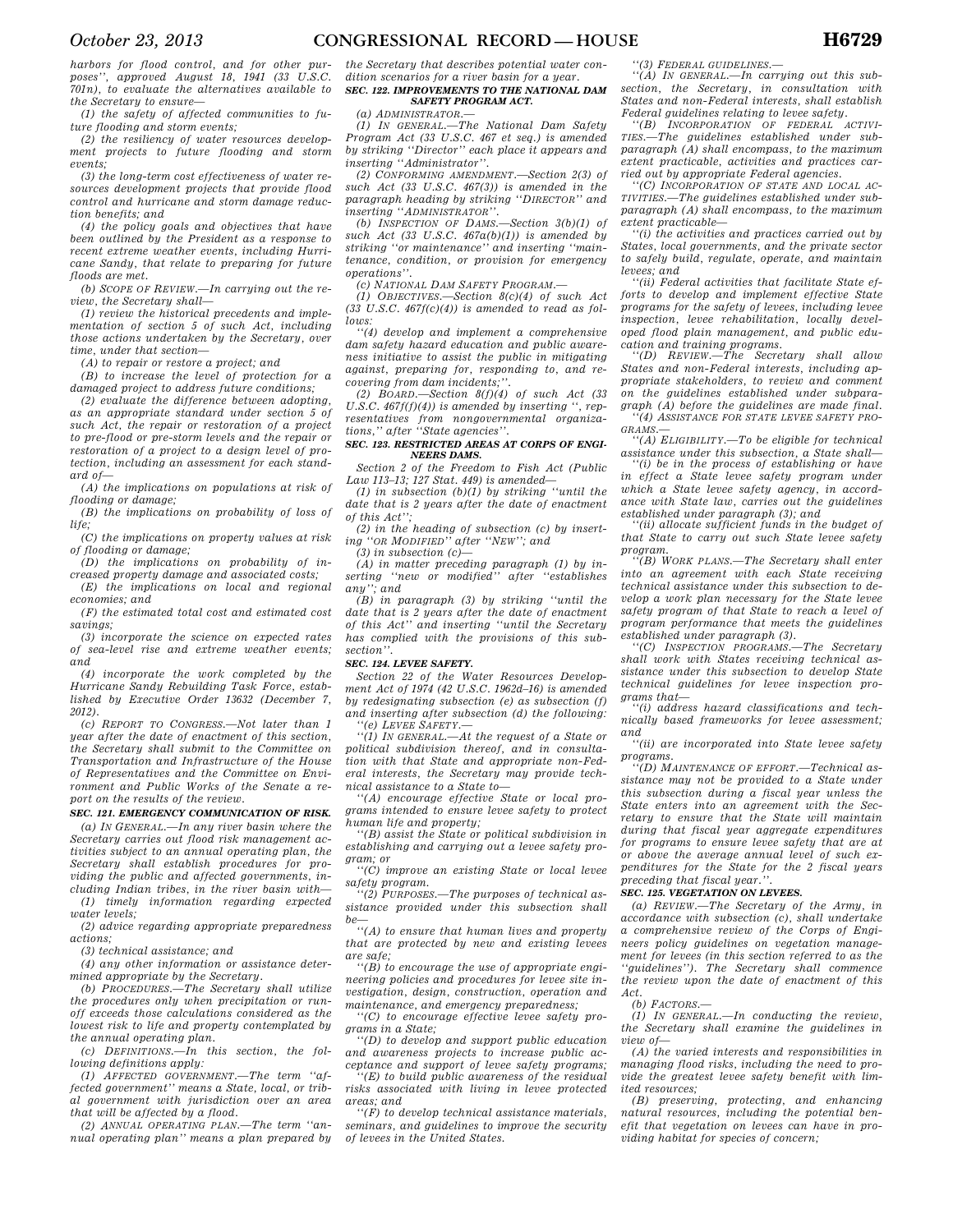*(C) protecting the rights of Indian tribes pursuant to treaties and statutes;* 

*(D) determining how vegetation impacts the performance of a levee or levee system during a storm or flood event; and* 

*(E) such other factors as the Secretary considers appropriate.* 

*(2) REGIONAL AND WATERSHED CONSIDER-ATIONS.—In conducting the review, the Secretary shall specifically consider factors that promote and allow for consideration of potential variances from national guidelines on a regional or watershed basis. Such factors may include regional or watershed soil conditions, hydrologic factors, vegetation patterns and characteristics, environmental resources, levee performance history, institutional considerations, and other relevant factors. The scope of a variance approved by the Secretary may include an exemption to national guidelines where appropriate.* 

*(c) COOPERATION AND RECOMMENDATIONS.—* 

*(1) IN GENERAL.—The review shall be undertaken in cooperation with interested Federal agencies and in consultation with interested representatives of State and local governments, Indian tribes, appropriate nongovernmental organizations, and the public.* 

*(2) RECOMMENDATIONS.—Corps of Engineers Regional Integration Teams, representing districts, divisions, and headquarters, in consultation with State and Federal resources agencies, and with participation by local agencies, shall recommend to the Secretary vegetation management policies for levees that conform with State and Federal laws and other applicable requirements.* 

*(d) REVISION OF GUIDELINES.—* 

*(1) IN GENERAL.—During the 1-year period beginning on the date of enactment of this Act, the Secretary shall—* 

*(A) provide the public 30 days to review and comment on the guidelines;* 

*(B) revise the guidelines based on consideration of the results of the public review; and* 

*(C) submit to Congress a report that contains a summary of the activities of the Secretary and a description of the findings of the Secretary under this section.* 

*(2) CONTENT; INCORPORATION INTO MANUAL.— The revised guidelines shall—* 

*(A) provide a practical process for approving regional or watershed variances from the national guidelines, reflecting due consideration of measures to maximize public safety benefits with limited resources, levee performance, regional climatic and hydrologic variations, environmental quality, implementation challenges, and allocation of responsibilities; and* 

*(B) be incorporated into the manual proposed under section 5(c) of the Act entitled ''An Act authorizing the construction of certain public works on rivers and harbors for flood control, and for other purposes'', approved August 18, 1941 (33 U.S.C. 701n(c)).* 

*(e) CONTINUATION OF WORK.—Concurrent with completion of the requirements of this section, the Secretary shall proceed without interruption or delay with those ongoing or programmed projects and studies, or elements of projects or studies, that are not directly related to vegetation variance policy.* 

## *SEC. 126. REDUCTION OF FEDERAL COSTS.*

*Section 204(a) of the Water Resources Development Act of 1992 (33 U.S.C. 2326(a)) is amended by adding at the end the following:* 

*''(4) REDUCING COSTS.—To reduce or avoid Federal costs, the Secretary shall consider the beneficial use of dredged material in a manner that contributes to the maintenance of sediment resources in the nearby coastal system.''.* 

*SEC. 127. ADVANCED MODELING TECHNOLOGIES.* 

*(a) IN GENERAL.—To the greatest extent practicable, the Secretary shall encourage and incorporate advanced modeling technologies, including 3-dimensional digital modeling, for activities related to water resources development projects and studies.* 

*(b) ACTIVITIES.—In carrying out subsection (a), the Secretary, to the greatest extent practicable, shall—* 

*(1) compile information related to advanced modeling technologies, including industry best practices with respect to the use of the technologies;* 

*(2) disseminate to non-Federal interests the information described in paragraph (1); and* 

*(3) promote the use of advanced modeling technologies.* 

*(c) ADVANCED MODELING TECHNOLOGY DE-FINED.—In this section, the term ''advanced modeling technology'' means an available or developing technology, including 3-dimensional digital modeling, that can expedite project delivery for or improve the evaluation of water resources development projects that receive Federal funding by—* 

*(1) accelerating and improving the environmental review process;* 

*(2) increasing effective public participation;* 

*(3) enhancing the detail and accuracy of project designs;* 

*(4) increasing safety;* 

*(5) accelerating construction and reducing construction costs; or* 

*(6) otherwise achieving such purposes.* 

# *SEC. 128. ENHANCED USE OF ELECTRONIC COM-MERCE IN FEDERAL PROCUREMENT.*

*(a) REPORT.—Not later than 180 days after the date of enactment of this Act, the Secretary shall submit to the Committee on Transportation and Infrastructure of the House of Representatives and the Committee on Environment and Public Works of the Senate a report describing the Secretary's actions to carry out section 2301 of title 41, United States Code, regarding the use of electronic commerce in Federal procurement.* 

*(b) CONTENTS.—The report submitted under subsection (a) shall include, with respect to the 2 fiscal years most recently ended before the fiscal year in which the report is submitted—* 

*(1) an identification of the number, type, and dollar value of procurement solicitations with respect to which the public was permitted to respond to the solicitation electronically, which shall differentiate between solicitations that allowed full or partial electronic submission;* 

*(2) an analysis of the information provided under paragraph (1) and actions that could be taken by the Secretary to refine and improve the use of electronic submission for procurement solicitation responses;* 

*(3) an analysis of the potential benefits of and obstacles to implementing fuller use of electronic submission for procurement solicitation responses, including with respect to cost savings, error reduction, paperwork reduction, increased bidder participation, and competition, and expanded use of electronic bid data collection for cost-effective contract management and timely reporting; and* 

*(4) an analysis of the options and technologies available to facilitate expanded implementation of electronic submission for procurement solicitation responses and the suitability of each option and technology for contracts of various types and sizes.* 

# *SEC. 129. CORROSION PREVENTION.*

*(a) IN GENERAL.—To the greatest extent practicable, the Secretary shall encourage and incorporate corrosion prevention activities at water resources development projects.* 

*(b) ACTIVITIES.—In carrying out subsection (a), the Secretary, to the greatest extent practicable, shall ensure that contractors performing work for water resources development projects— (1) use best practices to carry out corrosion* 

*prevention activities in the field;* 

*(2) use industry recognized standards and corrosion mitigation and prevention methods when—* 

*(A) determining protective coatings;* 

*(B) selecting materials; and* 

*(C) determining methods of cathodic protection, design, and engineering for corrosion prevention;* 

*(3) use certified coating application specialists and cathodic protection technicians and engineers;* 

*(4) use best practices in environmental protection to prevent environmental degradation, and to ensure careful handling of all hazardous materials;* 

*(5) demonstrate a history of employing industry-certified inspectors to ensure adherence to best practices and standards; and* 

*(6) demonstrate a history of compliance with applicable requirements of the Occupational Safety and Health Administration.* 

*(c) CORROSION PREVENTION ACTIVITIES DE-FINED.—In this section, the term ''corrosion prevention activities'' means—* 

*(1) the application and inspection of protective coatings for complex work involving steel and cementitious structures, including structures that will be exposed in immersion;* 

*(2) the installation, testing, and inspection of cathodic protection systems; and* 

*(3) any other activities related to corrosion prevention the Secretary determines appropriate.* 

# *SEC. 130. RESILIENT CONSTRUCTION AND USE OF INNOVATIVE MATERIALS.*

*The Secretary, to the extent practicable, shall encourage the use of durable, resilient, and sustainable materials and practices, including the use of geosynthetic materials, advanced composites, and innovative technologies, in carrying out the activities of the Corps of Engineers.* 

# *SEC. 131. ASSESSMENT OF WATER SUPPLY IN ARID REGIONS.*

*(a) IN GENERAL.—The Secretary shall conduct an assessment of the management practices, priorities, and authorized purposes at Corps of Engineers reservoirs in arid regions to determine the effects of such practices, priorities, and purposes on water supply during periods of drought.* 

*(b) REPORT.—Not later than 1 year after the date of enactment of this Act, the Secretary shall submit to the Committee on Transportation and Infrastructure of the House of Representatives and the Committee on Environment and Public Works of the Senate a report on the results of the assessment.* 

# *SEC. 132. RIVER BASIN COMMISSIONS.*

*Section 5019 of the Water Resources Development Act of 2007 (121 Stat. 1201) is amended by adding at the end the following:* 

*''(f) REPORT.—After each fiscal year, if the Secretary did not allocate funds in accordance with subsection (b), the Secretary, in conjunction with the President's next submission to Congress of a budget under section 1105(a) of title 31, United States Code, shall submit to Congress a report that describes—* 

*''(1) the reasons why the Secretary did not allocate funds in accordance with subsection (b) during that fiscal year; and* 

*''(2) the impact, on the jurisdiction of each Commission specified in subsection (b), of not allocating the funds, including with respect to—* 

- *''(A) water supply allocation;*
- *''(B) water quality protection;*
- *''(C) regulatory review and permitting;*
- *''(D) water conservation;*
- *''(E) watershed planning;*
- *''(F) drought management;*
- *''(G) flood loss reduction;*
- *''(H) recreation; and*
- *''(I) energy development.''.*

### *SEC. 133. SENSE OF CONGRESS REGARDING WATER RESOURCES DEVELOPMENT BILLS.*

*(a) FINDINGS.—Congress finds the following:* 

*(1) Between 1986 and 2000, a water resources development bill was typically enacted every 2 years.* 

*(2) Since 2000, only 1 water resources development bill has been enacted.* 

*(b) SENSE OF CONGRESS.—It is the sense of Congress that, because the missions of the Corps of Engineers are unique and benefit all individuals in the United States and because water resources development projects are critical to*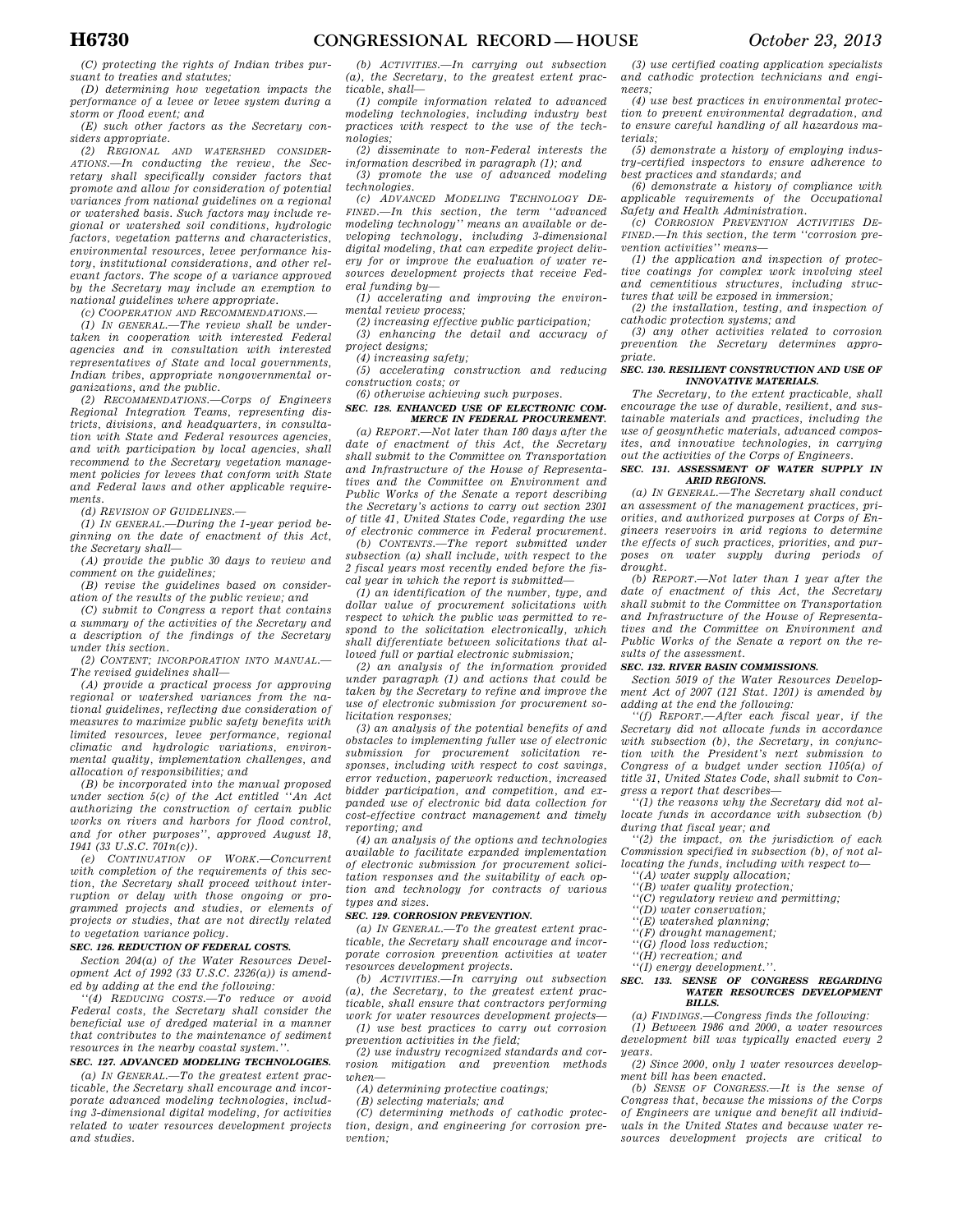*maintaining economic prosperity, national security, and environmental protection, Congress should consider a water resources development bill not less than once every Congress.* 

# *SEC. 134. DONALD G. WALDON LOCK AND DAM.*

*It is the sense of Congress that, at an appropriate time and in accordance with the rules of the House of Representatives and the Senate, to recognize the contributions of Donald G. Waldon, whose selfless determination and tireless work, while serving as administrator of the Tennessee-Tombigbee Waterway for 21 years, contributed greatly to the realization and success of the Tennessee-Tombigbee Waterway Development Compact, that the lock and dam located at mile 357.5 on the Tennessee-Tombigbee Waterway should be known and designated as the ''Donald G. Waldon Lock and Dam''.* 

# *SEC. 135. AQUATIC INVASIVE SPECIES.*

*Section 104(a) of the River and Harbor Act of 1958 (33 U.S.C. 610(a)) is amended by inserting ''and aquatic invasive species'' after ''noxious aquatic plant growths''.* 

# *SEC. 136. RECREATIONAL ACCESS.*

*(a) IN GENERAL.—The Secretary may not prohibit the use of a floating cabin on waters under the jurisdiction of the Secretary if—* 

*(1) the floating cabin is in compliance regulations for recreational vessels issued under chapter 43 of title 46, United States Code, and section 312 of the Federal Water Pollution Control Act (33 U.S.C. 1322); and* 

*(2) the Secretary has authorized the use of recreational vessels on such waters.* 

*(b) FLOATING CABIN DEFINED.—In this section, the term ''floating cabin'' means a vessel, as defined in section 3 of title 1, United States Code, with overnight accommodations.* 

## *SEC. 137. TERRITORIES OF THE UNITED STATES.*

*Section 1156 of the Water Resources Development Act of 1986 (33 U.S.C. 2310) is amended— (1) by striking ''The Secretary shall waive'' and inserting ''(a) IN GENERAL.—The Secretary* 

*shall waive''; and* 

*(2) by adding at the end the following:* 

*''(b) INFLATION ADJUSTMENT.—The Secretary shall adjust the dollar amount specified in subsection (a) for inflation for the period beginning on November 17, 1986, and ending on the date of enactment of this subsection.''.* 

# *SEC. 138. SENSE OF CONGRESS REGARDING INTERSTATE WATER AGREEMENTS AND COMPACTS.*

*(a) FINDINGS.—Congress finds the following:* 

*(1) States and local interests have primary responsibility for developing water supplies for domestic, municipal, industrial, and other purposes.* 

*(2) The Federal Government cooperates with States and local interests in developing water supplies through the construction, maintenance, and operation of Federal water resources development projects.* 

*(3) Interstate water disputes are most properly addressed through interstate water agreements or compacts that take into consideration the concerns of all affected States.* 

*(b) SENSE OF CONGRESS.—It is the sense of Congress that—* 

*(1) Congress and the Secretary should urge States to reach agreement on interstate water agreements and compacts;* 

*(2) at the request of the Governor of a State, the Secretary should facilitate and assist in the development of an interstate water agreement or compact;* 

*(3) Congress should provide prompt consideration of interstate water agreements and compacts; and* 

*(4) the Secretary should adopt policies and implement procedures for the operation of reservoirs of the Corps of Engineers that are consistent with interstate water agreements and compacts.* 

# *TITLE II—NAVIGATION IMPROVEMENTS Subtitle A—Ports*

### *SEC. 201. EXPANDED USE OF HARBOR MAINTE-NANCE TRUST FUND.*

*(a) IN GENERAL.—For any fiscal year in which target appropriations described in subsection (b) are met, the Secretary may use up to 5 percent of the total amount made available to the Secretary from the Harbor Maintenance Trust Fund for the eligible operations and maintenance costs described in section 210(a)(2) of the Water Resources Development Act of 1986 (33 U.S.C. 2238(a)(2)) for that fiscal year for expanded uses of the Harbor Maintenance Trust Fund.* 

*(b) TARGET APPROPRIATIONS.—For purposes of this section, target appropriations are met for a fiscal year if the total amount made available to the Secretary from the Harbor Maintenance Trust Fund for that fiscal year equals or exceeds, as determined by the Secretary, the following:* 

*(1) For fiscal year 2014, 65 percent of the total amount of harbor maintenance taxes received in fiscal year 2013.* 

*(2) For fiscal year 2015, 67 percent of the total amount of harbor maintenance taxes received in fiscal year 2014.* 

*(3) For fiscal year 2016, 69 percent of the total amount of harbor maintenance taxes received in fiscal year 2015.* 

*(4) For fiscal year 2017, 71 percent of the total amount of harbor maintenance taxes received in fiscal year 2016.* 

*(5) For fiscal year 2018, 73 percent of the total amount of harbor maintenance taxes received in fiscal year 2017.* 

*(6) For fiscal year 2019, 75 percent of the total amount of harbor maintenance taxes received in fiscal year 2018.* 

*(7) For fiscal year 2020, and each fiscal year thereafter, 80 percent of total amount of harbor maintenance taxes received in the previous fiscal year.* 

*(c) DEFINITIONS.—In this section, the following definitions apply:* 

*(1) ELIGIBLE HARBORS AND INLAND HARBORS DEFINED.—The term ''eligible harbor or inland harbor'' means a harbor or inland harbor that, historically, as determined by the Secretary—* 

*(A) generates an amount of harbor maintenance taxes; that exceeds* 

*(B) the value of work carried out for the harbor or inland harbor using amounts from the Harbor Maintenance Trust Fund.* 

*(2) EXPANDED USES.—The term ''expanded uses'' means the following activities performed for an eligible harbor or inland harbor:* 

*(A) The maintenance dredging of a berth in a harbor that is accessible to a Federal navigation project and that benefits commercial navigation at the harbor.* 

*(B) The maintenance dredging and disposal of legacy-contaminated sediment, and sediment unsuitable for open water disposal, if—* 

*(i) such dredging and disposal benefits commercial navigation at the harbor; and* 

*(ii) such sediment—* 

*(I) is located in and affects the maintenance of a Federal navigation project; or* 

*(II) is located in a berth that is accessible to a Federal navigation project.* 

*(3) TOTAL AMOUNT OF HARBOR MAINTENANCE TAXES RECEIVED.—The term ''total amount of harbor maintenance taxes received'' means, with respect to a fiscal year, the aggregate of amounts appropriated, transferred, or credited to the Harbor Maintenance Trust Fund under section 9505(a) of the Internal Revenue Code of 1986 for that fiscal year as set forth in the current year estimate provided in the President's budget request for the subsequent fiscal year, submitted pursuant to section 1105 of title 31, United States Code.* 

*(d) CONFORMING AMENDMENT.—Section 9505(c)(1) of the Internal Revenue Code of 1986 is amended by striking ''(as in effect on the date*  *of the enactment of the Water Resources Development Act of 1996)''.* 

*(e) SENSE OF CONGRESS.—It is the sense of Congress that any increase in harbor maintenance programs described in this section shall result from an overall increase in appropriations for the civil works program of the Corps of Engineers and not from similar reductions in the appropriations for other programs, projects, and activities carried out by the Corps of Engineers for other authorized purposes.* 

### *SEC. 202. ASSESSMENT AND PRIORITIZATION OF OPERATION AND MAINTENANCE.*

*(a) ASSESSMENT.—Section 210 of the Water Resources Development Act of 1986 (33 U.S.C. 2238) is amended by adding at the end the following:* 

*''(c) ASSESSMENT OF OPERATION AND MAINTE-NANCE NEEDS.—* 

*''(1) IN GENERAL.—Not later than 90 days after the date of enactment of this subsection, and biennially thereafter, the Secretary shall assess the operation and maintenance needs of the harbors referred to in subsection (a)(2).* 

*''(2) TYPES OF HARBORS.—In carrying out paragraph (1), the Secretary shall assess the operation and maintenance needs of the harbors used for—* 

*''(A) commercial navigation;* 

*''(B) commercial fishing;* 

*''(C) subsistence, including utilization by Indian tribes (as such term is defined in section 4 of the Indian Self-Determination and Education Assistance Act (25 U.S.C. 450b)) for subsistence and ceremonial purposes;* 

*''(D) use as a harbor of refuge;* 

*''(E) transportation of persons;* 

*''(F) purposes relating to domestic energy production, including the fabrication, servicing, or supply of domestic offshore energy production facilities;* 

*''(G) activities of the Secretary of the department in which the Coast Guard is operating;* 

*''(H) public health and safety related equipment for responding to coastal and inland emergencies;* 

*''(I) recreation purposes; and* 

*''(J) any other authorized purpose.* 

*''(3) REPORT TO CONGRESS.—For fiscal year 2015, and biennially thereafter, in conjunction with the President's annual budget submission to Congress under section 1105(a) of title 31, United States Code, the Secretary shall submit to the Committee on Transportation and Infrastructure of the House of Representatives and the Committee on Environment and Public Works of the Senate a report that, with respect to harbors referred to in subsection (a)(2)—* 

*''(A) identifies the operation and maintenance costs associated with the harbors, including those costs required to achieve and maintain the authorized length, width, and depth for the harbors, on a project-by-project basis;* 

*''(B) identifies the amount of funding requested in the President's budget for the operation and maintenance costs associated with the harbors, on a project-by-project basis;* 

*''(C) identifies the unmet operation and maintenance needs associated with the harbors, on a* 

*project-by-project basis; and ''(D) identifies the harbors for which the President will allocate funding over the next 5 fiscal years for operation and maintenance activities, on a project-by-project basis, including the amounts to be allocated for such purposes.''.* 

*(b) OPERATION AND MAINTENANCE OF EMERG-ING HARBOR PROJECTS.—Section 210 of such Act (33 U.S.C. 2238) is further amended by adding at the end the following:* 

*''(d) OPERATION AND MAINTENANCE OF EMERG-ING HARBOR PROJECTS.—* 

*''(1) IN GENERAL.—To the maximum extent practicable, the Secretary shall make expenditures to pay for operation and maintenance costs of the harbors referred to in subsection (a)(2), including expenditures of funds appropriated from the Harbor Maintenance Trust Fund, based on an equitable allocation of funds among all such harbors, regardless of the size or tonnage throughput of the harbor.*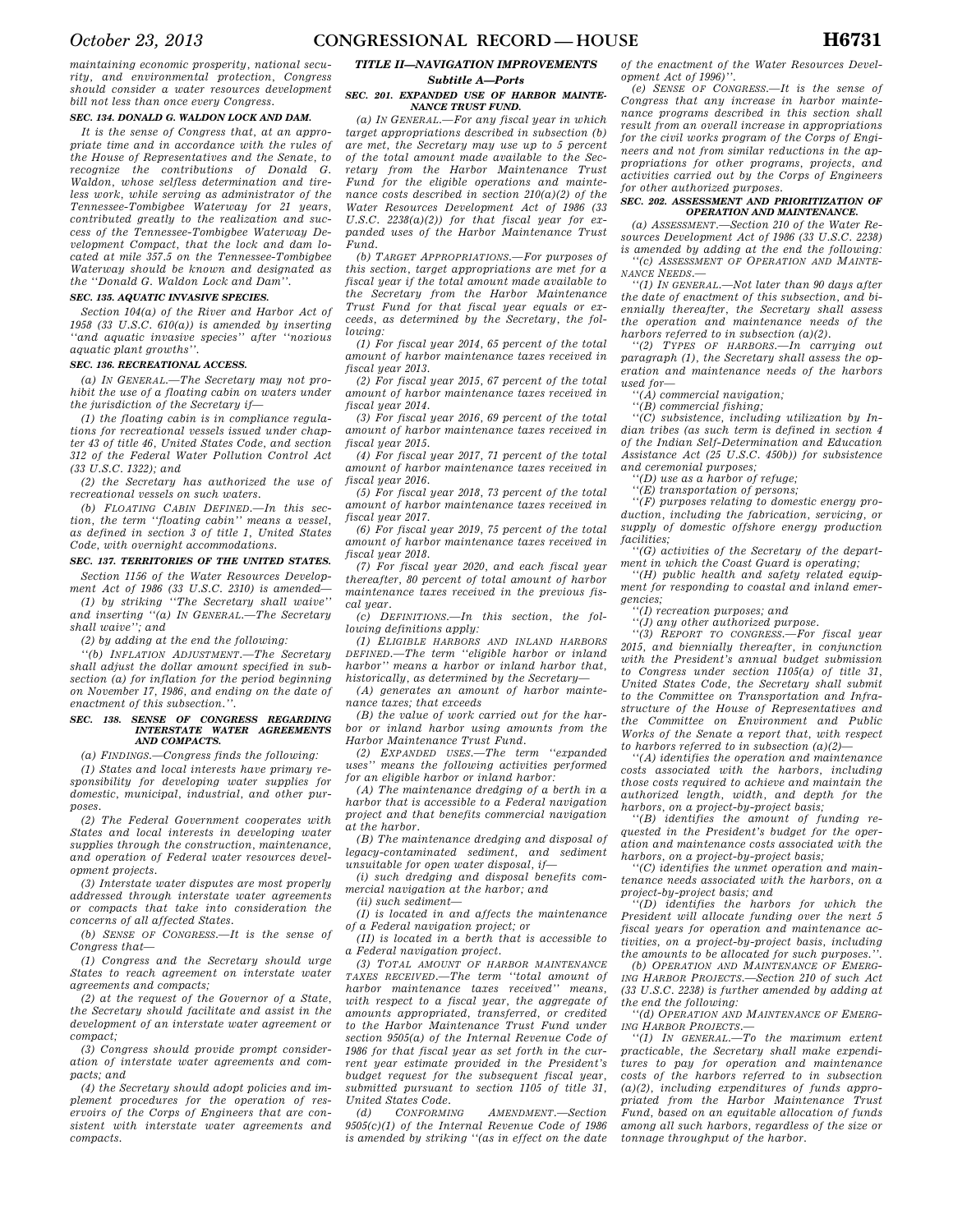*''(2) CRITERIA.—In determining the equitable allocation of funds under paragraph (1), the Secretary shall—* 

*''(A) utilize the information obtained in the assessment conducted under subsection (c);* 

*''(B) consider the national and regional significance of harbor operation and maintenance; and* 

*''(C) not make such allocation based solely on the tonnage transiting through a harbor.* 

*''(3) EMERGING HARBORS.—* 

*''(A) IN GENERAL.—Notwithstanding paragraph (1), in making expenditures described in paragraph (1) for each of fiscal years 2015 and 2016, the Secretary shall allocate not less than 10 percent of the total amount of the expenditures to pay for operation and maintenance costs of emerging harbors.* 

*''(B) EMERGING HARBOR DEFINED.—In this paragraph, the term 'emerging harbor' means a harbor referred to in subsection (a)(2) that transits less than 1,000,000 tons of commerce annually.* 

*''(4) EMERGENCY EXPENDITURES.—Nothing in this subsection may be construed to prohibit the Secretary from making an expenditure to pay for the operation and maintenance costs of a specific harbor, including the transfer of funding from the operation and maintenance of a separate project, if—* 

*''(A) the Secretary determines that the action is necessary to address the navigation needs of a harbor where safe navigation has been severely restricted due to an unforeseen event; and* 

*''(B) the Secretary provides advance notice and information on the need for the action to the Committee on Transportation and Infrastructure and the Committee on Appropriations of the House of Representatives and the Committee on Environment and Public Works and the Committee on Appropriations of the Senate.* 

*''(5) MANAGEMENT OF GREAT LAKES NAVIGA-TION SYSTEM.—To sustain effective and efficient operation and maintenance of the Great Lakes Navigation System, including any navigation feature in the Great Lakes that is a Federal responsibility with respect to operation and maintenance, the Secretary shall manage and allocate funding for all of the individually authorized projects in the Great Lakes Navigation System as components of a single, comprehensive system, recognizing the interdependence of the projects.''.* 

# *SEC. 203. PRESERVING UNITED STATES HARBORS.*

*(a) IN GENERAL.—The Secretary may enter into an agreement with a non-Federal interest, at the request of the non-Federal interest, under which the Secretary agrees to maintain a navigation project for a harbor or inland harbor (in this section referred to as a ''federally authorized harbor'') in accordance with section 101(b) of the Water Resources Development Act of 1986 (33 U.S.C. 2211(b)).* 

*(b) REPORT BY NON-FEDERAL INTEREST.—* 

*(1) IN GENERAL.—To be eligible to enter into an agreement under subsection (a) with respect to a federally authorized harbor, a non-Federal interest shall submit to the Secretary a report justifying economic investment in maintenance of the harbor.* 

*(2) JUSTIFICATION OF INVESTMENT.—A report submitted under paragraph (1) may justify economic investment in the maintenance of a federally authorized harbor based on—* 

*(A) projected economic benefits, including transportation savings and job creation; and* 

*(B) other factors, including navigation safety, national security, and sustainability of subsistence harbors.* 

*(3) TERMINATION OF CERTAIN AGREEMENTS.— An agreement entered into under subsection (a) with respect to a federally authorized harbor shall contain terms to allow the Secretary to terminate the agreement if the Secretary determines that Federal economic investment in maintaining the harbor is no longer justified.* 

*(c) LIMITATION ON STATUTORY CONSTRUC-TION.—Nothing in this section may be construed to preclude the operation and maintenance of a federally authorized harbor under section 101(b) of the Water Resources Development Act of 1986 (33 U.S.C. 2211(b)).* 

## *SEC. 204. CONSOLIDATION OF DEEP DRAFT NAVI-GATION EXPERTISE.*

*Section 2033(e) of the Water Resources Development Act of 2007 (33 U.S.C. 2282a(e)) is amended by adding at the end the following:* 

*''(3) DEEP DRAFT NAVIGATION PLANNING CEN-TER OF EXPERTISE.—* 

*''(A) IN GENERAL.—The Secretary shall consolidate deep draft navigation expertise within the Corps of Engineers into a deep draft navigation planning center of expertise.* 

*''(B) LIST.—Not later than 60 days after the date of the consolidation required under subparagraph (A), the Secretary shall submit to the Committee on Transportation and Infrastructure of the House of Representatives and the Committee on Environment and Public Works of the Senate a list of personnel, including the grade levels and expertise of the personnel, assigned to the center described in subparagraph*   $(A)$ .'

## *SEC. 205. DISPOSAL SITES.*

*(a) IN GENERAL.—The Secretary, in accordance with subsections (b) and (c) and with the concurrence of the Administrator of the Environmental Protection Agency, is authorized to reopen the Cape Arundel Disposal Site (in this section referred to as the ''Site'') as an alternative dredged material disposal site under section 103(b) of the Marine Protection, Research, and Sanctuaries Act of 1972 (33 U.S.C. 1413(b)).* 

*(b) DEADLINE.—The Site may remain open under subsection (a) until the earlier of—* 

*(1) the date on which the Site does not have any remaining disposal capacity;* 

*(2) the date on which an environmental impact statement designating an alternative dredged material disposal site for southern Maine has been completed; or* 

*(3) the date that is 5 years after the date of enactment of this Act.* 

*(c) LIMITATIONS.—The use of the Site as a dredged material disposal site under subsection (a) shall be subject to the conditions that—* 

*(1) conditions at the Site remain suitable for the continued use of the Site as a dredged material disposal site; and* 

*(2) the Site not be used for the disposal of more than 80,000 cubic yards from any single dredging project.* 

# *Subtitle B—Inland Waterways*

# *SEC. 211. DEFINITIONS.*

*In this subtitle, the following definitions apply:* 

*(1) INLAND WATERWAYS TRUST FUND.—The term ''Inland Waterways Trust Fund'' means the Inland Waterways Trust Fund established by section 9506(a) of the Internal Revenue Code of 1986.* 

*(2) QUALIFYING PROJECT.—The term ''qualifying project'' means any construction or major rehabilitation project for navigation infrastructure of the inland and intracoastal waterways that is—* 

*(A) authorized before, on, or after the date of enactment of this Act;* 

*(B) not completed on the date of enactment of this Act; and* 

*(C) funded at least in part from the Inland Waterways Trust Fund.* 

### *SEC. 212. PROJECT DELIVERY PROCESS RE-FORMS.*

*(a) REQUIREMENTS FOR QUALIFYING PROJECTS.—With respect to each qualifying project, the Secretary shall require—* 

*(1) for each project manager, that—* 

*(A) the project manager have formal project management training and certification; and (B) the project manager be assigned from* 

*among personnel certified by the Chief of Engineers; and* 

*(2) for an applicable cost estimation, that— (A) the Secretary utilize a risk-based cost estimate with a confidence level of at least 80 percent; and* 

*(B) the cost estimate be implemented—* 

*(i) for a qualifying project that requires an increase in the authorized amount in accordance with section 902 of the Water Resources Development Act of 1986 (33 U.S.C. 2280), during the preparation of a post-authorization change report or other similar decision document;* 

*(ii) for a qualifying project for which the first construction contract has not been awarded, prior to the award of the first construction contract;* 

*(iii) for a qualifying project without a completed feasibility report in accordance with section 905 of the Water Resources Development Act of 1986 (33 U.S.C. 2282), prior to the completion of such a report; and* 

*(iv) for a qualifying project with a completed feasibility report in accordance with section 905 of the Water Resources Development Act of 1986 (33 U.S.C. 2282) that has not yet been authorized, during design for the qualifying project.* 

*(b) ADDITIONAL PROJECT DELIVERY PROCESS REFORMS.—Not later than 18 months after the date of enactment of this Act, the Secretary shall—* 

*(1) establish a system to identify and apply on a continuing basis best management practices from prior or ongoing qualifying projects to improve the likelihood of on-time and on-budget completion of qualifying projects;* 

*(2) evaluate early contractor involvement acquisition procedures to improve on-time and onbudget project delivery performance; and* 

*(3) implement any additional measures that the Secretary determines will achieve the purposes of this subtitle, including—* 

*(A) the implementation of applicable practices and procedures developed pursuant to management by the Secretary of an applicable military construction program;* 

*(B) the development and use of a portfolio of standard designs for inland navigation locks;* 

*(C) the use of full-funding contracts or formulation of a revised continuing contracts clause; and* 

*(D) the establishment of procedures for recommending new project construction starts using a capital projects business model.* 

*(c) PILOT PROJECTS.—* 

*(1) IN GENERAL.—Subject to paragraph (2), the Secretary may carry out pilot projects to evaluate processes and procedures for the study, design, and construction of qualifying projects.* 

*(2) INCLUSIONS.—At a minimum, the Secretary shall carry out pilot projects under this subsection to evaluate—* 

*(A) early contractor involvement in the development of features and components;* 

*(B) an appropriate use of continuing contracts for the construction of features and components; and* 

*(C) applicable principles, procedures, and processes used for military construction projects.* 

*(d) INLAND WATERWAYS USER BOARD.—Section 302 of the Water Resources Development Act of 1986 (33 U.S.C. 2251) is amended—* 

*(1) by striking subsection (b) and inserting the following:* 

*''(b) DUTIES OF USERS BOARD.—* 

*''(1) IN GENERAL.—The Users Board shall meet not less frequently than semiannually to develop and make recommendations to the Secretary and Congress regarding the inland waterways and inland harbors of the United States.* 

*''(2) ADVICE AND RECOMMENDATIONS.—For commercial navigation features and components of the inland waterways and inland harbors of the United States, the Users Board shall provide—* 

*''(A) prior to the development of the budget proposal of the President for a given fiscal year, advice and recommendations to the Secretary regarding construction and rehabilitation priorities and spending levels;*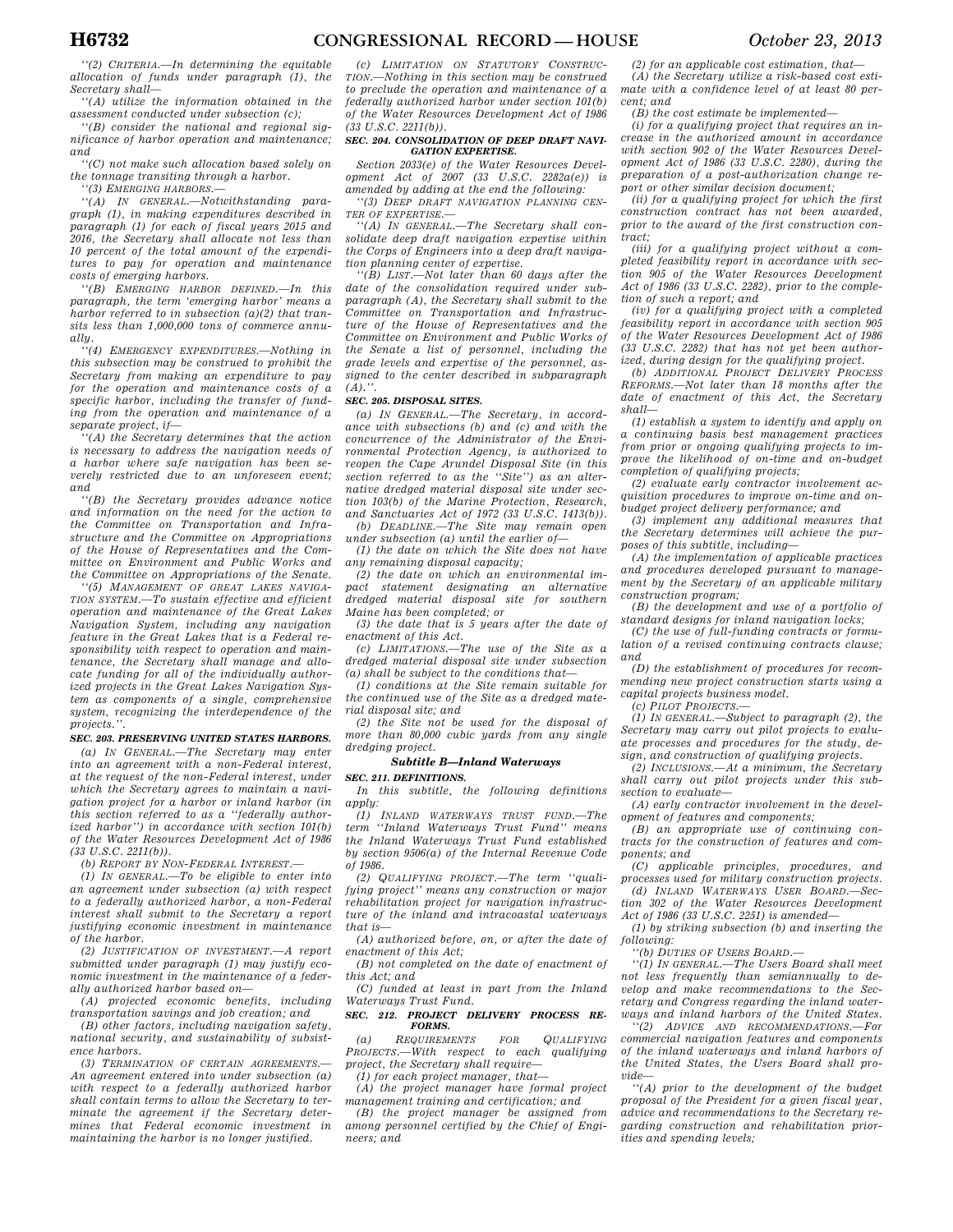*''(B) advice and recommendations to Congress regarding any completed feasibility report in accordance with section 905 of the Water Resources Development Act of 1986 (33 U.S.C. 2282) relating to those features and components;* 

*''(C) advice and recommendations to Congress regarding an increase in the authorized cost of those features and components;* 

*''(D) not later than 60 days after the date of the submission of the budget proposal of the President to Congress, advice and recommendations to Congress regarding construction and rehabilitation priorities and spending levels; and* 

*''(E) advice and recommendations on the development of a long-term capital investment program in accordance with subsection (d).* 

*''(3) PROJECT DEVELOPMENT TEAMS.—The chairperson of the Users Board shall appoint a representative of the Users Board to serve as an informal advisor to the project development team for a qualifying project or the study or design of a commercial navigation feature or component of the inland waterways and inland harbors of the United States.* 

*''(4) INDEPENDENT JUDGMENT.—Any advice or recommendation made by the Users Board to the Secretary shall reflect the independent judgment of the Users Board.'';* 

*(2) by striking subsection (c) and inserting the following:* 

*''(c) DUTIES OF SECRETARY.—The Secretary shall—* 

*''(1) communicate not less than once each quarter to the Users Board the status of the study, design, or construction of all commercial navigation features or components of the inland waterways or inland harbors of the United States; and* 

*''(2) submit to the Users Board a courtesy copy of all completed feasibility reports relating to a commercial navigation feature or component of the inland waterways or inland harbors of the United States.* 

*''(d) CAPITAL INVESTMENT PROGRAM.—* 

*''(1) IN GENERAL.—Not later than 1 year after the date of enactment of this subsection, the Secretary, in coordination with the Users Board, shall develop and submit to Congress a report describing a 20-year program for making capital investments on the inland and intracoastal waterways based on the application of objective, national project selection prioritization criteria.* 

*''(2) CONSIDERATION.—In developing the program under paragraph (1), the Secretary shall take into consideration the 20-year capital investment strategy contained in the Inland Marine Transportation System (IMTS) Capital Projects Business Model, Final Report published on April 13, 2010, as approved by the Users Board.* 

*''(3) CRITERIA.—In developing the plan and prioritization criteria under paragraph (1), the Secretary shall ensure, to the maximum extent practicable, that investments made under the 20 year program described in paragraph (1)—* 

*''(A) are made in all geographical areas of the inland waterways system; and* 

*''(B) ensure efficient funding of inland waterways projects.* 

*''(4) STRATEGIC REVIEW AND UPDATE.—Not later than 5 years after the date of enactment of this subsection, and not less frequently than once every 5 years thereafter, the Secretary, in coordination with the Users Board, shall—* 

*''(A) submit to Congress a strategic review of the 20-year program in effect under this subsection, which shall identify and explain any changes to the project-specific recommendations contained in the previous 20-year program (including any changes to the prioritization criteria used to develop the updated recommendations); and* 

*''(B) make revisions to the program, as appropriate.* 

*''(e) PROJECT MANAGEMENT PLANS.—The chairperson of the Users Board and the project development team member appointed by the* 

*chairperson under subsection (b)(3) may sign the project management plan for the qualifying project or the study or design of a commercial navigation feature or component of the inland waterways and inland harbors of the United States.* 

*''(f) ADMINISTRATION.—The Users Board shall be subject to the Federal Advisory Committee Act, other than section 14, and, with the consent of the appropriate agency head, the Users Board may use the facilities and services of any Federal agency. For the purposes of complying with such Act, the members of the Users Board shall not be considered special Government employees (as defined in section 202 of title 18, United States Code). Non-Federal members of the Users Board while engaged in the performance of their duties away from their homes or regular places of business, may be allowed travel expenses, including per diem in lieu of subsistence, as authorized by section 5703 of title 5, United States Code.''.* 

# *SEC. 213. EFFICIENCY OF REVENUE COLLECTION.*

*Not later than 2 years after the date of enactment of this Act, the Comptroller General of the United States shall prepare a report on the efficiency of collecting the fuel tax for the Inland Waterways Trust Fund, which shall include—* 

*(1) an evaluation of whether current methods of collection of the fuel tax result in full compliance with requirements of the law;* 

*(2) whether alternative methods of collection would result in increased revenues into the Inland Waterways Trust Fund; and* 

*(3) an evaluation of alternative collection options.* 

### *SEC. 214. INLAND WATERWAYS REVENUE STUD-IES.*

*(a) INLAND WATERWAYS CONSTRUCTION BONDS*  $STUDY.$ 

*(1) STUDY.—The Secretary, in coordination with the Secretary of the Treasury, shall conduct a study on the feasibility of authorizing the issuance of federally tax-exempt bonds secured against the available proceeds, including projected annual receipts, in the Inland Waterways Trust Fund established by section 9506(a) of the Internal Revenue Code of 1986.* 

*(2) CONTENTS.—In carrying out the study, the Secretary and the Secretary of the Treasury shall examine the implications of issuing such bonds, including the potential revenues that could be generated and the projected net cost to the Treasury, including loss of potential revenue.* 

*(3) CONSULTATION.—In carrying out the study, the Secretary and the Secretary of the Treasury, at a minimum, shall consult with—* 

*(A) representatives of the Inland Waterway Users Board established by section 302 of the Water Resources Development Act of 1986 (33 U.S.C. 2251);* 

*(B) representatives of the commodities and bulk cargos that are currently shipped for commercial purposes on the segments of the inland and intracoastal waterways listed in section 206 of the Inland Waterways Revenue Act of 1978 (33 U.S.C. 1804);* 

*(C) representatives of other users of locks and dams on the inland and intracoastal waterways, including persons owning, operating, using, or otherwise benefitting from—* 

*(i) hydropower generation facilities;* 

*(ii) electric utilities that rely on the waterways for cooling of existing electricity generation facilities;* 

*(iii) municipal and industrial water supply;* 

*(iv) recreation;* 

*(v) irrigation water supply; or* 

*(vi) flood damage reduction;* 

*(D) other stakeholders associated with the inland and intracoastal waterways, as identified by the Secretary or the Secretary of the Treasury; and* 

*(E) the heads of other appropriate Federal agencies, including the Secretary of Transportation, the Secretary of the Interior, and the*  *Administrator of the Environmental Protection Agency.* 

*(4) REPORT TO CONGRESS.—Not later than 1 year after the date of enactment of this Act, the Secretary and the Secretary of the Treasury shall submit a joint report on the results of the study to—* 

*(A) the Committee on Transportation and Infrastructure, the Committee on Ways and Means, and the Committee on the Budget of the House of Representatives; and* 

*(B) the Committee on Environment and Public Works, the Committee on Finance, and the Committee on the Budget of the Senate.* 

*(b) POTENTIAL FEES FOR BENEFICIARIES AND USERS OF INLAND AND INTRACOASTAL WATER-WAYS INFRASTRUCTURE.—* 

*(1) IN GENERAL.—The Secretary shall conduct a study and submit to Congress a report on potential user fees and revenues from other sources that could be collected to generate additional revenues for the Inland Waterways Trust Fund established by section 9506(a) of the Internal Revenue Code of 1986.* 

*(2) SCOPE OF STUDY.—* 

*(A) IN GENERAL.—In carrying out the study, the Secretary shall evaluate an array of potential user fees and other revenues options that, when combined with funds generated by section 4042 of the Internal Revenue Code of 1986, are sufficient to support one-half of annual construction expenditure levels of \$380,000,000 for the authorized purposes of the Inland Waterways Trust Fund.* 

*(B) POTENTIAL REVENUE OPTIONS FOR STUDY.—In carrying out the study, the Secretary, at a minimum, shall evaluate potential user fees and other revenue options identified in—* 

*(i) the report of the Congressional Budget Office entitled ''Paying for Highways, Airways, and Waterways: How Can Users Be Charged?'', dated May 1, 1992;* 

*(ii) the draft bill submitted by the Assistant Secretary of the Army (Civil Works) to Congress entitled the ''Lock User Fee Act of 2008'', dated April 4, 2008;* 

*(iii) the Inland Marine Transportation System (IMTS) Capital Projects Business Model, Final Report, published on April 12, 2010, as approved by the Inland Waterways Users Board established by section 302 of the Water Resources Development Act of 1986 (33 U.S.C. 2251); and* 

*(iv) the draft bill submitted by the President to Congress entitled the ''Inland Waterways Capital Investment Act of 2011'', dated September 2011.* 

*(3) CONDUCT OF STUDY.—In carrying out the study, the Secretary shall—* 

*(A) take into consideration whether the potential user fees and revenues from other sources—* 

*(i) are equitably associated with the construction, operation, and maintenance of inland and intracoastal waterway infrastructure, including locks, dams, and navigation channels; and* 

*(ii) can be efficiently collected;* 

*(B) consult with, at a minimum—* 

*(i) representatives of the Inland Waterways Users Board; and* 

*(ii) representatives of other nonnavigation beneficiaries of inland and intracoastal waterway infrastructure, including persons benefitting from—* 

*(I) municipal water supply;* 

*(II) hydropower;* 

*(III) recreation;* 

*(IV) industrial water supply;* 

*(V) flood damage reduction;* 

*(VI) agricultural water supply;* 

*(VII) environmental restoration;* 

*(VIII) local and regional economic development; or* 

*(IX) local real estate interests; and* 

*(iii) representatives of other interests, as identified by the Secretary; and* 

*(C) provide the opportunity for public hearings in each of the geographic regions that con-*

*tain segments of the inland and intracoastal*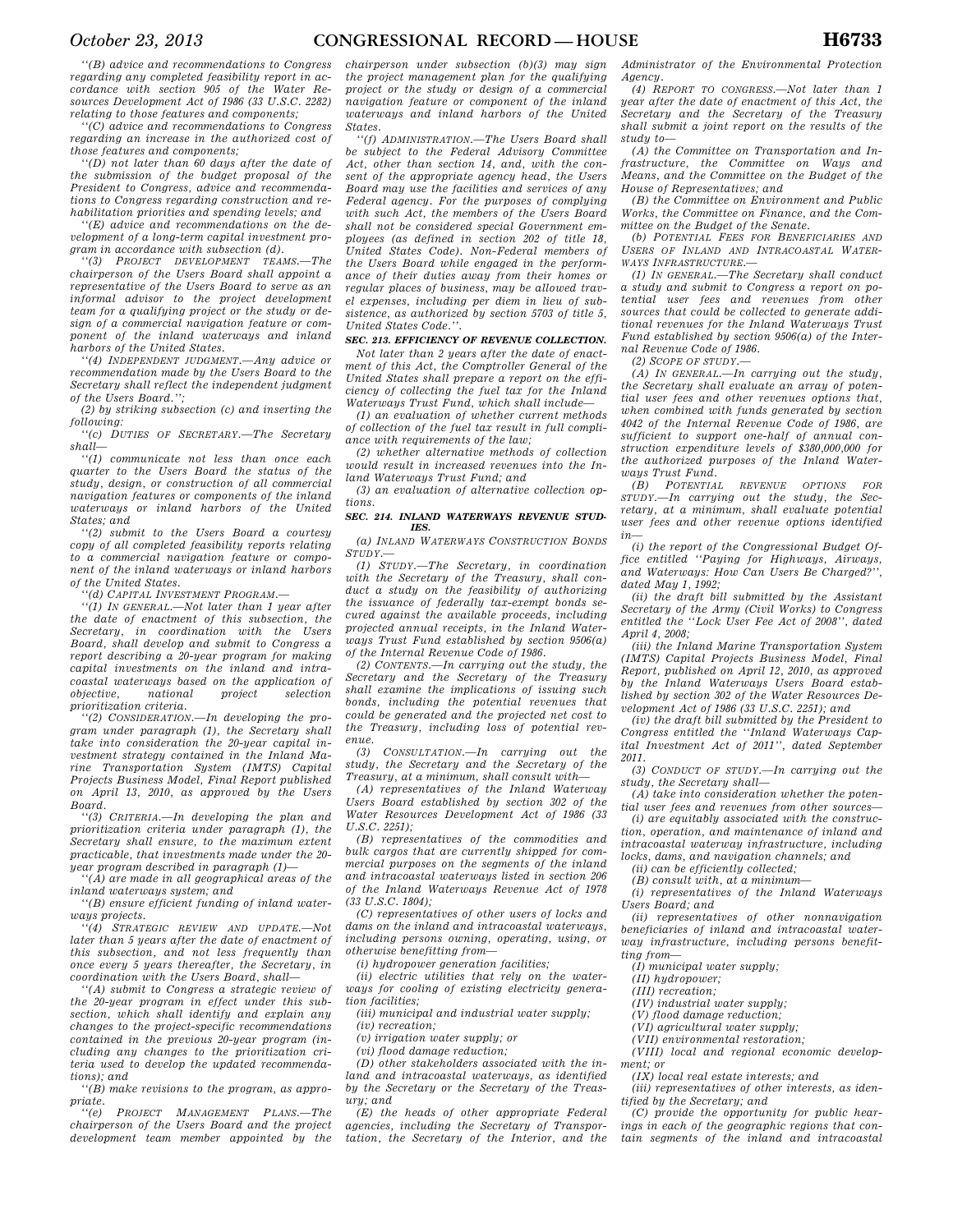*waterways listed in section 206 of the Inland Waterways Revenue Act of 1978 (33 U.S.C. 1804).* 

*(4) REPORT TO CONGRESS.—Not later than 1 year after the date of enactment of this Act, the Secretary shall submit a report on the results of the study to—* 

*(A) the Committee on Transportation and Infrastructure, the Committee on Ways and Means, and the Committee on the Budget of the House of Representatives; and* 

*(B) the Committee on Environment and Public Works, the Committee on Finance, and the Committee on the Budget of the Senate.* 

### *SEC. 215. INLAND WATERWAYS STAKEHOLDER ROUNDTABLE.*

*(a) IN GENERAL.—The Secretary shall conduct an inland waterways stakeholder roundtable to provide for a review and evaluation of alternative approaches—* 

*(1) to address the financial needs of the Inland Waterways Trust Fund; and* 

*(2) to support the water infrastructure needs of the Inland Waterways System.* 

*(b) SELECTION OF PARTICIPANTS.* 

*(1) IN GENERAL.—Not later than 45 days after the date on which the Secretary submits to Congress the report required by section 214(b), the Secretary shall select individuals to be invited to participate in the stakeholder roundtable.* 

*(2) COMPOSITION.—The individuals selected under paragraph (1) shall include—* 

*(A) representatives of affected shippers and suppliers;* 

*(B) representatives of State and Federal water managers; and* 

*(C) other interested persons with direct knowledge of the Inland Waterways System.* 

*(c) FRAMEWORK AND AGENDA.—The Secretary shall work with a group of the individuals selected under subsection (b) to develop the framework and agenda for the stakeholder roundtable.* 

*(d) CONDUCT OF STAKEHOLDER ROUND-TABLE.—* 

*(1) IN GENERAL.—Not later than 120 days after the date on which the Secretary submits to Congress the report required by section 214(b), the Secretary shall conduct the stakeholder roundtable.* 

*(2) ISSUES TO BE DISCUSSED.—The stakeholder roundtable shall provide for the review and evaluation described in subsection (a) and shall include the following:* 

*(A) An evaluation of alternatives that have been developed to address funding options for the Inland Waterways System.* 

*(B) An evaluation of the funding status of the Inland Waterways Trust Fund.* 

*(C) Prioritization of the ongoing and projected water infrastructure needs of the Inland Waterways System.* 

*(D) Identification of a process forward for meeting such needs, with timeline for addressing the funding challenges for the inland waterways trust system.* 

*(e) REPORT TO CONGRESS.—Not later than 180 days after the date on which the Secretary submits to Congress the report required by section 214(b), the Secretary shall submit to Congress a report that contains—* 

*(1) a summary the stakeholder roundtable, including areas of concurrence on funding approaches and areas or disagreement in meeting funding needs; and* 

*(2) recommendations developed by the Secretary for logical next steps to address the issues discussed at the stakeholder roundtable.* 

### *SEC. 216. PRESERVING THE INLAND WATERWAY TRUST FUND.*

*(a) OLMSTED PROJECT REFORM.—* 

*(1) IN GENERAL.—Notwithstanding section 102(a) of the Water Resources Development Act of 1986 (33 U.S.C. 2212(a)), for each fiscal year beginning after the date of enactment of this Act, 25 percent of the cost of construction for the Olmsted Project shall be paid from amounts appropriated from the Inland Waterways Trust Fund.* 

*(2) DEFINITION.—In this subsection the term ''Olmsted Project'' means the project for navigation, Lower Ohio River, Locks 52 and 53, Illinois and Kentucky, authorized by section 3(a)(6) of the Water Resources Development Act of 1988 (102 Stat. 4013).* 

*(3) SENSE OF CONGRESS.—It is the sense of Congress that the appropriation for the Olmsted project should be not less than \$150,000,000 for each fiscal year until construction of the project is completed.* 

*(4) REPORT.—Not later than 1 year after the date of enactment of this Act, the Secretary shall submit a report to the Committee on Transportation and Infrastructure of the House of Representatives and the Committee on Environment and Public Works of the Senate regarding the lessons learned from the experience of planning and constructing the Olmsted Project and how such lessons might apply to future inland waterway studies and projects.* 

*(b) ANNUAL REPORT ON PROGRESS AND COSTS.—For any inland waterways project that the Secretary carries out that has an estimated total cost of \$500,000,000 or more, the Secretary shall submit to the congressional committees referred to in subsection (a)(4) an annual financial plan for the project. The plan shall be based on detailed annual estimates of the cost to complete the remaining elements of the project and on reasonable assumptions, as determined by the Secretary, of any future increases of the cost to complete the project.* 

#### *SEC. 217. PUBLIC COMMENT ON LOCK OPER-ATIONS.*

*At least 90 days before carrying out a proposed modification to the operation of a lock at a project for navigation on the inland waterways, the Secretary shall—* 

*(1) provide notice of the proposed modification in the Federal Register; and* 

*(2) accept public comments on the proposed modification.* 

#### *SEC. 218. ASSESSMENT OF OPERATION AND MAIN-TENANCE NEEDS OF THE ATLANTIC INTRACOASTAL WATERWAY AND THE GULF INTRACOASTAL WATERWAY.*

*(a) IN GENERAL.—Not later than 90 days after the date of enactment of this Act, the Secretary shall assess the operation and maintenance needs of the Atlantic Intracoastal Waterway and the Gulf Intracoastal Waterway.* 

*(b) TYPES OF ACTIVITIES.—In carrying out subsection (a), the Secretary shall assess the operation and maintenance needs of the Atlantic Intracoastal Waterway and the Gulf Intracoastal Waterway as used for the following purposes:* 

*(1) Commercial navigation.* 

*(2) Commercial fishing.* 

*(3) Subsistence, including utilization by Indian tribes (as such term is defined by section 4 of the Indian Self-Determination and Education Assistance Act (25 U.S.C. 450b)) for subsistence and ceremonial purposes.* 

*(4) Use as ingress and egress to harbors of refuge.* 

*(5) Transportation of persons.* 

*(6) Purposes relating to domestic energy production, including fabrication, servicing, and supply of domestic offshore energy production facilities.* 

*(7) Activities of the Secretary of the department in which the Coast Guard is operating.* 

*(8) Public health and safety related equipment for responding to coastal and inland emergencies.* 

*(9) Recreation purposes.* 

*(10) Any other authorized purpose.* 

*(c) REPORT TO CONGRESS.—For fiscal year 2015, and biennially thereafter, in conjunction with the President's annual budget submission to Congress under section 1105(a) of title 31, United States Code, the Secretary shall submit to the Committee on Transportation and Infrastructure of the House of Representatives and the Committee on Environment and Public Works of the Senate a report that, with respect*  *to the Atlantic Intracoastal Waterway and the Gulf Intracoastal Waterway—* 

*(1) identifies the operation and maintenance costs required to achieve the authorized length, width, and depth;* 

*(2) identifies the amount of funding requested in the President's budget for operation and maintenance costs; and* 

*(3) identifies the unmet operation and maintenance needs of the Atlantic Intracoastal Waterway and the Gulf Intracoastal Waterway.* 

#### *SEC. 219. UPPER MISSISSIPPI RIVER PROTEC-TION.*

*(a) ECONOMIC IMPACT STUDY.—Not later than 180 days after the date of enactment of this Act, the Secretary shall conduct a study and submit to Congress a report on the impact of closing the Upper St. Anthony Falls Lock and Dam on the economy and the environment, including an assessment of the annual average tonnage moving through the Upper St. Anthony Falls Lock and Dam during the preceding 5 years.* 

*(b) MANDATORY CLOSURE.—Not later than 1 year after the date of enactment of this Act, the Secretary shall close the Upper St. Anthony Falls Lock and Dam if the Secretary determines pursuant to the study conducted under subsection (a), or based on other appropriate information made available to the Secretary, that the annual average tonnage moving through the Upper St. Anthony Falls Lock and Dam during the preceding 5 years was not more than 1,500,000 tons.* 

*(c) EMERGENCY OPERATIONS.—Nothing in this section may be construed to prevent the Secretary from carrying out emergency lock operations necessary to mitigate flood damage.* 

*(d) UPPER ST. ANTHONY FALLS LOCK AND DAM DEFINED.—In this section, the term ''Upper St. Anthony Falls Lock and Dam'' means the lock and dam located on Mississippi River Mile 853.9 in Minneapolis, Minnesota.* 

# *SEC. 220. CORPS OF ENGINEERS LOCK AND DAM ENERGY DEVELOPMENT.*

*Section 1117 of the Water Resources Development Act of 1986 (100 Stat. 4236) is amended to read as follows:* 

# *''SEC. 1117. W.D. MAYO LOCK AND DAM.*

*''(a) IN GENERAL.—The Cherokee Nation of Oklahoma may—* 

*''(1) design and construct one or more hydroelectric generating facilities at the W.D. Mayo Lock and Dam on the Arkansas River, Oklahoma; and* 

*''(2) market the electricity generated from any such facility.* 

*''(b) PRECONSTRUCTION REQUIREMENTS.—* 

*''(1) PERMITS.—Before the date on which construction of a hydroelectric generating facility begins under subsection (a), the Cherokee Nation shall obtain any permit required under Federal or State law, except that the Cherokee Nation shall be exempt from licensing requirements that may otherwise apply to construction, operation, or maintenance of the facility under the Federal Power Act (16 U.S.C. 791a et seq.).* 

*''(2) REVIEW OF PLANS AND SPECIFICATIONS.— The Cherokee Nation may initiate the design or construction of a hydroelectric generating facility under subsection (a) only after the Secretary reviews and approves the plans and specifications for the design and construction.* 

*''(c) PAYMENT OF DESIGN AND CONSTRUCTION COSTS.—* 

*''(1) IN GENERAL.—The Secretary may accept funds offered by the Cherokee Nation and use such funds to carry out the design and construction of a hydroelectric generating facility under subsection (a).* 

*''(2) ALLOCATION OF COSTS.—The Cherokee Nation shall—* 

*''(A) bear all costs associated with the design and construction of a hydroelectric generating facility under subsection (a); and* 

*''(B) provide any funds necessary for the design and construction to the Secretary prior to the Secretary initiating any activities related to the design and construction.*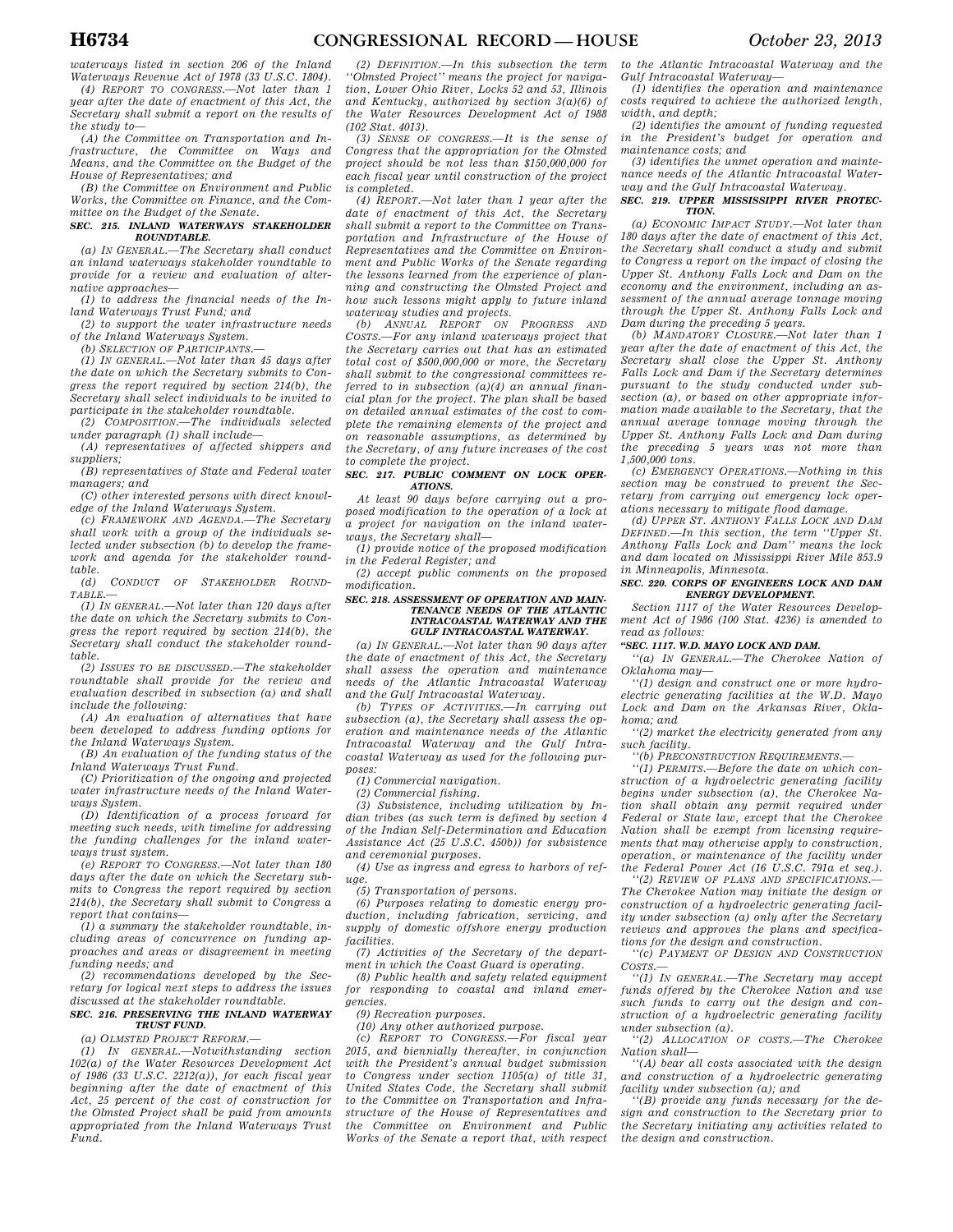*''(d) ASSUMPTION OF LIABILITY.—The Cherokee Nation shall—* 

*''(1) hold all title to a hydroelectric generating facility constructed under subsection (a) and may, subject to the approval of the Secretary, assign such title to a third party;* 

*''(2) be solely responsible for—* 

*''(A) the operation, maintenance, repair, replacement, and rehabilitation of the facility; and* 

*''(B) the marketing of the electricity generated by the facility; and* 

*''(3) release and indemnify the United States from any claims, causes of action, or liabilities that may arise out of any activity undertaken to carry out this section.* 

*''(e) ASSISTANCE AVAILABLE.—The Secretary may provide technical and construction management assistance requested by the Cherokee Nation relating to the design and construction of a hydroelectric generating facility under subsection (a).* 

*''(f) THIRD PARTY AGREEMENTS.—The Cherokee Nation may enter into agreements with the Secretary or a third party that the Cherokee Nation or the Secretary determines are necessary to carry out this section.''.* 

# *TITLE III—DEAUTHORIZATIONS AND BACKLOG PREVENTION*

#### *SEC. 301. DEAUTHORIZATION OF INACTIVE PROJECTS.*

*(a) PURPOSES.—The purposes of this section are—* 

*(1) to identify \$12,000,000,000 in water resources development projects authorized by Congress that are no longer viable for construction due to—* 

*(A) a lack of local support;* 

*(B) a lack of available Federal or non-Federal resources; or* 

*(C) an authorizing purpose that is no longer relevant or feasible;* 

*(2) to create an expedited and definitive process to deauthorize water resources development projects that are no longer viable for construction; and* 

*(3) to allow the continued authorization of water resources development projects that are viable for construction.* 

*(b) DEAUTHORIZATION OF PROJECTS AUTHOR-IZED BEFORE WRDA 2007.—* 

*(1) IN GENERAL.—Not later than 90 days after the date of enactment of this Act, the Secretary shall submit to the Committee on Transportation and Infrastructure of the House of Representatives and the Committee on Environment and Public Works of the Senate, and shall publish in the Federal Register, a report that lists each authorized water resources development project, or separable element of a project, authorized for construction before November 8, 2007—* 

*(A) for which—* 

*(i) construction was not initiated before the date of enactment of this Act; or* 

*(ii) construction was initiated before the date of enactment of this Act, but for which no funds, Federal or non-Federal, were obligated for construction of the project or separable element during the 5-year period ending on July 1, 2013; and* 

*(B) that is identified in accordance with paragraph (3).* 

*(2) SPECIAL RULE FOR ONGOING CONSTRUC-TION.—A project or separable element shall not be listed pursuant to paragraph (1)(A)(ii) if the project or separable element is being constructed as of the date of enactment of this Act.* 

*(3) IDENTIFICATION OF PROJECTS.—* 

*(A) IN GENERAL.—The Secretary shall identify in the report submitted under paragraph (1) projects and separable elements that—* 

*(i) meet the requirements described in subparagraph (A) of that paragraph; and* 

*(ii) in the aggregate have an estimated Federal cost to complete (as of the date of the report) that is at least \$12,000,000,000.* 

*(B) SEQUENCING OF PROJECTS.—In identifying projects and separable elements under subpara-*

*graph (A), the Secretary shall identify projects and separable elements according to the order in which the projects and separable elements were authorized, beginning with the earliest authorized projects and separable elements and ending upon the aggregate estimated Federal cost to complete for the projects and separable elements identified satisfying the requirement under subparagraph (A)(ii).* 

*(4) CONGRESSIONAL REVIEW PERIOD; DE-AUTHORIZATION.—After the expiration of the 180-day period beginning on the date of the submission of the report under this subsection, any project or separable element identified in that report is hereby deauthorized, unless during such period the non-Federal interest for the project or separable element provides, under Federal law, all funds necessary to complete the project or separable element.* 

*(c) TREATMENT OF PROJECT MODIFICATIONS.— For purposes of this section, if an authorized water resources development project or separable element has been modified in an Act of Congress, the date of the authorization of the project or separable element shall be deemed to be the date of the most recent such modification. SEC. 302. REVIEW OF CORPS OF ENGINEERS AS-SETS.* 

*(a) ASSESSMENT AND INVENTORY.—Not later than 1 year after the date of enactment of this Act, the Secretary shall conduct an assessment of all properties under the control of the Corps of Engineers and develop an inventory of the properties that are not needed for the missions of the Corps of Engineers.* 

*(b) CRITERIA.—In conducting the assessment and developing the inventory under subsection (a), the Secretary shall use the following criteria:* 

*(1) The extent to which the property aligns with the current missions of the Corps of Engineers.* 

*(2) The economic impact of the property on existing communities in the vicinity of the property.* 

*(3) The extent to which the utilization rate for the property is being maximized and is consistent with nongovernmental industry standards for the given function or operation.* 

*(4) The extent to which the reduction or elimination of the property could reduce operation and maintenance costs of the Corps of Engineers.* 

*(5) The extent to which the reduction or elimination of the property could reduce energy consumption by the Corps of Engineers.* 

*(c) NOTIFICATION.—As soon as practicable following completion of the inventory of properties under subsection (a), the Secretary shall provide the inventory to the Administrator of General Services.* 

*(d) REPORT TO CONGRESS.—Not later than 30 days after the date of the notification under subsection (c), the Secretary shall submit to the Committee on Transportation and Infrastructure of the House of Representatives and the Committee on Environment and Public Works of the Senate a report containing the findings of the Secretary with respect to the assessment and inventory required under subsection (a).* 

*SEC. 303. BACKLOG PREVENTION.* 

*(a) PROJECT DEAUTHORIZATION.—* 

*(1) IN GENERAL.—A water resources development project, or separable element of such a project, authorized for construction by this Act shall not be authorized after the last day of the 7-year period beginning on the date of enactment of this Act unless during that period funds have been obligated for construction of such project.* 

*(2) IDENTIFICATION OF PROJECTS.—Not later than 60 days after the expiration of the 7-year period referred to in paragraph (1), the Secretary shall submit to the Committee on Transportation and Infrastructure of the House of Representatives and the Committee on Environment and Public Works of the Senate a report* 

*that identifies the projects deauthorized under paragraph (1).* 

*(b) REPORT TO CONGRESS.—Not later than 60 days after the expiration of the 12-year period beginning on the date of enactment of this Act, the Secretary shall submit to the Committee on Transportation and Infrastructure of the House of Representatives and the Committee on Environment and Public Works of the Senate a report that contains—* 

*(1) a list of any water resources development projects authorized by this Act for which construction has not been completed during that period;* 

*(2) a description of the reasons the projects were not completed; and* 

*(3) a schedule for the completion of the projects based on expected levels of appropriations.* 

# *SEC. 304. DEAUTHORIZATIONS.*

*(a) IN GENERAL.—The following projects are not authorized after the date of enactment of this Act:* 

*(1) WALNUT CREEK (PACHECO CREEK), CALI-FORNIA.—The portions of the project for flood protection on Walnut Creek, California, constructed under section 203 of the Flood Control Act of 1960 (Public Law 86–645; 74 Stat. 488), consisting of the Walnut Creek project from Sta 0+00 to Sta 142+00 and the upstream extent of the Walnut Creek project along Pacheco Creek from Sta 0+00 to Sta 73+50.* 

*(2) WALNUT CREEK (SAN RAMON CREEK), CALI-FORNIA.—The portion of the project for flood protection on Walnut Creek, California, constructed under section 203 of the Flood Control Act of 1960 (Public Law 86–645; 74 Stat. 488), consisting of the culvert constructed by the Department of the Army on San Ramon Creek from Sta 4+27 to Sta 14+27.* 

*(3) HILLSBOROUGH (HILLSBORO) BAY AND RIVER, FLORIDA.—Those portions of the project for navigation, Hillsborough (Hillsboro) Bay and River, Florida, authorized by the Act of March 3, 1899 (30 Stat. 1126; chapter 425), that extend on either side of the Hillsborough River from the Kennedy Boulevard bridge to the mouth of the river that cause the existing channel to exceed 100 feet in width.* 

*(4) KAHULUI WASTEWATER RECLAMATION FA-CILITY, MAUI, HAWAII.—The project carried out pursuant to the authority provided by section 14 of the Flood Control Act of 1946 (33 U.S.C. 701r) to provide shoreline protection for the Kahului Wastewater Reclamation Facility, located on the Island of Maui in the State of Hawaii.* 

*(5) CHICAGO HARBOR, ILLINOIS.—The portion of the project for navigation, Chicago Harbor, Illinois, authorized by the first section of the Act of March 3, 1899 (30 Stat. 1129; chapter 425), and the first section of the Act of March 2, 1919 (40 Stat. 1283; chapter 95), and described as follows:* 

*(A) Beginning at the southwest corner of Metropolitan Sanitary District of Greater Chicago sluice gate that abuts the north wall of the Chicago River Lock.* 

*(B) Thence running north for approximately 290 feet.* 

*(C) Thence running east approximately 1,000 feet.* 

*(D) Thence running south approximately 290 feet.* 

*(E) Thence running west approximately 1,000 feet to the point of origin.* 

*(6) LUCAS-BERG PIT, ILLINOIS WATERWAY AND GRANT CALUMET RIVER, ILLINOIS.—The portion of the project for navigation, Illinois Waterway and Grand Calumet River, Illinois, authorized by the first section of the Act entitled ''An Act authorizing the construction of certain public works on rivers and harbors for flood control, and for other purposes'', approved July 24, 1946 (60 Stat. 636; chapter 596), that consists of the Lucas-Berg Pit confined disposal facility, Illinois.* 

*(7) ROCKLAND HARBOR, MAINE.—The portion of the project for navigation, Rockland Harbor,*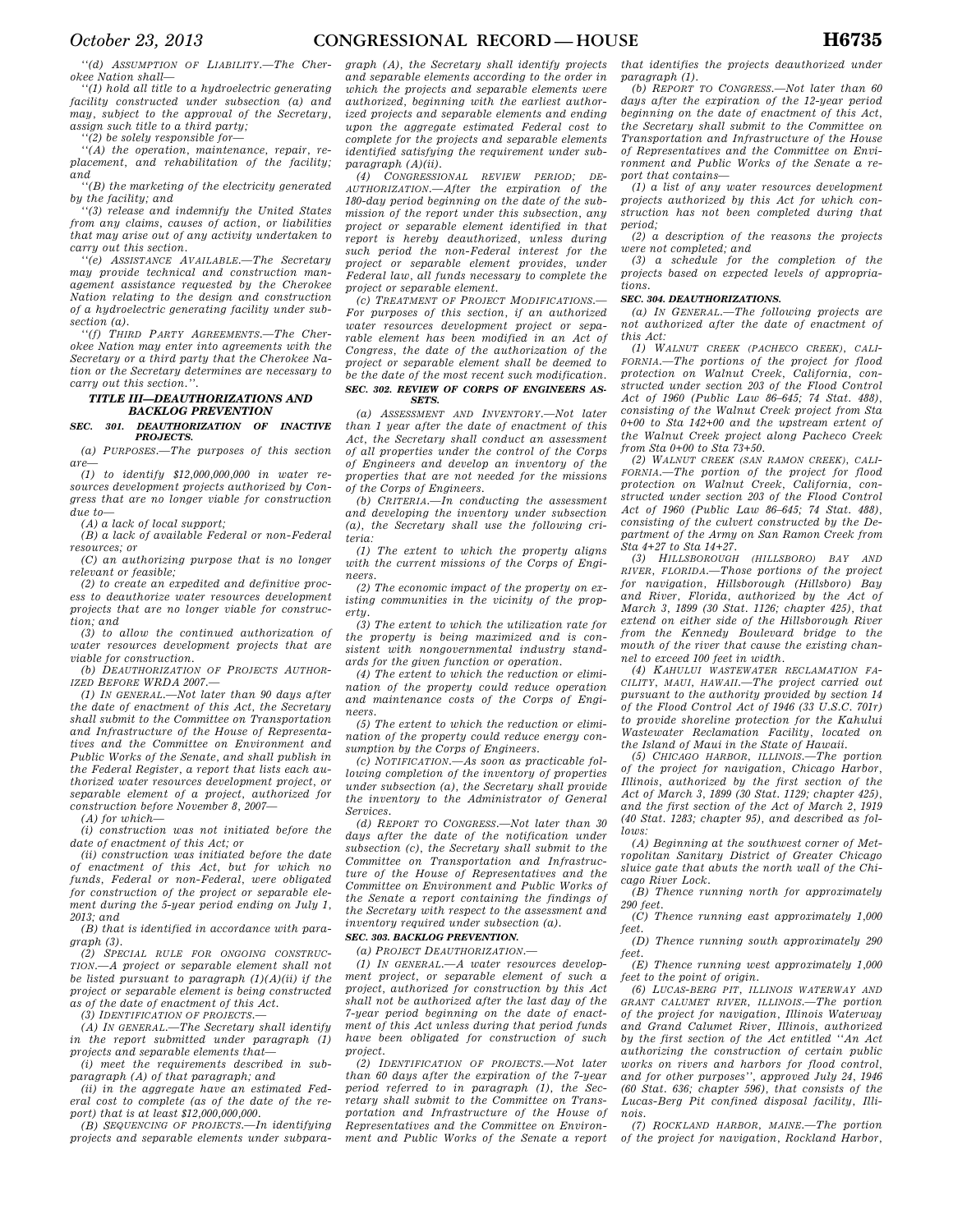*Maine, authorized by the Act entitled ''An Act making appropriations for the construction, repair, and preservation of certain public works on rivers and harbors, and for other purposes'', approved June 3, 1896 (29 Stat. 202), and described as follows:* 

*(A) Beginning at the point in the 14-foot turning basin limit with coordinates N162,927.61, E826,210.16.* 

*(B) Thence running north 45 degrees 45 minutes 15.6 seconds east 287.45 feet to a point N163,128.18, E826,416.08.* 

*(C) Thence running south 13 degrees 17 minutes 53.3 seconds east 129.11 feet to a point N163,002.53, E826,445.77.* 

*(D) Thence running south 45 degrees 45 minutes 18.4 seconds west 221.05 feet to a point N162,848.30, E826,287.42.* 

*(E) Thence running north 44 degrees 14 minutes 59.5 seconds west 110.73 feet to the point of origin.* 

*(8) CORSICA RIVER, QUEEN ANNE'S COUNTY, MARYLAND.—The portion of the project for improving the Corsica River, Maryland, authorized by the first section of the Act entitled ''An Act making appropriations for the construction, repair, and preservation of certain public works on rivers and harbors, and for other purposes'', approved July 25, 1912 (37 Stat. 205), and described as follows: Approximately 2,000 feet of the eastern section of the project channel ex-*

*tending from— (A) centerline station 0+000 (coordinates N506350.60, E1575013.60); to* 

*(B) station 2+000 (coordinates N508012.39, E1574720.18).* 

*(9) GLOUCESTER HARBOR AND ANNISQUAM RIVER, MASSACHUSETTS.—The portions of the project for navigation, Gloucester Harbor and Annisquam River, Massachusetts, authorized by section 2 of the Act entitled ''An Act authorizing the construction, repair, and preservation of certain public works on rivers and harbors, and for other purposes'', approved of March 2, 1945 (59 Stat. 12; chapter 19), consisting of an 8 foot anchorage area in Lobster Cove, and described as follows:* 

*(A) Beginning at a bend along the easterly limit of the existing project, N3063230.31, E878283.77, thence running northwesterly about 339 feet to a point, N3063478.86, E878053.83, thence running northwesterly about 281 feet to a bend on the easterly limit of the existing project, N3063731.88, E877932.54, thence running southeasterly about 612 feet along the easterly limit of the existing project to the point of origin.* 

*(B) Beginning at a bend along the easterly limit of the existing project, N3064065.80, E878031.45, thence running northwesterly about 621 feet to a point, N3064687.05, E878031.13, thence running southwesterly about 122 feet to a point, N3064686.98, E877908.85, thence running southeasterly about 624 feet to a point, N3064063.31, E877909.17, thence running southwesterly about 512 feet to a point, N3063684.73, E877564.56, thence running about 741 feet to a point along the westerly limit of the existing project, N3063273.98, E876947.77, thence running northeasterly about 533 feet to a bend along the westerly limit of the existing project, N3063585.62, E877380.63, thence running about 147 feet northeasterly to a bend along the westerly limit of the project, N3063671.29, E877499.63, thence running northeasterly about 233 feet to a bend along the westerly limit of the existing project, N3063840.60, E877660.29, thence running about 339 feet northeasterly to a bend along the westerly limit of the existing project, N3064120.34, E877852.55, thence running about 573 feet to a bend along the westerly limit of the existing project, N3064692.98, E877865.04, thence running about 113 feet to a bend along the northerly limit of the existing project, N3064739.51, E877968.31, thence running 145 feet southeasterly to a bend along the northerly limit of the existing project, N3064711.19, E878110.69, thence running about 650 feet along the easterly* 

*limit of the existing project to the point of origin.* 

*(10) IPSWICH RIVER, MASSACHUSETTS.—The portion of the project for navigation, Ipswich River, Massachusetts, authorized by the first section of the Act of August 5, 1886 (24 Stat. 317, chapter 929) consisting of a 4-foot channel located at the entrance to the inner harbor at Ipswich Harbor, and described as follows:* 

*(A) Lying northwesterly of a line commencing at N3,074,938.09, E837,154.87.* 

*(B) Thence running easterly approximately 60 feet to a point with coordinates N3,074,972.62, E837,203.93.* 

*(11) EAST FORK OF TRINITY RIVER, TEXAS.— The portion of the project for flood protection on the East Fork of the Trinity River, Texas, authorized by section 203 of the Flood Control Act of 1962 (76 Stat. 1185), that consists of the 2 levees identified as Kaufman County Levees K5E and K5W.* 

*(12) BURNHAM CANAL, WISCONSIN.—The portion of the project for navigation, Milwaukee Harbor Project, Milwaukee, Wisconsin, known as the Burnham Canal, authorized by the first section of the Act entitled ''An Act for the protection of commerce on Lake Michigan'', approved March 3, 1843 (5 Stat. 619; chapter 85),* 

*and described as follows: (A) Beginning at channel point #415a N381768.648, E2524554.836, a distance of about 170.58 feet.* 

*(B) Thence running south 53 degrees 43 minutes 41 seconds west to channel point #417 N381667.728, E2524417.311, a distance of about 35.01 feet.* 

*(C) Thence running south 34 degrees 10 minutes 40 seconds west to channel point #501 N381638.761, E2524397.639, a distance of about 139.25 feet.* 

*(D) Thence running south 34 degrees 10 minutes 48 seconds west to channel point #503 N381523.557, E2524319.406, a distance of about 235.98 feet.* 

*(E) Thence running south 32 degrees 59 minutes 13 seconds west to channel point #505 N381325.615, E2524190.925, a distance of about 431.29 feet.* 

*(F) Thence running south 32 degrees 36 minutes 05 seconds west to channel point #509 N380962.276, E2523958.547, a distance of about 614.52 feet.* 

*(G) Thence running south 89 degrees 05 minutes 00 seconds west to channel point #511 N380952.445, E2523344.107, a distance of about 74.68 feet.* 

*(H) Thence running north 89 degrees 04 minutes 59 seconds west to channel point #512 N381027.13, E2523342.91, a distance of about 533.84 feet.* 

*(I) Thence running north 89 degrees 05 minutes 00 seconds east to channel point #510 N381035.67, E2523876.69, a distance of about 47.86 feet.* 

*(J) Thence running north 61 degrees 02 minutes 07 seconds east to channel point #508 N381058.84, E2523918.56, a distance of about 308.55 feet.* 

*(K) Thence running north 36 degrees 15 minutes 29 seconds east to channel point #506 N381307.65, E2524101.05, a distance of about 199.98 feet.* 

*(L) Thence running north 32 degrees 59 minutes 12 seconds east to channel point #504 N381475.40, E2524209.93, a distance of about 195.14 feet.* 

*(M) Thence running north 26 degrees 17 minutes 22 seconds east to channel point #502 N381650.36, E2524296.36, a distance of about 81.82 feet.* 

*(N) Thence running north 88 degrees 51 minutes 05 seconds west to channel point #419 N381732.17, E2524294.72, a distance of about 262.65 feet.* 

*(O) Thence running north 82 degrees 01 minutes 02 seconds east to channel point #415a, the point of origin.* 

*(13) MANITOWOC HARBOR, WISCONSIN.—The portion of the project for navigation, Manitowoc*  *River, Manitowoc, Wisconsin, authorized by the Act of August 30, 1852 (10 Stat. 58; chapter 104), and described as follows: The triangular area bound by—* 

*(A) 44.09893383N and 087.66854912W;* 

*(B) 44.09900535N and 087.66864372W; and (C) 44.09857884N and 087.66913123W.* 

*(b) SEWARD WATERFRONT, SEWARD, ALASKA.—* 

*(1) IN GENERAL.—Subject to paragraph (2), the portion of the project for navigation, Seward Harbor, Alaska, identified as Tract H, Seward Original Townsite, Waterfront Park Replat, Plat No 2012–4, Seward Recording District, shall not be subject to navigation servitude beginning on the date of enactment of this Act.* 

*(2) ENTRY BY FEDERAL GOVERNMENT.—The Federal Government may enter upon the property referred to in paragraph (1) to carry out any required operation and maintenance of the general navigation features of the project referred to in paragraph (1).* 

*(c) PORT OF HOOD RIVER, OREGON.—* 

*(1) EXTINGUISHMENT OF PORTIONS OF EXISTING FLOWAGE EASEMENT.—With respect to the properties described in paragraph (2), beginning on the date of enactment of this Act, the flowage easement identified as Tract 1200E–6 on the Easement Deed recorded as Instrument No. 740320 is extinguished above elevation 79.39 feet (NGVD 29), the ordinary high water line.* 

*(2) AFFECTED PROPERTIES.—The properties described in this paragraph, as recorded in Hood River County, Oregon, are as follows:* 

*(A) Instrument Number 2010–1235.* 

*(B) Instrument Number 2010–02366.* 

*(C) Instrument Number 2010–02367.* 

*(D) Parcel 2 of Partition Plat 2011–12P.* 

*(E) Parcel 1 of Partition Plat 2005–26P.* 

*(3) EXTINGUISHMENT OF FLOWAGE EASEMENT.—* 

*With respect to the properties described in paragraph (2), the flowage easement is extinguished if the elevation of the property is above the standard project flood elevation.* 

*(4) FEDERAL LIABILITIES.—The United States shall not be liable for any injury caused by the extinguishment of the easement under this subsection.* 

*(5) NO EFFECT ON OTHER RIGHTS.—Nothing in this subsection affects the remaining rights and interests of the Corps of Engineers for authorized project purposes.* 

*SEC. 305. LAND CONVEYANCES.* 

*(a) TULSA PORT OF CATOOSA, ROGERS COUN-TY, OKLAHOMA LAND EXCHANGE.—* 

*(1) LAND EXCHANGE.—On conveyance by the Tulsa Port of Catoosa to the United States of all right, title, and interest in and to the non-Federal land, the Secretary shall convey to the Tulsa Port of Catoosa all right, title, and interest of the United States in and to the Federal land.* 

*(2) DEFINITIONS.—In this subsection, the following definitions apply:* 

*(A) FEDERAL LAND.—The term ''Federal land'' means the approximately 87 acres of land situated in Rogers County, Oklahoma, contained within United States Tracts 413 and 427 and acquired for the McClellan-Kerr Arkansas Navigation System.* 

*(B) NON-FEDERAL LAND.—The term ''non-Federal land'' means the approximately 34 acres of land situated in Rogers County, Oklahoma, and owned by the Tulsa Port of Catoosa that lie immediately south and east of the Federal land.* 

*(3) SPECIFIC CONDITIONS.—* 

*(A) DEEDS.—* 

*(i) DEED TO NON-FEDERAL LAND.—The Secretary may only accept conveyance of the non-Federal land by warranty deed, as determined acceptable by the Secretary.* 

*(ii) DEED TO FEDERAL LAND.—The Secretary shall convey the Federal land to the Tulsa Port of Catoosa by quitclaim deed and subject to any reservations, terms, and conditions the Secretary determines necessary to—* 

*(I) allow the United States to operate and maintain the McClellan-Kerr Arkansas River Navigation System; and*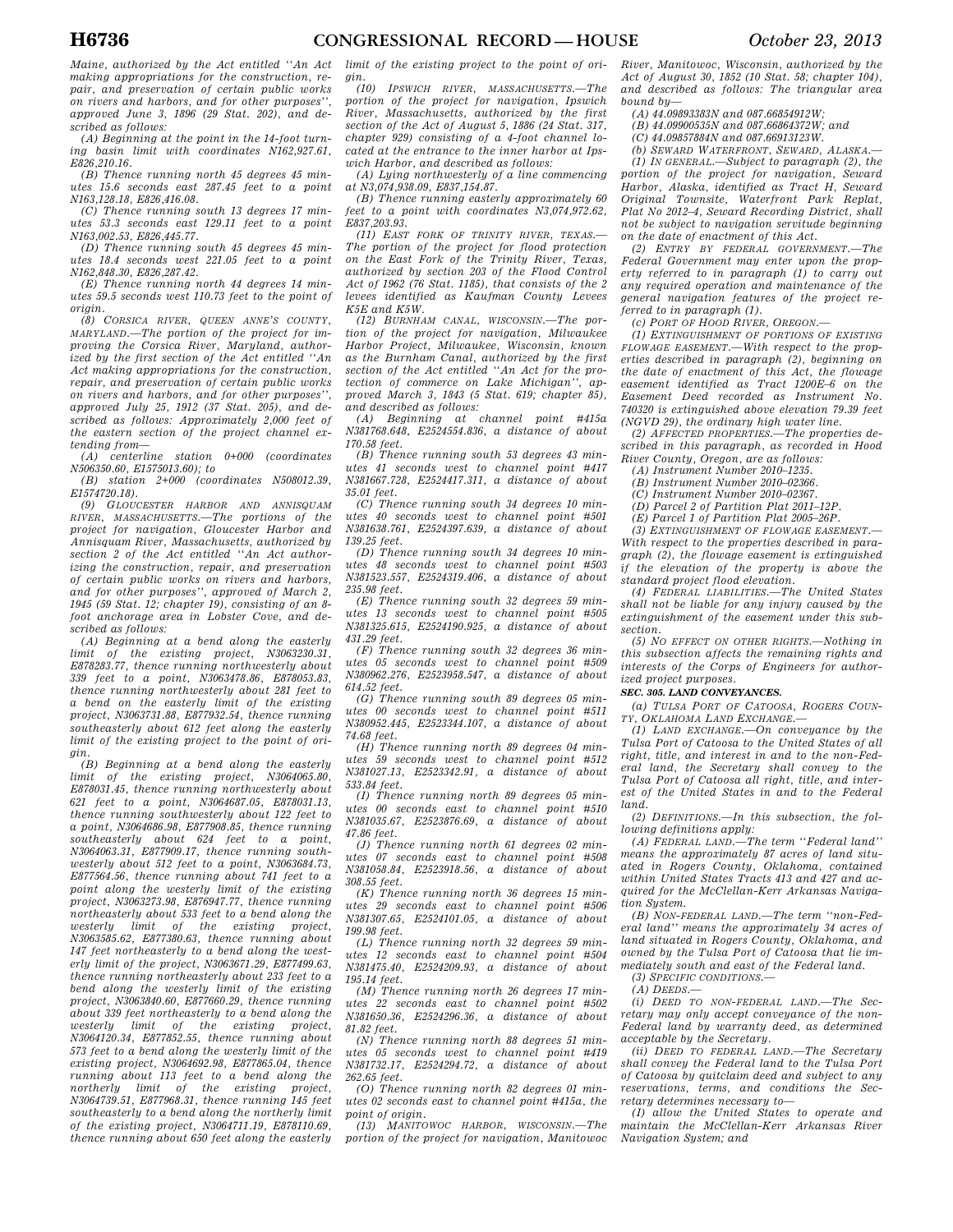*(II) protect the interests of the United States. (iii) CASH PAYMENT.—If the appraised fair market value of the Federal land, as determined by the Secretary, exceeds the appraised fair market value of the non-Federal land, as determined by the Secretary, the Tulsa Port of Catoosa shall make a cash payment to the United States reflecting the difference in the appraised fair market values.* 

*(b) CITY OF ASOTIN, WASHINGTON.— (1) IN GENERAL.—The Secretary shall convey to the city of Asotin, Asotin County, Washington, without monetary consideration, all right, title, and interest of the United States in and to the land described in paragraph (3).* 

*(2) REVERSION.—If the land transferred under this subsection ceases at any time to be used for a public purpose, the land shall revert to the United States.* 

*(3) DESCRIPTION.—The land to be conveyed to the city of Asotin, Washington, under this subsection are—* 

*(A) the public ball fields designated as Tracts 1503, 1605, 1607, 1609, 1611, 1613, 1615, 1620, 1623, 1624, 1625, 1626, and 1631; and* 

*(B) other leased areas designated as Tracts 1506, 1522, 1523, 1524, 1525, 1526, 1527, 1529, 1530, 1531, and 1563.* 

*(c) GENERALLY APPLICABLE PROVISIONS.—* 

*(1) SURVEY TO OBTAIN LEGAL DESCRIPTION.— The exact acreage and the legal description of any real property to be conveyed under this section shall be determined by a survey that is sat-*

*isfactory to the Secretary. (2) APPLICABILITY OF PROPERTY SCREENING PROVISIONS.—Section 2696 of title 10, United States Code, shall not apply to any conveyance under this section.* 

*(3) ADDITIONAL TERMS AND CONDITIONS.—The Secretary may require that any conveyance under this section be subject to such additional terms and conditions as the Secretary considers necessary and appropriate to protect the inter-*

*ests of the United States. (4) COSTS OF CONVEYANCE.—An entity to which a conveyance is made under this section shall be responsible for all reasonable and necessary costs, including real estate transaction and environmental documentation costs, associated with the conveyance.* 

*(5) LIABILITY.—An entity to which a conveyance is made under this section shall hold the United States harmless from any liability with respect to activities carried out, on or after the date of the conveyance, on the real property conveyed. The United States shall remain responsible for any liability with respect to activities carried out, before such date, on the real property conveyed.* 

# *TITLE IV—WATER RESOURCES INFRASTRUCTURE*

### *SEC. 401. AUTHORIZATION OF FINAL FEASIBILITY STUDIES.*

*The following final feasibility studies for water resources development and conservation and other purposes are authorized to be carried out by the Secretary substantially in accordance with the plan, and subject to the conditions, described in the respective reports designated in this section:* 

*(1) NAVIGATION.—* 

| A.<br><b>State</b> | Name                                                                | Date of<br><b>Report of</b><br>Chief of Engineers | <b>Estimated</b><br>Federal<br>Cost | E.<br><b>Estimated</b><br>Non-Federal<br>Cost |
|--------------------|---------------------------------------------------------------------|---------------------------------------------------|-------------------------------------|-----------------------------------------------|
|                    | Sabine Neches Waterway, Southeast Texas and<br>Southwest Louisiana. |                                                   | \$779,399,000                       | \$359,227,000                                 |
|                    |                                                                     |                                                   | \$27,804,000                        | \$9,122,000                                   |
|                    |                                                                     |                                                   | \$461,000,000                       | \$201,000,000                                 |
|                    |                                                                     |                                                   | \$121,132,000                       | \$116,342,000                                 |
|                    | Canaveral Harbor (Sect 203 Sponsor Report)                          |                                                   | \$28,652,000                        | \$11,588,000                                  |

*(2) FLOOD RISK MANAGEMENT.—* 

| <b>State</b> | Name                                                                 | Date of<br><b>Report of</b><br>Chief of Engineers | <b>Estimated</b><br>Federal<br>Cost | <b>Estimated</b><br>Non-Federal<br>Cost |
|--------------|----------------------------------------------------------------------|---------------------------------------------------|-------------------------------------|-----------------------------------------|
|              |                                                                      |                                                   | \$15,494,000                        | \$8,343,000                             |
|              | American River Watershed, Common Features Project,<br>Natomas Basin. |                                                   | \$943,300,000                       | \$479,500,000                           |
|              |                                                                      |                                                   | \$67,216,000                        | \$36,194,000                            |
|              |                                                                      |                                                   | \$801,542,000                       | \$979,806,000                           |
|              |                                                                      |                                                   | \$12,893,000                        | \$6,943,000                             |

*(3) HURRICANE AND STORM DAMAGE RISK RE-DUCTION.—* 

| А.<br><b>State</b> | В.<br>Name                                                | C.<br>Date of<br>Report of<br>Chief of Engineers | D.<br><b>Estimated</b><br><b>Initial</b><br>Federal<br>Cost and<br><b>Estimated</b><br>Total<br>Federal<br><b>Cost for Life</b><br>of Project | E.<br><b>Estimated</b><br><b>Initial</b><br>Non-Federal<br>Cost and<br><b>Estimated</b><br>Total<br>Non-Federal<br><b>Cost for Life</b><br>of Project |
|--------------------|-----------------------------------------------------------|--------------------------------------------------|-----------------------------------------------------------------------------------------------------------------------------------------------|-------------------------------------------------------------------------------------------------------------------------------------------------------|
|                    | West Onslow Beach and New River Inlet (Topsail<br>Beach). |                                                  | <i>Initial Cost:</i><br>\$30,557,000<br>Total Cost:<br>\$132,372,000                                                                          | Initial Cost:<br>\$17,315,000<br>Total Cost:<br>\$132,372,000                                                                                         |
|                    |                                                           |                                                  | Initial Cost:<br>\$81,484,000<br>Total Cost:<br>\$106,182,000                                                                                 | Initial Cost:<br>\$43,900,000<br>Total Cost:<br>\$106,182,000                                                                                         |
|                    |                                                           |                                                  | <i>Initial Cost:</i><br>\$7,500,000<br>Total Cost:<br>\$43,400,000                                                                            | Initial Cost:<br>\$4,000,000<br>Total Cost:<br>\$43,400,000                                                                                           |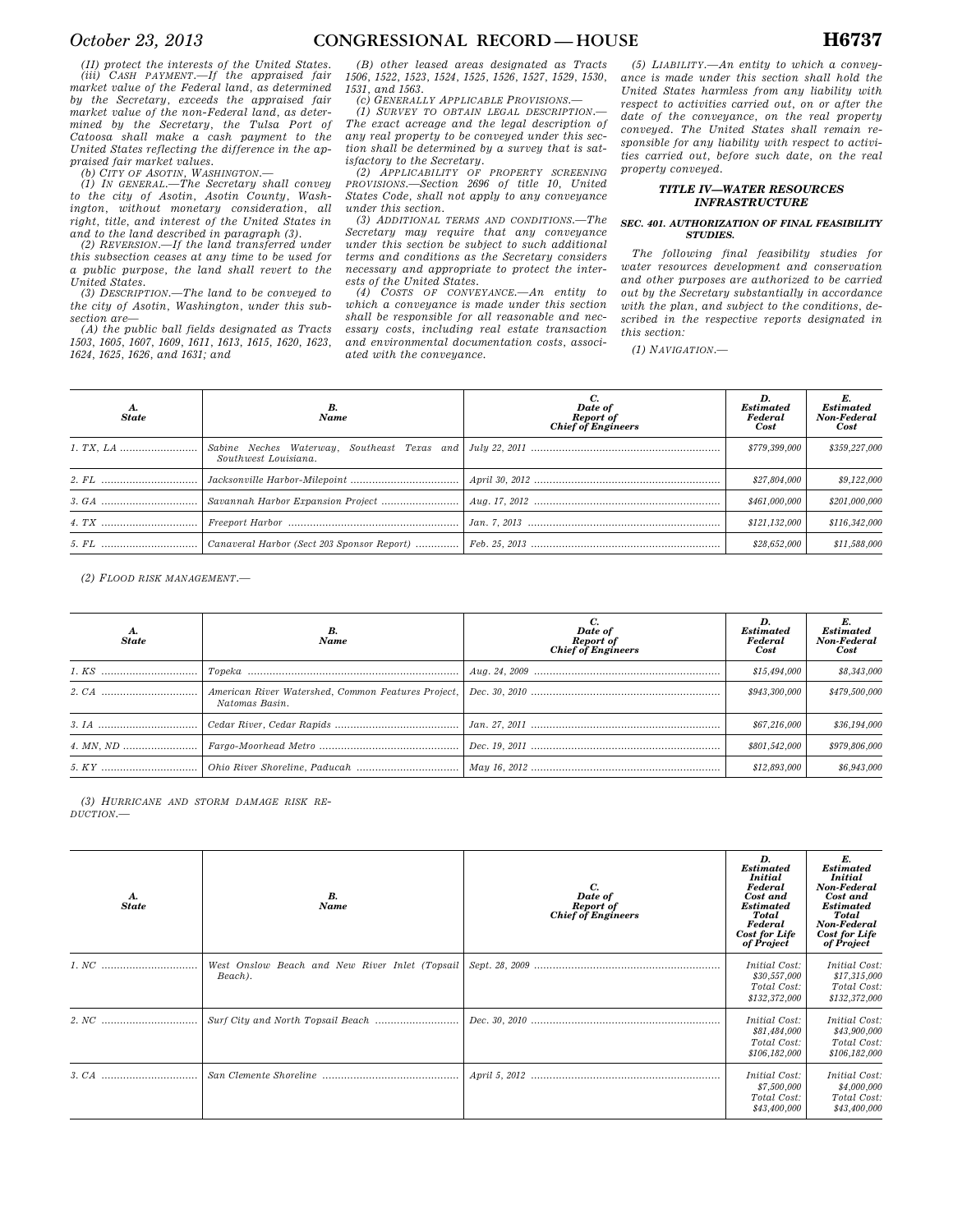*(4) HURRICANE AND STORM DAMAGE RISK RE-DUCTION AND ENVIRONMENTAL RESTORATION.—* 

| <b>State</b> | в.<br>Name                               | Date of<br>Report of<br><b>Chief of Engineers</b> | <b>Estimated</b><br>Federal<br>Cost | <b>Estimated</b><br>Non-Federal<br>Cost |
|--------------|------------------------------------------|---------------------------------------------------|-------------------------------------|-----------------------------------------|
|              | Hancock, Harrison, and Jackson Counties. |                                                   | \$815,090,000                       | \$438,890,000                           |

*(5) ENVIRONMENTAL RESTORATION.—* 

| <b>State</b> | B.<br><b>Name</b>                                                                                                                                             | C.<br>Date of<br><b>Report of</b><br>Chief of Engineers | D.<br><b>Estimated</b><br>Federal<br>Cost | E.<br><b>Estimated</b><br>Non-Federal<br>Cost |
|--------------|---------------------------------------------------------------------------------------------------------------------------------------------------------------|---------------------------------------------------------|-------------------------------------------|-----------------------------------------------|
|              |                                                                                                                                                               |                                                         | \$1,221,721,000                           | \$657,849,000                                 |
|              | Central and Southern Florida Project, Comprehensive<br>Everglades Restoration Plan, Caloosahatchee River<br>(C-43) West Basin Storage Project, Hendry County. |                                                         | \$297,189,000                             | \$297,189,000                                 |
|              |                                                                                                                                                               |                                                         | \$954,452,000                             | \$513,936,000                                 |
|              |                                                                                                                                                               |                                                         | \$6,403,000                               | \$3,564,000                                   |
|              | Central and Southern Florida Project, Comprehensive<br>Everglades Restoration Plan, C-111 Spreader Canal<br>Western Project.                                  |                                                         | \$88,992,000                              | \$88,992,000                                  |
|              | CERP Biscayne Bay Coastal Wetland, Florida                                                                                                                    |                                                         | \$96,209,000                              | \$96,209,000                                  |
|              | Central and Southern Florida Project, Broward Coun-<br>ty Water Preserve Area.                                                                                |                                                         | \$433,353,500                             | \$433,353,500                                 |
|              | Louisiana Coastal Area-Barataria Basin Barrier                                                                                                                |                                                         | \$283,567,000                             | \$152,690,000                                 |
|              |                                                                                                                                                               |                                                         | \$23,253,100                              | \$12,520,900                                  |

# *SEC. 402. PROJECT MODIFICATIONS.*

*(a) MIAMI HARBOR, MIAMI-DADE COUNTY, FLORIDA.—* 

*(1) IN GENERAL.—The project for navigation, Miami Harbor, Miami-Dade County, Florida, authorized by section 1001(17) of the Water Resources Development Act of 2007 (121 Stat. 1052), is modified to authorize the Secretary to construct the project at a total cost of \$152,510,000, with an estimated Federal cost of \$92,007,000 and a non-Federal cost of \$60,503,000.* 

*(2) APPLICABILITY.—Paragraph (1) shall take effect on November 8, 2007.* 

*(b) LOWER OHIO RIVER, ILLINOIS AND KEN-TUCKY.—The project for navigation, Lower Ohio River, Locks and Dams 52 and 53, Illinois and Kentucky, authorized by section 3(a)(6) of the Water Resources Development Act of 1988 (102 Stat. 4013), is modified to authorize the Secretary to construct the project at a total cost of \$2,300,000,000, with a first Federal cost of \$2,300,000,000.* 

*(c) LITTLE CALUMET RIVER BASIN (CADY MARSH DITCH), INDIANA.—The project for flood control, Little Calumet River Basin (Cady Marsh Ditch), Indiana, authorized by section 401(a) of the Water Resources Development Act of 1986 (100 Stat. 4115), and modified by section 127 of Public Law 109–103 (119 Stat. 2259), is further modified to authorize the Secretary to construct the project at a total cost of \$269,988,000, with an estimated Federal cost of \$202,800,000 and a non-Federal cost of \$67,188,000.* 

The Acting CHAIR. No amendment to the amendment in the nature of a substitute shall be in order except those printed in House Report 113–251. Each such amendment may be offered only in the order printed in the report, by a Member designated in the report, shall be considered as read, shall be debatable for the time specified in the report equally divided and controlled by the proponent and an opponent, shall not be subject to amendment, and shall

not be subject to a demand for a division of the question.

AMENDMENT NO. 1 OFFERED BY MR. GIBBS

The Acting CHAIR. It is now in order to consider amendment No. 1 printed in House Report 113–251.

Mr. GIBBS. Mr. Chairman, as the designee of the gentleman from Pennsylvania (Mr. SHUSTER), I have an amendment at the desk.

The Acting CHAIR. The Clerk will designate the amendment.

The text of the amendment is as follows:

Page 6, line 14, after ''company'' insert ''or natural gas company''.

Page 33, after line 20, insert the following: **SEC.** ll**. EXPEDITED COMPLETION OF REPORTS.**  The Secretary shall-

(1) expedite the completion of any on-going feasibility study for a project initiated before the date of enactment of this Act; and

(2) if the Secretary determines that the project is justified in a completed report, proceed directly to preconstruction planning, engineering, and design of the project in accordance with section 910 of the Water Resources Development Act of 1986 (100 Stat. 4189).

Page 42, after line 23, add the following:

(g) SAVING PROVISION.—Nothing in this section may be construed to affect any agreement entered into under section 204(f) of the Water Resources Development Act of 1986 (33 U.S.C. 2232(f)) before the date of enactment of this Act.

Page 46, after line 23, insert the following:<br>EC. CONTRIBUTIONS BY NON-FEDERAL IN-**SEC.** ll**. CONTRIBUTIONS BY NON-FEDERAL IN-TERESTS PRIOR TO AUTHORIZATION OF FINAL FEASIBILITY REPORTS.** 

(a) IN GENERAL.—Subject to subsection (b),

a non-Federal interest may carry out a project for which—

(1) a final feasibility report has been completed; and

(2) authority for the Secretary to carry out such project has not specifically been authorized by Congress.

(b) CONDITIONS.—The non-Federal interest—

(1) shall, before carrying out the project, obtain any permit, approval, or authorization required pursuant to Federal or State law; and

(2) shall carry out the project in accordance with the plan, and subject to the conditions, described in the final feasibility report.

(c) CREDIT, REIMBURSEMENT, AND FUTURE MAINTENANCE.—

(1) ELIGIBILITY FOR CREDIT OR REIMBURSE-MENT.—Subject to paragraph (4), and in accordance with section 221 of the Flood Control Act of 1970 (42 U.S.C. 1962d–5b), a non-Federal interest may be eligible for credit or reimbursement for the Federal share of any work carried out by the non-Federal interest under this section.

(2) ELIGIBILITY FOR MAINTENANCE OF NAVI-GATION PROJECTS.—Subject to paragraph (4), and in accordance with section 211(h) of the Water Resources Development of Act of 1996 (33 U.S.C. 701b–13(h), whenever a non-Federal interest constructs improvements to a harbor or inland harbor under this section, the Secretary shall be responsible for maintenance of such harbor.

(3) LIMITATION.—Any activities carried out under this section are authorized only to the extent specifically provided for in subsequent appropriations Acts.

(4) IMPLEMENTATION.—Paragraphs (1), (2), and (3) shall not apply unless-

(A) all laws and regulations that would apply to the Secretary if the Secretary were carrying out the project were applied by the non-Federal interest during construction of the project; and

(B) the project is subsequently specifically authorized by Congress.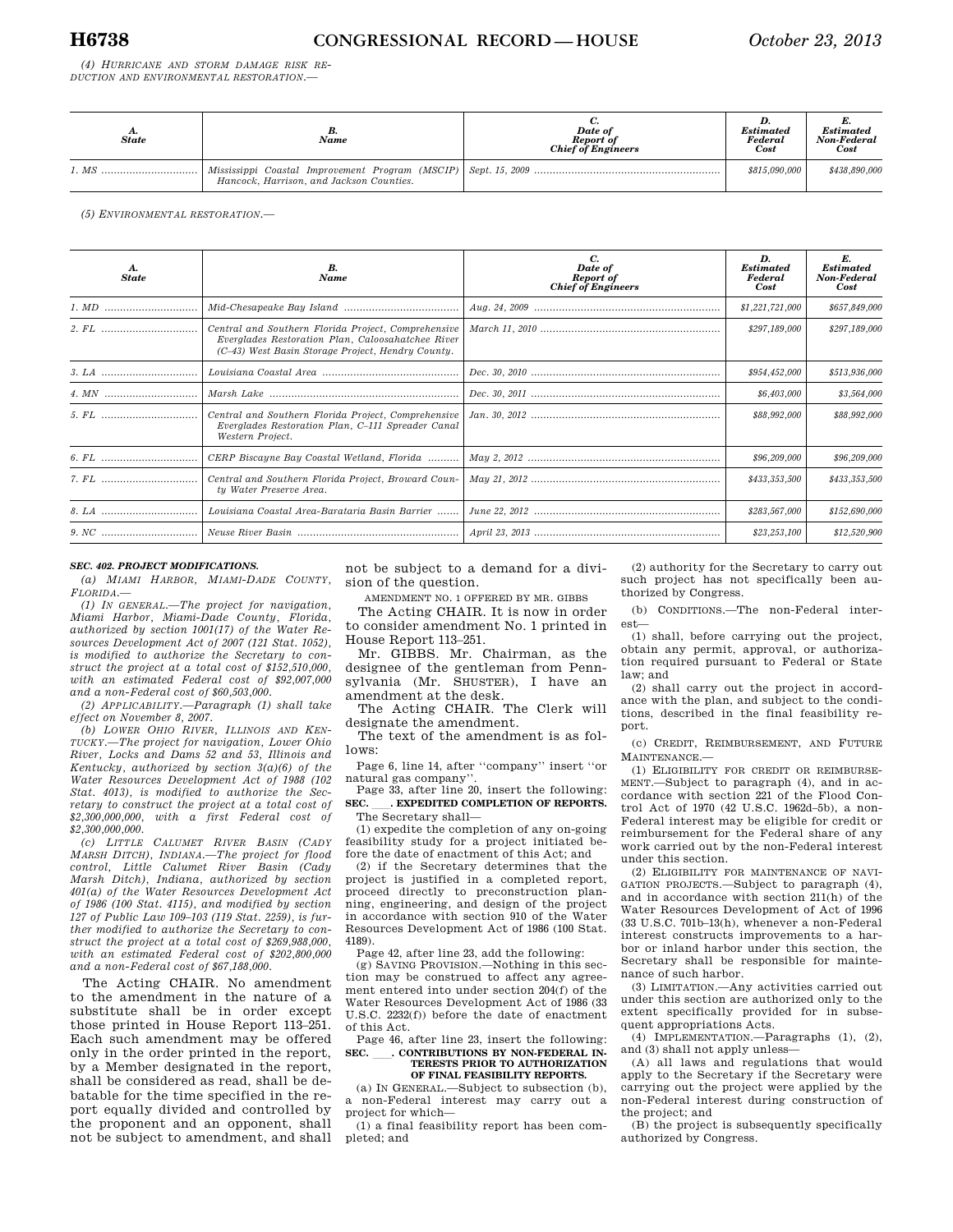(5) IN-KIND CONTRIBUTIONS.—Absent a specific subsequent authorization by Congress, the non-Federal interest shall not be reimbursed or receive credit for in-kind contributions.

Page 75, after line 12, insert the following: (3) review and evaluate the historic and potential uses, and economic feasibility for the life of the project, of nonstructural alternatives, including natural features such as<br>dunes. coastal wetlands. floodplains. wetlands, marshes, and mangroves, to reduce the damage caused by floods, storm surges, winds, and other aspects of extreme weather events, and to increase the resiliency and long-term cost-effectiveness of water resources development projects;

Page 128, beginning on line 13, strike ''section 102(a) of the Water Resources Development Act of 1986 (33 U.S.C. 2212(a))" and insert ''section 3(a)(6) of the Water Resources Development Act of 1988 (102 Stat. 4013)''.

Page 163, strike lines 1 through 8.

The Acting CHAIR. Pursuant to House Resolution 385, the gentleman from Ohio (Mr. GIBBS) and a Member opposed each will control 5 minutes.

The Chair recognizes the gentleman from Ohio.

Mr. GIBBS. Mr. Chairman, I rise in support of the bipartisan manager's amendment.

In this amendment, we provide clarity related to expediting projects while authorizing the Corps of Engineers to move to pre-construction, planning, engineering, and design activities immediately following a completed feasibility study. This will ensure work will continue without stops and starts in the study process.

We authorize non-Federal interests with the ability to carry out work at their own expense pursuant to an unauthorized yet completed feasibility study if the non-Federal interest agrees to carry out the work subject to any State or Federal permitting departments, and that the non-Federal interests carry out the project in accordance with the feasibility study.

We request that the Corps of Engineers review the uses and economic feasibility of nonstructural alternatives in their review of existing authorities for clearing-out work after a storm event. We have made technical and conforming changes to the bill.

We developed this amendment working closely with Members to address several key issues and to improve upon the underlying bill.

Mr. Chairman, I reserve the balance of my time.

Mr. RAHALL. Mr. Chairman, although I am not opposed to the amendment, I claim the time in opposition to the amendment offered by the gentleman from Pennsylvania.

The Acting CHAIR. Without objection, the gentleman from West Virginia is recognized for 5 minutes.

There was no objection.

Mr. RAHALL. Mr. Chairman, Shuster amendment No. 1 provides for the expediting and completion of ongoing feasibility studies and authorizes the Corps of Engineers to move to pre-construction planning, engineering, and design. It directs the Corps of Engineers to consider nonstructural alternatives in the rebuilding of areas impacted by floods and storms.

I am in support of the amendment, and I yield 1 minute to the gentleman from New York (Mr. BISHOP).

Mr. BISHOP of New York. I thank Mr. RAHALL for yielding.

Mr. Chairman, I, too, am in support of this amendment. I particularly want to thank the chairman for the inclusion of language in this amendment that addresses two issues of concern. One is the inclusion of consideration of nonstructural alternatives in preventing future storm damage. I think that is very important, particularly in the wake of Hurricane Sandy, for those of us that live in the Northeast; also, the language that allows the non-Federal cost-share partner to begin work on issues that are of importance to their locality.

I think these are very important issues to Members on our side, and I thank the chairman for including them.

Mr. GIBBS. Mr. Chairman, I yield 1 minute to the distinguished gentleman from Louisiana (Mr. BOUSTANY).

Mr. BOUSTANY. Mr. Chairman, I rise in support of the amendment and the underlying bill.

I want to thank Chairman SHUSTER and Ranking Member RAHALL and all of the committee for the tremendous work that was done to substantially improve the outlook on the use of the harbor maintenance tax because these moneys were not being used for dredging, as they were intended to be. And this has severely hurt American competitiveness.

If we are going to grow this economy, we have to expand international trade, and we have to have the maritime and port infrastructure to do so. It is essential that these funds are used for the intended purpose.

I also want to point out a couple of concerns I have. There are two issues in the 2007 WRDA bill, authorizations that require technical amendments that pertain to Louisiana authorizations, and I am hopeful that as we go forward on this, the chairman and the subcommittee chairman will work with me to achieve some resolution of this, because it is holding up Army Corps of Engineers projects, and it is something that would be very easy to fix, it is no cost, and adds nothing to the budget. They are purely technical adjustments that need to be made.

So I am hopeful we can work through this as we go forward.

Mr. RAHALL. Mr. Chairman, I yield back the balance of my time.

Mr. GIBBS. Mr. Chairman, I yield 1 minute to the gentlelady from South Dakota (Mrs. NOEM).

Mrs. NOEM. Mr. Chairman, I certainly support the amendment and the underlying bill. I wanted to speak to one concern that I had.

Mr. Chair, Congress has consistently limited the authority of the Corps of Engineers and recognized the long-established State water rights to protect federalism. This bill is certainly no exception.

In my State of South Dakota, and in the Upper Missouri Basin, the Corps is planning to charge for water from the Missouri River. This is after the Dakotas gave up hundreds of thousands of acres of farmland during the creation of the dams along the Missouri River, for which we have never been fully compensated.

The issue of the Corps charging for surplus water is a concern for many communities, tribes, and cities up and down the Missouri River. Chairman SHUSTER has assured me that he would work with us into the future to move forward on conferees to resolve this issue and to stop this attempt to take our water. For that, I certainly appreciate the efforts.

Mr. GIBBS. Mr. Chairman, I yield 30 seconds to the gentleman from Arkansas (Mr. COTTON).

Mr. COTTON. I want to thank the chairman and the committee for their hard work on WRRDA, which I am pleased to support.

Mr. Chairman, I have offered an amendment that addresses an issue with the population growth projections of the 1958 Water Supply Act, which are outdated, and many local water districts are now forced to pay substantial principal and interest to the Federal Government on excess water supply.

My amendment allows the Corps and local water districts to collaborate on finding new markets for their excess water storage. Not only does this partnership allow for the best use of shared resources, it also saves the taxpayers millions of dollars.

Again, I want to thank the Transportation and Infrastructure Committee, the chairman, and the ranking member for their hard work on this bill and for supporting my amendment.

Mr. GIBBS. Mr. Chairman, I yield the balance of my time to the gentleman from Pennsylvania (Mr. KELLY).

Mr. KELLY of Pennsylvania. First, I do want to thank the chairman, the ranking member, and also Representative MCCOLLUM.

Mr. Chairman, our amendment is on the Asian carp. It is a very invasive species that really has a devastating effect on the Upper Mississippi River and the Ohio River Basin. This is a fish that can grow to 70 to 100 pounds. It is a voracious fish that is highly invasive. It can potentially destroy a \$7 billion commercial fishing business industry in the Great Lakes. It also would have a devastating effect on commercial boaters, recreational boaters, and sportsmen.

Again, I want you to understand that the nature of this fish is incredible. Anytime the surface of the water is disturbed, it leaps out of the water. As I said, it can be 70 to 100 pounds. I know that many of us do boating in the summertime and have little children that boat with us. This is a fish that is so aggressive and so voracious that it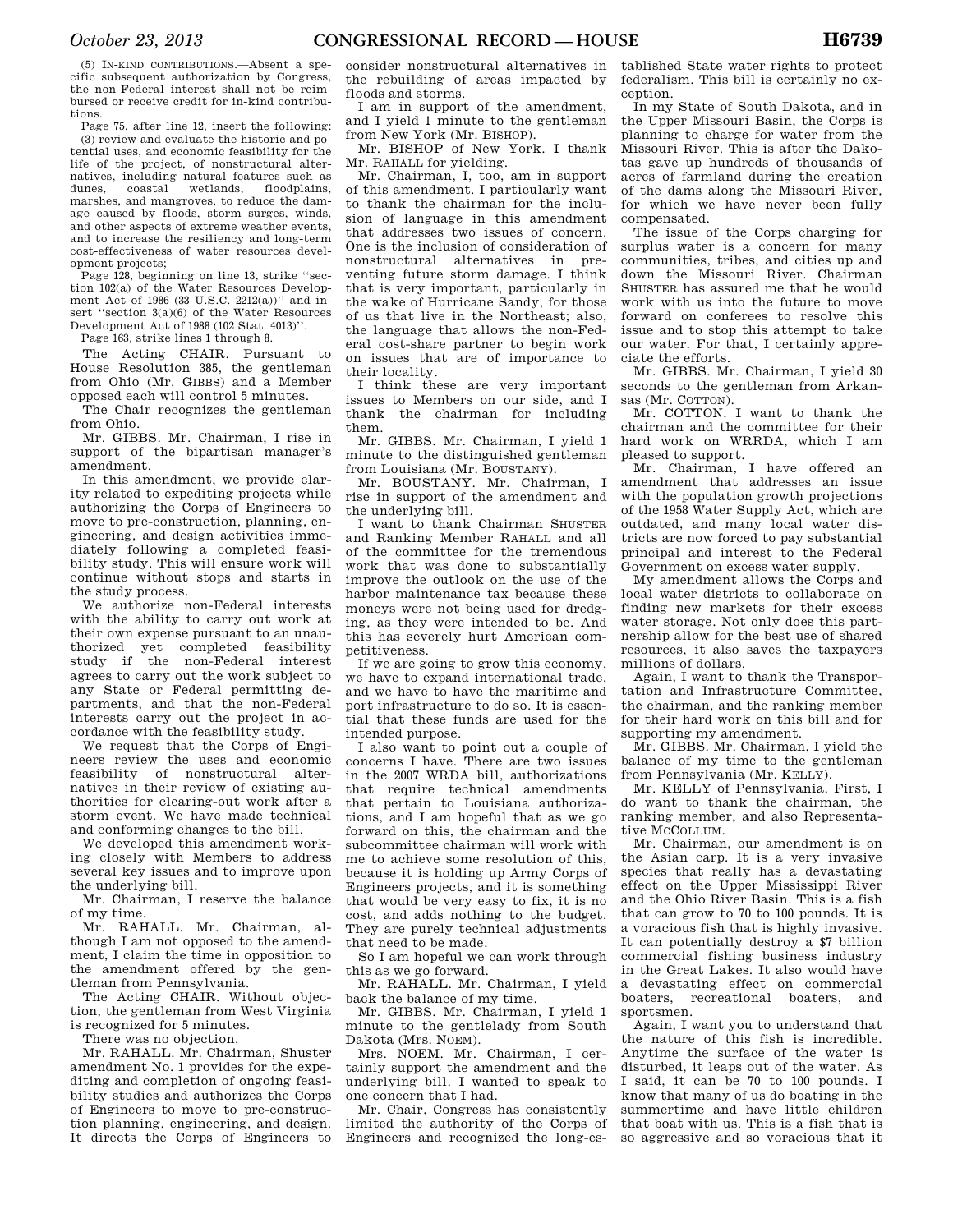can eat sometimes up to four times its own weight.

What does this fish do? It eats everything that other fish eat. If we allow this to come forward, it can be devastating.

This is a great example. I watched the last 3 weeks as both sides tried to get to some type of agreement, and couldn't get there. This is a bipartisan effort, a collective effort, collaborative effort, that allows both the States and the Federal agencies to work together on a solution to a problem that has been in existence and will continue to be in existence until we stop it.

So I want to again thank Chairman SHUSTER, Ranking Member RAHALL, and especially Ms. MCCOLLUM as we work together on this piece of legislation. I think it will have a great effect on our ability to keep the Great Lakes, the Upper Mississippi River, and the Ohio River Basin safe.

Mr. GIBBS. Mr. Chairman, I yield back the balance of my time.

The Acting CHAIR. The question is on the amendment offered by the gentleman from Ohio (Mr. GIBBS).

The amendment was agreed to.

AMENDMENT NO. 2 OFFERED BY MR. DEFAZIO The Acting CHAIR. It is now in order

to consider amendment No. 2 printed in House Report 113–251.

Mr. DEFAZIO. Mr. Chairman, I have an amendment at the desk.

The Acting CHAIR. The Clerk will designate the amendment.

The text of the amendment is as follows:

Beginning on page 11, strike line 19 and all that follows through page 12, line 3, and insert the following:

''(b) EFFECTIVE DATE.—This section shall be effective on the date on which the Secretary certifies to Congress that the cost to construct all water resources development projects that are authorized for construction by the Chief of Engineers by any Act of Congress, but are not completed, is less than \$20,000,000,000 (adjusted for inflation as of the date on which the certification is made).''.

The Acting CHAIR. Pursuant to House Resolution 385, the gentleman from Oregon (Mr. DEFAZIO) and a Member opposed each will control 5 minutes.

The Chair recognizes the gentleman from Oregon.

Mr. DEFAZIO. Mr. Chairman, this amendment would delay the environmental shortcuts in section 103 until the Secretary certifies that the Corps has significantly reduced the backlog of projects that have already been approved, using the current environmental review process—already been approved.

The reason we are doing this is to make the point that this shortcut process would undermine environmental protections and critical public participation under NEPA and other conservation laws. Combined with strict timelines and limited funding for feasibility studies, it guarantees the Corps will not have the information it needs to plan major projects with broad environmental impact.

There is no evidence that the public participation environmental review process has caused delay. In the hearings on H.R. 3080, no witness identified a single project where that had been the case. When asked directly about why Corps projects take years to implement, the common answer was: lack of available appropriations at critical times during project development and construction.

The problem is not NEPA. The problem is that this Congress has failed to appropriate enough money to keep up with the projects we authorized. WRDA 2007 authorized \$23 billion in new projects. Few have even been started. The estimated cost of completion of Corps projects currently under construction is another \$20 billion.

In stark contrast, the most recent appropriation of the Corps' construction budget was \$12.2 billion. If the Ryan budget is adopted—well, it was adopted in the House, but not implemented—that number would be even lower, pathetically lower.

Clearly, complying with NEPA and other environmental and public participation requirements is not the reason we have a backlog of projects worth billions of dollars.

Congress should appropriate—and this bill is a start—the funding needed to allow these projects which have already been approved, using all existing environmental review requirements, to be completed before we implement any new shortcuts.

A more thoughtful approach, as we work through this backlog over the next 5, 6, 10, 15 years at the current rate of spending—or 25 or 50 years at Ryan spending—would be to bifurcate the process. If we identified that there was a delay, particularly for repair, rehabilitation, replacement, or minor projects, we could streamline those under the House or Senate provisions, but major projects should still go through a full review so that we don't end up later in endless litigation over those very same projects.

I reserve the balance of my time.

Mr. SHUSTER. Mr. Chairman, I claim time in opposition to the amendment.

The Acting CHAIR. The gentleman from Pennsylvania is recognized for 5 minutes.

Mr. SHUSTER. Mr. Chairman, H.R. 3080 was drafted in a bipartisan fashion. Our environmental streamlining provision in section 103 is a result of compromise.

We have heard from many Members who are supportive of our provisions to implement what is commonly called the ''three by three by three process.'' However, in order for the Corps to have the flexibility to fit within the timeframes laid in section 101 of H.R. 3080, accelerating the environmental review process in section 103 of the bill is critical.

The amendment seeks to undermine all environmental streamlining provisions in WRRDA. Regardless of the ex-

istence of backlog, streamlining environmental reviews is an essential reform, and I believe will help to reduce backlogs.

Additionally, reforms in WRRDA provide opportunities for non-Federal interests and other private sectors to move projects forward with their own funds, providing incentive for accelerating these project delivery processes regardless of the availability of Federal funding.

So I urge all Members to oppose the amendment, and I reserve the balance of my time.

# $\Box$  1600

Mr. DEFAZIO. Mr. Chairman, may I inquire as to the time remaining.

The Acting CHAIR. The gentleman from Oregon has 21⁄2 minutes remaining.

 $\rm \overline{M}$ r. DEFAZIO. I vield 1½ minutes to the gentleman from Oregon (Mr. BLU-MENAUER).

Mr. BLUMENAUER. I appreciate the gentleman, and what he said is correct in terms of a situation here.

Mr. Chairman, streamlining provisions in this bill provide nothing but an empty promise that projects will be built faster. The empty promise comes with real costs: it will lead to more damaging and costly projects, and it will prevent States, local governments and other stakeholders from making realistic plans for the future.

The Corps currently has an estimated backlog of over 1,000 authorized activities that will take about \$60 billion. The bill before us adds to the backlog. Both the Corps, itself, and the administration have pointed out that these proposed streamlining guidelines may actually slow project development and do not adequately protect communities, taxpayers, and the environment. The real cause of delay is limited funding, competition for funding amongst the extensive study and project construction backlog, poor project planning that does not focus on national priorities or on identifying the least possible damaging solution to water resource problems. Project studies take the longest when the Corps and Congress insist on pushing outdated, damaging, and extremely costly projects that inconvenience or even harm communities instead of adopting low-impact, modern solutions that could more easily gain broad-based support.

I am all for getting projects done faster, but our infrastructure deficit slows the economy and puts people in physical danger at worst. We need to address that problem. Undercutting the environmental protections does not address it. It merely complicates it.

Mr. SHUSTER. Is the gentleman from Oregon prepared to close?

Mr. DEFAZIO. I have one more speaker.

Mr. SHUSTER. I reserve the balance of my time.

Mr. DEFAZIO. Mr. Chairman, I yield 1 minute to the gentlelady from Texas, Ms. SHEILA JACKSON LEE.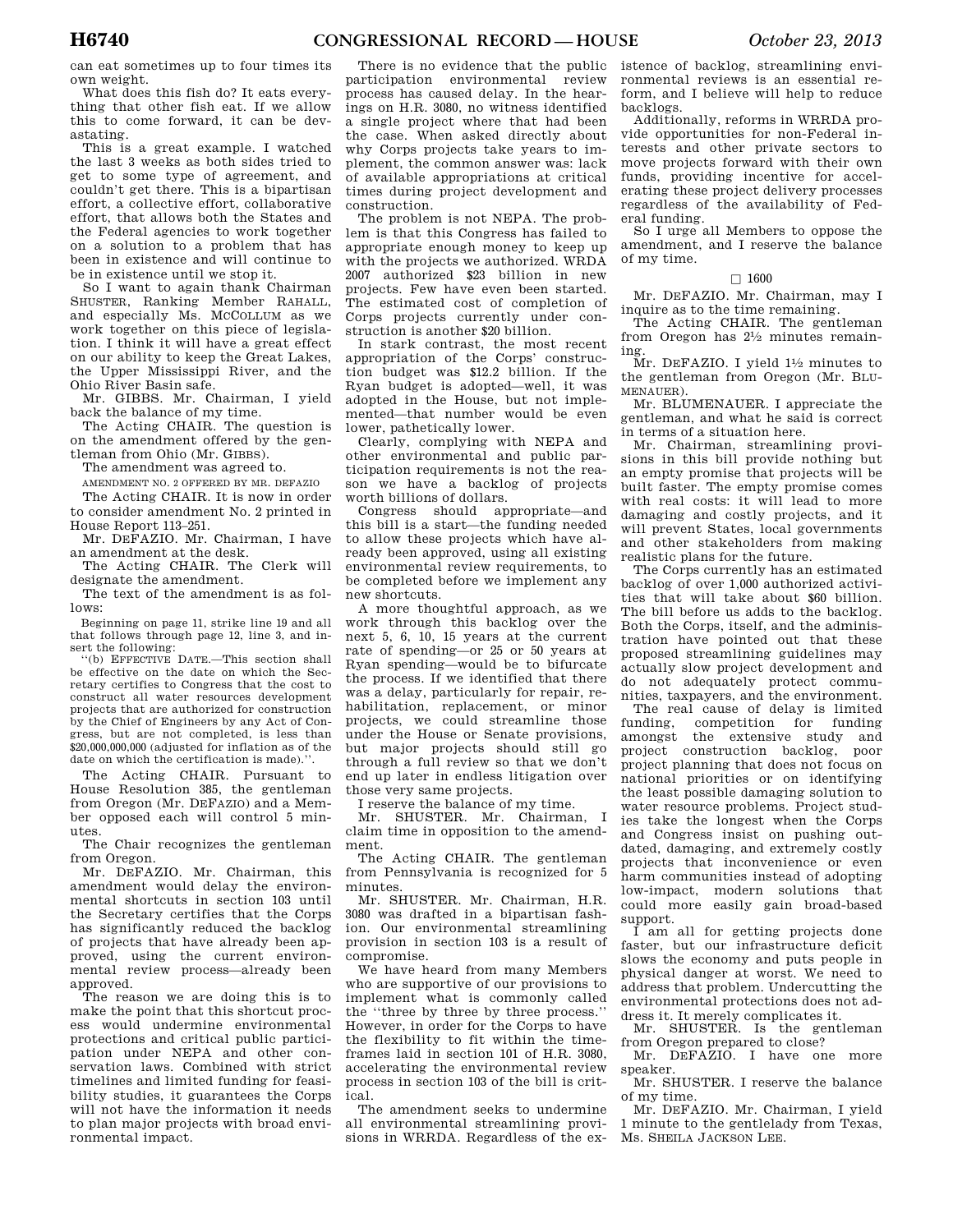Ms. JACKSON LEE. I thank the gentleman from Oregon. I thank the sponsors of this legislation, Mr. BLU-MENAUER, and I am delighted, along with Mr. DEFAZIO, to be a cosponsor.

Mr. Chairman, I really just want to emphasize the core values of Mr. DEFA-ZIO's as to what this amendment represents. The fact is there is a lack of funding. For those of us who are around ports, who are experiencing extreme flooding, there is a lack of funding that the environmental review process has nothing to do with, and it has not led to the backlog of authorized projects that are not being constructed. I support the timely delivery of water resources projects, but I have concerns as to whether the changes made in this bill in the name of streamlining will actually achieve that goal.

So I ask and urge my colleagues on both sides of the aisle to support this amendment, which will make the construction of already authorized projects a priority, which clearly had no problems with the environmental review process, and I would argue the fact that we should be encouraged to make this truly a jobs bill and support the DeFazio amendment.

Mr. Chair, as a cosponsor to Rep. DEFA-ZIO's amendment, that would delay the application of the environmental ''streamlining'' provisions in Section 103 until the Secretary certifies that there is sufficient funding to reduce the backlog of authorized Corps projects to less than \$20 billion in construction costs, I ask my colleagues across the aisle to support amendment #2.

This amendment highlights the fact that it is a lack of funding not the environmental review process that has led to a backlog of authorized projects that are not being constructed. We have spent enough energy arguing over the budget and the National Environmental Policy Act (NEPA) streamlining, but not enough time in making the hard decisions and investments that are going to create economic growth and create jobs.

In short, while I strongly support timely delivery of water resources projects, I have concerns as to whether the changes made in this bill in the name of streamlining will actually achieve that goal.

Particularly given the real world funding issues that we face, and I remain very concerned about the impacts these changes will have on the public participation process and the assessment of impacts to the environment. I urge Members to support Rep. DEFAZIO's amendment which will make the construction of already authorized projects that clearly had no problems with the environmental review process a priority.

Mr. SHUSTER. Mr. Chairman, may I inquire as to how much time I have remaining?

The Acting CHAIR (Mr. LATHAM). The gentleman from Pennsylvania has 4 minutes remaining.

Mr. SHUSTER. I yield 2 minutes to the gentleman from Oregon (Mr. DEFA-ZIO) to control.

The Acting CHAIR. Is there objection to the request of the gentleman from Pennsylvania (Mr. SHUSTER)?

There was no objection.

Mr. DEFAZIO. I yield  $1\frac{1}{2}$  minutes to the gentlelady from California (Ms. LEE).

Ms. LEE of California. I want to thank the gentleman for yielding. I want to thank you and all of the cosponsors of this amendment for putting this forward.

Mr. Chairman, this would actually delay the so-called ''environmental streamlining'' provisions in this bill, which would fast-track the critical review process and significantly limit public input. This amendment would also preserve the current review process that helps the Army Corps of Engineers foresee harmful environmental impacts before undertaking project.

This safe, sustainable infrastructure is not really produced by cutting corners. WRRDA projects have wide-ranging consequences. I have several projects in my district, and I know how complex they can be. It is important to fully understand the effects that these projects will have on public health, on public safety, and on the environment.

History, quite frankly, has shown us that robust environmental reviews are good for the environment, the economy, public safety, and taxpayers. This bipartisan amendment would protect the environment and would really save taxpayer dollars. So I urge a ''yea'' vote, and I thank the gentleman for his tremendous leadership on this.

Mr. SHUSTER. Mr. Chairman, I continue to reserve the balance of my time.

Mr. DEFAZIO. I thank the chairman for his generosity, and I yield myself the balance of the time.

Mr. Chairman, I think there is substantial agreement here in that we need to put more investment into critical water infrastructure projects. This bill begins to do that. We want to do it in the most thoughtful way possible. Some of these projects will alter local or regional environmental resources forever, sometimes to mitigate, sometimes, perhaps, not so much if they are not well thought out. Many of these projects are designed to last for 100 years or more. It certainly would behoove us to spend a little bit of time fully vetting these projects before we authorize them and move forward.

With that, I yield back the balance of my time.

Mr. SHUSTER. Mr. Chairman, I urge a ''no'' vote on the DeFazio amendment, and I yield back the balance of my time.

The Acting CHAIR. The question is on the amendment offered by the gentleman from Oregon (Mr. DEFAZIO).

The question was taken; and the Acting Chair announced that the noes appeared to have it.

Mr. DEFAZIO. Mr. Chairman, I demand a recorded vote.

The Acting CHAIR. Pursuant to clause 6 of rule XVIII, further proceedings on the amendment offered by the gentleman from Oregon will be postponed.

AMENDMENT NO. 3 OFFERED BY MR. FLORES The Acting CHAIR. It is now in order to consider amendment No. 3 printed in

House Report 113–251. Mr. FLORES. Mr. Chairman, I have

an amendment at the desk. The Acting CHAIR. The Clerk will

designate the amendment. The text of the amendment is as fol-

lows:

# At the end of title I, add the following: SEC. MATIONAL OCEAN POLICY IMPLEMEN-**TATION.**

(a) FINDINGS.—Congress finds that—

(1) the July 19, 2010, Executive Order 13547 that established the ''National Policy for the Stewardship of the Ocean, Our Coasts, and the Great Lakes'' (in this section referred to as the ''National Ocean Policy'') among other things requires Federal implementation of ''ecosystem-based management'' to achieve a ''fundamental shift'' in how the United States manages ocean, coastal, and Great Lakes resources, and the establishment of 9 new governmental ''Regional Planning Bodies'' and ''Coastal and Marine Spatial Plans'' in every region of the United States;

(2) Executive Order 13547 created a 54-member National Ocean Council led by the White House Council on Environmental Quality and Office of Science and Technology Policy that includes principal and deputy-level representatives from Federal entities, including the Department of Defense;

(3) Executive Order 13547 requires National Ocean Council members, including the Department of Defense, to take action to implement the National Ocean Policy and participate in Coastal and Marine Spatial Planning to the fullest extent;

(4) the Final Recommendations that were adopted by Executive Order 13547 state that ''effective'' implementation of the National Ocean Policy will ''require clear and easily understood requirements and regulations, where appropriate, that include enforcement as a critical component'';

(5) despite repeated congressional requests, the National Ocean Council, which is charged with overseeing National Ocean Policy implementation, has still not provided a complete accounting of Federal activities taken and resources expended and allocated in furtherance of National Ocean Policy implementation;

(6) the Corps of Engineers is participating on at least one ''Coastal and Marine Spatial Planning Regional Team''; and

(6) the Nation's continued economic and budgetary challenges underscore the necessity for sound, transparent, and practical Federal policies.

(b) PROHIBITION.—None of the programs or actions authorized under this Act may be used to further implementation of the coastal and marine spatial planning and ecosystem-based management components of the National Ocean Policy developed under Executive Order 13547.

(c) STUDY.—Not later than 90 days after the date of enactment of this Act, the Secretary shall submit to the Committee on Transportation and Infrastructure of the House of Representatives and the Committee on Commerce, Science, and Transportation of the Senate a report detailing all activities engaged in and resources expended in furtherance of Executive Order 13547 since it was issued on July 19, 2010, as well as any fiscal year 2014 budget requests in support of National Ocean Policy implementation.

The Acting CHAIR. Pursuant to House Resolution 385, the gentleman from Texas (Mr. FLORES) and a Member opposed each will control 5 minutes.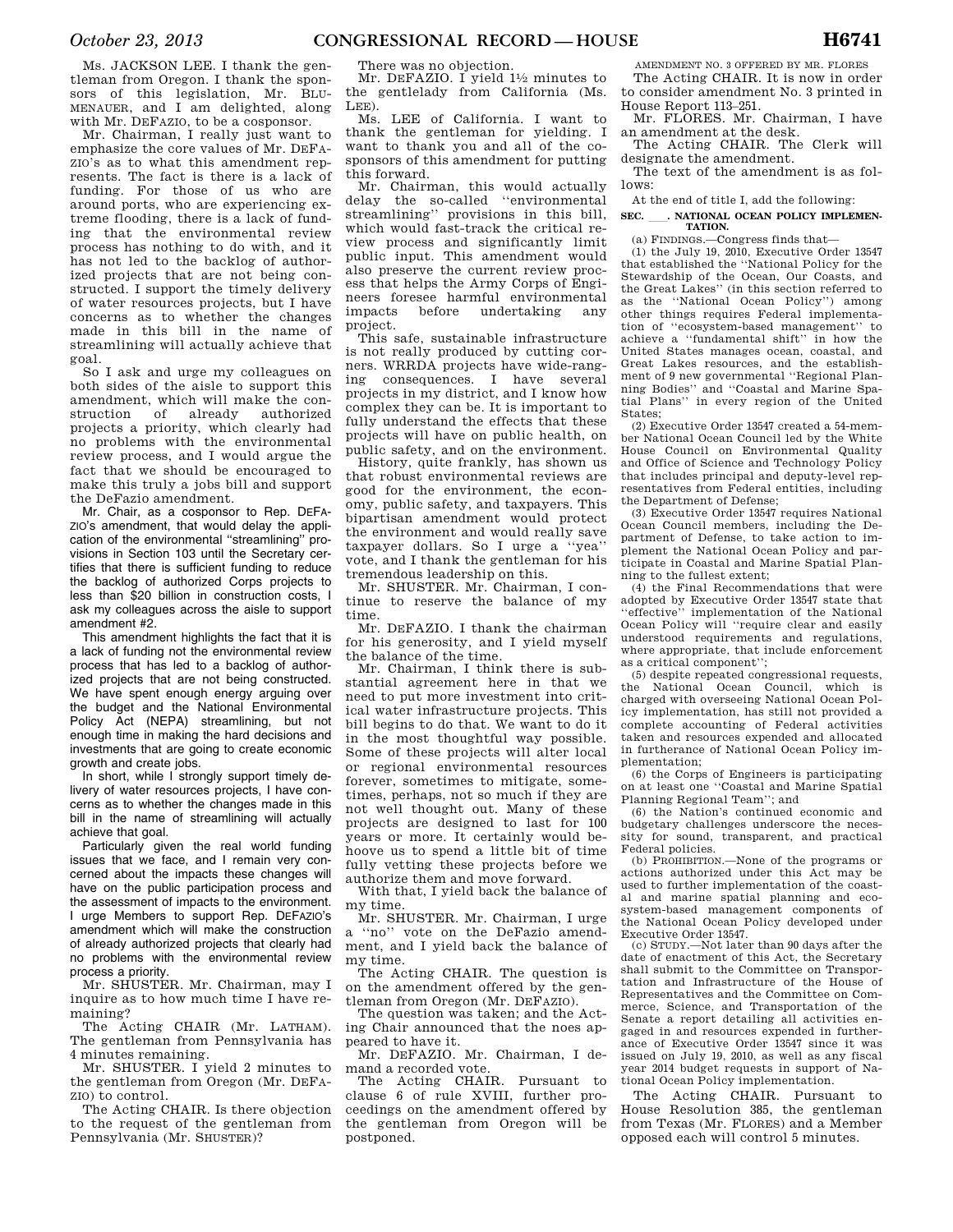The Chair recognizes the gentleman from Texas.

Mr. FLORES. Mr. Chairman, I rise today to offer an amendment that addresses a burdensome executive order that will have vast impacts on both our ocean and inland economies.

Executive Order 13547 was signed in 2010, and it requires that various bureaucracies essentially zone the ocean and the sources thereof. This means that a drop of rain that falls on your house could be subject to this overreaching policy because that precipitation will ultimately wind up in the ocean. The new policy guidelines under this executive order that were finalized in April of this year have the potential to change permitting criteria and regulatory requirements for a large number of economic sectors, including maritime shipping and inland river transportation.

The Army Corps of Engineers is participating in at least one Coastal and Marine Spatial Planning regional team, requiring resources and staff time outside of their current statutory obligations and outside their current budgetary authority. Since the Corps has not specifically asked for funds for the purpose of implementing Executive Order 13547, then they are raiding existing accounts to fund these activities, thus adding to the current projects backlogs and misusing scarce taxpayer resources.

Furthermore, the Senate WRDA bill includes a funding stream for regional planning bodies pursuant to the administration's National Ocean Policy, thereby creating a permanent slush fund to bankroll the implementation of their ocean-zoning initiative that has not even received congressional authorization.

My amendment would prohibit the programs or actions authorized under WRRDA from being used to further implement ocean zoning under the executive order, and it further requires that the Secretary of the Army conduct and submit a study to Congress that details all of the activities engaged in and resources expended relating to the executive order and to the National Ocean Policy, as well as relevant FY 2014 budget requests.

I want to thank the T&I Committee for its hard work on the WRRDA bill. I look forward to voting for the WRRDA bill, and I urge the approval of my amendment.

I reserve the balance of my time.

Mr. FARR. Mr. Chairman, I rise in opposition to the amendment.

The Acting CHAIR. The gentleman from California is recognized for 5 minutes.

Mr. FARR. I yield myself such time as I may consume.

Mr. Chairman, this amendment is very destructive to a very good policy that was created by this House by the Committee on Natural Resources when, back in the late nineties, all of the Federal agencies and private sector came to Congress and said, We have a

lot of conflicts of the sea. We need to start doing some planning in the ocean, like we have on land, so that we can get jobs done.

We were losing all kinds of equipment to fisheries and mining operations. It was just a huge mess. No Federal agency knew what the other Federal agency was doing. It was all on public lands called the ''oceans,'' and the exploration of the oceans was very underserved.

The underlying bill that this amendment attacks was created by the committee in order to create a commission made up, in fact, of people from Texas for the oil industry. One of the things they said is, Stop that conflict. Let's have smart ocean planning. Let's help use and conserve our finite resources and grow our ocean economy.

This is the way to do it, but this amendment wipes it all back. It goes back to the Dark Ages. It goes back to the flat Earth opinion about ocean planning, which is: don't do it.

The aquaculture industry, which is a \$1.2 billion industry, has said this would be very destructive, that the Flores amendment would be a major setback for our industry. The aquaculture is growing, and we rely on efficient permitting and long-term planning so our industry can grow and prosper.

If the Army Corps of Engineers can't engage in the National Ocean Policy planning that is geared toward helping our industry, then that is what sets us up for failure.

The North American Submarine Cable Association is opposed to this amendment. They stated that the first and foremost undersea cable operators engage in coastal marine spatial planning. Did you know that undersea cables, not satellites, carry more than 95 percent of the international voice, data and Internet traffic in the United States? They are critical for national security, and they carry civilian and military and U.S. Government traffic.

The Corps is working to improve coastal and sea floor maps and nautical charts, which are critical for navigation, citing offshore energy and recreational boating and fishing. The list goes on and on.

Even in the gentleman's home State of Texas, there are 170,000 people who are employed in the ocean economy. His amendment would destroy their ability to have good planning.

So I urge all of my friends to oppose this amendment, which is opposed by the private sector and public sectors, and it is just not smart thinking.

I reserve the balance of my time.

Mr. FLORES. I continue to reserve the balance of my time.

Mr. FARR. Mr. Chairman, I yield 1 minute to the gentleman from Rhode Island (Mr. LANGEVIN).

(Mr. LANGEVIN asked and was given permission to revise and extend his remarks.)

Mr. LANGEVIN. I thank the gentleman for yielding.

Mr. Chairman, the Flores amendment is, quite frankly, an affront to states' rights. By preventing the Army Corps of Engineers from coordinating ocean and coastal planning with Federal and State partners, it will inhibit the ability of States like Rhode Island, my home State, from managing resources in a way that fits their needs and priorities.

We have long recognized that our ocean resources do not adhere to State boundaries. Accordingly, their management must be regionally based. In the Northeast, our Regional Ocean Council has allowed our States to pool resources and our businesses to have a voice in decision-making. The Flores amendment may inhibit regional efforts, including ongoing Hurricane Sandy recovery and restoration planning to protect against future storm damage.

Put simply, it is an attempt to impose restrictions and requirements on coastal States and districts that will prevent our counties, cities, along with State Governors, from working collaboratively with their Federal partners on projects critical to coastal economies.

The Acting CHAIR. The time of the gentleman has expired.

Mr. FARR. I yield the gentleman an additional 15 seconds.

Mr. LANGEVIN. I thank the gentleman for yielding.

In 2010, maritime economic activities supported 2.7 million jobs and \$258 billion in GDP. These resources are too important to our economies not to be managed with the best science practices available.

I strongly urge my colleagues to protect the rights of States to manage their own resources and to vote ''no'' on this misguided amendment.

## $\Box$  1615

Mr. FLORES. Mr. Chairman, how much time does each side have remaining?

The Acting CHAIR. The gentleman from Texas has 3 minutes remaining. The gentleman from California has 11⁄4 minutes remaining.

Mr. FLORES. Mr. Chairman, I reserve the balance of my time to close. Mr. FARR. I yield 11⁄4 minutes to the

gentleman from Oregon (Mr. DEFAZIO).

Mr. DEFAZIO. Mr. Chairman, I thank the gentleman for yielding me the time.

I think there is a little misunderstanding here. This is not about a new agency or giving agencies new regulatory authority or direction. I will use a simple example.

We have great prospects for wave energy off the Northwest coast. We had a really great wave period doing research at Oregon State. I have a couple of private companies interested, but there are at least three Federal agencies involved. Simply what this executive order does is require that those agencies coordinate and they don't stovepipe, they don't work in silos. So when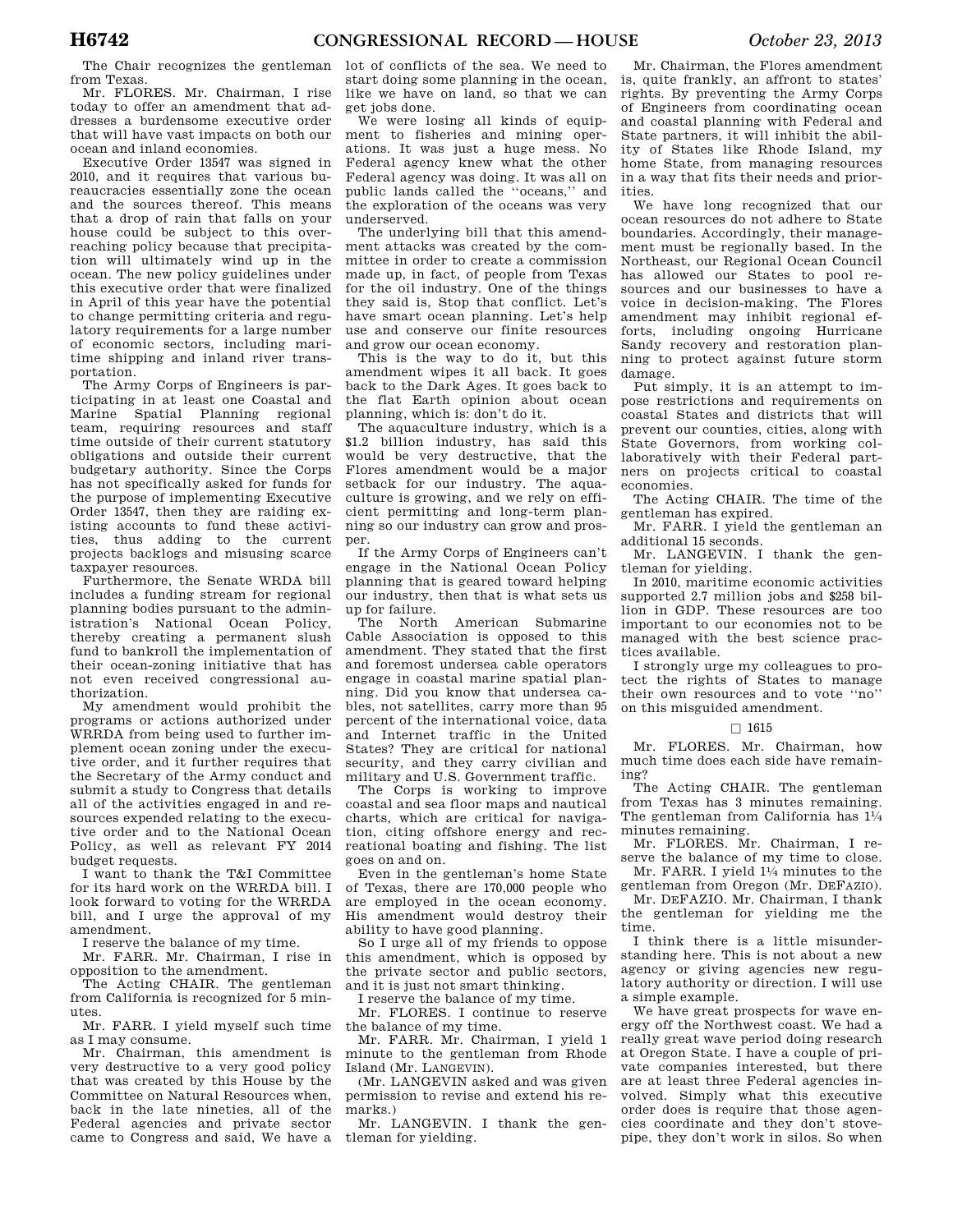the wave developer goes to FERC, FERC will also have in the room NOAA, Marine Fisheries; the Pacific Fisheries Management Council will be involved; the other Federal agencies that have jurisdiction will be involved, and we won't end up going through one process with one agency, getting to the end of that, and then having another agency saying, ''Wait a minute. You didn't talk to us.''

This just happened with the bridge over the Columbia River to Washington State where the Coast Guard came in very late and said, ''Wait a minute. We have height concerns about passage under this bridge.'' Had it been coordinated terrestrially inland in the same way that the President is imposing for agencies to work in the ocean, we will have a better, more comprehensive process that serves all interests.

Mr. FARR. Mr. Chairman, I yield back the balance of my time.

Mr. FLORES. Mr. Chairman, in closing, you have heard a lot of hyperbole about my amendment. My amendment is a simple amendment, and that is to stop an unconstitutional executive order that has been considered four times by Congress, including the 110th Congress and 111th Congress which were controlled by the other side. During none of those Congresses was the law that is now part of this executive order ever approved by those Congresses. This is the bureaucracy in this chart that has been created unconstitutionally by this executive order. Congress clearly doesn't intend to do that because it has studied this for four Congresses and elected not to.

You also heard that there are shareholders that don't support what I propose to do in this amendment. Unfortunately, that is not true either. We have got everybody from farmers to energy to commercial fisheries to recreational fishing interests that support this amendment and are fully on the side of it.

They have said that stakeholders came to Congress and said there were problems and that they wanted this executive order. That is not true, because we had a hearing in the 112th Congress and the stakeholders, I specifically asked them: Did any of you want the provisions that are included by this executive order? To an entity, they said, no, they didn't care for it.

Also, I would like to say that this amendment has also passed four other times. In the 112th Congress, I added this amendment to the CJS appropriations bill for fiscal year 2013. It passed on a bipartisan basis, 246–174. I offered a similar amendment to the Offshore Energy and Jobs Act that passed by a bipartisan vote of 233–190. I also offered a related amendment to the FY 2014 Energy and Water appropriations bill that passed by a voice vote.

This is a commonsense amendment. We are just saying, A, if Congress hasn't authorized this activity, and, B, if Congress hasn't appropriated any money for this activity, then this activity shouldn't take place. That is what the Constitution calls for. That is what this amendment does.

With that, I would urge approval of the amendment and approval of the underlying bill, and I yield back the balance of my time.

The Acting CHAIR. The question is on the amendment offered by the gentleman from Texas (Mr. FLORES).

The question was taken; and the Acting Chair announced that the ayes appeared to have it.

Mr. FARR. Mr. Chairman, I demand a

recorded vote.<br>The Acting CHAIR. Pursuant to clause 6 of rule XVIII, further proceedings on the amendment offered by the gentleman from Texas will be postponed.

AMENDMENTS EN BLOC OFFERED BY MR. SHUSTER

Mr. SHUSTER. Mr. Chairman, pursuant to H. Res. 385, I offer amendments en bloc.

The Acting CHAIR. The Clerk will designate the amendments en bloc.

Amendments en bloc consisting of amendment Nos. 4, 9, 10, 11, 12, 14, 15, 17, 18, 19, 20, 21, 22, and 23 printed in House Report 113–251, offered by Mr. SHUSTER of Pennsylvania:

AMENDMENT NO. 4 OFFERED BY MR. MULLIN OF OKLAHOMA

At the end of title I, insert the following: **SEC.** ll**. REPORT ON SURFACE ELEVATIONS AT DROUGHT EFFECTED LAKES.** 

(a) FINDINGS.—Congress finds that—

(1) due to the ongoing drought in many parts of the United States, State agencies are finding it difficult to maintain Federal Energy Regulatory Commission-licensed lake levels; and

(2) local agencies should be able to modify licensees when drought conditions arise and persist.

(b) ASSESSMENT.—

(1) IN GENERAL.—Not later than 180 days after the date of enactment of this Act, the FERC shall initiate an assessment of the effects of drought conditions on FERC-licensed lakes, which shall include an assessment of—

(A) existing FERC-licensed lakes with stipulated lake levels and rule curves in areas of previous, current and prolonged drought; and

(B) the effect the long-term licenses have on state agencies being able to meet all their obligations, including hydroelectric obligations, water supply downstream, fish and wildlife, and recreation.

(2) REPORT.—FERC shall submit to Congress a report on the assessment carried out under paragraph (1).

AMENDMENT NO. 9 OFFERED BY MS. JACKSON LEE OF TEXAS

Page 72, line 18, insert ''In making recommendations pursuant to this section, the Secretary shall consult with key stakeholders, including State, county, and city governments, and, where applicable, State and local water districts, and in the case of recommendations concerning projects that substantially affect communities served by historically Black colleges and universities, Tribal Colleges and Universities, and other minority-serving institutions, the Secretary shall also consult with such colleges, universities, and institutions.'' before ''The Secretary''.

AMENDMENT NO. 10 OFFERED BY MR. GRIMM OF NEW YORK

Page 72, line 18, strike ''may'' and insert ''shall''.

AMENDMENT NO. 11 OFFERED BY MR. PETERS OF CALIFORNIA

Page 76, after line 13, insert the following (and redesignate subsequent subsections accordingly):

(b) PUBLIC AVAILABILITY OF INFORMATION.— To the maximum extent practicable, the Secretary, in coordination with the Administrator of the Federal Emergency Management Agency, shall make the information required under subsection (a) available to the public through widely used and readily available means, including on the Internet.

AMENDMENT NO. 12 OFFERED BY MR. STUTZMAN OF INDIANA

Page 86, after line 24, insert the following: (f) INTERIM RULE.—Until the date on which revisions to the guidelines are adopted under this section, the Secretary shall not require the removal of existing vegetation as a condition or requirement for any approval or funding of a project, or any other action, unless the specific vegetation has been demonstrated to present an unacceptable safety risk.

AMENDMENT NO. 14 OFFERED BY MR. PIERLUISI OF PUERTO RICO

Page 95, line 21, strike "and" at the end.

Page 95, after line 21, insert the following: (2) in subsection (a), as so designated, by inserting ''Puerto Rico,'' before ''and the Trust Territory of the Pacific Islands''; and Page 95, line 22, strike "(2)" and insert

''(3)''. AMENDMENT NO. 15 OFFERED BY MR. COTTON OF

ARKANSAS

Page 97, after line 7, insert the following: **SEC. 1** . FUTURE WATER SUPPLY.

Section 301 of the Water Supply Act of 1958

(43 U.S.C. 390b) is amended— (1) by redesignating subsections (c) and (d)

as subsections (d) and (e), respectively; and (2) by inserting after subsection (b) the following:

''(c) ESTABLISHMENT OF 10-YEAR PLANS FOR THE UTILIZATION OF FUTURE STORAGE.—

''(1) IN GENERAL.—Beginning 180 days after the date of enactment of this subsection and not later than January 1, 2016, the Secretary may accept from an interested State or local interest a submission of a plan for the utilization of future use water storage under this Act.

''(2) CONTENTS.—A plan submitted under paragraph (1) shall include—

''(A) a 10-year timetable for conversion of future use storage to present use; and

''(B) a schedule of actions that the State or local interest agrees to carry out over a 10 year period, in cooperation with the Corps of Engineers, to seek new and alternative users of future water storage that is contracted to the State or local interest on the date of enactment of this subsection.''.

AMENDMENT NO. 17 OFFERED BY MR. HASTINGS OF WASHINGTON

Page 97, after line 7, insert the following:

### SEC. 1\_\_\_\_. CONGRESSIONAL CONSENT FOR NEW **PROJECT PURPOSES.**

Nothing in this Act authorizes the Secretary to carry out, at a Corps of Engineers dam or reservoir, any project for a purpose not otherwise authorized as of the date of enactment of this Act.

AMENDMENT NO. 18 OFFERED BY MS. MCCOLLUM OF MINNESOTA

At the end of title I, add the following:

# **SEC. 139. MULTIAGENCY EFFORT TO SLOW THE SPREAD OF ASIAN CARP IN THE UPPER MISSISSIPPI RIVER AND OHIO RIVER BASINS AND TRIBU-TARIES.**

(a) MULTIAGENCY EFFORT TO SLOW THE SPREAD OF ASIAN CARP IN THE UPPER MIS-SISSIPPI AND OHIO RIVER BASINS AND TRIBU-TARIES.—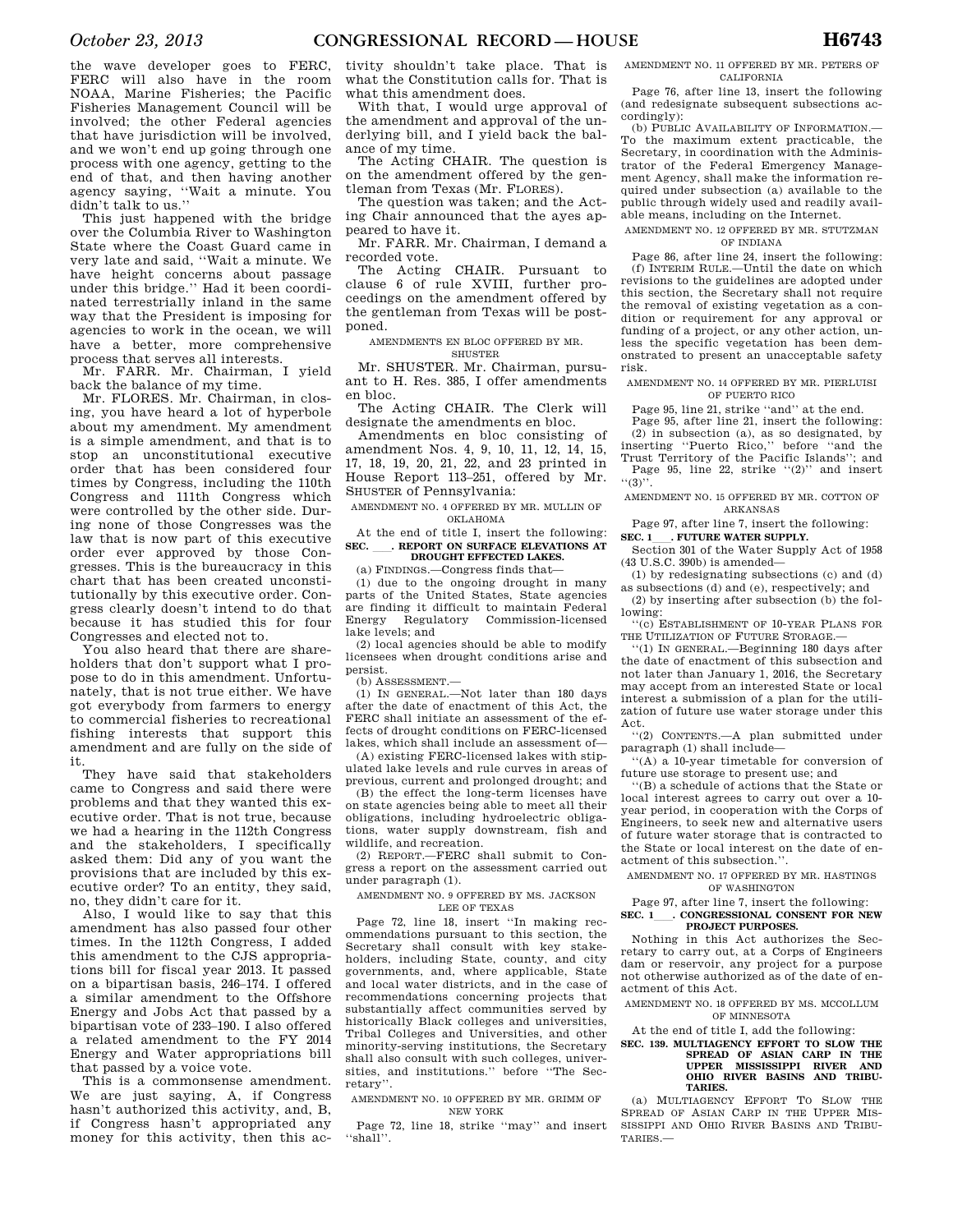(1) IN GENERAL.—The Director of the United States Fish and Wildlife Service, in coordination with the Chief of Engineers, the Director of the National Park Service, and the Director of the United States Geological Survey, shall lead a multiagency effort to slow the spread of Asian carp in the Upper Mississippi and Ohio River basins and tributaries by providing technical assistance, coordination, best practices, and support to State and local governments in carrying out activities designed to slow, and eventually eliminate, the threat posed by Asian carp.

(2) BEST PRACTICES.—To the maximum extent practicable, the multiagency effort shall apply lessons learned and best practices such as those described in the document prepared by the Asian Carp Working Group entitled ''Management and Control Plan for Bighead, Black, Grass, and Silver Carps in the United States'' and dated November 2007, and the document prepared by the Asian Carp Regional Coordinating Committee entitled ''FY 2012 Asian Carp Control Strategy Framework'' and dated February 2012.

(b) REPORT TO CONGRESS.

(1) IN GENERAL.—Not later than December 31 of each year, the Director of the United States Fish and Wildlife Service, in coordination with the Chief of Engineers, shall submit to the Committee on Appropriations, the Committee on Natural Resources, and the Committee on Transportation and Infrastructure of the House of Representatives and the Committee on Appropriations and the Committee on Environment and Public Works of the Senate a report describing the coordinated strategies established and progress made toward the goals of controlling and eliminating Asian carp in the Upper Mississippi and Ohio River basins and tributaries.

(2) CONTENTS.—Each report submitted under paragraph (1) shall include—

(A) any observed changes in the range of Asian carp in the Upper Mississippi and Ohio River basins and tributaries during the 2 year period preceding submission of the report;

(B) a summary of Federal agency efforts, including cooperative efforts with non-Federal partners, to control the spread of Asian carp in the Upper Mississippi and Ohio River basins and tributaries;

(C) any research that the Director determines could improve the ability to control the spread of Asian carp;

(D) any quantitative measures that the Director intends to use to document progress in controlling the spread of Asian carp; and

(E) a cross-cut accounting of Federal and non-Federal expenditures to control the spread of Asian carp.

AMENDMENT NO. 19 OFFERED BY MR. THOMPSON OF CALIFORNIA

Page 97, after line 7, insert the following: SEC. 1 **AQUATIC INVASIVE SPECIES PREVEN-TION AND CONTROL.** 

(a) ASSESSMENT.—The Comptroller General of the United States shall conduct an assessment of the Federal costs of, and spending on, aquatic invasive species.

(b) CONTENTS.—The assessment conducted under subsection (a) shall include—

(1) identification of current Federal spending on, and projected future Federal costs of, operation and maintenance related to mitigating the impacts of aquatic invasive species on federally owned or operated facilities;

(2) identification of current Federal spending on aquatic invasive species prevention;

(3) analysis of whether spending identified in paragraph (2) is adequate for the maintenance and protection of services provided by federally owned or operated facilities, based on the current spending and projected future costs identified in paragraph (1); and

(4) review of any other aspect of aquatic invasive species prevention or mitigation determined appropriate by the Comptroller General.

(c) FINDINGS.—Not later than one year after the date of enactment of this Act, the Comptroller General shall submit to the Committee on Environment and Public Works and the Committee on Energy and Natural Resources of the Senate and the Committee on Transportation and Infrastructure and the Committee on Natural Resources of the House of Representatives a report containing the findings of the assessment conducted under subsection (a).

AMENDMENT NO. 20 OFFERED BY MS. BROWNLEY OF CALIFORNIA

Page 102, after line 12, insert the following (and redesignate subsequent subparagraphs accordingly):

''(H) activities of the Secretary of the Navy;

Page 104, line 18, strike ''and''.

Page 104, after line 18, insert the following (and redesignate the subsequent subparagraph accordingly):

''(C) where appropriate, consider national security and military readiness needs in consultation with the Secretary of the Navy; and

AMENDMENT NO. 21 OFFERED BY MR.

LOWENTHAL OF CALIFORNIA

Page 103, line 7, insert ''and the costs for expanded uses (as such term is defined in section 201(c)(2) of the Water Resources Reform and Development Act of 2013)'' after ''the harbors''.

AMENDMENT NO. 22 OFFERED BY MS. BROWNLEY OF CALIFORNIA

Page 109, after line 23, insert the following: **SEC. 2**ll**. HARBOR MAINTENANCE TRUST FUND STUDY.** 

(a) DEFINITIONS.—In this section:

(1) LOW-USE PORT.—The term ''low-use port'' means a port at which not more than 1,000,000 tons of cargo are transported each calendar year.

(2) MODERATE-USE PORT.—The term ''moderate-use port'' means a port at which more than 1,000,000, but fewer than 10,000,000, tons of cargo are transported each calendar year.

(b) STUDY.—Not later than 270 days after the date of enactment of this Act, the Comptroller General of the United States shall carry out a study and submit to Congress a report that—

(1) evaluates the effectiveness of activities funded by the Harbor Maintenance Trust Fund in maximizing economic growth and job creation in the communities surrounding low- and moderate-use ports; and

(2) includes recommendations relating to the use of amounts in the Harbor Maintenance Trust Fund to increase the competitiveness of United States ports relative to Canadian and Mexican ports.

AMENDMENT NO. 23 OFFERED BY MR. SCHNEIDER OF ILLINOIS

Page 142, line 7, strike ''and''.

Page 142, line 9, strike the period and insert "; and'

Page 142, after line 9, insert the following: (4) a 5-year and 10-year projection of construction backlog and any recommendations to Congress regarding how to mitigate current problems and the backlog.

The Acting CHAIR. Pursuant to House Resolution 385, the gentleman from Pennsylvania (Mr. SHUSTER) and the gentleman from West Virginia (Mr. RAHALL) each will control 5 minutes.

The Chair recognizes the gentleman from Pennsylvania.

Mr. SHUSTER. Mr. Chairman, I ask unanimous consent that amendment

No. 4 in House Report 113–251 be modified by the form I have placed at the desk.

The Acting CHAIR. The Clerk will report the modification.

The Clerk read as follows:

Modification to amendment No. 4 offered by Mr. SHUSTER of Pennsylvania:

At the end of title I, insert the following: **SEC.** ll**. REPORT ON SURFACE ELEVATIONS AT DROUGHT EFFECTED LAKES.** 

(a) ASSESSMENT.—

(1) IN GENERAL.—Not later than 180 days after the date of enactment of this Act, the Secretary, in coordination with the FERC, shall initiate an assessment of the effects of drought conditions on lakes managed by the Secretary that are affected by FERC-licensed reservoirs, which shall include an assessment of—

(A) lake levels and rule curves in areas of previous, current, and prolonged drought; and

(B) the effect the long-term FERC licenses have on the Secretary's ability to manage lakes for hydropower generation, navigation, flood protection, water supply, fish and wildlife, and recreation.

(2) REPORT.—The Secretary, in coordination with the FERC, shall submit to Congress a report on the assessment carried out under paragraph (1).

The Acting CHAIR. Without objection, the amendment is modified.

There was no objection.

Mr. SHUSTER. Mr. Chairman, I support the amendments en bloc, all of which have been approved by both the majority and the minority. These Members put forth thoughtful amendments, and I am pleased to be able to support moving them all en bloc.

Mr. Chairman, I reserve the balance of my time.

Mr. RAHALL. Mr. Chairman, this amendment reflects the good work of many Members from both sides of the aisle and, again, reflects a bipartisan process followed by Chairman SHUSTER in assembling this important legislation.

It includes thoughtful language related to control of aquatic invasive species at the bipartisan request of several Members from the Great Lakes area and the west coast, language relating to promoting government efficiency and communicating potential risk of flooding, as well as several important requests for additional information related to the Harbor Maintenance Trust Fund and how Congress can continue to address the backlog of unconstructed Corps projects.

I support the amendment and reserve the balance of my time.

Mr. SHUSTER. Mr. Chairman, I continue to reserve the balance of my time.

Mr. RAHALL. Mr. Chairman, I yield 1 minute to the distinguished gentleman from California, Mr. MIKE THOMPSON.

Mr. THOMPSON of California. Mr. Chairman, I thank the gentleman for yielding.

I rise in strong support of our bipartisan amendment to require GAO to study the impacts of aquatic invasive species, and I thank the committee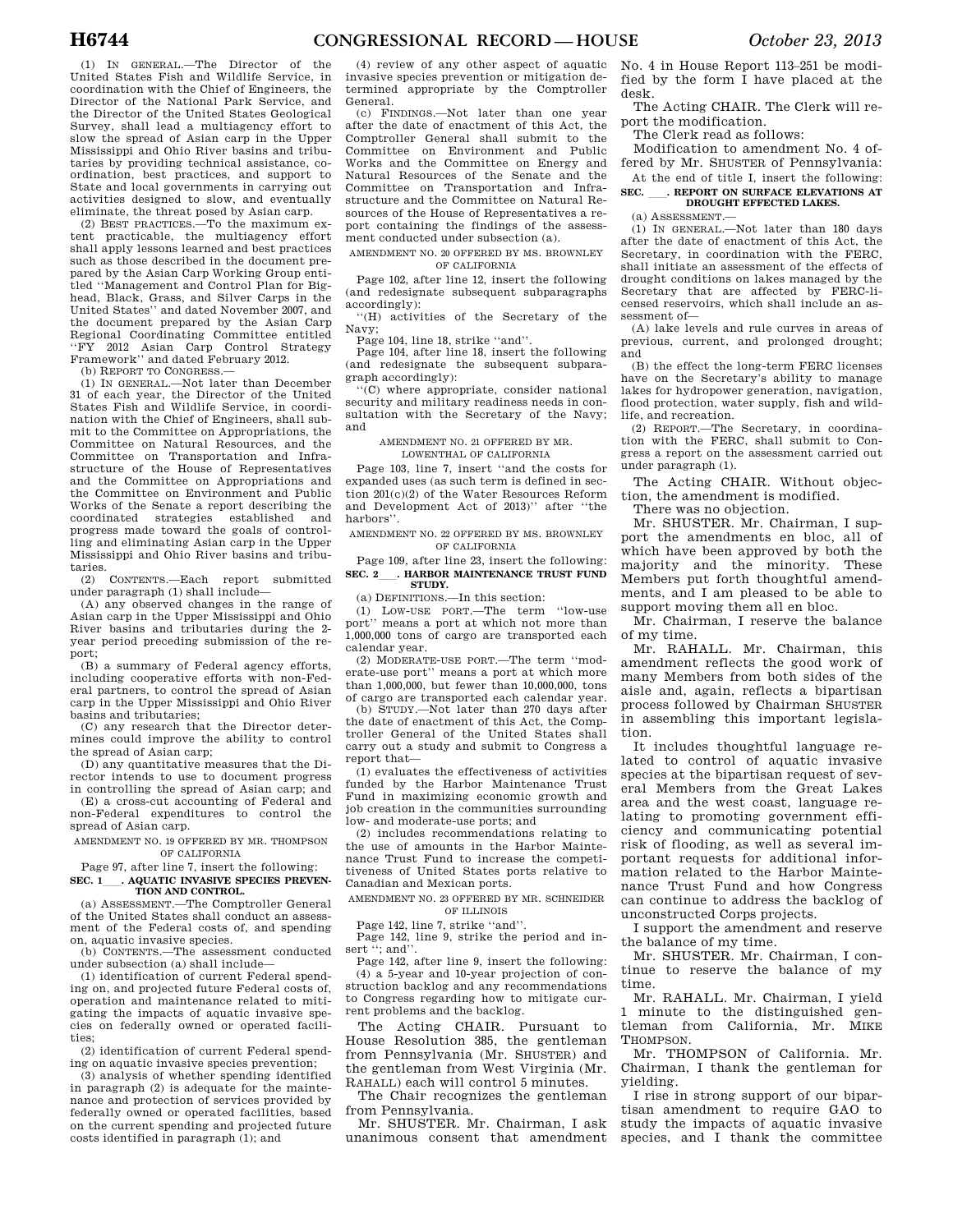leadership for including it in the en bloc agreement.

Aquatic invasives impose a challenge across our great country. Just to take one example, aquatic mussels such as quagga and zebra mussels have cost more than \$5 billion since their introduction in the 1980s. Unfortunately, too often this important problem only receives attention after it is too late. This amendment would be proactive. It would require a timely report to find gaps in current efforts and minimize duplication of activities.

Invasive species are a national problem with significant and expensive local implications. More than ever, we need knowledge and guidance on this issue.

Mr. SHUSTER. Mr. Chairman, I continue to reserve the balance of my time.

Mr. RAHALL. Mr. Chairman, I yield 1 minute to the gentleman from Puerto Rico (Mr. PIERLUISI).

Mr. PIERLUISI. Mr. Chairman, I support the en bloc amendment, which includes an amendment I filed.

Since 1986, the other U.S. territories have been given partial relief—up to \$200,000—from the local cost-sharing requirements for Army Corps projects. The bill increases this amount to account for inflation. My amendment extends this waiver to the territory of Puerto Rico. There are about 20 authorized flood protection, harbor, and other Army Corps projects pending in Puerto Rico, some of which are stalled due to the constrained ability of the local government to provide its share of project costs.

The two reasons that justified enactment of this waiver for the other territories three decades ago also justify its extension to Puerto Rico today. Puerto Rico is particularly vulnerable to natural disasters like hurricanes and floods. In 2011 alone, there were several federally declared disasters in Puerto Rico, with FEMA assistance totaling \$95 million. In addition, Puerto Rico faces severe economic and fiscal challenges which are in large part due to the fact that, as a territory, Puerto Rico is shortchanged under key Federal programs.

I thank the chairmen and the ranking members for recognizing that critical Army Corps projects in Puerto Rico should not be deferred or deauthorized because of the unique circumstances in the territory.

Mr. SHUSTER. Mr. Chairman, I continue to reserve the balance of my time.

Mr. RAHALL. Mr. Chairman, I yield 1 minute to the gentlelady from Texas, Ms. SHEILA JACKSON LEE.

Ms. JACKSON LEE. Mr. Chairman, let me thank the ranking member and the chairman for including the Jackson Lee amendment in the en bloc amendments and indicate that this is a bill long overdue. Just to acknowledge, 209,000 jobs, 970 jobs in Texas, \$16.7 billion in direct business, \$14.1 billion in personal income.

My amendment adds to this legislation by providing for the Army Corps of Engineers under section 118 to consult with key stakeholders, including State, county, and city governments where applicable; State and local water districts; and in the case of recommendations concerning projects that substantially affect underrepresented communities, the Secretary shall also consult with Historically Black Colleges and Universities, tribal colleges and universities, and other minority-serving institutions.

Mr. Chairman, we are all reminded of the tragedy of Hurricane Sandy, of the tragedy of Tropical Storm Allison, Hurricane Rita, Hurricane Ike, and Hurricane Katrina. Universities and communities were impacted. The Army Corps of Engineers will be much better for the idea of being able to engage in those who are directly impacted.

Again, I ask my colleagues to support the amendment and support the underlying bill.

Mr. SHUSTER. Mr. Chairman, I continue to reserve the balance of my time.

Mr. RAHALL. Mr. Chairman, I have no further requests for time, and I yield back the balance of my time.

Mr. SHUSTER. Mr. Chairman, with that, I ask my colleagues to support the amendments en bloc, and I yield back the balance of my time.

Mr. HASTINGS of Washington. Mr. Chair, I support this bill and urge my colleagues to support my amendment to retain Congress's traditional role in authorizing project purposes at U.S. Army Corps of Engineers dams and reservoirs.

Corps dams and reservoirs throughout the Nation provide multiple benefits. Water supplies, hydropower, recreation and flood control are just some of the benefits that were approved by Congress and paid for by beneficiaries such as ratepayers. Some Corps dams also provide year-round cold-water flows for fisheries as part of their operations. In the Pacific Northwest, multi-purpose dams provide the economic backbone for our region. They power communities, small businesses and residential homes and provide water necessary for irrigation, recreation and navigation. These duties have been approved by Congress in some fashion after careful deliberation over the costs, needs and justification for these uses.

I'm proud to have worked with the National Rural Electric Cooperative Association and the American Public Power Association, which collectively represent almost 90 million electric ratepayers in 49 states, on this amendment. These ratepayers receive emissions-free and renewable hydropower from federal reservoirs throughout our country. These organizations, whose ratepayers pay—with interest—for hydropower and other functions at the Corps of Engineers dams—have been concerned with proposals that would give undue discretion to the agency to change the projects without ratepayer or Congressional oversight and authorization.

I will quote an October 8, 2013 letter from the organizations to illustrate their predicament:

''The ability to change project operations at Corps projects that provide hydropower pre-

sents a risk that hydropower generation from these projects could be diminished at the agency's discretion. For many members of NRECA and APPA who rely on the power generated at Corps projects to keep electric rates as low as possible, the loss of hydropower generated at these projects would require our members to seek more expensive replacement power.''

Policies and authorizations that govern the uses of Corps facilities, as authorized by Congress, should not be re-written by un-elected bureaucrats. There are some proposals to allow the Corps to administratively change project purposes and manuals that govern the Corps dams and reservoirs that could undermine congressional intent, erode government accountability, limit public input and create a litigious atmosphere. And, any such changes would have a cascading effect on dams owned by the Bureau of Reclamation and nonfederal entities like public utility districts.

Instead of giving courts and bureaucrats more power, Congress needs to reinforce the congressionally-authorized policies that govern these projects. And, if changes need to be made at these facilities, they should be made by Congress in the open, not by the un-elected.

This amendment simply continues our historical role in determining how multiple-use Corps projects are operated. I urge my colleagues to support this amendment and the underlying bill.

Ms. BROWNLEY of California. Mr. Chair, I would like to thank the Chairman and the Ranking Member of the House Transportation and Infrastructure Committee for including my amendment No. 20, related to the Navy, in the en bloc agreement today.

My amendment is a simple, straight– forward improvement to H.R. 3080, the Water Resources Reform and Development Act.

As you know, Section 202 of the underlying bill requires the Army Corps of Engineers to assess the operation and maintenance needs of harbors used for a variety of purposes, including for commercial navigation; for commercial fishing; for transportation of persons; domestic energy production; public health and safety; the activities of the Coast Guard; recreation; and other purposes.

My amendment would add ''activities of the Secretary of the Navy'' to the list of activities that the Army Corps must consider when assessing the operation and maintenance needs of harbors.

Section 202 of the underlying bill also requires the Army Corps of Engineers to determine an equitable allocation of funds from the Harbor Maintenance Trust Fund.

The bill sets forth criteria, including an assessment of utilization; national and regional significance, and also states that the allocations shall not be based solely on tonnage.

My amendment would add a requirement for the Corps to consider—where appropriate—our national security needs in consultation with the Secretary of the Navy.

My amendment does not alter the delicate balance that the Committee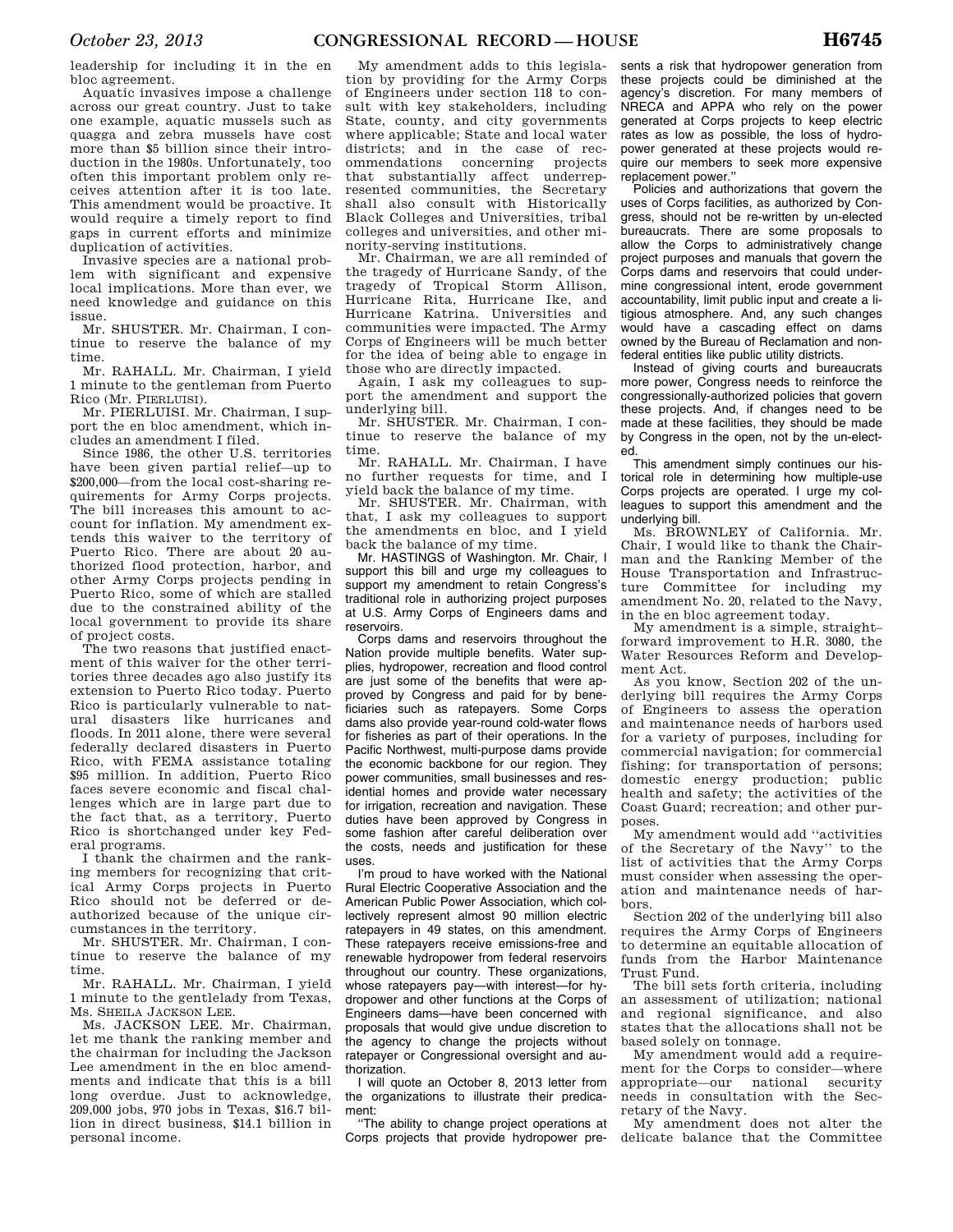has sought to achieve between small and large harbors. It simply requires that the Corps of Engineers takes into account our naval fleet and our national security needs.

I believe better up–front coordination of our priorities is needed between the Army Corps of Engineers and the Navy because of a situation that has arisen in my Congressional District.

The U.S. Army Corps of Engineers began dredging Channel Islands Harbor in 1960 because erosion was threatening Navy installations near Port Hueneme and the dredging provided the sand to replenish what had washed away.

Due to inadequate federal funding for harbor maintenance in 2013, the beach area—that borders along Naval Base Ventura County—received only a fraction of the 1 million cubic yards of sand it typically gets when the Corps dredges the Channel Islands Harbor sand trap.

Now, severe erosion is threatening coastal streets in Port Hueneme, which serve as a critical transportation artery to and from the Naval Base.

The erosion is also threatening military readiness at Naval Base Ventura County.

According to the Navy: ''Continued beach erosion creates a potential for mission impacts at Naval Base Ventura County. These impacts include risks to critical Navy facilities and infrastructure; such as ordinance magazines and transportation routes, lab and training buildings, runway lighting, etc.''

Since coming to Congress, I have worked tirelessly with the Army Corps of Engineers and the Department of the Navy to address these issues.

The Department of the Navy has communicated its clear national security interest to the Corps, and has informed me that the Navy stands ready to provide its legally required share of funds for the project. However, the project remains underfunded.

In the future, as the Army Corps of Engineers prioritizes the use of funds, I believe the Army Corps needs to consider the activities of the navy and our national security needs.

My amendment will require the Corps to take these issues into account when prioritizing the use of funds.

While I continue to work to find funds to address the immediate crisis, it is my hope that better up–front coordination between the Army Corps and the Navy will prevent this issue from occurring again in the future.

Again, I appreciate the Chairman and Ranking Members support for this common–sense improvement to H.R. 3080.

Ms. BROWNLEY of California. Mr. Chair, I would like to thank the Chairman and the Ranking Member of the House Transportation and Infrastructure Committee for including my amendment No. 22, related to job creation, in the en bloc agreement today.

My amendment is a simple, straightforward improvement to H.R. 3080, the Water Resources Reform and Development Act.

This important amendment will require the Government Accountability Office to study and report to Congress on the effectiveness of the activities funded by the Harbor Maintenance Trust Fund in maximizing economic growth and job creation in the communities surrounding low- and moderateuse ports.

The GAO will also be required to include recommendations relating to the use of amounts in the Harbor Maintenance Trust Fund to increase the competitiveness of United States ports relative to Canadian and Mexican ports.

Under my amendment, the term ''low-use port'' means a port at which not more than 1,000,000 tons of cargo are transported each calendar year.

The term ''moderate-use port'' means a port at which more than 1,000,000, but fewer than 10,000,000, tons of cargo are transported each calendar year.

I came to Congress to move our nation forward, to create jobs, and to ensure that Ventura County has the resources necessary to succeed.

Like many of my colleagues, I view all of the actions that Congress takes and all federal programs—through the lens of its potential to create jobs.

That is why I think it is critically important that GAO undertake a comprehensive study of the Harbor Maintenance Trust Fund and help us to maximize the job creation potential of the program and to increase our international competitiveness.

In my district, I am fortunate to represent several ports and harbors, including Channel Islands Harbor, Ventura Harbor, and the Port of Hueneme.

The ports and harbors in my district are critical to our local and regional economy—supporting both small, midsize, and large businesses, as well as thousands of jobs both directly at the port and indirectly in our community.

In 2012, the Port of Hueneme—which moved approximately 1.3 million tons of cargo—undertook a study of the local and regional economic impact.

The study concluded that 9,448 jobs in the Port Hueneme metropolitan region and the State of California were in some way related to the activity at the Port's marine terminals. This included 2,277 direct jobs, 2,727 induced jobs, 620 indirect jobs, and 3,824 regional jobs influenced by cargo exported and imported through the Port Hueneme marine terminals.

In fiscal year 2012, marine cargo activity at the Port of Hueneme generated a total of \$723.8 million of total economic activity in the region.

A total of \$50.8 million of state and local tax revenue was generated by maritime activity at the Port's marine terminals in fiscal year 2012.

In addition, \$12.9 million of state and local taxes were created due to the economic activity of the users of the cargo moving via the marine terminals.

The Port of Hueneme is just one example of how strategic and smart use of the Harbor Maintenance Trust Fund is helping to create jobs and generate economic growth.

Across the nation our ports and harbors are vital economic engines of our economy.

I think it is critically important for Congress to have a thorough report from the GAO on the use of the Harbor Maintenance Trust Fund across the nation so that we can maximize the use of these taxpayer dollars—supporting businesses and creating jobs.

Again, I appreciate the Chairman and Ranking Members support for this common-sense improvement to H.R. 3080.

The Acting CHAIR. The question is on the amendments en bloc, as modified, offered by the gentleman from Pennsylvania (Mr. SHUSTER).

The en bloc amendments, as modified, were agreed to.

AMENDMENT NO. 5 OFFERED BY MR. YOUNG OF ALASKA

The Acting CHAIR. It is now in order to consider amendment No. 5 printed in House Report 113–251.

Mr. YOUNG of Alaska. Mr. Chairman, I rise today to offer an amendment.

The Acting CHAIR. The Clerk will designate the amendment.

The text of the amendment is as follows:

At the end of title I, add the following:

SEC. \_\_\_. GEOSPATIAL SURVEYING AND MAP-**PING.** 

Section 918 of the Water Resources Development Act of 1986 (33 U.S.C. 2292) is amended to read as follows:

# **''SEC. 918. GEOSPATIAL SURVEYING AND MAP-PING.**

''(a) PROCUREMENT OF SURVEYING AND MAP-PING SERVICES.—Any surveying or mapping services to be performed in connection with a water resources project which is or has been authorized to be undertaken by the Secretary shall be procured in accordance with chapter 11 of title 40, United States Code.

''(b) GEOSPATIAL SURVEYING AND MAPPING ACTIVITIES.—In carrying out water resources projects, the Secretary shall, wherever practicable, utilize the private sector for commercially available geospatial surveying and mapping activities. The Secretary shall not start or carry on any activity to provide a commercially available geospatial surveying and mapping service that duplicates, competes with, or can be procured from a commercial source.

'(c) GUIDANCE.-

''(1) ISSUANCE.—The Secretary shall issue guidance to encourage entities in the Corps of Engineers to utilize, to the maximum extent practicable, contracting with private sector sources for geospatial surveying and mapping services for water resources projects.

''(A) CONTENTS.—In carrying out this subsection, the Secretary shall—

''(i) define appropriate inherently governmental roles in geospatial surveying and mapping activities, which roles shall include—

''(I) activities so defined in section 5 of the Federal Activities Inventory Reform Act of 1998 (112 Stat. 2384);

''(II) preparation of standards and specifications;

''(III) research of geospatial surveying and mapping instrumentation and procedures that are not commercially available, with prompt technology transfer to the private sector;

''(IV) providing technical guidance, coordination, and administration of geospatial surveying and mapping activities; and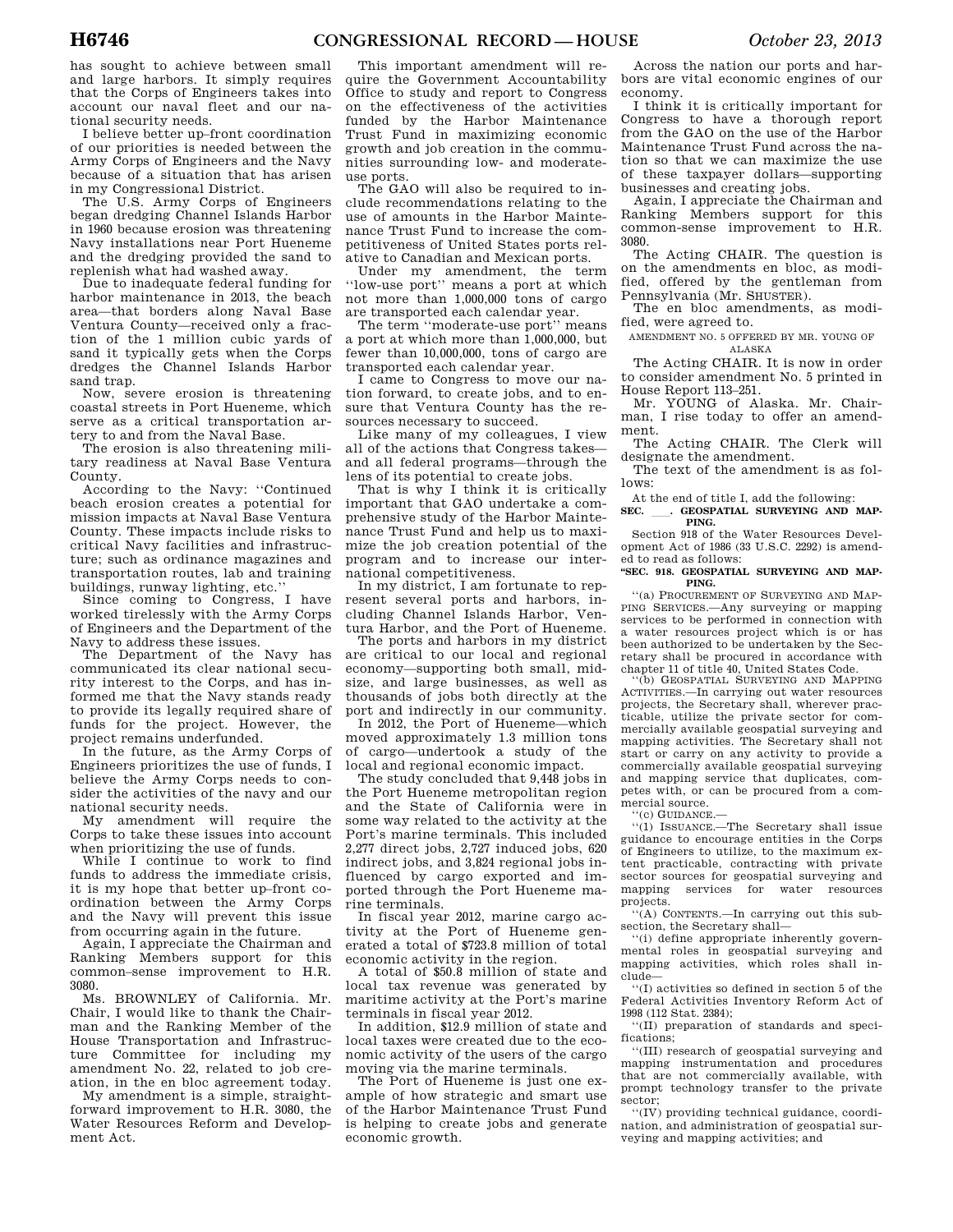''(V) contracting with private sector sources for geospatial surveying and mapping activities.

''(ii) define commercially available geospatial surveying and mapping activities to include activities described in—

 $''(I)$  section 36.601-4(a)(4)(A) of the Engineer Federal Acquisition Regulation; and ''(II) section 467 of title 10, United States

Code. ''(d) IMPLEMENTATION.—The Secretary shall develop a process for the oversight and monitoring, on an annual basis, of compliance with the guidance issued under subsection

(c). ''(e) ASSESSMENT.—Not later than 2 years after the date of enactment of this subsection, the Secretary shall conduct an assessment of all entities in the Corps of Engineers, including divisions, districts, laboratories, and technical centers, to determine the extent to which each entity is utilizing governmental and private sector sources for commercially available geospatial surveying and mapping services. In conducting the assessment, the Secretary shall consult with organizations of commercial geospatial surveying and mapping firms.''.

The Acting CHAIR. Pursuant to House Resolution 385, the gentleman from Alaska (Mr. YOUNG) and a Member opposed each will control 5 minutes.

The Chair recognizes the gentleman from Alaska.

Mr. YOUNG of Alaska. Mr. Chairman, I suggest respectfully this is a very simple amendment. It is about the intrusion by the Corps into the private sector of mapping. They have been very good in the past about contracting out.

I found out by reports that certain areas of the Corps have bought equipment, they have bought, frankly, a yacht, and they have gotten into the mapping business. In doing so, that is in direct competition to the private sector.

Today, with the scarce amount of money we have for infrastructure, we ought to keep that infrastructure available for, in fact, all the moneys for building and not for getting into the private sector business of mapping. They can still do it. If there isn't a contractor close by or it is not practical, they can still do their own work, but I see the expansion occurring as an invasion into an area that already has plenty of qualified people to do it.

I think this amendment is a very simple amendment. We ought to adopt this amendment, and I reserve the balance of my time.

# $\Box$  1630

Mr. BISHOP of New York. Mr. Chairman, I claim the time in opposition.

The Acting CHAIR. The gentleman is recognized for 5 minutes.

Mr. BISHOP of New York. Mr. Chairman, throughout the development of H.R. 3080, the chairman has taken a measured approached to balancing the desire to encourage additional private sector involvement in the development and execution of Corps projects with maintaining the internal technical capability of the Corps to carry out its vital military and civil works missions.

For decades, this committee has held the belief that maintaining the tech-

nical capability of the Corps is critical not only to address the water resources needs of the Nation, but also to maintain the ability of the Corps to serve its other role as critical support our Nation's military.

To maintain this capability, we have strived to maintain critical technical expertise within the Corps, while at the same time recognizing those areas where outside commercial interests can provide a useful role.

In my view, this amendment seeks to push the lever too far towards outsourcing the internal capabilities of the Corps. My understanding is that currently the Corps contracts extensively with the private sector for surveying and mapping services. However, the decision as to when it is appropriate to use their own staff, a public agency, or a private contractor for this work should remain within the Corps' leadership, who understand the needs of specific projects.

For these reasons, I urge opposition to the amendment, and I include letters from the AFGE, the transportation trade, and the IFPTE in opposition to the amendment.

I reserve the balance of my time. AMERICAN FEDERATION OF

GOVERNMENT EMPLOYEES, AFL–CIO,

*Washington, DC, October 23, 2013.* 

Re Don't bail out bad contractors: oppose the Young-Petri amendment to give all surveying and mapping work to contractors, regardless of high costs or bad performance

DEAR REPRESENTATIVE: On behalf of the American Federation of Government Employees, AFL-CIO, which represents more than 650,000 federal employees, including in the Corps of Engineers (CoE), I urge you to oppose an amendment to be offered to the Water Resources Development Act (H.R. 3080) by Representatives Don Young (R–AK) and Tom Petri (R–WI) that would prevent the CoE from using lower-cost, higher-performing alternatives to contractors for the performance of surveying and mapping functions.

The Department of Defense (DOD), which spends 60% of all service contract dollars, including a large amount on behalf of CoE, has determined that contractors usually cost more than in-house performance, often by significant amounts. In 2010, then DoD Secretary Robert Gates told The Washington Post ''that federal workers cost the government 25 percent less than contractors''. Comptroller Robert Hale acknowledged to a Senate Subcommittee in June that contractors are two to three times more expensive than civilians. In a September House hearing, the Army Chief of Staff echoed Hale's remark.

The Young-Petri amendment would direct the CoE, in carrying out water resources projects, to use contractors for surveying and mapping functions whenever possible and forbid the CoE from starting or performing surveying and mapping functions if they happen to be performed by contractors. At a time when taxpayer dollars are precious, it makes no sense to force CoE to give work to contractors that can better be performed by federal employees.

There has been no determination by the agency, the House Transportation and Infrastructure Committee, let alone any independent third party, that the agency is failing to adequately use contractors for these functions or that its federal sector surveyors

and mappers are costly or inadequate. The Young-Petri amendment is simply an attempt by a group of contractors to use political pressure to force the CoE to give them more taxpayer dollars—the worst kind of earmark. The impartial experts at CoE should be responsible for determining how the agency meets its mission, not a self-interested band of contractors. Of course, surveying and mapping contractors want more money, but that doesn't mean they should take it from taxpayers. Enactment of the Young-Petri amendment would be a terrible public policy precedent.

Thank you for your consideration. Please contact John Threlkeld (threlj@afge.org) of my staff if you have any questions.

Sincerely,

BETH MOTEN, *Legislative and Political Director.* 

**TTD** 

*October 23, 2013.*  Re Vote NO on the Young-Petri Amendment to WRRDA

DEAR REPRESENTATIVE: On behalf of the Transportation Trades Department, AFL-CIO (TTD), I ask that you oppose the Young-Petri amendment (#21) to the Water Resources Reform and Development Act of 2013 (WRRDA). While TTD supports the underlying legislation, Young-Petri would unnecessarily require the Army Corps of Engineers to contract with private firms for surveying and mapping services, and jeopardize the jobs of qualified, public service professionals.

This amendment would do nothing to improve the efficiency or flexibility for Corps surveying and mapping responsibilities. In fact, the Corps already contracts extensively with the private sector for these services. The decision as to when it is appropriate to use their own staff, a public agency or a private contractor for this work should remain with the Corps' leadership who understand the needs of specific projects. Should this amendment be adopted, Congress would be creating a special set-aside for the private firms in this industry and tying the hands of the experts and specialists who manage these projects. In addition, the amendment would set a bad precedent and is contrary to recent legal and regulatory efforts to ensure ''special consideration'' of using federal employees instead of contractors.

WRRDA is an important piece of legislation that will bring much needed investment and reform to our nation's water infrastructure. However, Young-Petri will have a negative effect on the Corps ability to use best judgment and practices when performing critical surveying and mapping duties and it will deal a devastating blow to those professionals who currently perform that work. I urge you to vote no on this amendment and preserve the integrity and bipartisan principles in the underlying bill.

> Sincerely, EDWARD WYTKIND,

> > *President.*

INTERNATIONAL FEDERATION OF PRO-FESSIONAL & TECHNICAL ENGI-NEERS, AFL–CIO & CLC,

*Washington, DC, October 23, 2013.*  DEAR REPRESENTATIVE: As President of the International Federation of Professional and Technical Engineers (IFPTE), I am writing regarding today's House consideration of HR 3080, the Water Resources Development Act (WRDA) of 2013. As a union representing tens of thousands of workers, including Army Corps of Engineers employees, IFPTE believes that this much needed legislation will not only go a long way toward modernizing and preserving our homeland critical infrastructures, including our ports, inland, and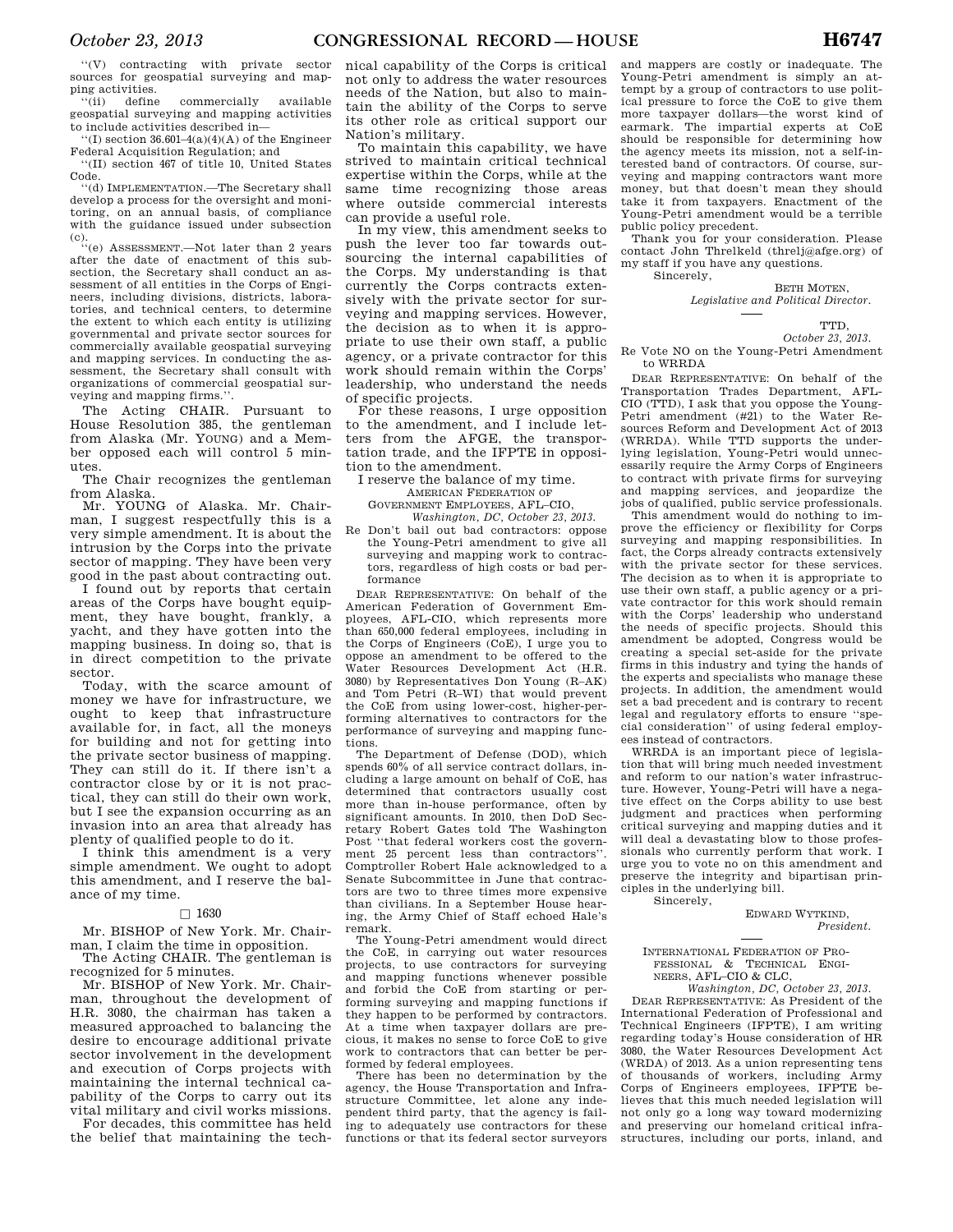quality American jobs. While IFPTE does support the legislation, we also have serious concerns with an amendment made in order by the Rules Committee. The amendment, sponsored by Representatives Don Young and Tom Petri, would force the Army Corps of Engineers to shift mapping and surveying functions from highly skilled federal workers to more costly contractor provided services.

The Young-Petri amendment is a simple one: It directs the Corps to use contractors for mapping and surveying wherever possible when performing water resources projects. It also prohibits Corps federal employees from undertaking mapping and surveying work, regardless of the quality and cost of the work, if it is already being performed by contractors.

IFPTE believes that all outsourcing should be done only after consideration of the cost versus benefit for the taxpayer. Just because a certain function may be deemed commercial in nature does not mean that it should be contracted out, as this amendment seeks to accomplish. The Army Corps of Engineers nor the House Transportation and Infrastructure Committee has found that surveying and mapping functions performed by federal workers are inadequate or more costly than contractors. In fact, just this past June Department of Defense (DOD) Comptroller, Robert Hale, testified before the Senate that contractors cost the taxpayer two to three times more than federal employees. Mr. Hale's statement was later reinforced by the Army Chief of Staff at a September House hearing. Forcing these activities to be contracted out absent any proof of cost savings is simply irresponsible.

WRDA is a jobs bill and will go a long way toward the creation and preservation of hundreds of thousands of American jobs. While our union supports the underlying bill, we are not supportive of the Young/Petri amendment. Support the bill, while rejecting the amendment.

Thank you for your consideration. If you have any questions please contact IFPTE Legislative Director, Matt Biggs.

Sincerely,

### GREGORY J. JUNEMANN, *President.*

Mr. YOUNG of Alaska. Mr. Chairman, I yield  $1\frac{1}{2}$  minutes to the gentleman from Wisconsin (Mr. PETRI).

Mr. PETRI. I thank my colleague from Alaska for yielding, and I rise to support the Young amendment. I am pleased to be a cosponsor of the amendment.

It is important that the U.S. Army Corps of Engineers be encouraged to use the private sector for surveying and mapping services whenever practical. Congress should take steps to end the increasing duplication of and competition with the private sector by the Corps of Engineers. This amendment would allow the Corps to continue to manage mapping and surveying for its projects, but it should rely on the private sector to perform the mapping and surveying services and activities that are commercially available to the maximum extent practical.

At a time when Federal funds for infrastructure, including water resources projects, are limited, the Corps should be increasing its use of the private sector for surveying and mapping, where it makes sense, not wasting tax dollars

by competing and duplicating the private sector.

So I encourage the House to adopt the Young amendment to increase the Corps' reliance on the capable and qualified private sector surveying and mapping services wherever practical.

Mr. BISHOP of New York. Mr. Chairman, I yield 2 minutes to the gentleman from Pennsylvania (Chairman SHUSTER).

Mr. SHUSTER. Mr. Chairman, I appreciate the gentleman yielding, and I reluctantly rise in opposition to my good friend from Alaska's amendment.

The Corps of Engineers, like all Federal agencies, is required to follow acquisition and procurement laws. Much of the work of the Corps is in fact contracted out to private sector entities, including much of the hydrographic mapping, which is integral to construction and operation and maintenance.

While I understand and empathize with the sponsor of the amendment, it appears to me to be more of an acquisition and procurement issue. What we do not want is to have one acquisition and procurement law for the Federal Government, and a new or special or additional acquisition or procurement law for the Corps of Engineers.

So again, I reluctantly rise in opposition to my good friend from Alaska's amendment.

Mr. YOUNG of Alaska. I reluctantly respect the gentleman's opinion, but at this time I yield 2 minutes to the gentleman from Tennessee (Mr. DUNCAN).

Mr. DUNCAN of Tennessee. Mr. Chairman, I appreciate the gentleman from Alaska yielding me this time, and I rise in support of the amendment.

Small businesses struggle to stay in business every day, and they should not have to compete against their government, on top of all of the other challenges they face. In fact, sometimes I think we should pin a medal on anybody who is able to survive today in small businesses. Yet every day in almost every congressional district, big government agencies are competing with small businesses.

When the White House Conference on Small Business met in 1995, it listed unfair government competition with small businesses as one of the top issues. This is not a new problem. In fact, since the Eisenhower administration in 1955, it became official U.S. policy that:

The Federal Government will not start or carry on any commercial activity to provide a service or product for its own use if such product or service can be procured from private enterprise through ordinary business channels.

This is a service that can easily be provided by private small businesses, and we should support that. This amendment would simply require the Army Corps to take advantage of the private mapping and surveying services that are available instead of competing with them.

I believe this is a very reasonable and responsible amendment, and I urge my colleagues to support it.

Mr. BISHOP of New York. Mr. Chairman, I join Chairman SHUSTER in opposing this amendment.

I yield back the balance of my time. Mr. YOUNG of Alaska. Mr. Chairman, the Corps has been good, but they are expanding. They just spent money, instead of on solving a problem, on a UAV, and they spent \$2.3 million on a yacht. There is no reason for that, Mr. Chairman; there is no reason.

This doesn't keep them from surveying, it doesn't keep them from contracting, but I don't want them to expand this program. We have another government agency, and we are trying to save money and we are going to allow them to expand it. I know how these agencies go. They will start buying more and more and they will expand and say, We don't have to contract anymore. Mr. Chairman, with all due respect, you know that is true. I have watched these agencies. As chairman of this committee, I watched them and tried to stop them. This is not the time to spend money foolishly. We have the contractors out there. Let's use them where they are available. Let's not let them build a machine within the Corps of Engineers themselves. Keep that in mind. You ought to adopt this amendment.

I yield back the balance of my time. The Acting CHAIR. The question is on the amendment offered by the gentleman from Alaska (Mr. YOUNG).

The amendment was rejected.

AMENDMENT NO. 6 OFFERED BY MR. HASTINGS OF FLORIDA

The Acting CHAIR. It is now in order to consider amendment No. 6 printed in House Report 113–251.

Mr. HASTINGS of Florida. Mr. Chairman, I have an amendment at the desk.

The Acting CHAIR. The Clerk will designate the amendment.

The text of the amendment is as follows:

At the end of title I, add the following: **SEC. 139. ANNUAL OPERATIONS AND MAINTE-**

**NANCE BUDGET.**  The Secretary shall include operation and maintenance costs associated with sand transfer plants in the annual operations and maintenance budget of the Corps of Engineers.

The Acting CHAIR. Pursuant to House Resolution 385, the gentleman from Florida (Mr. HASTINGS) and a Member opposed each will control 5 minutes.

The Chair recognizes the gentleman from Florida.

Mr. HASTINGS of Florida. Mr. Chairman, my amendment would help to maintain beaches and the integrity of our shipping channels around the country.

Sand transfer plants are vital for beach renourishment, as well as to fight erosion and shoaling in navigation channels. These inlets are often the lifeblood of the communities they serve. When shoaling of the channels makes navigation dangerous, it is the people and businesses that suffer.

The Army Corps of Engineers is already spending money to dredge these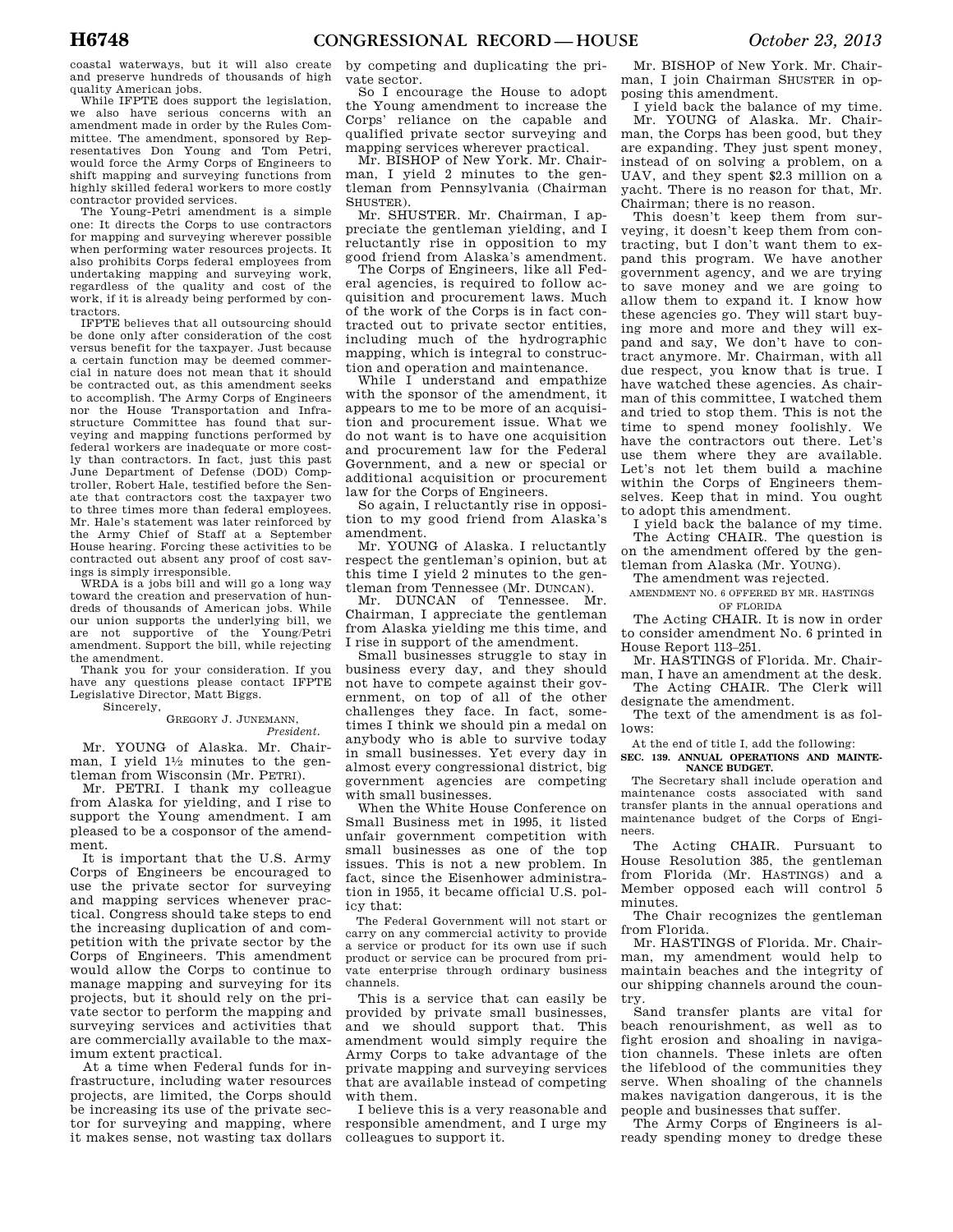channels. By reducing the need to dredge so often, my amendment allows for more efficient allocation of Federal dollars. Furthermore, additional Corps resources are then freed up for other uses.

This amendment does not authorize or appropriate any funds. It merely allows the sand transfer plants to participate in the process and gives the Corps flexibility in prioritizing its funding. It applies to all sand transfer plants, those that are in existence and those not yet in existence. I urge my colleagues to support this amendment.

I reserve the balance of my time.

Mr. SHUSTER. Mr. Chairman, I claim the time in opposition to the amendment.

The Acting CHAIR. The gentleman from Pennsylvania is recognized for 5 minutes.

Mr. SHUSTER. Mr. Chairman, typically the Corps of Engineers carries out studies and projects that are costshared with non-Federal sponsors.

Sand transfer facilities that are associated with beach nourishment projects are traditionally a non-Federal responsibility. This amendment would require the Corps of Engineers to assume the operation and maintenance costs of these facilities. This would put more funding requirements on the Federal taxpayer for this type of work. It is clear that the Corps' budget will not be increased substantially to cover these additional requirements.

One of the key goals of H.R. 3080 is to empower non-Federal interests to take a larger role in carrying out water resources projects. This amendment is not financially responsible since it would place an additional burden on the Corps of Engineers without recognizing the fiscal restraints the Corps is already under, so I urge all Members to oppose this amendment.

I reserve the balance of my time.

Mr. HASTINGS of Florida. Mr. Chairman, at this time I am very pleased to yield 2 minutes to the gentlewoman from Florida (Ms. BROWN).

Ms. BROWN of Florida. Mr. Chairman, first of all, I want to commend Chairman SHUSTER for restoring the bipartisan nature to our committee, and I want to thank Congressmen RAHALL, BISHOP, and GIBBS for their work on this bill. I also want to thank the Corps of Engineers for their hard work. They have been underfunded and overworked, but they have always been there for the American people. The work they did during Hurricane Katrina and, most recently, Hurricane Sandy should be commended by Congress.

We are already failing to prepare our ports for post-Panamax ships and are falling behind in our international competition. Ports throughout Asia, Europe, South America, and the Caribbean all have ports with depths of 50 feet.

I agree that we need to fully reauthorize WRDA every 2 years, but I don't believe many people are con-

fident that will happen. In fact, it took 7 years since reauthorization of the last WRDA bill.

I went to a preliminary review on the Chief's Report, and the Army Corps made clear that they don't pick winners and losers, but that is what we are doing here in Congress.

This is a fairness issue for the State of Florida. I hope that as we move toward conference, we must engage the<br>House the Senate and the White House, the Senate, and the House to ensure that the State of Florida is not left behind. As this bill continues to move through the process, we need to work together to make sure that we treat every State fairly and don't arbitrarily leave any critical infrastructure projects behind.

Mr. SHUSTER. Mr. Chairman, I reserve the balance of my time.

Mr. HASTINGS of Florida. Mr. Chairman, I yield myself the balance of my time.

Mr. Chairman, I have great respect for this committee. I think they have done extraordinary work on behalf of all of us here in Congress, operating with fiscal restraint and able to produce a bipartisan product. Toward that end, most of all I respect Chairman SHUSTER, but I firmly disagree with his assessment of this particular measure.

There is one transfer plant that is located in an area that I serve, and that is in Lake Worth, Florida. It is the Lake Worth Inlet. There is one in California, one in New Jersey, and one in Bethany Beach on the Indian River Inlet. Additionally, this amendment would just apply whenever the Corps builds additional sand transfer plants.

There is no money that is involved. The money that the Corps of Engineers would save is immense, and I don't for the life of me understand why there would be opposition to that. I will have a lot more to say over the course of time regarding how the Corps conducts its operations, but I have lived for 21 years with many of their successes and a hell of a lot of their failures.

Toward that end, in this particular instance, I am trying to help them to save something and to be able to do the things that are necessary to allow for navigation of these waters that are critical to the areas that they serve.

I yield back the balance of my time. Mr. SHUSTER. Mr. Chairman, I urge a ''no'' vote.

I yield back the balance of my time. The Acting CHAIR. The question is on the amendment offered by the gentleman from Florida (Mr. HASTINGS).

The question was taken; and the Acting Chair announced that the noes appeared to have it.

Mr. HASTINGS of Florida. Mr. Chairman, I demand a recorded vote.

The Acting CHAIR. Pursuant to clause 6 of rule XVIII, further proceedings on the amendment offered by the gentleman from Florida will be postponed.

AMENDMENT NO. 7 OFFERED BY MR. BENTIVOLIO

The Acting CHAIR. It is now in order to consider amendment No. 7 printed in House Report 113–251.

Mr. BENTIVOLIO. Mr. Chairman, I have an amendment at the desk. The Acting CHAIR. The Clerk will

designate the amendment.

The text of the amendment is as follows:

Page 136, line 12, strike "\$12,000,000,000" and insert ''\$35,000,000,000''.

Page 137, beginning line 1, strike ''AUTHOR-IZED BEFORE WRDA 2007''.

Page 137, line 12, strike ''November 8, 2007'' and insert ''the date of enactment of this Act''.

Page 138, line 14, strike "\$12,000,000,000" and insert ''\$35,000,000,000''.

The Acting CHAIR. Pursuant to House Resolution 385, the gentleman from Michigan (Mr. BENTIVOLIO) and a Member opposed each will control 5 minutes.

The Chair recognizes the gentleman from Michigan.

Mr. BENTIVOLIO. Mr. Chairman, first I would like to thank the Committee on Transportation and Infrastructure, Chairman BILL SHUSTER, and other members of the committee and their staff for working so hard on this bill.

There are many good reforms in this legislation, and I applaud their efforts. However, while this bill initially deauthorizes \$12 billion in old and inactive projects, most of those savings are simply moved to other projects.

# $\square$  1645

Offsetting costs is always good, but we can do better. We should be looking for real savings and clearing out the backlog for the American people. While the bill sunsets some new authorizations to help curtail the backlog problem, much more needs to be done about the current backlog.

I am a former teacher. When educators teach the basics of our system of government, we say ''the legislature creates the law and controls the purse.'' The fact of the matter is, Congress has not been in control of its purse for quite a while, and these outdated, backlogged projects, some almost 50 years old, prove just that. Simply put, there is just too much spending with little to no oversight or accountability. It needs to stop.

Many of these projects were earmarks in previous water resources bills. There was not sufficient followup to make sure they were completed on time and under budget. For example, the 2007 bill had approximately \$8 billion in additional projects and earmarks thrown in during conference.

If these projects and this money are important and necessary, then what has Congress been doing all these years to ensure these much-needed projects and funds were being completed? By this body's own action—or inaction—it has shown over and over that either these projects aren't important as some claim or that Congress is spending money on improvements without much thought.

Every dollar we waste is a dollar that could be spent to help the American people and a dollar we wouldn't need to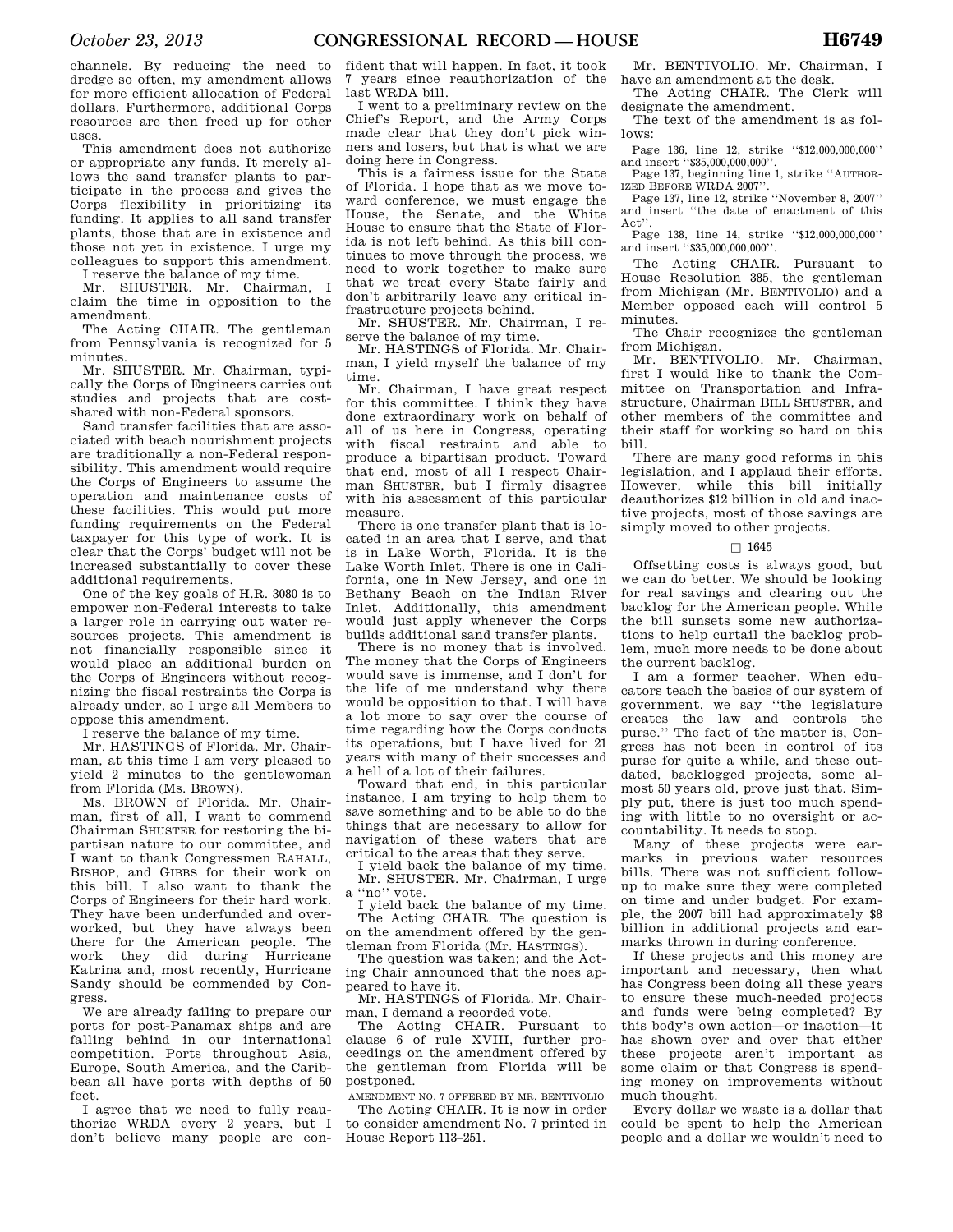borrow against our children's and grandchildren's future. If these projects aren't important enough for us to ensure their completion on time and within budget, then we probably shouldn't have authorized it in the first place.

I reserve the balance of my time.

Mr. RAHALL. Mr. Chairman, I rise in opposition to the amendment.

The Acting CHAIR. The gentleman from West Virginia is recognized for 5 minutes.<br>Mr.

RAHALL. Mr. Chairman, throughout the process of developing this water resources bill, Chairman SHUSTER has done a remarkable job of maintaining a balance between addressing future water resource needs of the Nation and coming to terms with those legacy projects and studies of the Corps of Engineers that may have languished over the decades. Unfortunately, the pending amendment would upset that balance, and it seeks to deauthorize a massive amount of projects that I would suggest continue to have strong local, congressional, and potentially administrative support.

While addressing the unconstructed backlog is an important issue, I urge opposition to this amendment that seeks to wipe away much of the good work of this body over the decades simply to make a point on fiscal conservatism. We all want to address the debt. It is a worthy goal. I agree with the gentleman's comments about passing that debt on to our children and grandchildren, but I suggest this is not the proper manner in which we are fair to our entire country and to the future infrastructure of this Nation.

I reserve the balance of my time.

Mr. BENTIVOLIO. Mr. Chairman, I yield 2 minutes to the gentleman from Oregon (Mr. BLUMENAUER).

Mr. BLUMENAUER. Mr. Chairman, I appreciate the gentleman from Michigan permitting me to speak on this.

My friend from West Virginia made a very important point, that under this bill, if it is approved, we are going to extend the backlog to something like \$72 million. There are many people who support these various projects, and that is part of the problem.

Simply authorizing is not somehow free. It costs money to be able to move them into the production stage. We have billions of dollars that are ready for construction that are languishing, and because we are not adequately funding year in and year out, we have an amazing number of projects with a shelf life that has expired.

I commend what the gentleman from Pennsylvania and the gentleman from West Virginia have done with the committee, trying to do a deeper dive, trying to fine-tune, trying to make some real progress here. The problem is we have a legacy where, for decades, that same care and consideration was not exercised, where there are a lot of projects that really are not cost effective, that really are no longer state of the art.

I think by moving forward to clear the decks of a little more of the backlog, not diverting—because the Corps and Congress have to contend with people that think just because it has been authorized they are entitled to have the project go forward. I can understand that if it stays on the books, but that is a distortion of where we are now. We are not adequately funding what this bill needs to do.

Unless and until we do a little more aggressive pruning, we are just going to continue to add to the backlog, and we are going to continue to have some projects that will get moved along sometimes for political reasons even though they are not the best projects. The more that we can help the committee move forward, prune it down, tailor it, focus it, we are all going to be better off.

I urge adoption of the amendment.

Mr. RAHALL. Mr. Chairman, how much time is remaining?

The Acting CHAIR. The gentleman from West Virginia has 31⁄2 minutes remaining, and the gentleman from Michigan has 30 seconds remaining.

Mr. RAHALL. Mr. Chairman, I yield 2 minutes to Chairman SHUSTER.

Mr. SHUSTER. Mr. Chairman, I appreciate the gentleman from Michigan wanting to be fiscally responsible. That is what we tried to do in this bill.

All of the new authorizations in WRRDA were more than fully offset by deauthorizations, and WRRDA seeks to deauthorize its old, inactive projects which have not begun construction or have not received any funds, Federal or non-Federal, in the last 5 years. This approach cuts waste and reduces the backlog of projects that are unlikely to move forward.

Such a significant increase in the deauthorization target could have unforeseen consequences, and I believe it would effectively deauthorize viable projects—projects that are almost ready to go, projects that have non-Federal money committed to them and impact the ability to move these forward, these important water resources and infrastructure improvements that are ready to move that have non-Federal dollars in place.

We also put in this bill a sunset law, that if any new authorizations do not move in 7 years, they will automatically be deauthorized. It will continue to push down on that backlog. I certainly would be open in the next WRRDA bill for additional deauthorizations to make sure we continue to reduce that backlog.

I reluctantly urge all Members to oppose this amendment.

Mr. BENTIVOLIO. Mr. Chairman, our Nation is facing a fiscal crisis and Americans are sick of how much money Congress wastes. The fact that there is between \$60 billion and \$80 billion in old, inactive projects and backlog means something is wrong. It took less than a decade for the United States to go to the Moon. How could it possibly take decades to build a dam? Hoover Dam was built in 5 years.

If we aren't going to do these projects right and on time, we shouldn't be doing them at all. We need to prioritize and follow through on projects that are important. It is not radical to clear out old and back-dated projects.

I yield back the balance of my time. Mr. RAHALL. Mr. Chairman, I yield the balance of my time to the gentleman from New York (Mr. BISHOP).

Mr. BISHOP of New York. Mr. Chairman, I thank the gentleman for yielding.

Let me pick up on something that Chairman SHUSTER just said. He said that if we were to take the approach that is advocated by this amendment of the gentleman from Michigan, we would run the risk of deauthorizing projects that are very vital. Let me give you an example of one that would be in that category.

The Fire Island to Montauk Point Reformulation Study, a study that comprises the 83 easternmost miles of coastline of Long Island, 70 miles of which is in my district, which was first authorized in the 1960s, it has crept along primarily because it has not had adequate funding either for studies and certainly not for construction.

Hurricane Sandy proved just how valuable and just how important the work that has been contemplated by the Fire Island to Montauk Point Reformulation Study has been and would have been. If it were not for the Sandy supplemental funding, we still wouldn't be in a position to fund the vitally important construction projects associated with FIMP; but FIMP is the kind of project that would fall victim to the amendment offered by the gentleman from Michigan were it to be approved.

So I join the ranking member and the chairman in urging opposition to the amendment

Mr. RAHALL. Mr. Chairman, I yield back the balance of my time.

The Acting CHAIR. The question is on the amendment offered by the gentleman from Michigan (Mr. BENTIVOLIO).

The amendment was rejected.

AMENDMENT NO. 8 OFFERED BY MR. JONES

The Acting CHAIR. It is now in order to consider amendment No. 8 printed in House Report 113–251.

Mr. JONES. Mr. Chairman, I have an amendment at the desk.

The Acting CHAIR. The Clerk will designate the amendment.

The text of the amendment is as follows:

Page 44, line 3, strike ''that has been damaged'' and all that follows before the closing quotation marks on line 7.

The Acting CHAIR. Pursuant to House Resolution 385, the gentleman from North Carolina (Mr. JONES) and a Member opposed each will control 5 minutes.

The Chair recognizes the gentleman from North Carolina.

Mr. JONES. Mr. Chairman, Uncle Sam has largely stopped funding maintenance of federally authorized shallow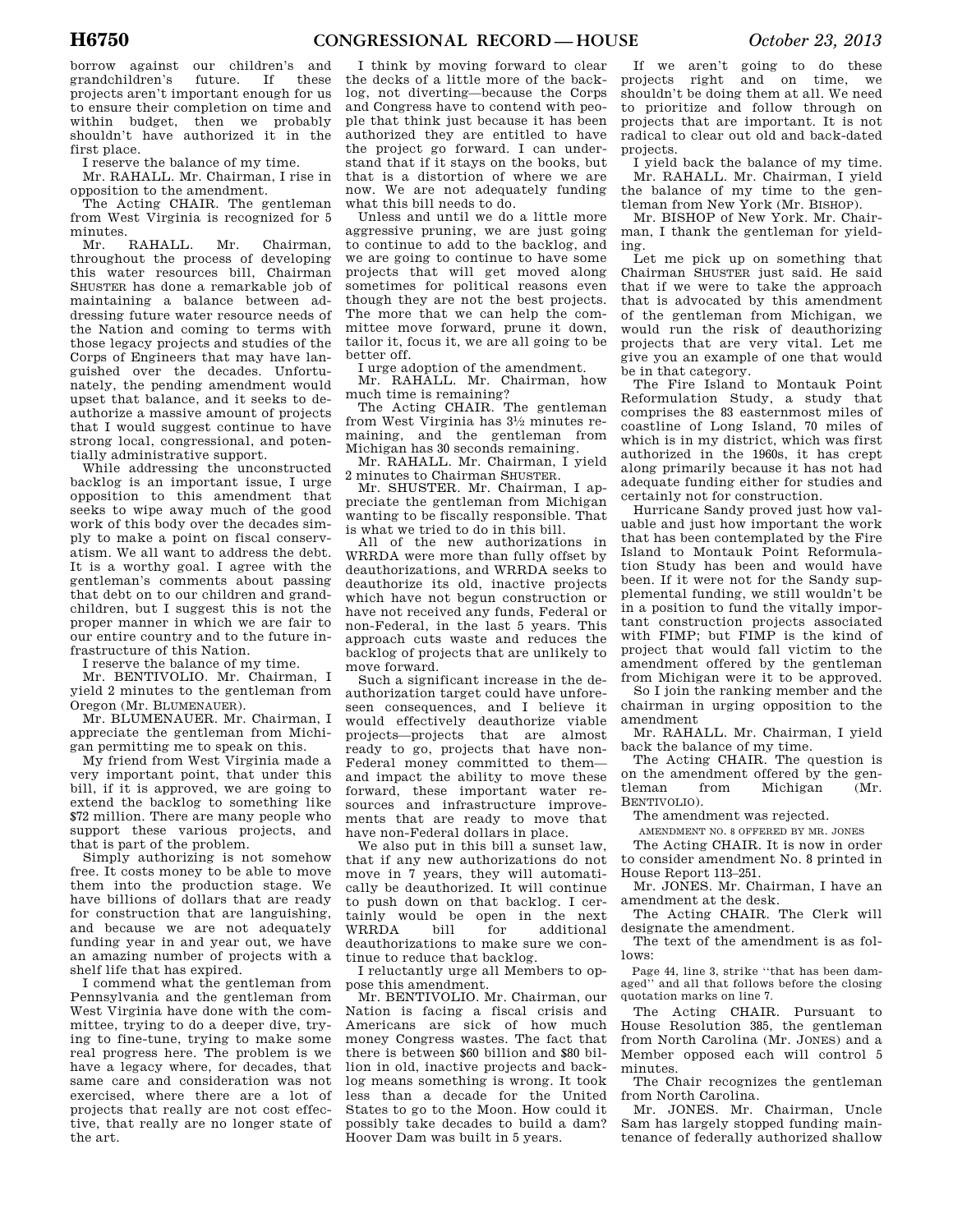draft inlet projects. There are over a dozen of these projects in the district that I represent in North Carolina. These are critical to the local economy. To fill the gap, the State of North Carolina is stepping up to pay for dredging these waterways. My concern is that section 108 of the bill may be interpreted to allow States to only pay for maintenance of projects damaged by disasters.

Does the chairman share my belief that States should be allowed to contribute funds to any of the Federal projects, not just those damaged by disasters? And will he agree to work in conference to perfect the bill's language to meet our shared intent?

Mr. SHUSTER. Will the gentleman yield?

Mr. JONES. I yield to the gentleman from Pennsylvania.

Mr. SHUSTER. I thank the gentleman from North Carolina, and I thank you for raising this issue.

We will be happy to try to work with you as we go through conference to look into what you are talking about and making sure we do what is right for the country in moving forward.

Mr. JONES. Mr. Chairman, thank you very much for that. I want to thank you and the ranking member for the outstanding job you and your staffs have done on this bill.

Mr. Chairman, I withdraw my amendment.

The Acting CHAIR. Without objection, the amendment is withdrawn. There was no objection.

AMENDMENT NO. 13 OFFERED BY MS. VELÁZQUEZ

The Acting CHAIR. It is now in order to consider amendment No. 13 printed

in House Report 113–251. Ms. VELÁZQUEZ. Mr. Chairman, I

have an amendment at the desk. The Acting CHAIR. The Clerk will

designate the amendment. The text of the amendment is as fol-

lows:

Page 95, after line 15, insert the following (and redesignate subsequent sections accordingly):

## **SEC. 137. NATIONAL WATER-BASED FREIGHT POL-ICY.**

(a) IN GENERAL.—It is the policy of the United States to improve the condition and performance of the national water-based freight network to ensure that such network provides the foundation for the United States to compete in the global economy and achieve each goal described in subsection (b). (b) GOALS.—The goals of the national water-based freight policy are—

(1) to invest in infrastructure improvements and to implement operational improvements that—

(A) strengthen the contribution of the national water-based freight network to the economic competitiveness of the United States;

(B) reduce congestion; and

(C) increase productivity, particularly for domestic industries and businesses that create high-value jobs;

(2) to improve the safety, security, and resilience of water-based freight transportation;

(3) to improve the state of good repair of the national water-based freight network;

(4) to use advanced technology to improve the safety and efficiency of the national water-based freight network;

(5) to incorporate concepts of performance, innovation, competition, and accountability into the operation and maintenance of the national water-based freight network;

(6) to improve the economic efficiency of the national water-based freight network; and

(7) to reduce the environmental impacts of freight movement on the national waterbased freight network.

(c) ESTABLISHMENT OF A NATIONAL WATER-BASED FREIGHT NETWORK.—

(1) IN GENERAL.—The Secretary shall establish a national water-based freight network in accordance with this section to assist States in strategically directing resources toward improved system performance to achieve efficient movement of freight on inland waterways, canals, ports, and harbors, and related freight intermodal connectors.

(2) NETWORK COMPONENTS.—The national water-based freight network shall consist of the primary water-based freight network, as designated by the Secretary under subsection (d) as most critical to the movement of water-based freight.

(d) DESIGNATION OF PRIMARY WATER-BASED FREIGHT NETWORK.—

(1) INITIAL DESIGNATION.—Not later than 1 year after the date of enactment of this section, the Secretary shall designate a primary water-based freight network based on an inventory of national water-based freight volume and in consultation with stakeholders, including system users, transportation providers, and States.

(2) FACTORS FOR DESIGNATION.—In designating the primary water-based freight network, the Secretary shall consider—

(A) the origins and destinations of waterbased freight movement in the United States;

(B) the total tonnage and value of waterbased freight moved across United States bodies of water;

(C) the average annual water-based freight traffic on United States bodies of water;

(D) maritime ports of entry;

(E) access to energy exploration, development, installation, or production areas;

(F) population centers; and (G) network connectivity.

(3) REDESIGNATION.—On the date that is 10 years after the initial designation of the primary water-based freight network, and every 10 years thereafter, using the factors described in paragraph (2), the Secretary shall redesignate the primary water-based freight network.

(e) NATIONAL WATER-BASED FREIGHT STRA-TEGIC PLAN.-

(1) INITIAL DEVELOPMENT.—Not later than 3 years after the date of enactment of this section, the Secretary, in consultation with State departments of transportation and other appropriate public and private transportation stakeholders, shall develop and post on a public Web site a national waterbased freight strategic plan that shall include—

(A) an assessment of the condition and performance of the national water-based freight network;

(B) an identification of bottlenecks on the national water-based freight network that create significant freight congestion problems, based on a quantitative methodology developed by the Secretary, and, to the maximum extent practicable, an estimate of the cost of addressing each bottleneck and any operational improvements that could be implemented;

(C) forecasts of water-based freight volumes for the 20-year period beginning with the year during which the plan is issued;

(D) an identification of major trade gateways and national water-based freight corridors that connect major population cen-

ters, trade gateways, and other major waterbased freight generators for current and forecasted traffic and water-based freight volumes, the identification of which shall be revised, as appropriate, in subsequent plans;

(E) an assessment of statutory, regulatory, technological, institutional, financial, and other barriers to improved water-based freight transportation performance (including opportunities for overcoming the barriers);

(F) an identification of routes providing access to energy exploration, development, installation, or production areas;

(G) an identification of best practices for improving the performance of the national water-based freight network;

(H) an identification of best practices for mitigating the impacts of water-based freight movement on communities;

(I) an identification of a process for addressing multistate projects and encouraging jurisdictions to collaborate; and

(J) an identification of strategies to improve freight intermodal connectivity.

(2) UPDATES.—Not later than 5 years after the date of completion of the first national water-based freight strategic plan under paragraph (1), and every 5 years thereafter, the Secretary shall update and post on a public Web site a revised national waterbased freight strategic plan.

(f) WATER-BASED FREIGHT TRANSPORTATION CONDITIONS AND PERFORMANCE REPORTS.— Not later than 2 years after the date of enactment of this section, and biennially thereafter, the Secretary shall prepare a report that contains a description of the conditions and performance of the national waterbased freight network in the United States.

(g) TRANSPORTATION INVESTMENT DATA AND PLANNING TOOLS.—

(1) IN GENERAL.—Not later than 1 year after the date of enactment of this section, the Secretary shall—

(A) begin the development of new tools or improve existing tools to support an outcome-oriented, performance-based approach to evaluating proposed water-based freightrelated projects, including—

(i) methodologies for systematic analysis of benefits and costs;

(ii) tools for ensuring that the evaluation of water-based freight-related projects and other transportation projects considers safety, economic competitiveness, environmental sustainability, and system condition in the project selection process; and

(iii) other elements to assist in effective transportation planning;

(B) identify water-based transportation-related model data elements to support a broad range of evaluation methods and techniques to assist in making water-based transportation investment decisions; and

(C) at a minimum, in consultation with other relevant Federal agencies, consider any improvements to existing water-based freight flow data collection efforts that could reduce identified water-based freight data gaps and deficiencies and help improve forecasts of water-based freight transportation demand.

(2) CONSULTATION.—The Secretary shall consult with Federal, State, and other stakeholders to develop, improve, and implement tools and data collection under paragraph (1).

The Acting CHAIR. Pursuant to House Resolution 385, the gentlewoman from New York (Ms. VELÁZQUEZ) and a Member opposed each will control 5 minutes.

The Chair recognizes the gentlewoman from New York.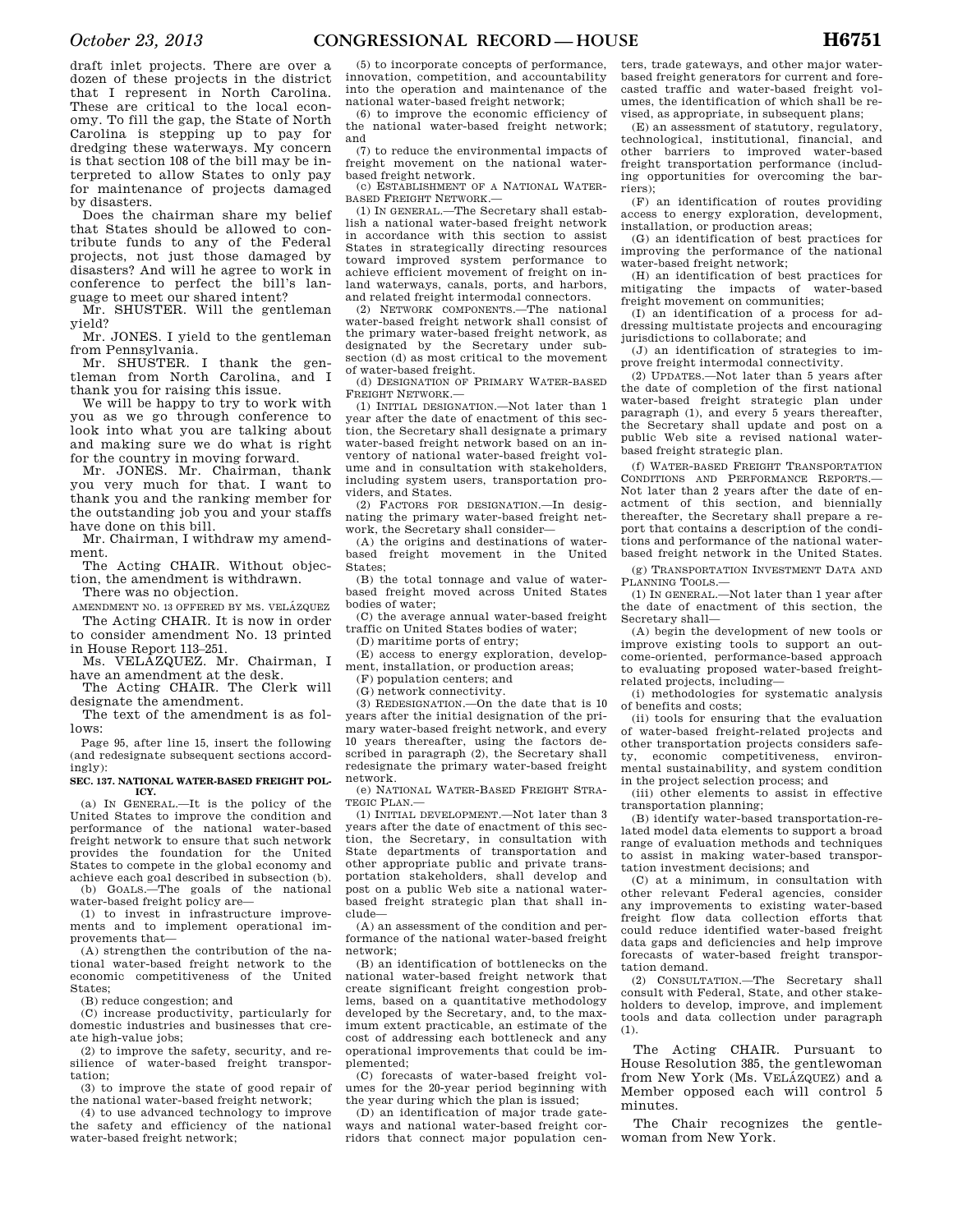Ms. VELÁZQUEZ. Mr. Chairman, I yield myself such time as I may consume.

Mr. Chairman, America's inland waterways move more than half a billion tons of cargo worth more than \$150 billion annually, and more than 2.3 billion tons of cargo a year move through American seaports. Commercial activity on our inland waterways supports more than 13 million jobs in the United States and is crucial to our economic prosperity. America depends on the strength of its inland waterways to support businesses and consumers across the country.

My amendment will establish a national water-based freight policy. It requires the Secretary of the Army to designate a primary water-based freight network and develop a strategic plan to assess and improve performance. It also improves data collection methods so that the Army Corps of Engineers and policymakers have better information on how to improve the system going forward.

Although the recent surface transportation reauthorization established a national freight policy, that legislation did not incorporate ports, harbors, and inland waterways into the national freight network. As ranking member of the Small Business Committee, I have heard agriculture and rural groups speak time and time again about the importance of establishing a strategy for our inland waterways. This bill recognizes the critical importance of ports, harbors, canals, and inland waterways to our economic competitiveness and develops a comprehensive approach to identify and address their problems.

Unfortunately, our inland waterways are buckling under the pressure of our growing transportation needs. In many areas, the inland waterways system has not been updated since the 1950s; more than half of the locks are over 50 years old; 90 percent of the locks and dams on the U.S. inland waterways system experienced some type of unscheduled delay in 2009.

## $\Box$  1700

There is an average of 52 service interruptions a day throughout the system. These delays prevent goods from getting to markets, driving up costs and hurting the businesses that depend on our waterways.

Addressing these issues will take time and careful planning. Projects to repair and replace aging locks and dredge channels can take decades to approve and complete. By identifying key waterways, critical bottlenecks and major trade gateways, my amendment can guide the revitalization of our inland waterways in the most effective way possible.

Thinking strategically about our inland waterway system can lead to outsized returns in the future. The American Society of Civil Engineers estimates that modest investments will protect \$700 billion in gross domestic

product and 738,000 jobs in 2020; but in order for these investments to have their desired impacts, they must be properly targeted.

My amendment will help to funnel resources to the most beneficial projects available so that we can achieve a good return on investment on American taxpayers' money.

America's inland waterways, ports, and harbors are critical tools in ensuring that all markets, foreign and domestic, are open to American goods. Establishing a national network and policy for our waterways will help us grow our economy, spur job creation, and ensure that taxpayer money is put to good use.

With that, Mr. Chairman, I reserve the balance of my time.

Mr. SHUSTER. Mr. Chairman, I rise in opposition to the amendment.

The Acting CHAIR. The gentleman from Pennsylvania is recognized for 5 minutes.

Mr. SHUSTER. Mr. Chairman, I rise with great respect for the gentlelady from New York and agree with her that our ports, our inland waterway system are in bad shape. But we are in times that are fiscally restrained, and we have got to try to do our best to move these forward under these fiscal restraints, and that is what we think we are doing in this WRRDA bill, moving forward in a way that we can be positive but not break the bank.

The freight network is critical to the Nation's economic security and to our Nation's national security.

I have several concerns with this amendment. First, the amendment gives very broad authority to the administration when creating this freight network. In H.R. 3080, we intended to continue the role of Congress in authorizing Corps of Engineer activities.

Unfortunately, this amendment would undermine one of the key principles of this bill, giving away more of our authority to the administration.

Second, I believe the amendment would significantly increase bureaucracy.

Finally, this amendment requires the designation of a primary freight network that prioritizes projects near population centers and major trade gateways which, of course, are extremely important to the health of this Nation's economy. To someone from Los Angeles and New York City, that seems like a good idea.

Those of us from the interior of the country and rural parts of the country have concerns that this would leave a gaping hole in the freight transportation system. If you are from Coos Bay, Oregon, or Duluth, Minnesota, or Altoona, Pennsylvania, under this amendment you may not be considered part of that primary freight network.

But I assure you, those two ports, and hundreds of others, are integral to the regional economies and the Nation's economic well-being.

So I urge a ''no'' vote on this, but certainly respect what the gentlelady from New York is trying to do.

Mr. Chairman, I reserve the balance of my time.

Ms. VELÁZQUEZ. Mr. Chairman, the chairman of the committee stated that this amendment gives broad authority to the administration, but it is the same authority that we gave to the administration in the provision created for highways in the surface transportation bill, MAP–21.

This amendment is modeled exactly on that provision, so what is good for the goose is good for the gander, right? So I do not understand your logic. I

do not understand your argument.

But let me just say, Mr. Chairman, that this is going to benefit metropolitan areas. We held hearing after hearing in the Small Business Committee regarding this issue, and this issue was brought up to my attention by small agricultural interests from rural areas that were concerned that waterways, particularly those in rural areas, were being ignored.

The truth of the matter is that this amendment will ensure that rural areas are given a greater voice.

Mr. Chairman, I yield back the balance of my time.

Mr. SHUSTER. I thank the gentlelady for pointing that out; but I would also point out that it was the chairman of the Senate Committee who I believe put that provision in there. So in that case, once again, she was the goose and I was the gander. I may have not agreed, but we were in a conference committee on that.

But again, I am very, very concerned about giving away more and more authority to the executive branch; and again, that is one of the key principles of this bill that I think all 435 Members of this body and all 100 Members of the Senate ought to be in lockstep, making sure we don't continue to give away our constitutional authority to the executive branch. We have done far too much of that already.

But, again, I respect the gentlelady from New York and what she is attempting to do. But at this point I urge a ''no'' vote.

Mr. Chairman, I yield back the balance of my time.

The Acting CHAIR. The question is on the amendment offered by the gentlewoman from New York (Ms. VELAZQUEZ).

The amendment was rejected.

AMENDMENT NO. 16 OFFERED BY MR. RICHMOND The Acting CHAIR. It is now in order to consider amendment No. 16 printed in House Report 113–251.

Mr. RICHMOND. Mr. Chairman, I have an amendment at the desk.

The Acting CHAIR. The Clerk will designate the amendment.

The text of the amendment is as follows:

At the end of title I, add the following:

SEC. \_\_\_\_. CALCULATION OF BENEFITS AND **COSTS FOR FLOOD DAMAGE REDUC-TION AND HURRICANE AND STORM DAMAGE REDUCTION PROJECTS.** 

(a) IN GENERAL.—A feasibility study conducted by the Secretary for a project for flood damage reduction or hurricane and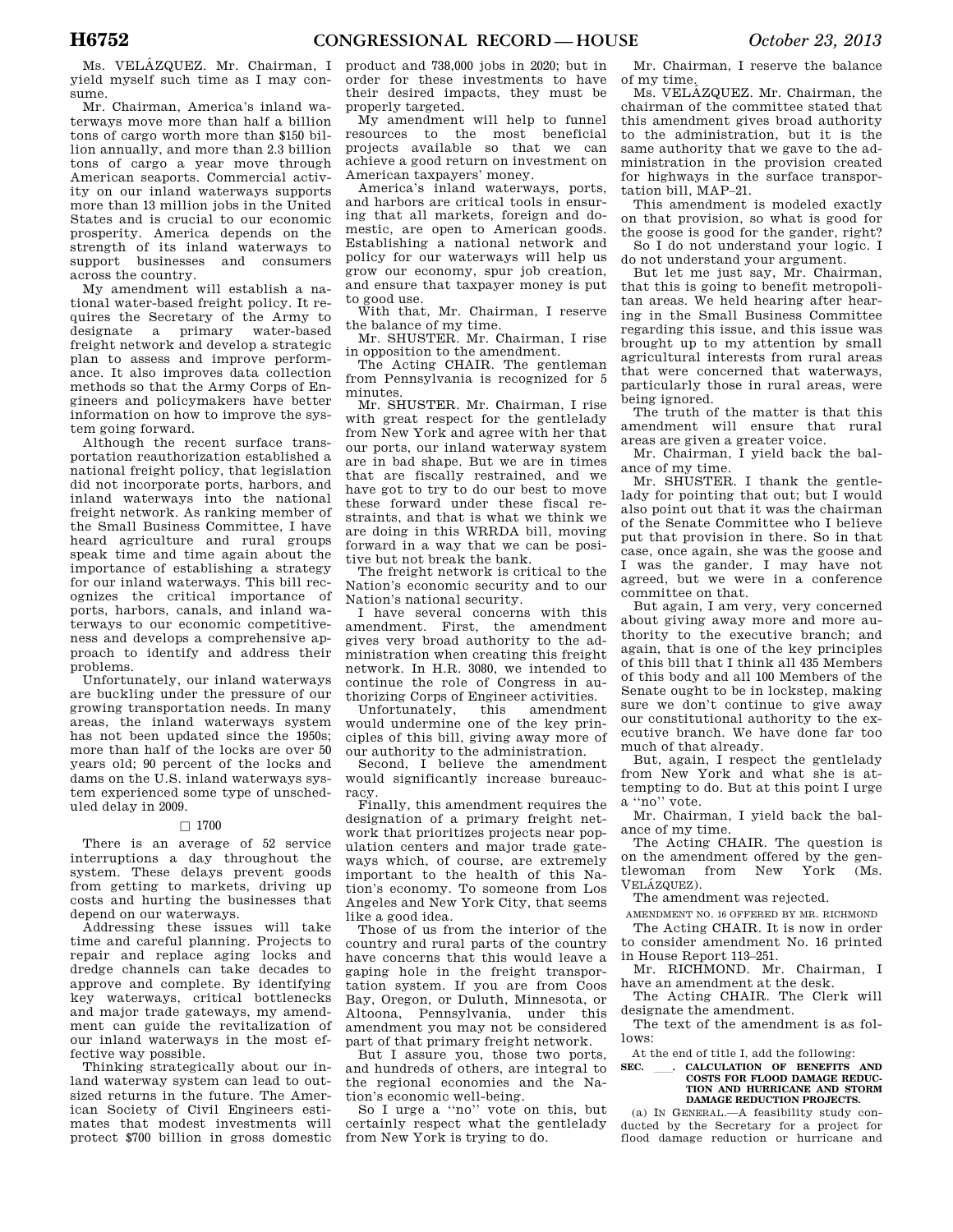storm damage reduction shall include, as part of the calculation of benefits and costs—

(1) a calculation of the anticipated reduction in flood or hurricane damage to public and private property and infrastructure resulting from the completion of the proposed project;

(2) a calculation of the anticipated direct and indirect economic benefits resulting from the completion of the proposed project, including such benefits from any potential reductions in national and regional economic volatility, disruptions, and losses; and

(3) a calculation of the anticipated benefits to public safety, including protection of evacuation routes, resulting from the completion of the proposed project.

(b) APPLICABILITY.—This section shall apply to any feasibility study for a project for flood damage reduction or hurricane and storm damage reduction that has not been completed before the date of enactment of this Act.

The Acting CHAIR. Pursuant to House Resolution 385, the gentleman from Louisiana (Mr. RICHMOND) and a Member opposed each will control 5 minutes.

The Chair recognizes the gentleman from Louisiana.

Mr. RICHMOND. Mr. Chairman, let me start with congratulating both the chairman of the committee and the ranking member for including commonsense reforms in this WRRDA bill of this Congress; and with those commonsense reforms, I have just one to add.

Right now, when the Corps of Engineers does their cost-benefit analysis, they only look at the brick and mortar of the property that they are looking to protect. Well, that just doesn't make sense when we are talking about things that affect our economy.

For example, you can't just look at the bricks and mortars of the Port of New York. The Port of New York pays about \$3.7 billion in taxes to the Federal Government every year. So if you only looked at the cost of the port, to rebuild the Port of New York, you would certainly miss the billions and billions of dollars' worth of impact.

There is an example in Louisiana where the port is thinking about building a levee. It includes not only the port, but it also includes our refineries, where we know that if those residents are forced to evacuate, like in Isaac, the cost of gas went up 7 cents around the country for 5 days. So you can't just look at the cost of those homes, when we know that that keeps the price of gas down and would affect the national economy.

So this is just one more of those commonsense reforms, Mr. Chairman; and I would hope that we look at this and make sure that everyone who has a port understands that the value of the port is not in the bricks and mortar, but in the goods and services that come through in the commodities.

With that, Mr. Chairman, I reserve the balance of my time.

Mr. SHUSTER. Mr. Chairman, I rise in opposition to the gentleman's amendment.

The Acting CHAIR. The gentleman from Pennsylvania is recognized for 5 minutes.

Mr. SHUSTER. Mr. Chairman, I appreciate what both gentlemen from Louisiana are trying to do with this. But the Corps of Engineers projects undergo rigorous economic and environmental reviews.

In carrying out the economic analysis for flood damage reduction projects, the Corps of Engineers review many factors to determine whether a project is economically justified. In other words, in order for the Corps of Engineers to carry a flood damage reduction project, the economic benefits have to outweigh the cost of constructing a project.<br>Unfortunately, this

Unfortunately, this amendment would change that. The Corps currently is required to look at the national impact to the economy. So, for instance, the Port of New Orleans, it is extremely important to the Nation; the Port of Newark, New Jersey, extremely important to the Nation.

But in this amendment, what it will take is it will reduce it down to the regional impact to the economy and, again, that is what is important, that the Corps continues to look at a national perspective on how those projects impact nationally, not just regionally.

So I reluctantly, at this point, urge all Members to oppose this amendment.

Mr. Chairman, I reserve the balance of my time.

Mr. RICHMOND. Mr. Chairman, I yield 2 minutes to my colleague from Louisiana (Mr. SCALISE).

Mr. SCALISE. Mr. Chairman, I thank my colleague from New Orleans, Mr. RICHMOND, for bringing this amendment forward; and, of course, what we are trying to do is just put an additional reform in place to make sure that when a cost-benefit analysis is done, it truly reflects the value of those projects, especially as we are talking about flood protection and hurricane reduction projects, in many cases, where local governments are doing a lot of the work themselves to protect not only people and communities, but also vital energy infrastructure.

Of course, having the value of that infrastructure, as my colleague from New Orleans pointed out, even when we see a storm enter the Gulf of Mexico, and as rigs in the gulf are evacuated, we see immediate increases in the price of gasoline all across the country.

So we ought to be encouraging those local communities to be building up and strengthening their flood protection, whether it is coastal restoration, where our State of Louisiana has actually dedicated the lion's share of all of the offshore oil revenues our State will ultimately start getting in 2017, to make sure that that money is dedicated to restoring our coast, literally, where you have the State putting hundreds of millions of dollars of its own

money where its mouth is to protect those resources.

But just as locals are doing that work, as the Corps is evaluating larger projects, Federal projects that would also protect that vital infrastructure, it is important that that calculation be made because, ultimately, if there is a storm or damage and that work is not done, then the economy will suffer. We have seen it suffer across the Nation.

I do want to mention, Mr. Chairman, that the American Petroleum Institute has come out in support of this amendment. It is a strong bipartisan amendment, and we appreciate the support of API; and, obviously, they understand the national importance of having this kind of reform in the bill.

Mr. SHUSTER. Mr. Chairman, I yield 1 minute to the gentleman from West Virginia (Mr. RAHALL), the ranking member of the committee.

Mr. RAHALL. I thank the chairman. Mr. Chairman, I really, really—I mean, I really reluctantly oppose this amendment. Some concerns have been raised about how the changes proposed in this amendment would affect the current process by which the Corps calculates future costs and benefits of potential projects.

The committee may need some additional time to better understand how these changes would be implemented and what the impact to project development would be. So, therefore, I really, really reluctantly oppose this amendment.

Mr. RICHMOND. Mr. Chairman, how much time do I have remaining?

The Acting CHAIR. The gentleman from Louisiana has 11⁄2 minutes remaining.

Mr. RICHMOND. Mr. Chairman, also what we included in here, which I think is very important, and all of my colleagues should understand, is that when the Corps right now would evaluate a farm, they would just look at rebuilding the farmhouse, as opposed to the fact that you have millions and millions or hundreds of acres that produce goods every day for the Nation.

So we don't want the Corps to just look at brick and mortar when, for example, you may have an interstate smack dab in the area that they are thinking about protecting, and that interstate may be an evacuation route. It may be Interstate 10, which our goods and services come down.

All we are saying is that the Corps should use common sense when they do their cost-benefit analysis and not just look at bricks and mortar because, to do a true economic impact or a costbenefit analysis, you have to get into the complexities of what the building, what the area has to offer.

So we would say that our refineries, our Port of South Louisiana, our Port of New Orleans are those types of things that you absolutely must protect, and you have to factor in the fact that they send billions and billions of dollars to the Federal Government every year in taxes.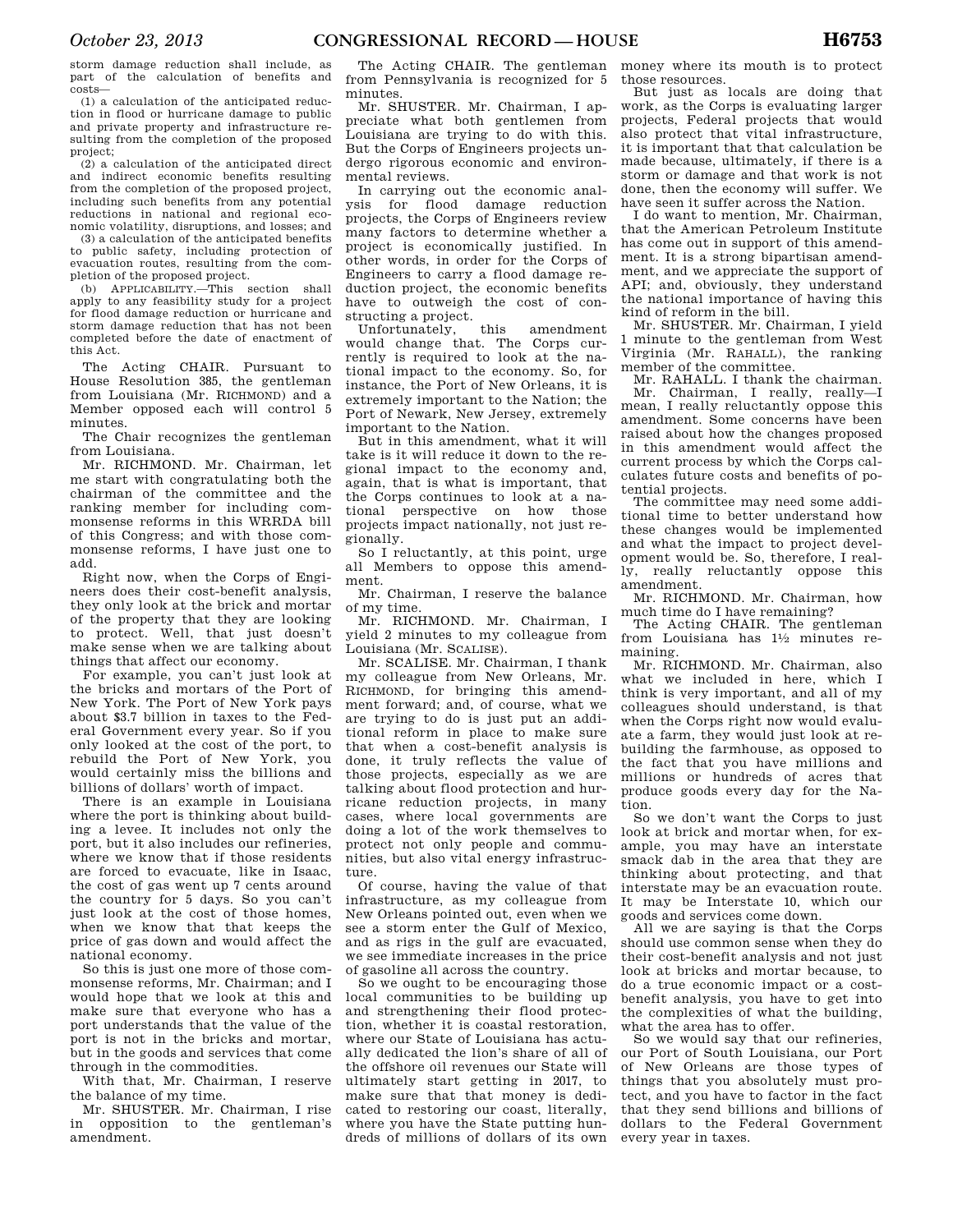So we would not just lose the bricks and mortar, but the Federal Government would lose billions and billions of dollars. And we are saying to the Corps of Engineers that they should take that into account when they are doing their cost-benefit analysis.

With that, Mr. Chairman, I would just urge my colleagues to vote ''yes'' for the amendment.

I yield back the balance of my time. Mr. SHUSTER. Mr. Chairman, I share the ranking member's reluctance to oppose this because my two friends from Louisiana have been formidable opponents on many occasions that I have come up on the short end.

But in this case, I disagree respectfully with my colleagues that the Corps does look at the national implications, and there is no doubt that the gulf coast is the major producing region of energy in this country, so it should be; and it is in the Corps' calculation when they are looking at hurricane damage to the gulf coast, what the impact is to the Nation.

So, again, I reluctantly oppose this amendment at this time because I just don't believe this is something that to regionalize it is going to be beneficial to the Nation as whole.

So with that, I urge a ''no'' vote, and I yield back the balance of my time.

# $\square$  1715

The Acting CHAIR. The question is on the amendment offered by the gentleman from Louisiana (Mr. RICH-MOND).

The question was taken; and the Acting Chair announced that the noes appeared to have it.

Mr. RICHMOND. Mr. Chairman, I demand a recorded vote.

The Acting CHAIR. Pursuant to clause 6 of rule XVIII, further proceedings on the amendment offered by the gentleman from Louisiana will be postponed.

AMENDMENT NO. 24 OFFERED BY MR. GARDNER

The Acting CHAIR. It is now in order to consider amendment No. 24 printed in House Report 113–251.

Mr. GARDNER. I rise to offer the amendment.

The Acting CHAIR. The Clerk will designate the amendment.

The text of the amendment is as follows:

At the end of title I, add the following:

**SEC. \_\_\_. OFFICE OF WATER STORAGE.**<br>(a) DESIGNATION.—The Secretary, acting through the Chief of Engineers, shall designate a team to serve as the Office of Water Storage (in this section referred to as the ''Office'') which shall serve as the principal point of contact for any person carrying out a project to construct a water storage facility that requires the acquisition of a Federal permit or the satisfaction of other Federal requirements.

(b) ADMINISTRATOR.—The Secretary, acting through the Chief of Engineers, shall designate an individual to serve as the head of the Office.

(c) PURPOSE.—The Office shall—

(1) serve as an initial point of contact for any person carrying out a project to construct a water storage facility that requires the acquisition of a Federal permit or the satisfaction of other Federal requirements;

(2) act as a liaison between such persons and appropriate Federal departments and agencies, including the Environmental Protection Agency and the Department of the Interior, with respect to such projects to facilitate the acquisition of necessary permits and the satisfaction of all other requirements;

(3) ensure that, with respect to such projects, necessary Federal permits are acquired and all other Federal requirements are satisfied before construction begins; and

(4) coordinate with appropriate Federal departments and agencies to streamline the Federal approval process with respect to such projects, including by limiting the duration of such process to not more than 365 days in each case in which each Governor of a State associated with the project has provided notice to the Office of that Governor's approval of the project.<br>(d) TIMING  $REG$ 

(d) TIMING REQUIREMENT.—Notwithstanding any other provision of law, with respect to a project to construct a water storage facility, any Federal permit or other Federal requirement necessary to be acquired or satisfied for purposes of such project shall be deemed to be acquired or satisfied if—

(1) each Governor of a State associated with the project has provided notice to the Office of that Governor's approval of the project; and

(2) a determination with respect to approval of the permit or satisfaction of the requirement was not made during the 365-day period beginning on the date on which an application for the permit or an inquiry regarding the satisfaction of the requirement was submitted to the relevant Federal depart-

ment or agency. (e) NOTICE OF PERMIT APPLICATIONS.—The Administrator of the Environmental Protection Agency and the Secretary of the Interior shall each provide notice to the Administrator of the Office upon the receipt of an application for a permit relating to a water storage facility.

(f) WATER STORAGE FACILITY DEFINED.—In this section, the term ''water storage facility'' means any facility constructed by a person that is equipped to store at least 5,000 acre-feet of water for later use for any purpose, including dams, tanks, covered and uncovered reservoirs, water towers, and artificial water bodies.

The Acting CHAIR. Pursuant to House Resolution 385, the gentleman from Colorado (Mr. GARDNER) and a Member opposed each will control 5 minutes.

The Chair recognizes the gentleman from Colorado.

Mr. GARDNER. Mr. Chairman, I rise today in support of this amendment to the Water Resources Reform and Development Act, and I express my intention to withdraw this amendment at the end of my statement.

This amendment authorizes the Secretary, acting through the Chief of Engineers, to designate a team to serve as the Office of Water Storage. The office is tasked with coordinating every agency involved in the approval of water storage permits, including the EPA, the Bureau of Reclamation, and the Department of the Interior. Once initial applications are submitted to the Office of Water Storage, the office must, upon notification of the Governor, approve or deny a permit within 365 days.

The amendment does not circumvent environmental laws but merely sets a time frame for an initial up-or-down decision to move forward, and the Congressional Budget Office stated that this amendment contains no direct spending. The amendment would seek to streamline the process for desperately needed water storage infrastructure, particularly in the western United States.

Economic development to agriculture job creation is directly correlated to each individual State's ability to deliver and store water. We can no longer rest on our current water storage infrastructure to meet the demands of both our agricultural and municipal water needs.

In Colorado alone, by the year 2050, we will need an additional 1 million acre-feet of water to meet the needs of agriculture, industry, and our growing cities. Without that water, we will see a buy-up and dry-up of agricultural land and the destruction of our economy.

To approve of these projects that have been tied up for decades in permitting battles, we need to rethink the Federal Government's role in water storage and redefine the various missions that agencies at the Federal level are charged with in these permitting decisions.

The Federal Government has created a litany of regulations and bureaucratic red tape that inhibit local communities and States from building new reservoirs and new water storage systems, and the result, as I said, will be a buy-up and dry-up of agricultural land if we fail to move forward with these permitting projects.

The amendment puts control back in the hands of local water users, back in the hands of local governments, back in the hands of the Governor of the State, and away from the bureaucracy of Washington, D.C.

I would like to continue to work on this issue with Chairman SHUSTER. I appreciate his leadership, and I certainly would love to continue working on this with the chairman.

I yield to the gentleman from Pennsylvania.

Mr. SHUSTER. Mr. Chairman, I thank my good friend from Colorado for yielding.

I understand your great passion for solving the water problems. We saw what has happened after the massive fires in Colorado and the inability to stop the flooding from occurring because the ground cover was stripped away by those terrible fires, and I understand the need for Colorado, in the future, having that water storage for your economic development to ensure that agriculture remains an important part of the economy in Colorado.

So I thank the gentleman for raising the issue. I am committed to continuing to work with you, as we have in the past, to try to address these water issues as we move forward.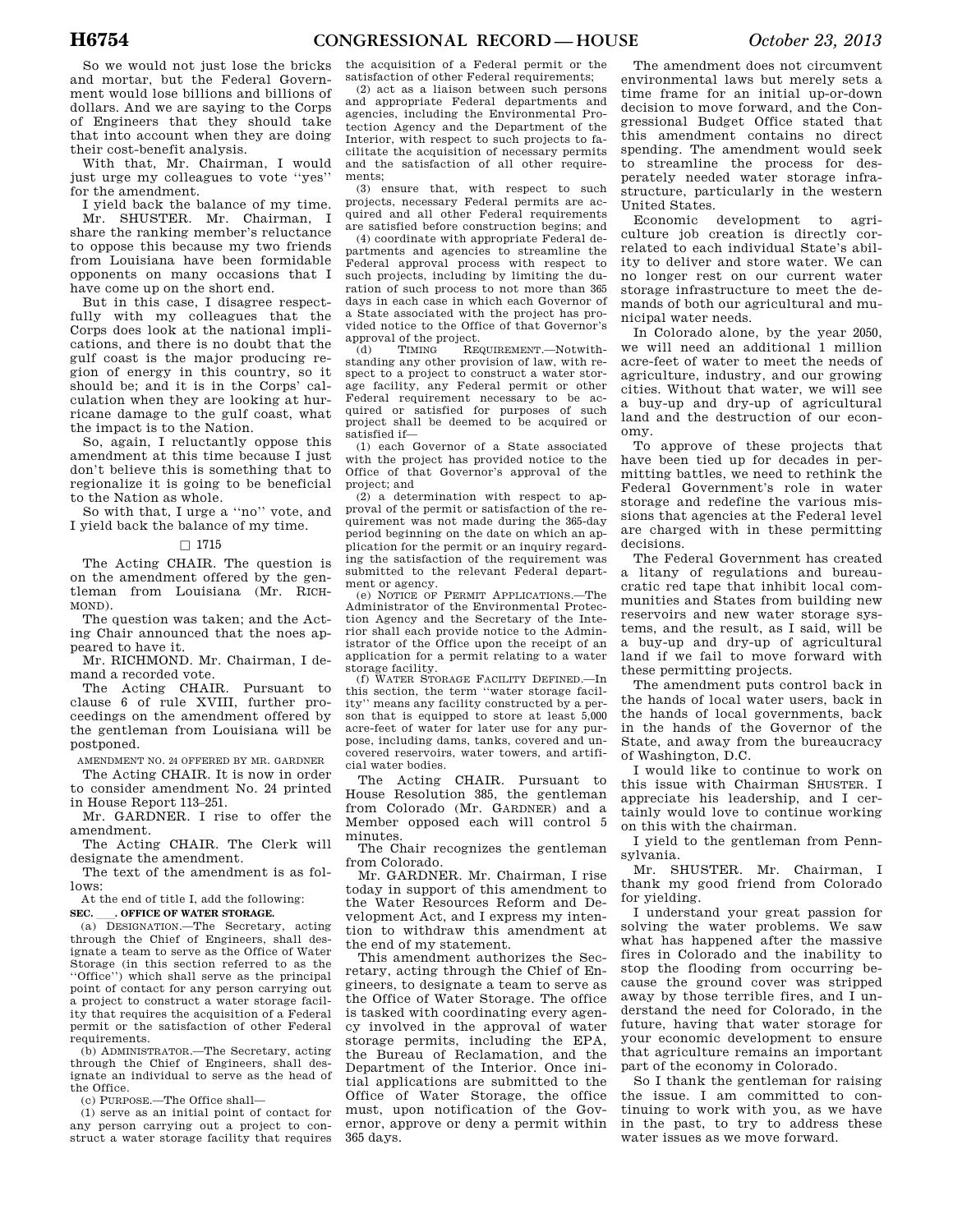# *October 23, 2013* **CONGRESSIONAL RECORD — HOUSE H6755**

Peters (CA) Peters (MI) Pingree (ME) Pocan Polis Price (NC) **Quigley** Rangel Richmond Ruiz Ruppersberger

Mr. GARDNER. I thank the chairman for his leadership on issues of national infrastructure.

And with that, I withdraw my amendment and yield back the balance of my time.

The Acting CHAIR. Without objection, the amendment is withdrawn.

There was no objection.

ANNOUNCEMENT BY THE ACTING CHAIR

The Acting CHAIR. Pursuant to clause 6 of rule XVIII, proceedings will now resume on those amendments printed in House Report 113–251 on which further proceedings were postponed, in the following order:

Amendment No. 2 by Mr. DEFAZIO of Oregon.

Amendment No. 3 by Mr. FLORES of Texas.

Amendment No. 6 by Mr. HASTINGS of Florida.

Amendment No. 16 by Mr. RICHMOND of Louisiana.

The Chair will reduce to 2 minutes the minimum time for any electronic vote after the first vote in this series.

AMENDMENT NO. 2 OFFERED BY MR. DEFAZIO The Acting CHAIR. The unfinished

business is the demand for a recorded vote on the amendment offered by the gentleman from Oregon (Mr. DEFAZIO) on which further proceedings were postponed and on which the noes pre-

vailed by voice vote.<br>The Clerk will The Clerk will redesignate the amendment.

The Clerk redesignated the amendment.

# RECORDED VOTE

The Acting CHAIR. A recorded vote has been demanded.

A recorded vote was ordered.

Davis (CA)

The vote was taken by electronic device, and there were—ayes 183, noes 236, not voting 11, as follows:

> Hinojosa Holt Honda Horsford Hoyer Huffman Israel Jackson Lee Jeffries Johnson (GA) Kaptur Keating Kelly (IL) Kennedy Kildee Kilmer Kind Kuster Larsen (WA) Larson (CT) Lee (CA) Levin Lewis Lipinski Loebsack Lofgren Lowenthal Lowey Lujan Grisham (NM) Luján, Ben Ray  $(NM)$ Lynch Maffei Maloney, Carolyn

|                             | [Roll No. 556]        |
|-----------------------------|-----------------------|
|                             | $AYES-183$            |
| Andrews                     | DeFazio               |
| Barber                      | DeGette               |
| <b>Bass</b>                 | Delaney               |
| Beatty                      | DeLauro               |
| Becerra                     | DelBene               |
| Bera (CA)                   | Deutch                |
|                             |                       |
| Blumenauer                  | Dingell               |
| Bonamici                    | Doggett               |
| Brady (PA)                  | Doyle<br>Edwards      |
| Braley (IA)                 | Ellison               |
| Brown (FL)<br>Brownley (CA) | Engel                 |
| <b>Bustos</b>               |                       |
| Butterfield                 | Enyart<br>Eshoo       |
|                             |                       |
| Capps                       | Esty<br>Farr          |
| Capuano<br>Cárdenas         | Fattah                |
|                             |                       |
| Carney<br>Carson (IN)       | Fitzpatrick<br>Foster |
|                             | Frankel (FL)          |
| Cartwright                  |                       |
| Castro (TX)<br>Chu          | Fudge<br>Gabbard      |
|                             |                       |
| Cicilline<br>Clarke         | Gallego<br>Garamendi  |
|                             | Garcia                |
| Clav                        |                       |
| Cleaver                     | Gibson                |
| Clyburn                     | Grayson               |
| Cohen                       | Green, Al             |
| Connolly                    | Grijalva              |
| Conyers                     | Gutiérrez             |
| Cooper                      | Hahn                  |
| Costa                       | Hanabusa              |
| Courtney                    | Hastings (FL)         |
| Crowley                     | Heck (WA)             |
| Cummings                    | Higgins               |

Himes

| Maloney, Sean  |
|----------------|
| Matsui         |
| McCollum       |
| McDermott      |
| McGovern       |
| McIntyre       |
| McNerney       |
| Meeks          |
| Meng           |
| Michaud        |
| Miller, George |
| Moore          |
| Moran          |
| Murphy (FL)    |
| Nadler         |
| Napolitano     |
| Neal           |
| Negrete McLeod |
| Nolan          |
| O'Rourke       |
| Owens          |
| Pallone        |
| Pascrell       |
| Pastor (AZ)    |
| Payne          |
| Pelosi         |
| Perlmutter     |
|                |

Amash Amodei Bachmann Bachus Barletta Barr Barrow (GA) Barton Benishek Bentivolio Bilirakis Bishop (GA) Bishop (NY) Bishop (UT) Black Blackburn Boustany Brady (TX) Bridenstine Brooks (AL) Brooks (IN) Broun (GA) Buchanan Bucshon Burgess Calvert Camp Cantor Capito Carter Cassidy Chabot Chaffetz Coble Coffman Cole Collins (GA) Collins (NY) Conaway Cook Cotton Cramer Crawford Crenshaw Cuellar Culberson Daines Davis, Rodney Denham Dent DeSantis DesJarlais Diaz-Balart Duffy Duncan (SC) Duncan (TN) Ellmers Farenthold Fleischmann Fleming Flores Forbes Fortenberry Foxx Franks (AZ) Frelinghuysen Gardner Garrett Gerlach

Scott, David Sewell (AL) Shea-Porter NOES—236 Gingrey (GA) Gohmert Goodlatte Gosar Gowdy Granger Graves (GA) Graves (MO) Green, Gene Griffin (AR) Griffith (VA) Grimm Guthrie Hall Hanna Harper Harris Hartzler Hastings (WA) Heck (NV) Hensarling Holding Hudson Huelskamp Huizenga (MI) Hultgren Hunter Hurt Issa Jenkins Johnson (OH) Johnson, E. B. Johnson, Sam Jones Jordan Joyce Kelly (PA) King (IA) King (NY) Kingston Kinzinger (IL) Kirkpatrick Kline Labrador LaMalfa Lamborn Lance Lankford Latham Latta LoBiondo Long Lucas Luetkemeyer Lummis Marchant Marino Massie Matheson McCarthy (CA) McCaul McClintock McHenry McKeon McKinley McMorris Rodgers Meadows Meehan Stockman Stutzman Terry

Sires Slaughter Smith (WA) Speier Swalwell (CA) Takano Thompson (CA) Thompson (MS) Tierney Titus Tonko Tsongas Van Hollen Vargas Veasey Velázquez Visclosky Walz Wasserman Schultz Waters Watt Waxman Welch

Wilson (FL) Yarmuth

Messer Mica Miller (FL) Miller (MI) Miller, Gary Mullin Mulvaney Murphy (PA) Neugebauer Noem Nunes Nunnelee Olson Palazzo Paulsen Pearce Perry Peterson Petri Pittenger Pitts Poe (TX) Pompeo Posey Price (GA) Radel Rahall Reed Reichert Renacci Ribble Rice (SC) Rigell Roby<br>Roe (TN) Rogers (AL) Rogers (KY) Rogers (MI) Rohrabacher Rokita Rooney Ros-Lehtinen Roskam Ross Rothfus Royce Runyan Ryan (WI) Salmon Sanford Scalise Schock Schrader Schweikert Scott, Austin Sensenbrenner Sessions Shimkus Shuster Simpson Smith (MO) Smith (NE)  $Smith(N,I)$ Smith (TX) Southerland Stewart Stivers

Thompson (PA) **Thornberry** Tiberi Tipton Turner Upton Valadao Vela Wagner

Webste Wenstr Westm Whitfi Williar NOT VO Campbell Finche

Walberg

Castor (FL) Davis, Danny Langevin McCarthy (NY)

Duckworth

Messrs. PITTENGER, SMITH of Missouri, BACHUS, Ms. EDDIE BERNICE JOHNSON of Texas, Messrs. RIGELL, NUNNELEE, and GARY G. MILLER of California changed their vote from "aye" to "no."

 $\Box$  1752

Mrs. NAPOLITANO, Mr. ENGEL, Ms. CLARKE, Ms. DELAURO, and Mr. MORAN changed their vote from ''no'' to ''aye.''

So the amendment was rejected.

The result of the vote was announced as above recorded. Stated for:

Mr. LANGEVIN. Mr. Chair, on rollcall vote No. 556, I was unavoidably detained. Had I been present, I would have voted ''aye.''

(By unanimous consent, Mr. COOK was allowed to speak out of order.)

MOMENT OF SILENCE IN HONOR OF SACRIFICE OF SERVICEMEMBERS OF FIRST BATTALION EIGHTH MARINES KILLED IN BEIRUT

Mr. COOK. Mr. Chairman, I rise today in honor of 241 servicemembers who were killed 30 years ago in the attacks by Hezbollah against the U.S. Marine compound in Beirut.

I was not stationed in Beirut during the attack, but this was my former battalion, the First Battalion, Eighth Marines. Until 9/11, this was the deadliest terrorist attack against Americans in our Nation's history; and in many ways, it was the beginning of the war on terror that we are still fighting today.

Mr. Chairman, I now ask my colleagues to rise and observe a moment of silence in honor of the sacrifice of 241 Americans—220 marines, 18 sailors, and three soldiers—who were lost 30 years ago today.

The Acting CHAIR. Will all Members present please rise for a moment of silence.

AMENDMENT NO. 3 OFFERED BY MR. FLORES

The Acting CHAIR. Without objection, 2-minute voting will continue.

There was no objection.

The Acting CHAIR. The unfinished business is the demand for a recorded vote on the amendment offered by the gentleman from Texas (Mr. FLORES) on which further proceedings were postponed and on which the ayes prevailed by voice vote.

The Clerk will redesignate the amendment.

The Clerk redesignated the amendment.

# RECORDED VOTE

The Acting CHAIR. A recorded vote has been demanded.

A recorded vote was ordered.

Wilson (SC)

Rush

| Walden          | Wittman       |
|-----------------|---------------|
| Walorski        | Wolf          |
| Weber (TX)      | Womack        |
| Webster (FL)    | Woodall       |
| Wenstrup        | Yoder         |
| Westmoreland    | Yoho          |
| Whitfield       | Young (AK)    |
| Williams        | Young (IN)    |
| OT VOTING-11    |               |
| Fincher         | Nugent        |
| Herrera Beutler | Roybal-Allard |

Ryan (OH) Sánchez, Linda T. Sanchez, Loretta Sarbanes Schakowsky Schiff Schneider Schwartz Scott (VA) Serrano Sherman Sinema Aderholt Gibbs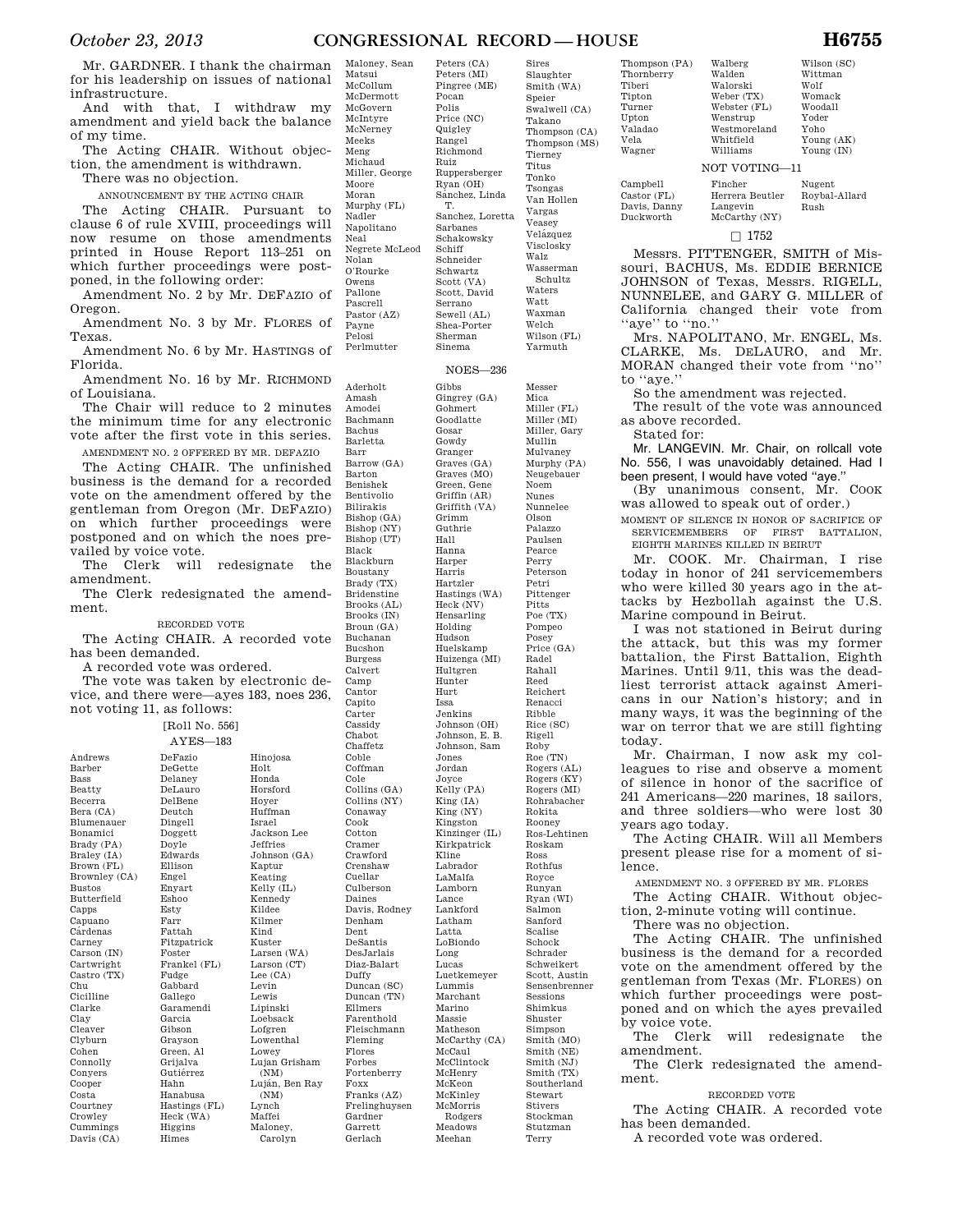# **H6756 CONGRESSIONAL RECORD — HOUSE** *October 23, 2013*

Pingree (ME) Pocan Polis Price (NC) Quigley Rahall Rangel Richmond Ruiz Ruppersberger Ryan (OH) Sánchez, Linda T. Sanchez, Loretta Sarbanes Schakowsky Schiff Schneider Schrader Schwartz Scott (VA) Scott, David Serrano<br>Sewell (AL) Shea-Porter Sherman Shuster Sinema Sires Slaughter Smith (WA) Speier Swalwell (CA) Takano Thompson (CA) Thompson (MS) Tierney Titus Tonko Tsongas Van Hollen Vargas Veasey Velázquez Visclosky Walz Wasserman Schultz Waters Watt Waxman Welch Wilson (FL) Yarmuth

King (NY)

The Acting CHAIR. This will be a 2 minute vote.

The vote was taken by electronic device, and there were—ayes 225, noes 193, not voting 12, as follows:

| Aderholt<br>Amash                                            |
|--------------------------------------------------------------|
| Amodei                                                       |
|                                                              |
| Bachmann                                                     |
| Bachus                                                       |
| Barletta                                                     |
| Barr                                                         |
| Barrow (GA)                                                  |
| Barton                                                       |
| Benishek                                                     |
| Bentivolio                                                   |
| Bilirakis                                                    |
| Bishop (UT)                                                  |
| Black                                                        |
| Blackburn                                                    |
| Boustany                                                     |
| Brady (TX)                                                   |
| Bridenstine                                                  |
| Brooks (AL)<br>Brooks (IN)                                   |
|                                                              |
| Broun (GA)                                                   |
| Buchanan                                                     |
| Bucshon                                                      |
| <b>Burgess</b>                                               |
| Calvert                                                      |
| $_{\rm{camp}}$                                               |
| $\frac{1}{2}$                                                |
| Capito                                                       |
| Carter                                                       |
| Cassidy                                                      |
| Chabot                                                       |
| Chaffetz                                                     |
| Coble                                                        |
| Coffman                                                      |
| Cole                                                         |
| Collins (GA                                                  |
| Collins (NY)                                                 |
| Conaway                                                      |
|                                                              |
| Cook                                                         |
| Costa                                                        |
| $\frac{\footnotesize \text{Cottom}}{\footnotesize \text{C}}$ |
| Cramer                                                       |
| Crawford                                                     |
| Crenshaw                                                     |
| Cuellar                                                      |
| Culberson                                                    |
| Daines                                                       |
| Davis, Rodney                                                |
| Denham                                                       |
|                                                              |
| $_{\rm Dent}$                                                |
| DeSantis                                                     |
| DesJarlais                                                   |
| Diaz-Balart                                                  |
| Duffy                                                        |
| Duncan (SC)                                                  |
| Duncan (TN)                                                  |
| Ellmers                                                      |
| Farenthold                                                   |
|                                                              |
| Fleischmann                                                  |
| Fleming<br>Flores                                            |
|                                                              |
| Forbes<br>Fortenberry                                        |
| Foxx                                                         |
|                                                              |
| Franks (AZ)<br>Frelinghuysen                                 |
|                                                              |
| Gallego                                                      |
| Gardner                                                      |
| Garrett                                                      |
| Gibson                                                       |
| Gingrey (GA)                                                 |
| Gohmert                                                      |
| Goodlatte<br>$_{\rm Gosar}$                                  |

[Roll No. 557] AYES—225 Granger Graves (GA) Graves (MO) Green, Gene Griffin (AR) Griffith (VA) Grimm Guthrie Hall Hanna Harper Harris Hartzler Hastings (WA) Heck (NV) Hensarling Holding Hudson Huelskamp Huizenga (MI) Hultgren Hunter Hurt Issa Jenkins Johnson (OH) Johnson, Sam Jones Jordan Joyce Kelly (PA) King (IA) Kingston Kinzinger (IL) Kline Labrador LaMalfa Lamborn Lance Lankford Latta LoBiondo Long Lucas Luetkemeyer Lummis Marchant Marino Massie Matheson McCarthy (CA) McCaul McClintock McHenry McKeon McKinley Meadows Meehan Messer Mica Miller (FL) Miller (MI) Miller, Gary Mullin Mulvaney Murphy (PA) Neugebauer Noem Nunes Nunnelee Olson Palazzo Paulsen Pearce Pittenger Pitts Poe (TX) Pompeo Posey Price (GA) Radel Reed Reichert Renacci Ribble Rice (SC) Rigell Roby Roe (TN) Rogers (AL) Rogers (KY) Rogers (MI) Rohrabacher Rokita Rooney Ros-Lehtinen Roskam Ross Rothfus Royce Runyan Ryan (WI) Salmon Sanford Scalise Schock Schweikert Scott, Austin Sensenbrenner Sessions Shimkus Simpson Smith (MO) Smith (NE) Smith (NJ) Smith (TX) Southerland Stewart Stivers Stockman Stutzman Terry Thornberry Tiberi Tipton Turner Upton Valadao Vela Wagner Walberg Walden Walorski Weber (TX) Webster (FL) Wenstrup Westmoreland Whitfield Williams Wilson (SC) Wittman Wolf Womack Woodall Yoder Yoho Young (AK)

Perry

Castro (TX) Chu

Andrews Barber Bass Beatty Becerra Bera (CA) Bishop (GA) Bishop (NY) Blumenauer Bonamici Brady (PA) Braley (IA)

Young (IN) NOES—193 Brown (FL) Brownley (CA) Bustos Butterfield Capps Capuano Cárdenas Carney Carson (IN) Cartwright Cicilline Clarke Clay Cleaver Clyburn Cohen Connolly Conyers Cooper Courtney

Crowley Cummings

Thompson (PA) DeLauro DelBene Deutch Dingell Doggett Doyle Ellison Engel Enyart Eshoo Esty Farr Fattah Foster Fudge Garcia Hahn Himes Holt Honda Hoyer Israel Kaptur Kildee Kilmer Kind Fincher

Edwards Fitzpatrick Frankel (FL) Gabbard Garamendi Gerlach Grayson Green, Al Grijalva Gutiérrez Hanabusa Hastings (FL) Heck (WA) **Higgins** Hinojosa Horsford Huffman Jackson Lee Jeffries Johnson (GA) Johnson, E. B. Keating Kelly (IL) Kennedy Campbell Castor (FL) Davis, Danny Duckworth

Davis (CA) DeFazio DeGette Delaney

Kirkpatrick Kuster Langevin Larsen (WA) Larson (CT) Latham Lee (CA) Levin Lewis Lipinski Loebsack Lofgren Lowenthal Lowey<br>Lujan Grisham  $(NM)$ Luján, Ben Ray (NM) Lynch Maffei Maloney, Carolyn Maloney, Sean Matsui McCollum McDermott McGovern McIntyre McNerney Meeks Meng Michaud Miller, George Moore Moran Murphy (FL) Nadler Napolitano Neal Negrete McLeod Nolan O'Rourke Owens Pallone Pascrell Pastor (AZ) Payne Pelosi Perlmutter Peters (CA) Peters (MI) Peterson Petri

# NOT VOTING-

Gibbs Herrera Beutler McCarthy (NY) McMorris Rodgers Nugent Roybal-Allard Rush

# $\square$  1800

So the amendment was agreed to. The result of the vote was announced as above recorded.

# AMENDMENT NO. 6 OFFERED BY MR. HASTINGS OF FLORIDA

The Acting CHAIR. The unfinished business is the demand for a recorded vote on the amendment offered by the gentleman from Florida (Mr. HASTINGS) on which further proceedings were postponed and on which the noes prevailed by voice vote.

The Clerk will redesignate the amendment.

The Clerk redesignated the amendment.

# RECORDED VOTE

The Acting CHAIR. A recorded vote has been demanded.

A recorded vote was ordered.

The Acting CHAIR. This will be a 2 minute vote.

The vote was taken by electronic device, and there were—ayes 133, noes 287, not voting 10, as follows:

Andrews Bass Beatty Becerra Bishop (GA) Brown (FL) Butterfield Capps Capuano<br>Cárdenas Carney Carson (IN) Cartwright Castro (TX) Cicilline Clarke Clay Cleaver Clyburn Cohen Connolly Conyers Cooper Costa Crowley Cummings Davis (CA) Deutch Diaz-Balart Doggett Edwards Ellison Engel Fattah Frankel (FL) Fudge Gabbard Garamendi Garcia Grayson Green, Al Green, Gene Grijalva Gutiérrez Hahn Hanabusa

> Aderholt Amash Amodei Bachmann Bachus Barber Barletta Barr Barrow (GA) Barton Benishek Bentivolio Bera (CA) Bilirakis Bishop (NY) Bishop (UT) Black Blackburn Blumenauer Bonamici Boustany Brady (PA) Brady (TX) Braley (IA) Bridenstine Brooks (AL) Brooks (IN) Broun (GA) Brownley (CA) Buchanan Bucshon Burgess Bustos Calvert Camp Cantor Capito Carter Cassidy Chabot Chaffetz Chu Coble Coffman Cole Collins (GA) Collins (NY) Conaway

[Roll No. 558] AYES—133

Harris

 $H<sub>0</sub>1$ <sup>+</sup> Honda Hoyer Israel

Jeffries

Keating Kind Kuster

Lee (CA) Levin Lewis

Lowey

 $(NM)$ 

(NM) Lynch

Meeks Meng Moore Moran

Nadler Neal

Nolan

Pallone

Payne Pelosi

Peterson Pocan Polis

Cook Cotton Courtney Cramer

Cuellar

Daines Davis, Rodney DeFazio DeGette Delaney DeLauro DelBene Denham Dent DeSantis DesJarlais Dingell Doyle Duffy Duncan (SC) Duncan (TN) Ellmers Enyart Eshoo Esty Farenthold Farr Fitzpatrick Fleischmann Fleming Flores Forbes Fortenberry Foster Foxx Franks (AZ) Frelinghuysen Gallego Gardner Garrett Gerlach Gibbs Gibson Gingrey (GA) Gohmert

Hastings (FL) Jackson Lee Johnson (GA) Johnson, E. B. Langevin Larson (CT) Lowenthal Lujan Grisham Luján, Ben Ray McGovern McIntyre Murphy (FL) Negrete McLeod O'Rourke Pastor (AZ) Perlmutter Peters (CA) Posey Quigley Rangel Richmond Rooney Ros-Lehtinen Ruiz Ryan (OH) Sánchez, Linda T. Sanchez, Loretta Schakowsky Schiff Schneider Schwartz Scott (VA) Scott, David Serrano Sewell (AL) Shea-Porter Sherman Sires Slaughter Speier Swalwell (CA) Takano Thompson (MS) Tierney Titus Tonko Tsongas Van Hollen Vargas Veasey Vela Velázquez Visclosky Wasserman Schultz Waters Watt Waxman Welch Wilson (FL) Yarmuth NOES—287 Crawford Crenshaw Culberson Goodlatte Gosar Gowdy Granger

Graves (GA) Graves (MO) Griffin (AR) Griffith (VA) Grimm Guthrie Hall Hanna Harper Hartzler Hastings (WA) Heck (NV) Heck (WA) Hensarling Higgins Himes Hinojosa Holding Horsford Hudson Huelskamp Huffman Huizenga (MI) Hultgren Hunter Hurt Issa Jenkins Johnson (OH) Johnson, Sam Jones Jordan Joyce Kaptur Kelly (IL) Kelly (PA) Kennedy Kildee Kilmer King (IA) King (NY) Kingston Kinzinger (IL)

Kirkpatrick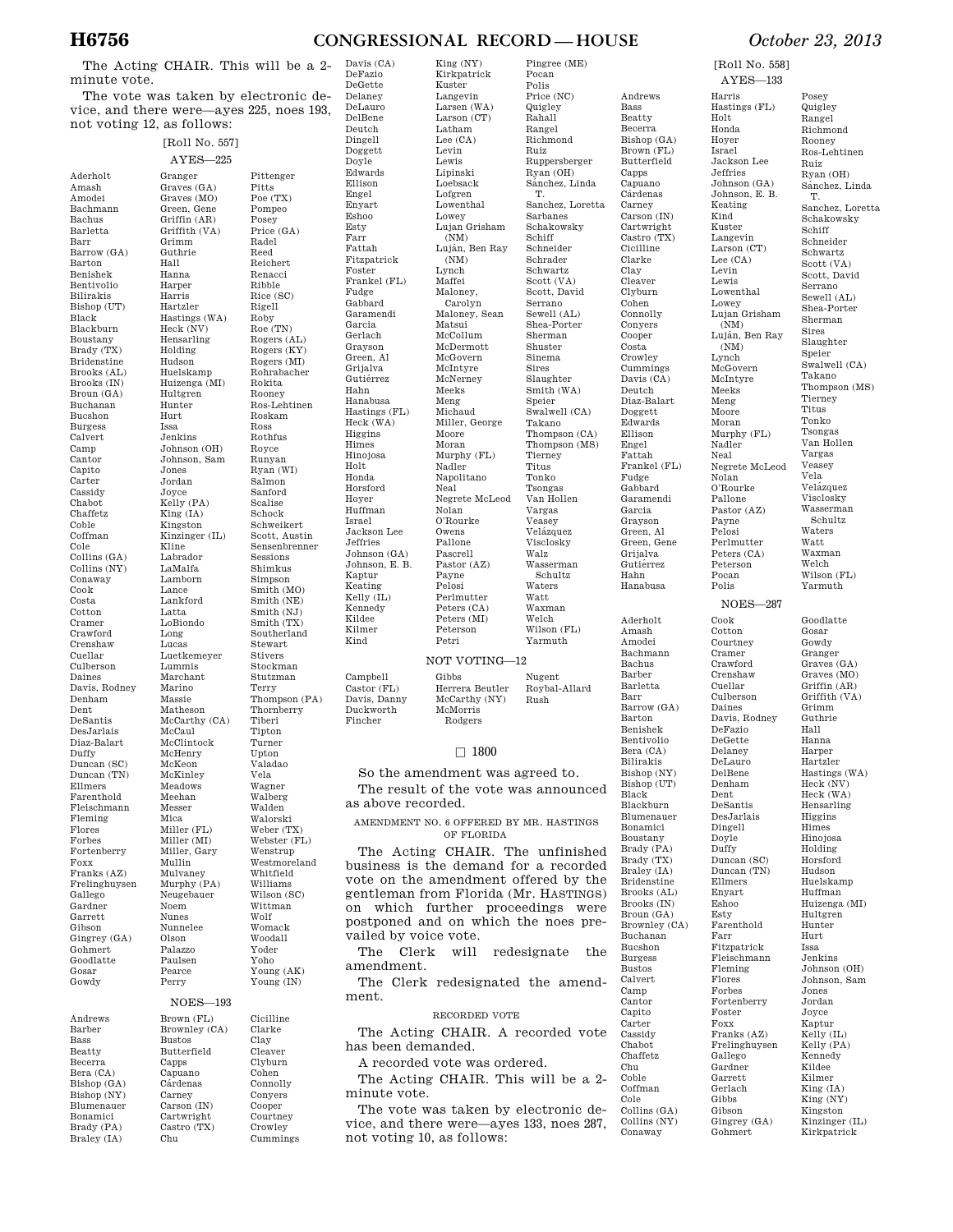# *October 23, 2013* **CONGRESSIONAL RECORD — HOUSE H6757**

Gardner Garrett Gibson

Kline Labrador LaMalfa Lamborn Lance Lankford Larsen (WA) Latham Latta Lipinski LoBiondo Loebsack Lofgren Long Lucas Luetkemeyer Lummis Maffei Maloney, Carolyn Maloney, Sean Marchant Marino Massie Matheson Matsui McCarthy (CA) McCaul McClintock McCollum McDermott McHenry McKeon McKinley McMorris Rodgers McNerney Meadows Meehan Messer Mica Michaud Miller (FL) Miller (MI) Miller, Gary Miller, George Mullin Mulvaney Murphy (PA)

Napolitano Neugebauer Nunnelee Palazzo Pascrell Paulsen Peters (MI) Pingree (ME) Pittenger Poe (TX) Pompeo Price (GA) Price (NC) Reichert Renacci Rice (SC) Roby Roe (TN) Rogers (AL) Rogers (KY) Rogers (MI) Rohrabacher Roskam Rothfus Runyan Ruppersberger Ryan (WI) Salmon Sanford Sarbanes Schrader Schweikert Scott, Austin Sensenbrenner Sessions Shimkus Shuster Simpson Sinema Smith (MO) Smith (NE) Smith (NJ) Smith (TX) Smith (WA) Southerland Stewart Stivers Stockman Stutzman Terry Thompson (CA) Thompson (PA) Thornberry Tiberi Tipton Turner Upton Valadao Wagner Walberg Walden Walorski Walz Weber (TX) Webster (FL) Wenstrup Westmoreland Whitfield Williams Wilson (SC) Wittman Wolf Womack Woodall Yoder Yoho Young (AK) Young (IN) NOT VOTING—10

| Campbell                  | Fincher                 | Roybal-Allard |
|---------------------------|-------------------------|---------------|
| Castor (FL)               | Herrera Beutler         | Rush          |
| Davis, Danny<br>Duckworth | McCarthy (NY)<br>Nugent |               |

Scalise Schock

Noem Nunes

Olson Owens

Pearce Perry

Petri

Pitts

Radel Rahall Reed

Ribble

Rigell

Rokita

Ross

Royce

# $\square$  1806

Mr. LAMALFA changed his vote from "aye" to "no."

Mr. HOLT changed his voted from "no" to "aye."

So the amendment was rejected.

The result of the vote was announced as above recorded.

AMENDMENT NO. 16 OFFERED BY MR. RICHMOND The Acting CHAIR. The unfinished business is the demand for a recorded vote on the amendment offered by the gentleman from Louisiana (Mr. RICH-MOND) on which further proceedings were postponed and on which the noes prevailed by voice vote.

The Clerk will redesignate the amendment.

The Clerk redesignated the amendment.

## RECORDED VOTE

The Acting CHAIR. A recorded vote has been demanded.

A recorded vote was ordered.

The Acting CHAIR. This will be a 2 minute vote.

The vote was taken by electronic device, and there were—ayes 237, noes 183, not voting 10, as follows:

# [Roll No. 559]

| ו שטט . טאד בבטא |  |
|------------------|--|
| $AYES - 237$     |  |

| Aderholt | Bachmann      | Barber   |  |
|----------|---------------|----------|--|
| Andrews  | <b>Bachus</b> | Barletta |  |

Bass Beatty Bera (CA) Bilirakis Bishop (GA) Black Blackburn Boustany Brady (PA) Brady (TX) Bridenstine Brooks (AL) Brooks (IN) Broun (GA) Brown (FL) Buchanan Burgess Butterfield Cantor Capito Capps **C**árdenas Carney Carson (IN) Carter Cartwright Cassidy Castro (TX) Chabot Chaffetz Clarke Clay Cleaver Clyburn Coffman Cohen Collins (GA) Collins (NY) Conaway Connolly Cook Cooper Cotton Courtney Cramer Crawford Crowley Cuellar Culberson Cummings Daines Davis (CA) Delaney Dent DeSantis Deutch Diaz-Balart Doyle Edwards Ellmers Engel Enyart Farenthold Fattah Fleming Flores Fortenberry Foster Frankel (FL) Franks (AZ) Fudge Gabbard Gallego Garamendi

Garcia

Amash Amodei Becerra Benishek Bentivolio Bishop (NY) Bishop (UT) Blumenauer Bonamici Braley (IA) Brownley (CA) Bucshon Bustos Calvert Camp Capuano Chu Cicilline Coble

Barr Barrow (GA) Barton

> Gingrey (GA) Gohmert Gosar Granger Green, Al Green, Gene Griffin (AR) Griffith (VA) Grimm Gutiérrez Hall Hanabusa Harper Harris Hartzler Hastings (FL) Higgins Himes Holding Holt Horsford Hudson Hurt Israel Issa Jackson Lee Jeffries Johnson (OH) Johnson, E. B. Johnson, Sam Jones Jordan Keating Kelly (IL) Kennedy Kind King (IA) Kinzinger (IL) Kuster LaMalfa Lamborn Lankford Larson (CT) Lee (CA) Long Lowenthal Lummis Lynch Maloney, Carolyn Maloney, Sean Marchant Matheson Matsui McCarthy (CA) McCaul McClintock McIntyre McKinley Meehan Meeks Meng Mica Moore Moran Mullin Murphy (FL) Nadler Neal Neugebauer Nunes Nunnelee O'Rourke Olson Owens NOES—183 Cole Conyers Costa Crenshaw Davis, Rodney DeFazio

> > DeGette DeLauro DelBene Denham DesJarlais Dingell Doggett Duffy Duncan (SC) Duncan (TN) Ellison Eshoo Esty

Gowdy Graves (GA) Graves (MO) Grayson Grijalva Guthrie Hahn Hanna Hastings (WA) Heck (NV)

Palazzo Pallone Pascrell Payne Pelosi Perlmutter Pitts  $\widetilde{\mathrm{Poe}\,(\mathrm{TX})}$ Polis Pompeo Posey Price (GA) Quigley Radel Rangel Reed Richmond Rigell Roby Roe (TN) Rogers (AL) Ros-Lehtinen Roskam Rothfus Royce Ruiz Ruppersberger Ryan (OH) Salmon Sánchez, Linda T. Sanchez, Loretta Scalise Schneider Schock Schwartz Schweikert Scott (VA) Scott, Austin Scott, David Sewell (AL) Shea-Porter Sherman Shimkus Sinema Sires Smith (NE) Smith (TX) Speier Stewart Stivers Stockman Swalwell (CA) Takano Thompson (MS) Thornberry Tipton Tonko Tsongas Turner Valadao Van Hollen Veasey Vela Wasserman Schultz Waters Watt Waxman Weber (TX) Welch Westmoreland Whitfield Wilson (FL) Womack Yarmuth Yoder Young (IN) Farr Fitzpatrick Fleischmann Forbes Foxx Frelinghuysen Gerlach Gibbs Goodlatte

Hensarling Hinojosa Honda Hoyer Huelskamp Huffman Huizenga (MI) Hultgren Hunter Jenkins Johnson (GA) Joyce Kaptur Kelly (PA) Kildee Kilmer King (NY) Kingston Kirkpatrick Kline Labrador Lance Langevin Larsen (WA) Latham Latta Levin Lewis Lipinski LoBiondo Loebsack Lofgren Lowey Lucas Luetkemeyer Lujan Grisham (NM) Luján, Ben Ray  $(NM)$ Maffei Marino Massie

Heck (WA)

McCollum McDermott McGovern McHenry McKeon McMorris Rodgers McNerney Meadows Messer Michaud Miller (FL) Miller (MI) Miller, Gary Miller, George Mulvaney Murphy (PA) Napolitano Negrete McLeod Noem Nolan Pastor (AZ) Paulsen Pearce Perry Peters (CA) Peters (MI) Peterson Petri Pingree (ME) Pittenger Pocan Price (NC) Rahall Reichert Renacci Ribble Rice (SC) Rogers (KY) Rogers (MI) Rohrabacher Rokita Rooney NOT VOTING—10

Campbell Castor (FL) Davis, Danny Fincher Herrera Beutler

Duckworth McCarthy (NY) Nugent

# $\Box$  1812

Messrs. COTTON, CARSON of Indiana, COURTNEY, and Mrs. ROBY changed their vote from ''no'' to ''aye.'' So the amendment was agreed to.

The result of the vote was announced as above recorded.

# $\square$  1815

The Acting CHAIR. The question is on the amendment in the nature of a substitute, as amended.

The amendment was agreed to.

The Acting CHAIR. Under the rule, the Committee rises.

Accordingly, the Committee rose; and the Speaker pro tempore (Mr. HOLDING) having assumed the chair, Mr. LATHAM, Acting Chair of the Committee of the Whole House on the state of the Union, reported that that Committee, having had under consideration the bill (H.R. 3080) to provide for improvements to the rivers and harbors of the United States, to provide for the conservation and development of water and related resources, and for other purposes, and, pursuant to House Resolution 385, he reported the bill back to the House with an amendment adopted in the Committee of the Whole.

The SPEAKER pro tempore. Under the rule, the previous question is ordered.

Is a separate vote demanded on any amendment to the amendment reported from the Committee of the Whole?

Ross Runyan Ryan (WI) Sanford Sarbanes Schakowsky Schiff Schrader Sensenbrenner Serrano Sessions Shuster Simpson Slaughter Smith (MO) Smith (NJ) Smith (WA) Southerland Stutzman Terry Thompson (CA) Thompson (PA) Tiberi Tierney Titus Upton Vargas Velázquez

Visclosky Wagner Walberg Walden Walorski Walz Webster (FL) Wenstrup Williams Wilson (SC) Wittman Wolf Woodall

> Yoho Young (AK)

Roybal-Allard Rush